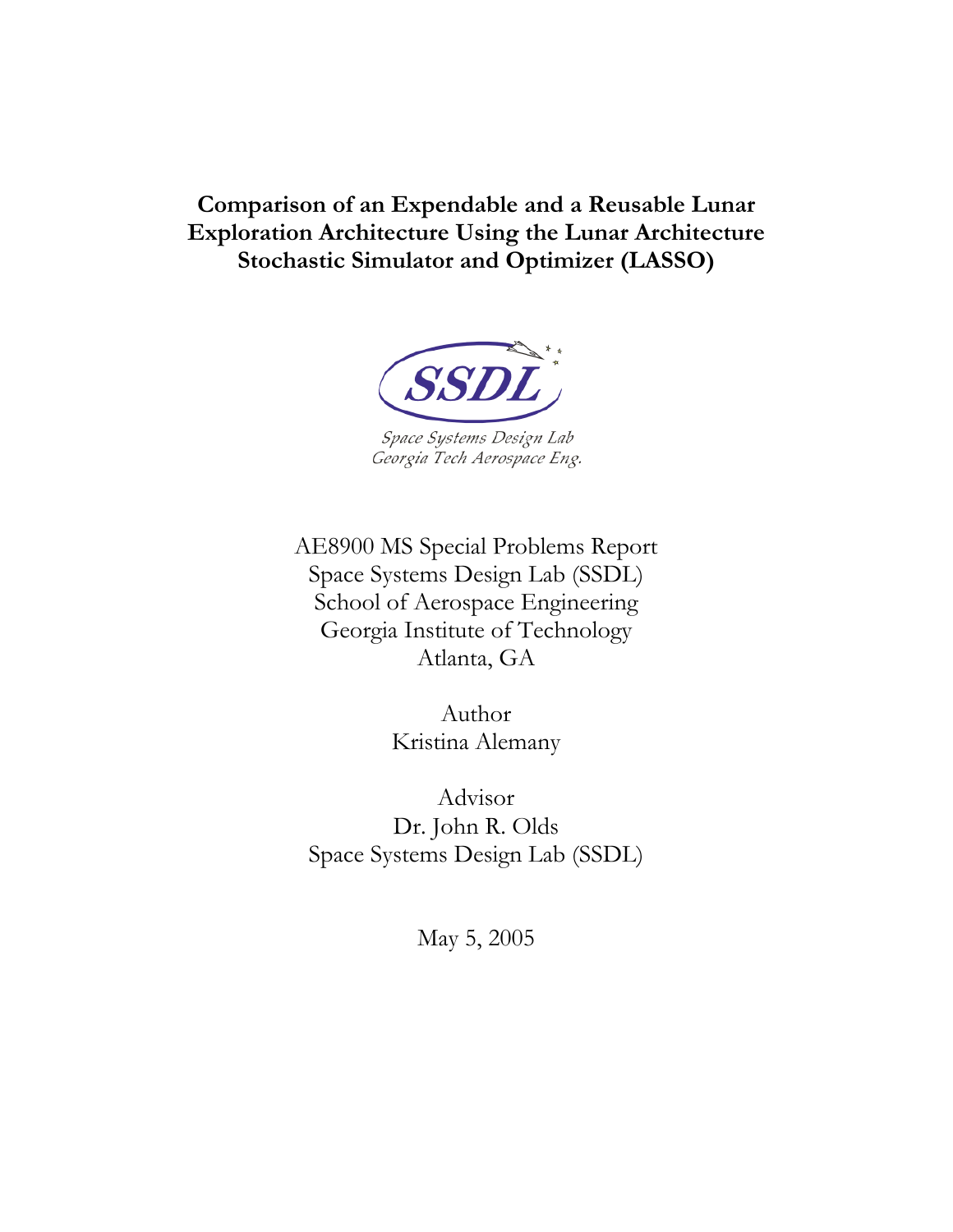# **Table of Contents**

| 1.0   |     |
|-------|-----|
| 2.0   |     |
| 2.1   |     |
| 2.2   |     |
| 2.2.1 |     |
| 2.2.2 |     |
| 2.2.3 |     |
| 3.0   |     |
| 3.1   |     |
| 3.2   |     |
| 3.3   |     |
| 3.3.1 |     |
| 3.3.2 |     |
| 3.4   |     |
| 3.5   |     |
| 4.0   |     |
| 4.1   |     |
| 4.1.1 |     |
| 4.1.2 |     |
| 4.2   |     |
| 4.2.1 |     |
|       | .48 |
| 4.3   |     |
| 4.3.1 |     |
| 4.3.2 |     |
| 4.3.3 |     |
| 4.4   |     |
| 4.5   |     |

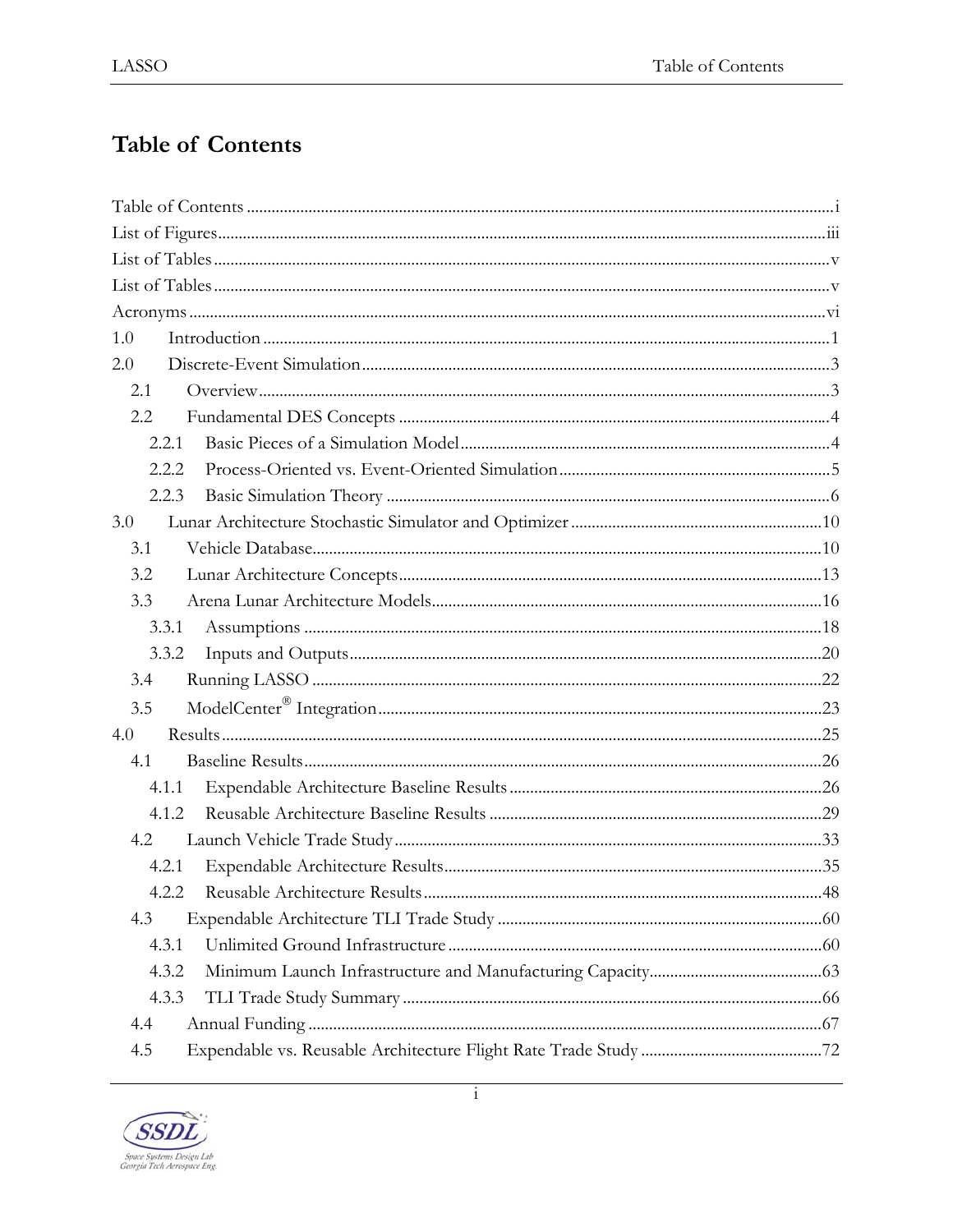| B.2 |  |
|-----|--|
| B.3 |  |
| B.4 |  |

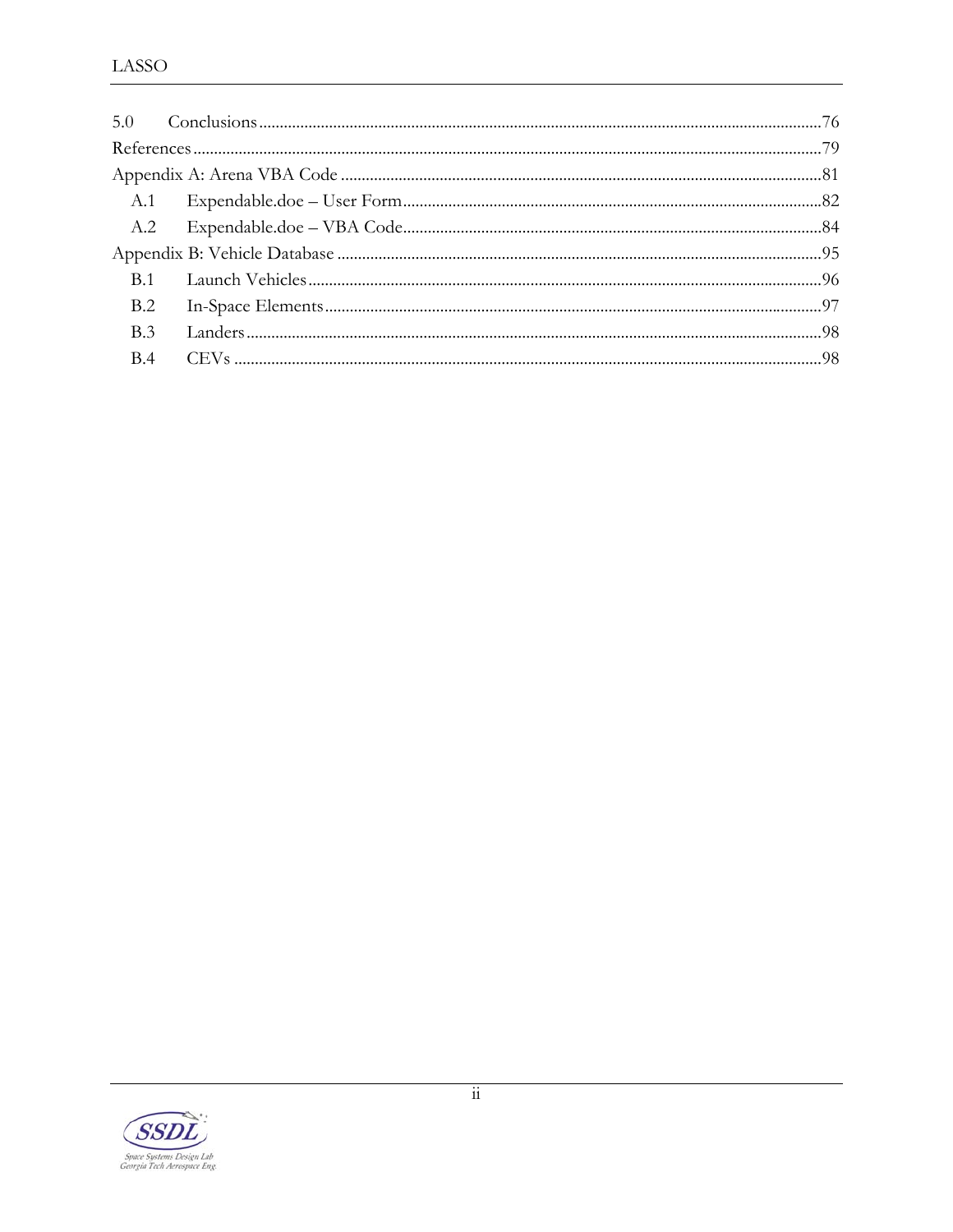# **List of Figures**

| Figure 11. Cost Breakdown by Percentage for Baseline Expendable Lunar Architecture. 27        |
|-----------------------------------------------------------------------------------------------|
| Figure 12. Cost Breakdown by Element for Baseline Expendable Lunar Architecture28             |
| Figure 13. Cost Breakdown by Percentage for Baseline Reusable Lunar Architecture30            |
| Figure 14. Cost Breakdown by Element for Baseline Reusable Lunar Architecture31               |
| Figure 15. Cost Breakdown by Element Including Launch-Related Costs for Baseline Reusable     |
|                                                                                               |
| Figure 16. Life Cycle Cost for Launch Vehicle Trade Study (Expendable Architecture)36         |
| Figure 17. Cost Per Mission for Launch Vehicle Trade Study (Expendable Architecture)36        |
| Figure 18. Reliability for Launch Vehicle Trade Study (Expendable Architecture)38             |
| Figure 19. Overall Evaluation Criterion (Cost and Reliability) for Launch Vehicle Trade Study |
|                                                                                               |
| Figure 20. Expendable vs. Reusable Launch Vehicle Trade for Propellant Launches (Expendable   |
|                                                                                               |
| Figure 21. Expendable vs. Reusable Launch Vehicle Trade for Propellant Launches with a 25%    |
|                                                                                               |
| Figure 22. Expendable vs. Reusable Launch Vehicle Trade for Propellant Launches with a 50%    |
|                                                                                               |
| Figure 23. Average Time in LEO for Launch Vehicle Trade Study (Expendable Architecture).  43  |
| Figure 24. Overall Evaluation Criterion (Cost, Reliability, and LEO Time) for Launch Vehicle  |
|                                                                                               |
| Figure 25. Life Cycle Cost for Launch Vehicle Trade Study (Reusable Architecture). 49         |
| Figure 26. Cost Per Mission for Launch Vehicle Trade Study (Reusable Architecture)49          |
| Figure 27. Reliability for Launch Vehicle Trade Study (Reusable Architecture)50               |

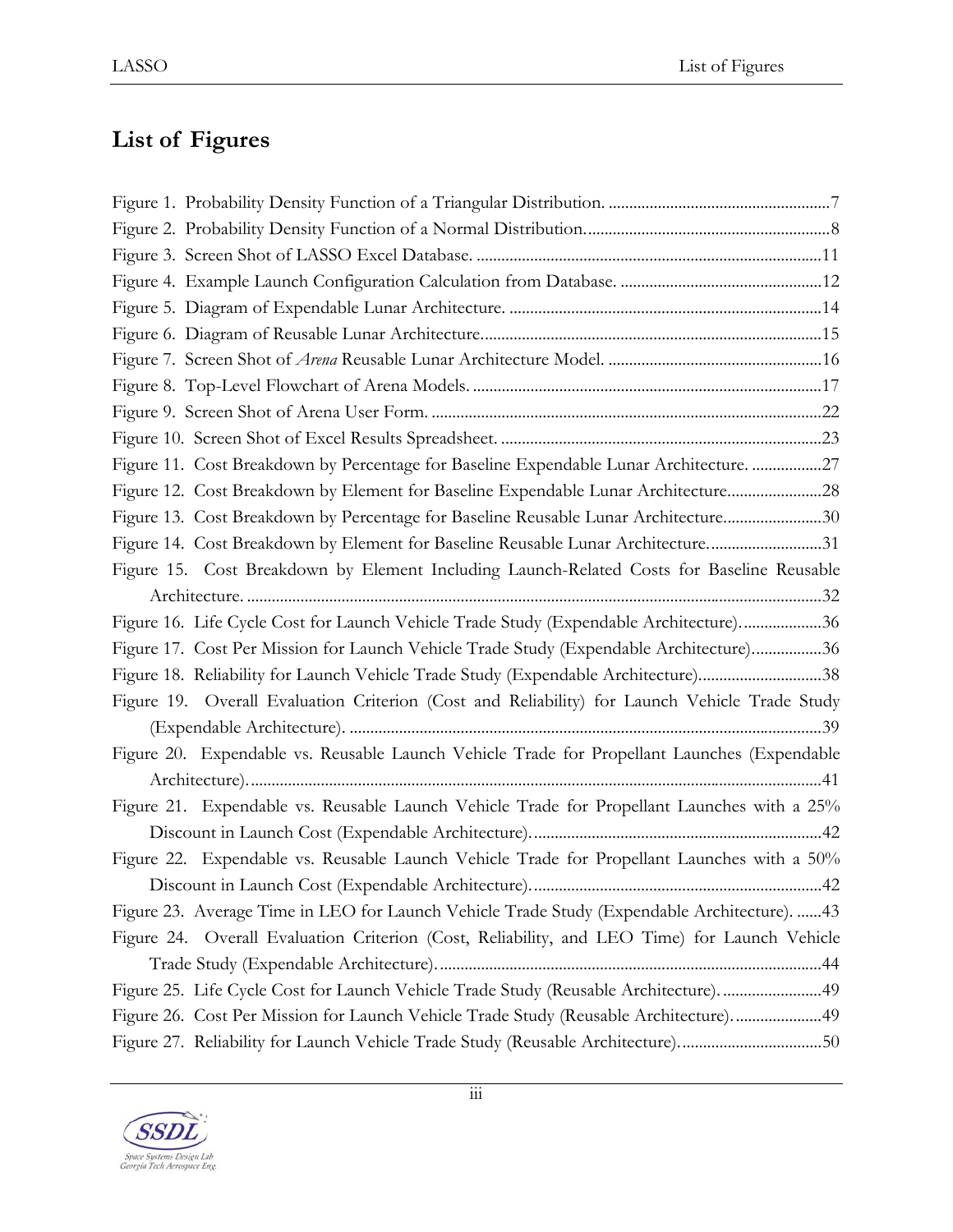| Figure 28. Overall Evaluation Criterion (Cost and Reliability) for Launch Vehicle Trade Study        |
|------------------------------------------------------------------------------------------------------|
|                                                                                                      |
| Figure 29. Mission Capture Percentage for Minimum Launch Infrastructure (Reusable                    |
|                                                                                                      |
| Figure 30. Average Time in LEO for Launch Vehicle Trade Study (Reusable Architecture)53              |
| Figure 31. Overall Evaluation Criterion (Cost, Reliability, and Scheduling) for Launch Vehicle Trade |
|                                                                                                      |
| Figure 32. Mission Capture Percentage for Minimum Launch Infrastructure and Manufacturing            |
|                                                                                                      |
|                                                                                                      |
| Figure 34. Loss of Mission Probability for TLI Trade Study (Expendable Architecture)                 |
| Figure 35. OEC Based on Cost and Reliability for TLI Trade Study (Expendable Architecture).  63      |
| Figure 36. Average Time in LEO for TLI Trade Study (Expendable Architecture)                         |
| Figure 37. Overall Evaluation Criterion (Cost, Reliability, and LEO Time) for TLI Trade Study        |
|                                                                                                      |
| Figure 38. Annual Costs for Expendable Architecture using Baseline Launch Configuration 67           |
| Figure 39. Annual Costs for Expendable Architecture Comparing Baseline Launch Option and             |
|                                                                                                      |
| Figure 40. Annual Costs for Reusable Architecture using Baseline Improved Launch Configuration.      |
|                                                                                                      |
| Figure 41. Annual Costs for Reusable Architecture Comparing Baseline Improved Launch Option          |
|                                                                                                      |
|                                                                                                      |
|                                                                                                      |
|                                                                                                      |
|                                                                                                      |
| Figure 46. Actual Number of Missions Per Year as a Function of Desired Annual Flight Rate75          |

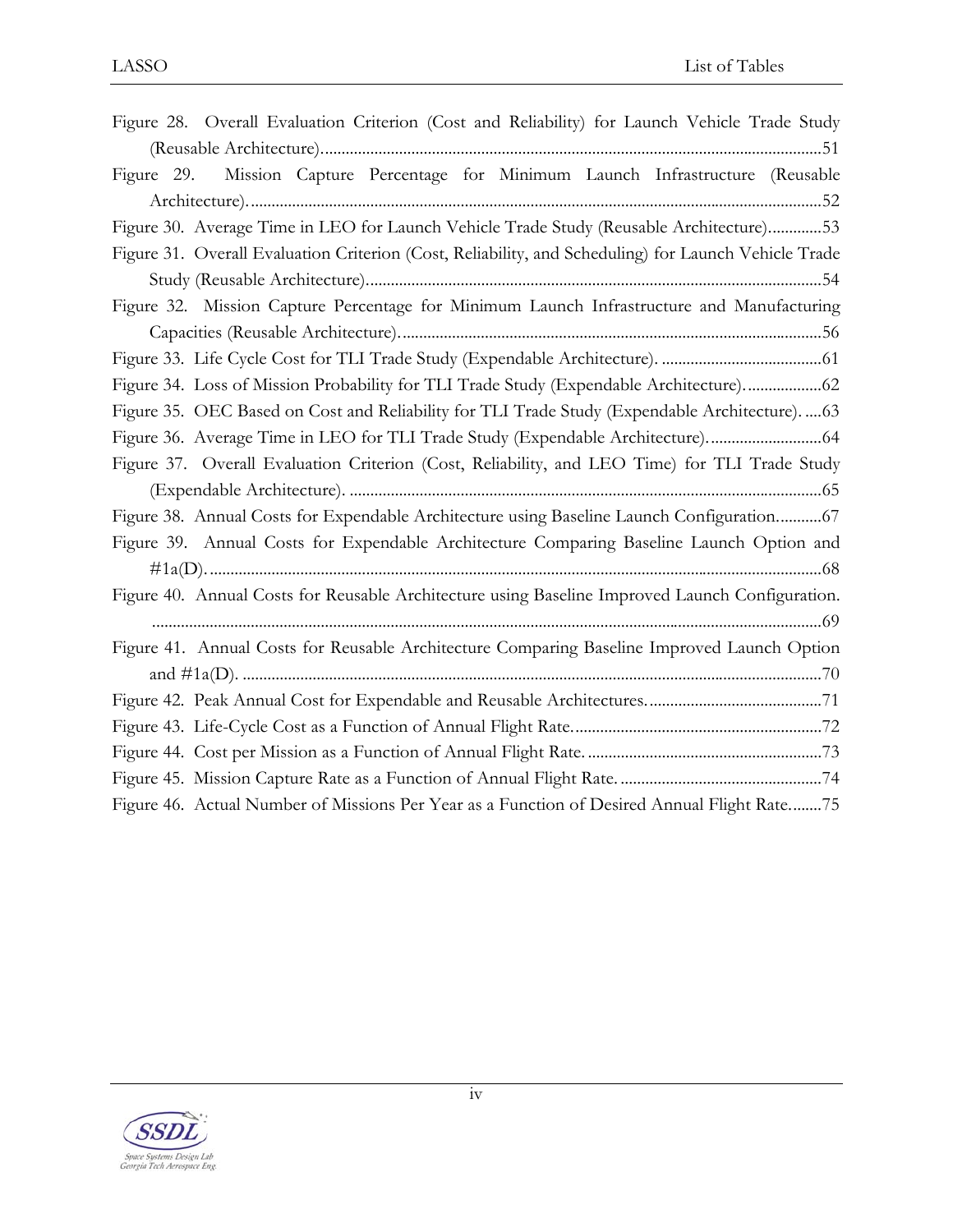# **List of Tables**

| Table 13. Launch Breakdown for Launch Vehicle Trade Study (Expendable Architecture)35      |
|--------------------------------------------------------------------------------------------|
|                                                                                            |
| Table 15. Manufacturing Queue Wait Times for Launch Vehicle Trade Study (Expendable        |
|                                                                                            |
| Table 16. Mission Capture Percentage and Launch Delay Time for Varying Manufacturing       |
|                                                                                            |
| Table 17. Launch Breakdown for Launch Vehicle Trade Study (Reusable Architecture). 48      |
|                                                                                            |
| Table 19. Bottleneck Statistics for Launch Vehicle Trade Study (Reusable Architecture). 55 |
| Table 20. Mission Capture Percentage and Launch Delay Time for Varying Manufacturing       |
|                                                                                            |
| Table 21. Mission Capture Percentage and Launch Delay Time for Varying Manufacturing       |
|                                                                                            |
| Table 22. "Baseline Improved" Launch Option Results (Reusable Architecture)59              |
|                                                                                            |
|                                                                                            |
| Table 25. Mission Capture Percentage and Launch Delay Time for Varying Manufacturing       |
|                                                                                            |
| Table 26. Ground Infrastructure Values for Mission Capture Rate Trade Study74              |

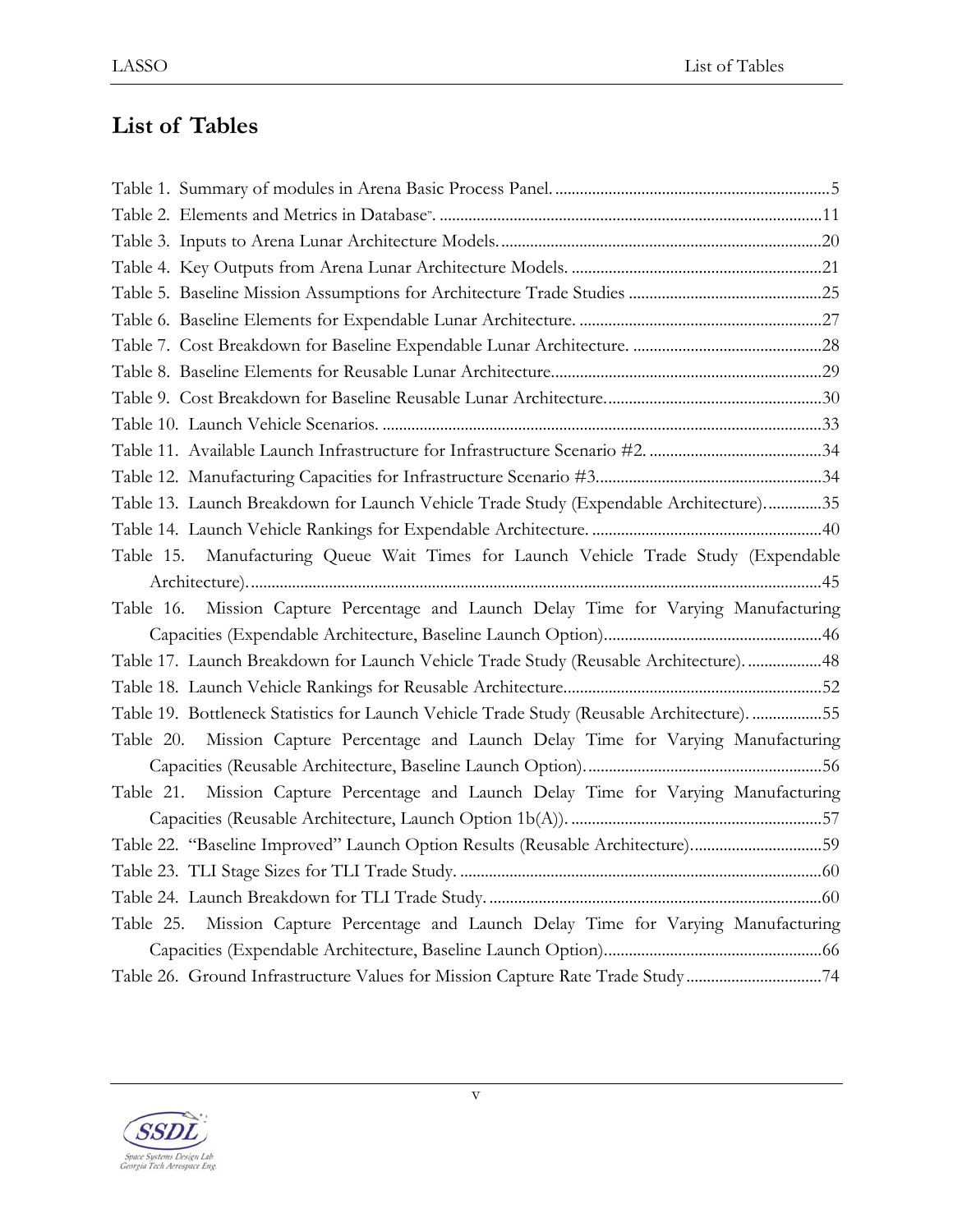# **Acronyms**

| CAIB         | Columbia Accident Investigation Board                 |
|--------------|-------------------------------------------------------|
| <b>CES</b>   | Crew Escape System                                    |
| <b>CEV</b>   | Crew Exploration Vehicle                              |
| <b>CMRG</b>  | <b>Combined Multiple Recursive Generator</b>          |
| <b>DDTE</b>  | Design Development Test & Evaluation                  |
| <b>DES</b>   | Discrete-Event Simulation                             |
| <b>EELV</b>  | Evolved Expendable Launch Vehicle                     |
| EТ           | <b>External Tank</b>                                  |
| <b>FIFO</b>  | First-In First-Out                                    |
| GUI          | Graphical User Interface                              |
| <b>HLV</b>   | Heavy-lift Launch Vehicle                             |
| <b>KSC</b>   | Kennedy Space Center                                  |
| <b>LASSO</b> | Lunar Architecture Stochastic Simulator and Optimizer |
| <b>LEO</b>   | Low Earth Orbit                                       |
| <b>LLO</b>   | Low Lunar Orbit                                       |
| <b>LOC</b>   | Loss of Crew                                          |
| <b>LOM</b>   | Loss of Mission                                       |
| LV           | Launch Vehicle                                        |
| <b>OEC</b>   | Overall Evaluation Criterion                          |
| <b>RLV</b>   | Reusable Launch Vehicle                               |
| <b>RNG</b>   | Random Number Generator                               |
| <b>SRB</b>   | Solid Rocket Booster                                  |
| <b>TAT</b>   | Turn-Around Time                                      |
| TEI          | Trans-Earth Injection                                 |
| <b>TFU</b>   | Theoretical First Unit                                |
| TLI          | Trans-Lunar Injection                                 |
| <b>VBA</b>   | Visual Basic for Applications                         |

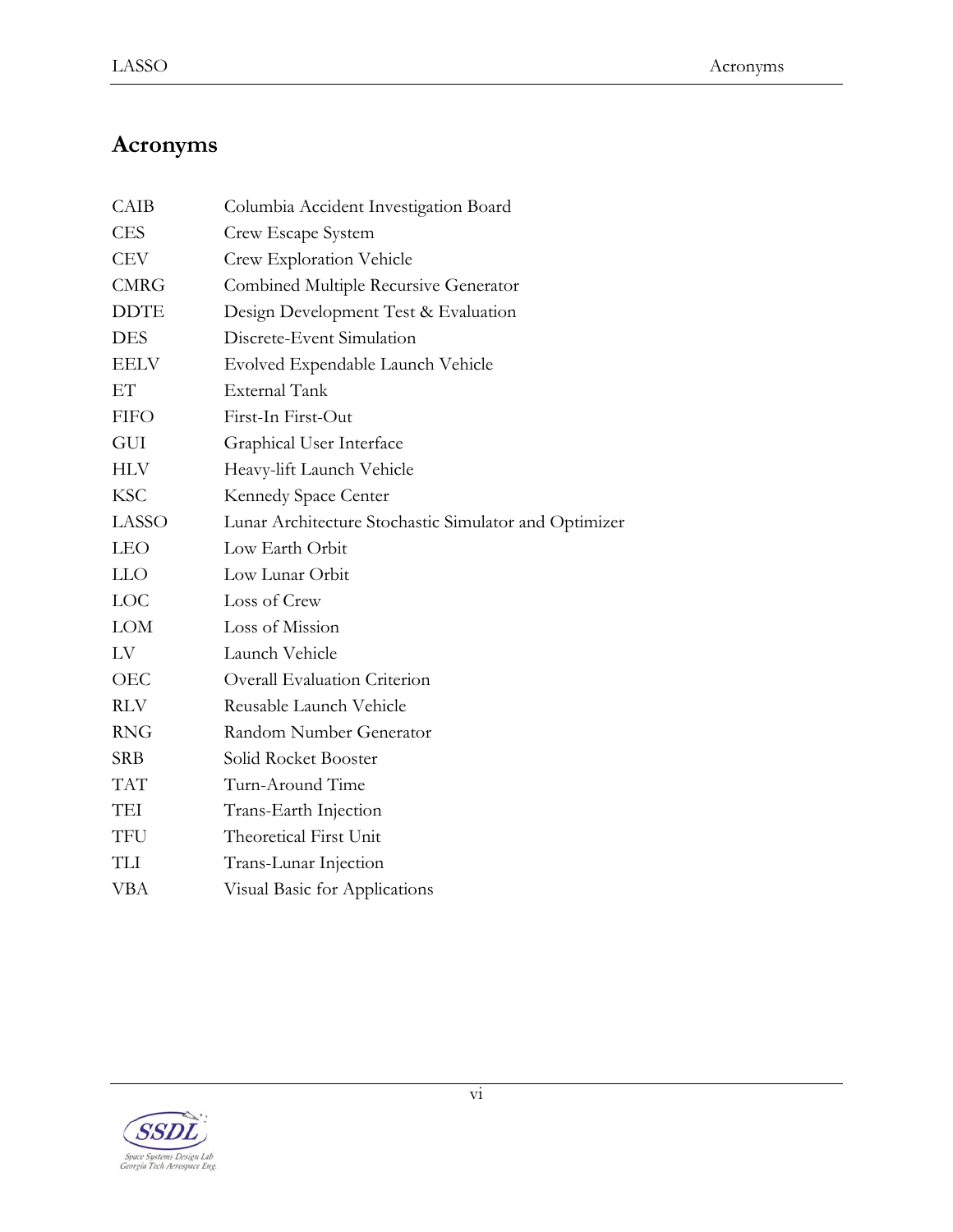# **1.0 Introduction**

In the President's Vision for Space Exploration, President Bush called for a return to the Moon no later than the year  $2020^1$ . In order to do so, however, it is necessary to determine the best architecture and suite of vehicles within that architecture in order to accomplish the President's Vision. Historically, many of these decisions have been made based on deterministic mass and performance-based analyses. Metrics such as cost, reliability, and the ability to meet a given campaign schedule have been considered later in the design process after many architecture and vehicle decisions have already been made, generally increasing the overall cost of the mission. Therefore, the ability to rapidly measure cost, reliability, and schedule impacts of top-level architecture and individual element decisions represents a significant improvement over the current deterministic analysis capabilities for top-level decision making. Allowing this knowledge to be brought forward in the design process will help to reduce the overall program costs down the road.

This capability is provided by LASSO, the Lunar Architecture Stochastic Simulator and Optimizer, which was developed in order to conduct this study. LASSO is a simulation-based capability, based upon discrete-event simulation (DES), that provides the ability to probabilistically simulate and optimize an overall lunar transportation approach. Discrete-event simulation is a fairly new tool to the space industry, as it has been fairly limited to the manufacturing industry. Some work has begun, however, in using DES to model aspects of space missions, although it has generally been limited to modeling only ground operations. For example, NASA Kennedy Space Center has developed GEM-FLO (A Generic Simulation Environment for Modeling Future Launch Operations) using discrete-event simulation to model the launch operations processing for space transportation systems<sup>2</sup>. RLVSim (Reusable Launch Vehicle Simulation) was created at Georgia Tech, which is also a discrete-event simulation model for reusable launch vehicle ground operations.<sup>3</sup>

LASSO, GEMFLO, and RLVSim were all created using a commercial DES program: Rockwell Software's Arena. LASSO is additionally combined with a database of vehicles in Excel and integrated into ModelCenter<sup>®</sup> to provide the capability to rapidly conduct design space exploration and optimization. In LASSO, the transportation-related aspects of lunar architectures are modeled end-to-end, from manufacturing, to integration and launch pad processes at the launch site, to all of the in-space segments and finally reentry and refurbishing of any reusable elements. Additionally, the model incorporates probabilistic simulations of cost, reliability, and processing times for each segment of the mission.

This study, then, uses LASSO to examine two competing architectures for lunar exploration. A baseline set of elements is established for each architecture, and a detailed breakdown of cost and reliability is provided for each baseline case. The main trade study is to examine a set of launch

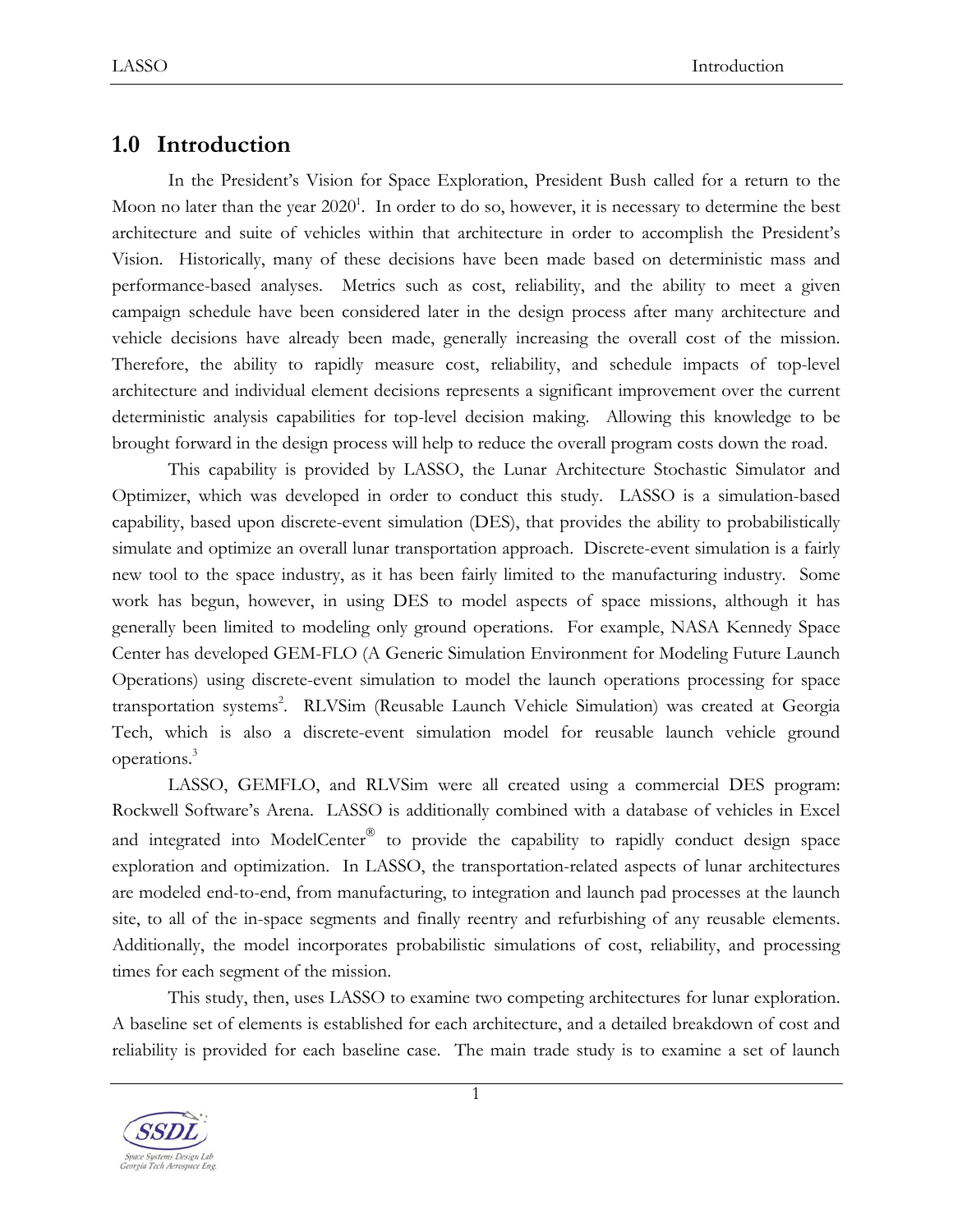vehicle options, and determine the best choice for each architecture, based on cost, reliability, and ability to adhere to the given launch schedule. Additionally, a trade between two sizes of the inspace propulsive elements is examined. Finally, the two architectures are compared against each other, in light of the launch vehicle trade study and as a function of varying flight rates. Based on the assumed architectures in this study, conclusions are drawn as to the better architecture choice for the planned lunar exploration missions.

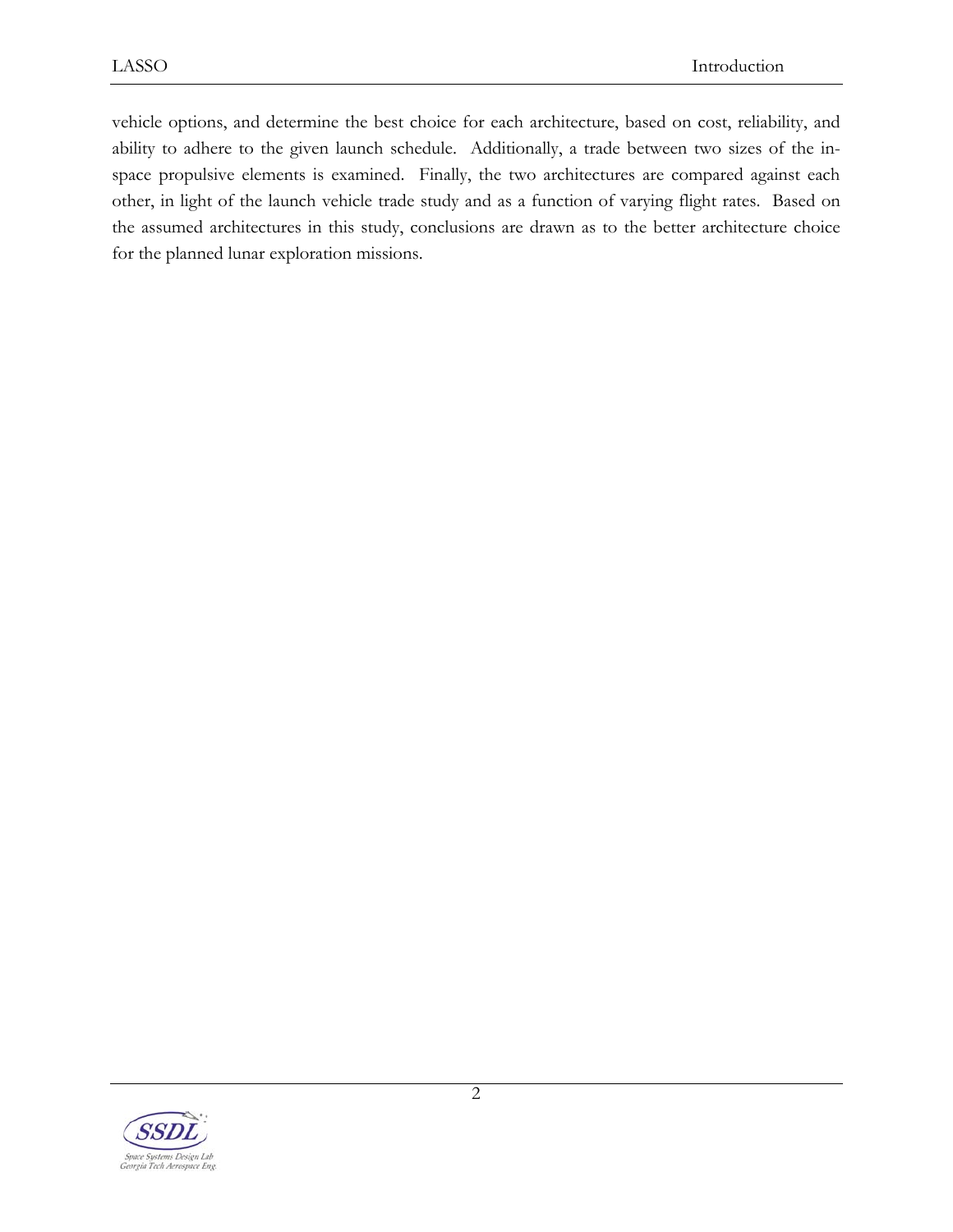# **2.0 Discrete-Event Simulation**

## **2.1 Overview**

Discrete-event simulation (DES) as a modeling technique has existed for almost fifty years. Over the past two or three decades, with the improvement in computing power, simulation has become the most popular tool in operations research. Common examples of its use are in manufacturing, communications networks, transportation, and health-care delivery. Simulation allows for cost-effective modeling of complex, real-world systems to better understand the behavior of that system without actually having to build or prototype it. Discrete-event simulation, more specifically, refers to models where changes occur only at distinct points in time, such as parts entering or leaving a manufacturing facility at specific times. Inherent to discrete-event simulation is the ability to model stochastic systems – that is, models with random inputs, such as random manufacturing times on a part. Therefore, the true power of DES lies in its ability to model a complex system and its underlying uncertainty, and to study the behavior of that system without having to build or make changes to the real thing.

Discrete-event simulation began in the 1950s using programming languages such as FORTRAN to create simulations of complex systems. Because simulations were essentially coded from scratch, and because of the lack of computational power, discrete-event simulation was a very specialized tool used only by large corporations. By the 1970s and 1980s, as computers became faster and cheaper, specialized simulation languages were developed, such as GPSS, SIMSCRIPT, SLAM, and SIMAN. More recently, products such as Arena have emerged that have combined these programming languages with the ease-of-use of graphical user interfaces (GUIs), menus, and dialogs. Therefore, the simulation languages run in the background, while the user only sees the GUIs and a graphical animation of the simulation. The increased ease of use of these DES packages has allowed simulation to become a widespread tool in many companies, where it is being used earlier in the design process to save money, time, and effort downstream.<sup>4,5</sup>

The Lunar Architecture Stochastic Simulator and Optimizer (LASSO) uses Rockwell Software's Arena to model its lunar exploration architectures. Arena is a discrete-event simulation software package based on the SIMAN simulation language. It employs block-oriented programming, where at the most basic level, the user can simply string together modules to create a simulation, with little knowledge of the underlying SIMAN language. It also has the flexibility to write parts of a model in Visual Basic or C++, for example, or to read from and write to common applications such as Microsoft Excel.<sup>5</sup>

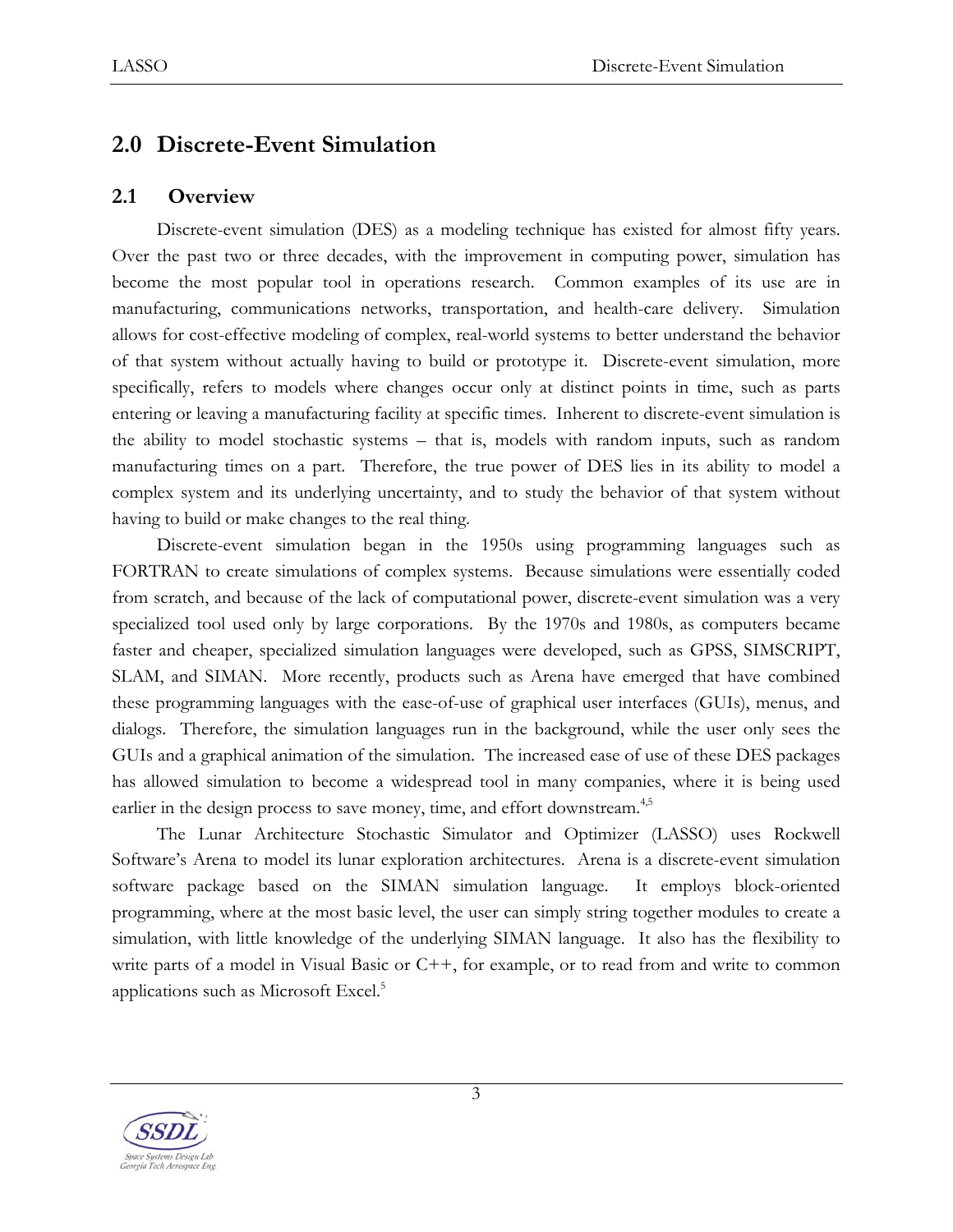## **2.2 Fundamental DES Concepts**

### **2.2.1 Basic Pieces of a Simulation Model**

The most fundamental component of a discrete-event simulation is an *entity*. An entity represents any part in a simulation that moves around, changes status, affects and is affected by other entities, and affects the output performance measures. In general, an entity represents something physical in the simulation, such as a part entering a manufacturing facility or a customer entering a bank. Within a simulation, it is possible to have many realizations of one type of entity and many different types of entities. It is also possible to create a "fake" entity that takes care of other modeling operations, but does not represent any physical component of the actual system.

There are several basic pieces of simulation model that relate to the entities in the system. *Attributes* are used to individualize entities, with each entity having its own set of attribute values. Arena automatically assigns and keeps track of some basic attributes, but the user can define new ones depending on the needs of their simulation. For example, a user-defined attribute could be the time the entity was created or its priority in a machining queue. A *variable* is a piece of information that exists at the global level, instead of pertaining to an individual entity. Variables are accessible by all entities, and in general can be changed by any entity. Arena allows for variables to be scalars, vectors, or matrices. Again, Arena has a number of built-in variables, but also allows the user to create his or her own variables. In addition, a user can define an *expression* in Arena, which can be an equation (including numerous built-in statistical formulas) instead of a simple numerical value.

A *resource* represents something that entities compete over and that then acts on that entity, such as a drill press or a cashier in a store. As an entity moves through the system, it will seize resources as they become available and then release them when their process is completed. There can be multiple units of a particular resource, such as several cashiers in a grocery store, and an entity can seize any number of them as defined by the user. If all units of a particular resource are busy when an entity arrives – because other entities have already seized them – that entity then waits in a *queue* until a unit of that resource becomes available.<sup>5</sup>

In Arena, the most basic discrete-event simulation constructs are found in modules that the user can simply drag and drop into the model. These modules are packaged SIMAN code to perform the required operations in the simulation. Table 1 summarizes the modules found in the Basic Process Panel.

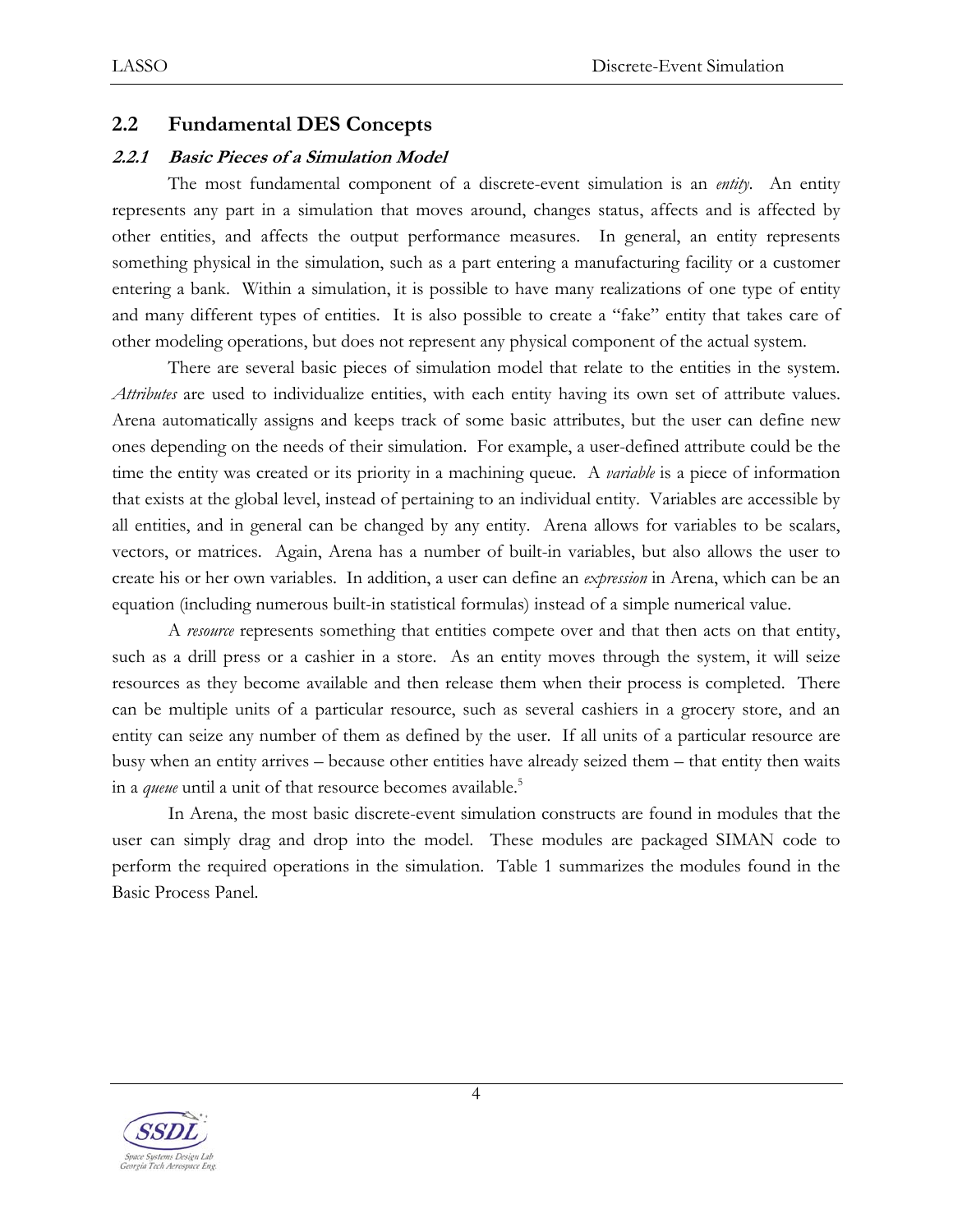| Arena Module | Description                                                                                   |  |  |  |  |
|--------------|-----------------------------------------------------------------------------------------------|--|--|--|--|
| Create       | Used to create entities. Entities are created using a schedule or a time between arrivals.    |  |  |  |  |
|              | Can create any number of entities per arrival and specify a maximum number of                 |  |  |  |  |
|              | entities to be created.                                                                       |  |  |  |  |
| Dispose      | Removes entities from the model.                                                              |  |  |  |  |
| Process      | Main processing method in the simulation. Used for seizing and releasing resources.           |  |  |  |  |
|              | Process time can be defined as well as any associated cost.                                   |  |  |  |  |
| Decide       | Allows for decision-making in the model. Entities are branched in various directions          |  |  |  |  |
|              | based on a probability or a user-defined condition.                                           |  |  |  |  |
| Batch        | Used to group entities together. Batches can be temporary or permanent. User can              |  |  |  |  |
|              | specify batch size and how entities must be batched together (by having the same              |  |  |  |  |
|              | attribute value, e.g.).                                                                       |  |  |  |  |
| Separate     | Used to either separate temporarily batch entities or to duplicate an entity.                 |  |  |  |  |
| Assign       | Used to assign variable values, entity attributes, entity types, entity pictures, or          |  |  |  |  |
|              | expressions.                                                                                  |  |  |  |  |
| Record       | Used to collect statistics. Types of statistics are count (increases the statistic value by a |  |  |  |  |
|              | specified amount each time an entity passes through), entity statistics, time interval        |  |  |  |  |
|              | (difference between attribute value and current simulation time), time between (time          |  |  |  |  |
|              | between entities entering the module), or a user-defined expression.                          |  |  |  |  |

**Table 1. Summary of modules in Arena Basic Process Panel.**<sup>6</sup>

There are numerous other advanced modules available in other panels that are not outlined here. A simple model can be made, however, using just the eight modules explained above. In addition, Arena provides a list of Blocks that can be used in a model, which represent even smaller bits of SIMAN code.

## **2.2.2 Process-Oriented vs. Event-Oriented Simulation**

At the surface, Arena employs process-oriented simulation (as is the case with most modern DES software). In a process-oriented simulation, an entity is tracked throughout the system, from entry to processing and finally departure. This can be looked at as taking the viewpoint of a single entity as it works its way through the model and all events that it goes through at distinct points in time. Behind the scenes, however, the discrete-event simulation is actually executed in eventorientation, which focuses on the events that occur, when they occur, and what happens to everything in the system at that time. This is required to keep track of time-persistent statistics that are extremely common in simulation.

An *event* is something that happens at a discrete instant of time that might change attributes, variables, or statistics, such as entity creations, arrivals at a queue, entities releasing resources, or entity disposals. For an actual simulation to occur, the program must keep track of all the events that are scheduled to occur. In Arena, this information is tracked within an *event calendar*. Basically, each future event that is supposed to occur in the simulation is recorded in the event calendar, with information about what entity is involved, the event time, the kind of event, etc. The events are then executed in chronological order, until the simulation is complete. In discrete-event simulation,

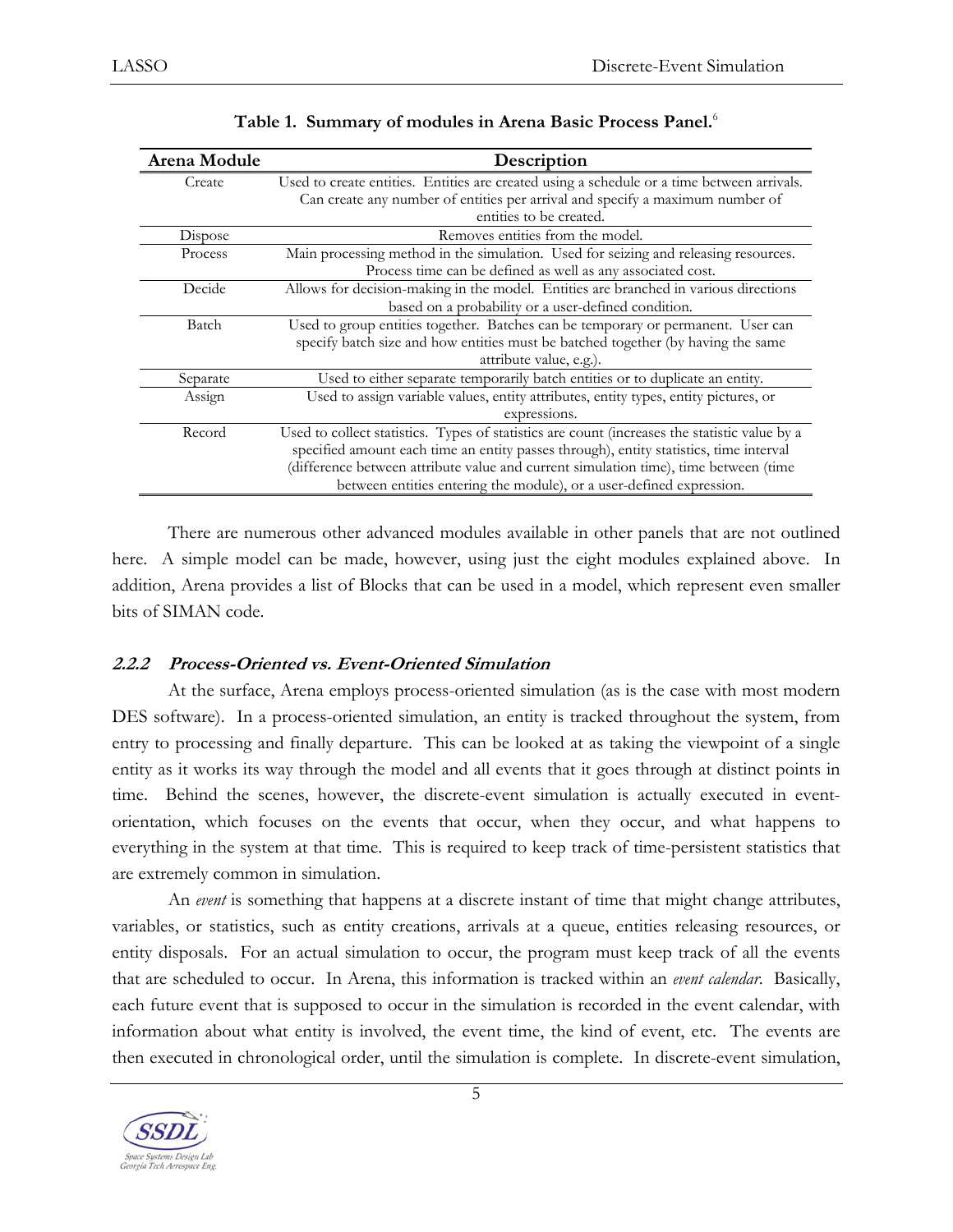the variables that describe the system can not change between events, since events only occur at distinct points in time and there are no other mechanisms for changing these variables. In Arena, the time in the simulation is held within the *simulation clock*.

Clearly, process-oriented simulation is much more intuitive and easier for a user to program. Process-oriented simulation actually closely resembles a common tool – flowcharting. In fact, Arena is even compatible with Visio, a drawing tool commonly used for flowcharting. This take on discrete-event simulation allows the user to easily build large, complex models without having to worry about the extreme complexity required in event-oriented simulation.

### **2.2.3 Basic Simulation Theory**

At the heart of discrete-event simulation is a significant amount of statistical and queuing theory. The basic theory behind the most important aspects of DES, particularly those relevant to this study, is examined here.

One of the distinguishing aspects of DES is its ability to do stochastic simulations, that is, modeling random inputs and therefore random outputs. The basis of creating random inputs is the use of a random number generator (RNG), which creates an independent flow of random numbers from a continuous uniform distribution between 0 and 1. These random numbers can then be used to generate observations from other statistical distributions. Random number generation relies on a recursive algorithm that actually repeats the same sequence of random numbers over and over again. Good RNGs with high periods, however, will produce a flow of numbers that appear to be random and that pass statistical tests for uniformity and independence. Arena uses an RNG called a combined multiple recursive generator (CMRG) developed by L'Ecuyer, which takes the following form:

$$
A_n = (1403580A_{n-2} - 810728A_{n-3})\text{mod}(4294967087)
$$
  
\n
$$
B_n = (527612B_{n-1} - 1370589A_{n-2})\text{mod}(4294944443)
$$
  
\n
$$
Z_n = (A_n - B_n)\text{mod}(4294967087)
$$
  
\n
$$
U_n = \frac{Z_n}{4294967088} \quad \text{if } Z_n > 0
$$
  
\n
$$
U_n = \frac{4294967087}{4294967088} \quad \text{if } Z_n = 0
$$
 (1)

where  $U_n$  is the random number between 0 and 1 being generated. The set of constants used above results in a cycle length of  $3.1 * 10^{57}$ 

These random numbers between 0 and 1 are then used to generate random variates from statistical distributions. Arena has thirteen different probability distributions built-in, but only the

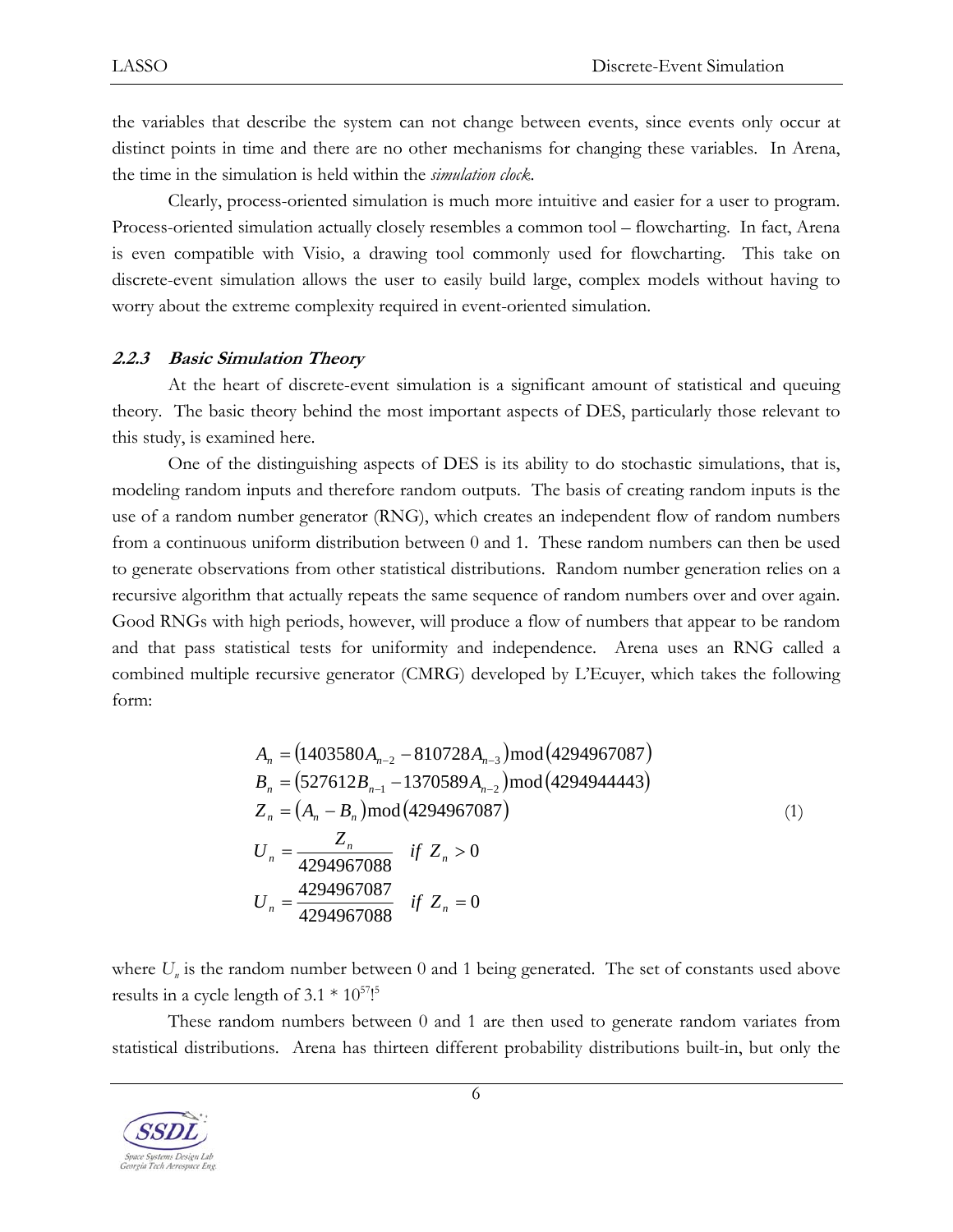triangular and normal are of particular importance to LASSO. The triangular distribution, shown in Figure 1, is used in LASSO to model uncertainty in the input variables, such as cost and processing times. This distribution is commonly used when the exact shape of the distribution is unknown, but good estimates of the minimum, mean, and maximum values are available. Additionally, it is particularly useful for this application because it is bounded, whereas the tails of the normal distribution go to negative infinity and infinity.<sup>5</sup>



**Figure 1. Probability Density Function of a Triangular Distribution.** 

The probability density function for a triangular distribution is as follows:

$$
f(x) = \frac{2(x-a)}{(m-a)(b-a)} \quad \text{for } a \le x \le m
$$
  

$$
f(x) = \frac{2(b-x)}{(b-m)(b-a)} \quad \text{for } m \le x \le b
$$
 (1)

where  $a = \text{minimum}$ ,  $m = \text{mean}$ , and  $b = \text{maximum}$ .

The normal distribution is relevant when analyzing the simulation outputs. Because the inputs are random, the outputs are also random. Therefore, running the simulation once does not provide meaningful information. Several replications must be run in order to get a distribution on each of the output variables of interest. According to the Central Limit Theorem, if you have *n* random samples,  $X_{\rho}$ ..., $X_{\rho}$ , from a distribution with mean  $\mu$  and variance  $\sigma^2$ , and if *n* is sufficiently large, then  $\overline{X}$  is distributed normally with  $\mu_{\overline{X}} = \mu$  and  $\sigma_{\overline{X}} = \sigma^2/n$ . For example, if *X* were to represent life-cycle cost of a lunar mission, and n replications were run in Arena, then the average life-cycle cost across all the replications,  $\overline{X}$ , would have a normal distribution. In general, depending on the problem, *n* must be greater than twenty or thirty for the Central Limit Theorem to apply. $\frac{7}{7}$ 

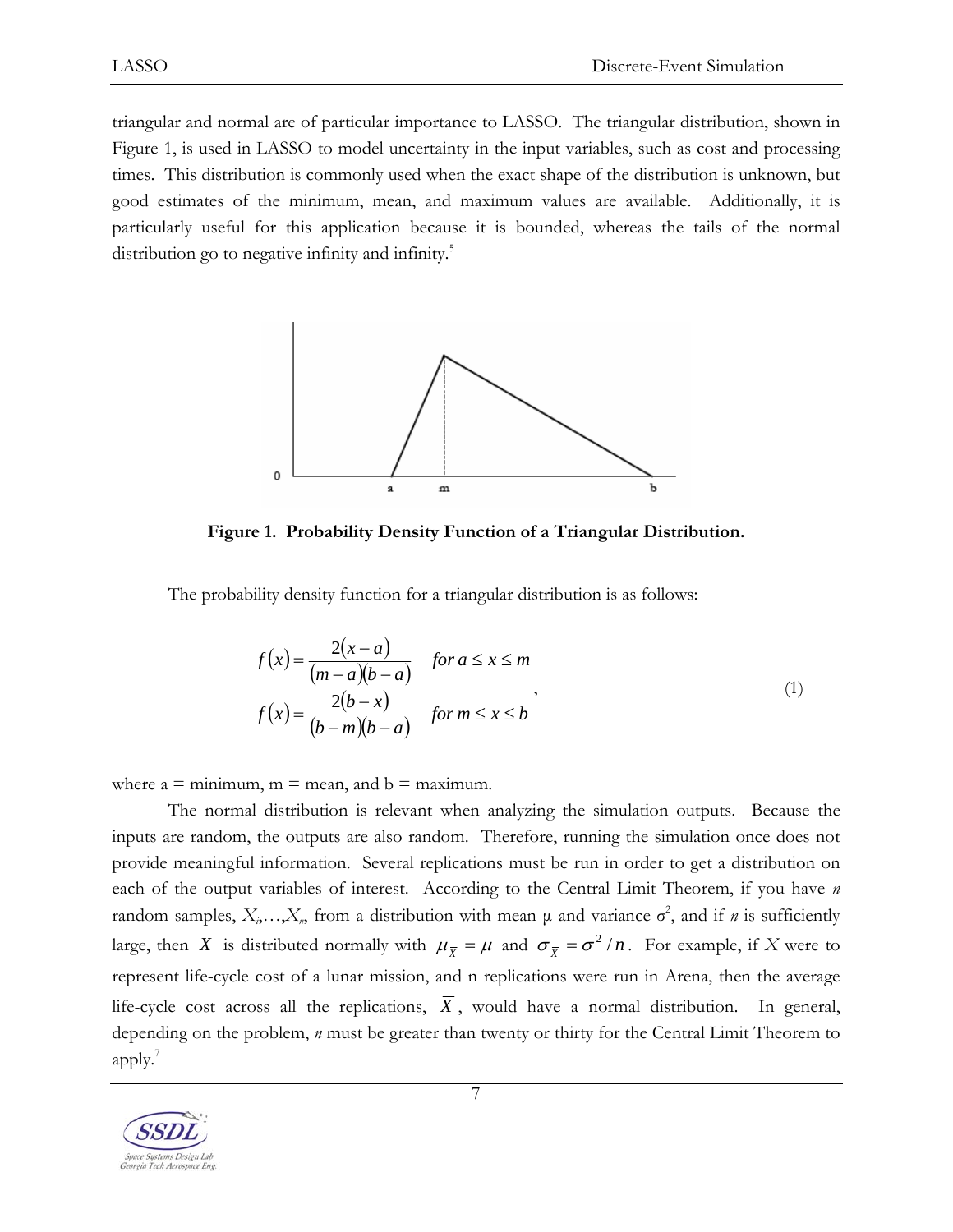

**Figure 2. Probability Density Function of a Normal Distribution.** 

The probability density function of the normal distribution is shown in Figure 2, and can be expressed as follows:

$$
f(x) = \frac{1}{\sigma\sqrt{2\pi}} \exp\left[\frac{-(x-\mu)^2}{2\sigma^2}\right],
$$
 (2)

where  $\mu$  is the mean and  $\sigma$  is the standard deviation. Because the distribution of the output statistics can be assumed to be normal, a half-width can be calculated, from which a confidence level or confidence interval can be calculated. A confidence interval represents the probability that if *m* replications are done *k* times, then 100(1-α)% of those *k* simulations will contain the true mean, where (1-α) represents the confidence level. For example, if a 95% confidence interval is desired for life-cycle cost, then 95% of the resulting *k* simulations will contain the true value of life-cycle cost. A 100(1-α)% confidence interval can be calculated as follows:

$$
\left(\overline{x} - t_{\alpha/2} \frac{\sigma}{\sqrt{n}}, \overline{x} + t_{\alpha/2} \frac{\sigma}{\sqrt{n}}\right),\tag{3}
$$

where *tα* must be looked up in a table of critical values for *t*-distributions.

Finally, much of DES itself is based on queuing theory and the ability to calculate timepersistent statistics. Some of the important statistics that Arena automatically calculates are average queue length, average waiting time in the queue, and the average resource utilization. In queuing

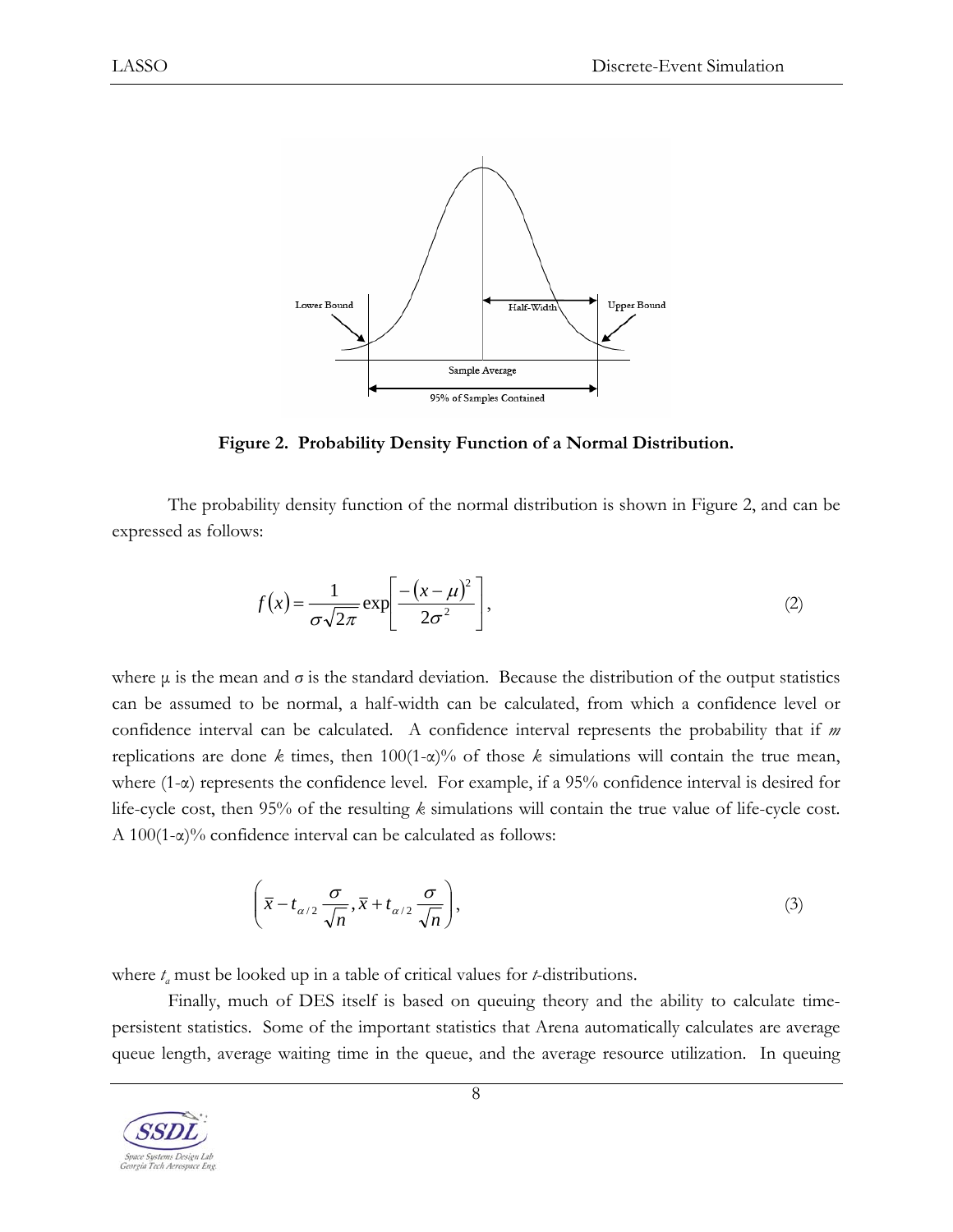theory, the simplest type of queue is an M/M/1 queue, which refers to interarrival and service distributions being exponential (Markovian) and having a single server. Most basic queuing theory is based around variations of  $M/M/1$  queues.<sup>8</sup> In LASSO, however, very few of the queues are M/M/1. Therefore, analytical equations can not be easily derived, and Arena must be counted on to calculate the pertinent queuing statistics. Furthermore, most queues in Arena are first-in first-out (FIFO), where the first entity to arrive in the queue is also the first to leave. In general, LASSO also uses FIFO queues.

The average queue length and average waiting times in the queue are calculated as follows:

$$
\overline{Q}(s,t) = \frac{1}{t-s} \int_{s}^{t} Q(u) du
$$
\n(4)

$$
\overline{W}(s,t) = \frac{1}{N(s,t)} \sum_{i=N(s)+1}^{N(t)} W_i
$$
\n<sup>(5)</sup>

In the above equation, *(s,t)* represents the time interval being examined. In equation 5 for the average queue length,  $Q(t)$  is the queue length at time t and in equation 6,  $W_i$  is the waiting time of departure entity *i*.

The average resource utilization is given by equation 7, and is a number between 0 and 1:

$$
\overline{B}(s,t) = \frac{1}{t-s} \int_{s}^{t} B(u) du , \qquad (6)
$$

where *B(u)* is the number of servers busy at time *t*.

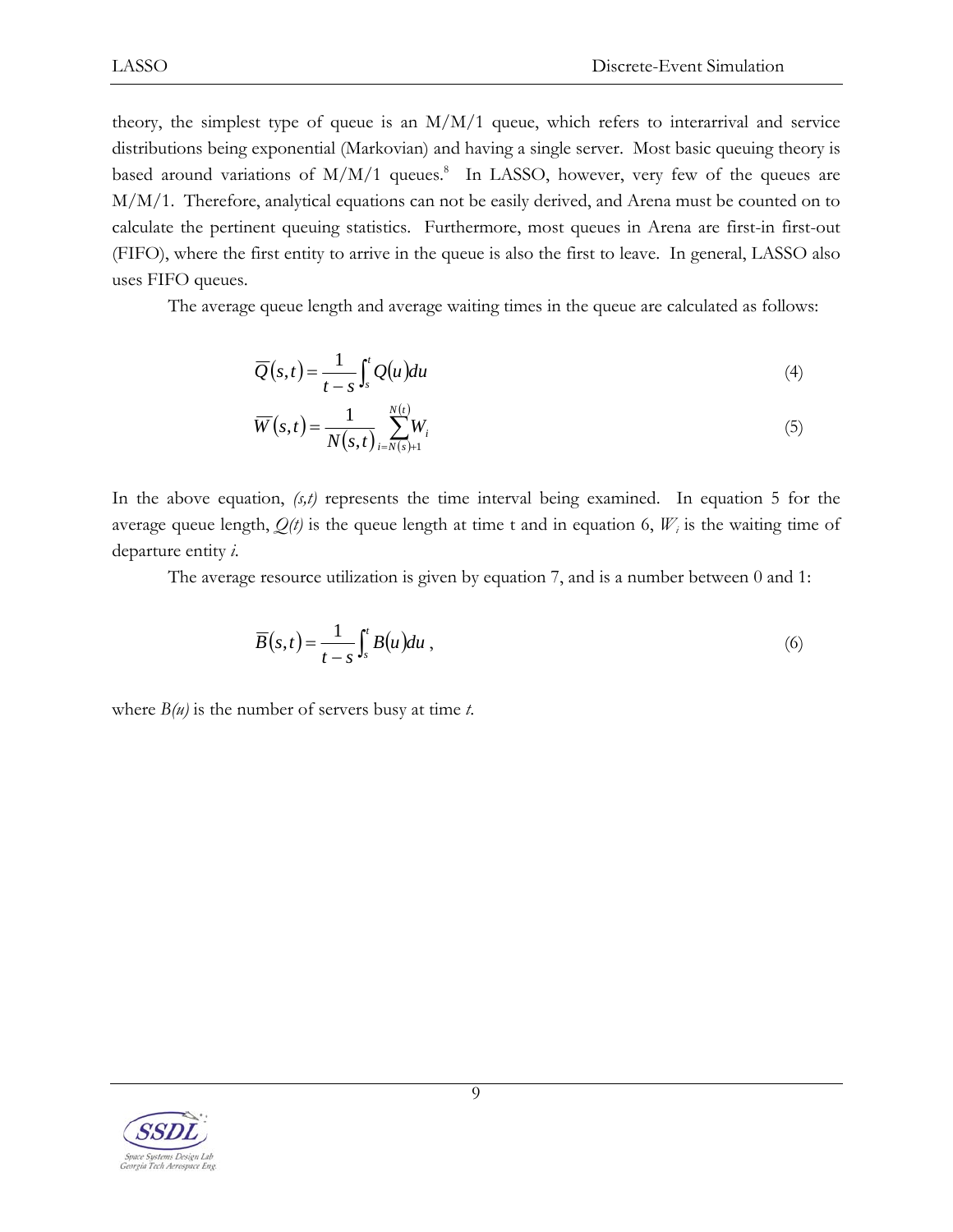# **3.0 Lunar Architecture Stochastic Simulator and Optimizer**

The Lunar Architecture Stochastic Simulator and Optimizer (LASSO) integrates three existing software programs to model, analyze and optimize lunar exploration architectures: Rockwell Software's Arena, Microsoft Excel, and Phoenix Integration's ModelCenter<sup>®</sup>. Arena is used to create full end-to-end models of lunar transportation architectures, including manufacturing of all the necessary elements, payload and launch vehicle integration, launch, in-space propulsive segments, Earth re-entry, and turn-around processes where applicable. Furthermore, the models include distributions on cost and time variables and a probability of failure for each launch, propulsive burn, and reentry. The Arena models are linked to Excel, which contains a database of the various elements within the architectures. These include launch vehicles, in-space propulsive stages, lunar landers, and crew exploration vehicles. For each element, Excel contains pertinent metrics such as gross mass, propellant mass, payload capacity, cost, reliability, and cycle times. Depending on the elements chosen, Arena pulls the appropriate data from Excel and stores it in variables within the model. Finally, each architecture modeled in Arena is wrapped into ModelCenter<sup>®</sup> to provide the capability for design space exploration and optimization. This allows for optimizing both the overall architecture as well as individual vehicle choices to minimize overall program cost and risk and to maximize mission throughput. Each of these components will be explained in further detail in this section.

# **3.1 Vehicle Database**

Figure 3 provides a screen shot of the LASSO database. As can be seen, there is a row for each of the vehicle elements required in the Arena architecture models. Arena pulls data from the database by assigning an index to each element, which corresponds to a row in that element type's database. Each element type has its own Excel sheet where the data is kept (not shown in Figure 3, but can be found in Appendix A), and a lookup is then used according to the assigned index. Three launch vehicles must be chosen, one type each for crew, cargo, and propellant. Two in-space propulsive stages are chosen, one for the trans-lunar injection (TLI) stage and one for the trans-Earth injection (TEI) stage. Finally, a lander and a crewed stage are chosen.

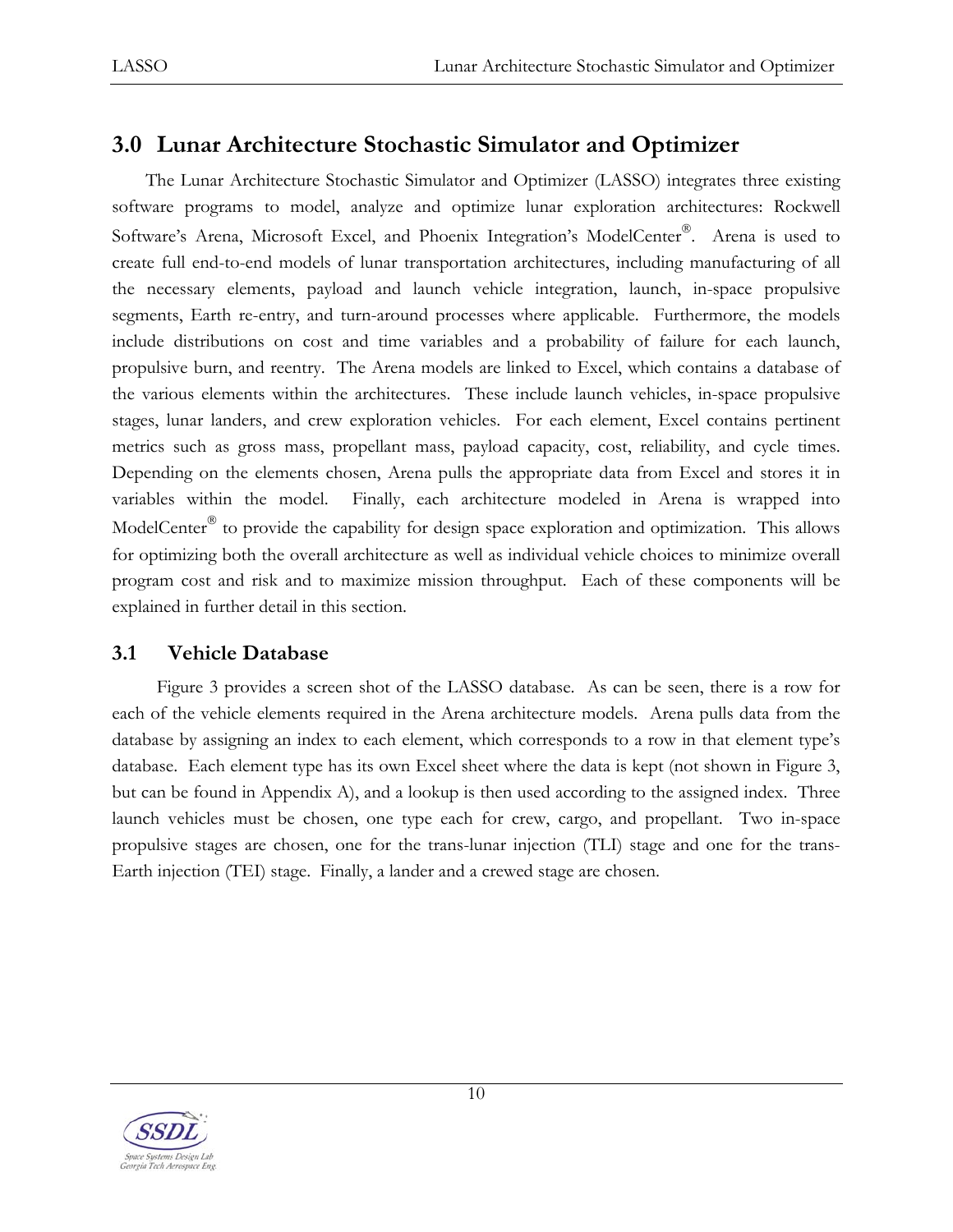|                               |               |                       |                               | <b>INDICES</b>            |                      |                 |                        |              |              |                     |                  |                     |     |
|-------------------------------|---------------|-----------------------|-------------------------------|---------------------------|----------------------|-----------------|------------------------|--------------|--------------|---------------------|------------------|---------------------|-----|
| LV (crew)                     |               | LV (cargo) LV (prop.) | TLI                           | TEI                       | Lander               | <b>CEV</b>      | Architecture           |              |              |                     |                  |                     |     |
| 3                             | 11            | 8                     | $\mathbf{1}$                  | $\overline{3}$            |                      |                 |                        | POD          |              |                     |                  |                     |     |
|                               |               |                       |                               |                           |                      |                 |                        |              |              |                     |                  |                     |     |
|                               |               |                       |                               |                           |                      |                 |                        |              |              |                     |                  |                     |     |
|                               |               | Launch Vehicle        |                               |                           |                      |                 |                        |              |              |                     |                  |                     |     |
| Vehicle                       | Index         | Payload               | <b>DDTE</b>                   | Price                     | Reliability          |                 |                        |              |              |                     |                  |                     |     |
|                               |               | kg<br>19060           | \$M                           | \$M                       | 0.95593              |                 |                        |              |              |                     |                  |                     |     |
| AtlasV heavy<br>Colossus70 mt | 3<br>11       | 70000                 | 2926<br>4829                  | 321.25<br>614.5           | 0.991                |                 |                        |              |              |                     |                  |                     |     |
| AtlasV heavy                  | $\mathbf{a}$  | 19060                 | $\theta$                      | 257 18                    | 0.95593              |                 |                        |              |              |                     |                  |                     |     |
|                               |               |                       |                               |                           |                      |                 |                        |              |              |                     |                  |                     |     |
|                               |               |                       |                               |                           |                      | In-Space Stages |                        |              |              |                     |                  |                     |     |
| Vehicle                       | Index         | Payload               | Dry Weight                    | Gross Weight Prop. Weight |                      | DDTE            | TFU                    | Fixed Ops    | Variable Ops | Propellant          | Reliability      | Manuf. Time         |     |
|                               |               | kg                    | kg                            | kg                        | ka                   | \$M             | \$M                    | <b>SM</b>    | \$M          | \$M                 |                  | days                |     |
| Manticore                     |               | 18000                 | 6418                          | 44812                     | 38394                | 942.2           | 120                    | 70           | 0.14         | 0.04                | 0.95             | 540                 |     |
| <b>PPM</b>                    | 3             | 7700                  | 5232                          | 10183                     | 4952                 | 2335.12         | 434                    | 40           | 1.58         | 0.07                | 0.98             | 540                 |     |
|                               |               |                       |                               |                           |                      | Landers         |                        |              |              |                     |                  |                     |     |
| Vehicle                       | Index         | Pavload               | Drv Weight                    | Gross Weight              | <b>DDTE</b>          | <b>TFU</b>      | Fixed Ops              | Variable Ops | Propellant   | Reliability         | Lifetime         | Manuf. Time No Hab? |     |
|                               |               | ka                    |                               | kq                        | \$M                  | \$M             | SM                     | <b>SM</b>    | <b>SM</b>    |                     | missions         | days                |     |
| Eagle                         |               | 500                   | 4104.6                        | 11550                     | 1124                 | 194             | $\mathbf{3}$           | 0.96         | 0.01         | 0.996               |                  | 540                 | yes |
|                               |               |                       |                               |                           |                      |                 |                        |              |              |                     |                  |                     |     |
|                               |               |                       |                               |                           | <b>Crewed Stages</b> |                 |                        |              |              |                     |                  |                     |     |
|                               |               |                       | Mass (launch) Mass (in-space) | <b>DDTE</b>               | <b>TFU</b>           |                 | Fixed Ops Variable Ops | Reliability  | Lifetime     | Manuf. Time<br>days | TAT              |                     |     |
| Vehicle                       | Index         |                       |                               |                           |                      |                 |                        |              |              |                     |                  |                     |     |
| Capsule                       | $\mathcal{A}$ | kg<br>12200           | kg<br>7600                    | \$M<br>2500               | \$M\$<br>300         | \$M<br>50       | \$M<br>20              | 0.99         | missions     | 540                 | days<br>$\theta$ |                     |     |

**Figure 3. Screen Shot of LASSO Excel Database.** 

| Element       | Sub-         | Elements                         | <b>Metrics</b>                                     |
|---------------|--------------|----------------------------------|----------------------------------------------------|
| Type          | Categories   |                                  |                                                    |
| Launch        | Crew, Cargo, | Delta (IV Medium and IV          | Payload, DDTE, Reliability, and Lifetime           |
| Vehicles      | Propellant   | Heavy), Atlas (V 502 and V       |                                                    |
|               |              | Heavy), Centurion (C1, C2, and   |                                                    |
|               |              | C3), Shuttle-derived (SRB Stick, |                                                    |
|               |              | ET Derived, and C), Vega RLV     |                                                    |
| In-space      | TLI, TEI     | Manticore, PPM                   | Payload, Dry Mass, Gross Mass, Propellant Mass,    |
| Propulsive    |              |                                  | DDTE, TFU, Operations Costs (Fixed and             |
| <b>Stages</b> |              |                                  | Variable), Propellant Cost, Reliability,           |
|               |              |                                  | Manufacturing Time                                 |
| Lunar         |              | Eagle (Apollo-derived), Artemis  | Payload, Dry Mass, Gross Mass, Propellant Mass,    |
| Landers       |              |                                  | DDTE, TFU, Operations Costs (Fixed and             |
|               |              |                                  | Variable), Propellant Cost, Reliability, Lifetime, |
|               |              |                                  | Manufacturing Time, Built-in Habitat (yes or no)   |
| Crewed        |              | Apollo-derived capsule,          | Launch Mass (with CES), In-space Mass, DDTE,       |
| <b>Stages</b> |              | Tempest                          | TFU, Operations Costs (Fixed and Variable),        |
|               |              |                                  | Reliability, Lifetime, Manufacturing Time, and TAT |

|  |  | Table 2. Elements and Metrics in Database <sup>9,10,11</sup> . |  |  |  |
|--|--|----------------------------------------------------------------|--|--|--|
|--|--|----------------------------------------------------------------|--|--|--|

Table 2 summarizes the different element types in the database, the elements available under each type, and their associated metrics. The available architecture elements are a combination of existing vehicles and paper studies. More detailed information on each element can be found in Appendix B.

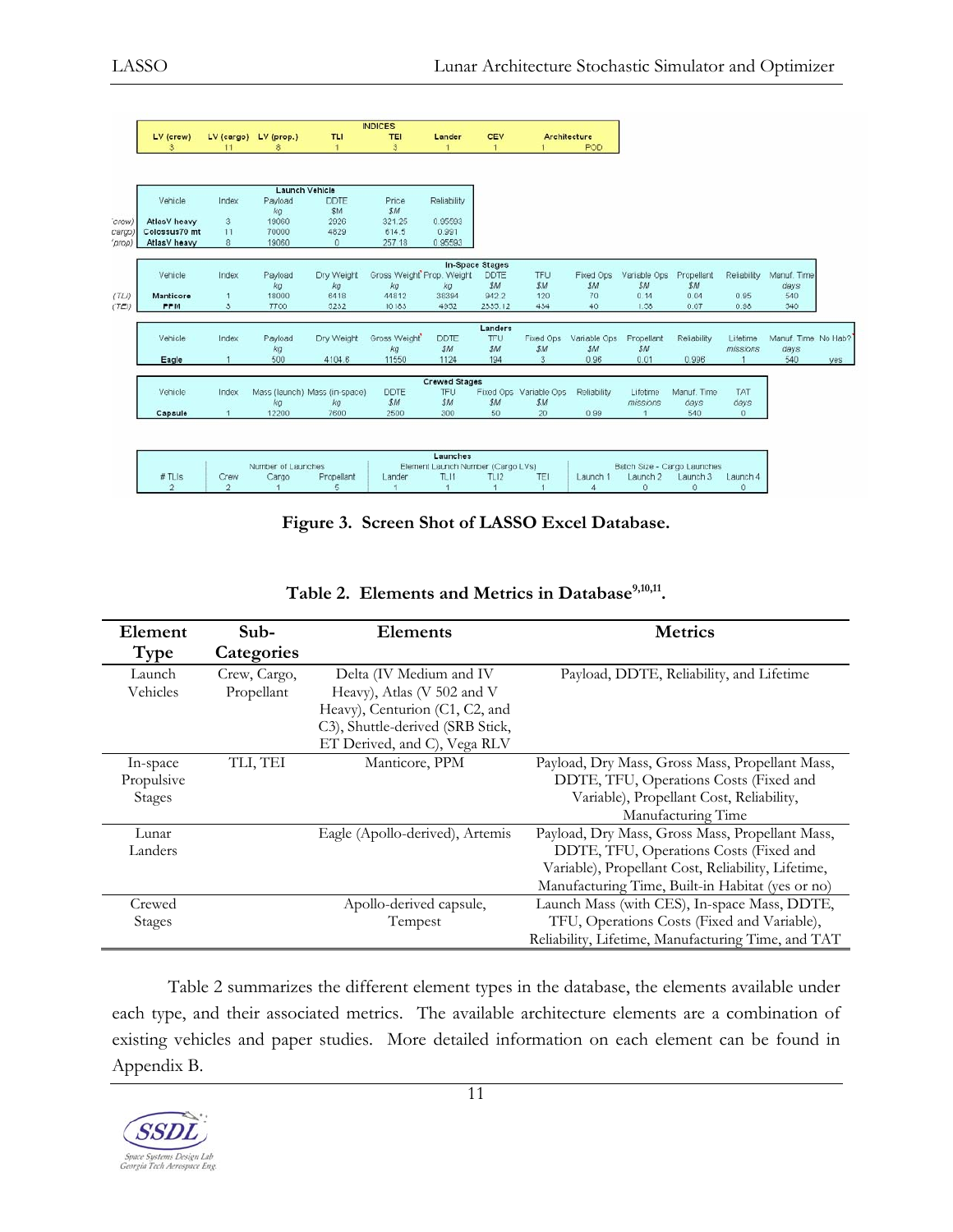The database is also responsible for calculating the number of launches required per lunar mission based on the elements chosen. First, the number of TLIs required is calculated. If the payload of one TLI is insufficient to take all elements to lunar orbit, then the elements can be split among two TLI stages as follows: CEV/TEI and Lander. Next, the number of crew launches represents whether or not the CEV and TEI can fit on one launch vehicle. If not, the TEI stage is launched as a cargo element (only one crew launch is done carrying just the CEV as payload). Next, the number of cargo launches is calculated. If the TLI stage can not be launched fully loaded, it is launched dry and the number of dedicated propellant launches required is also calculated. All other elements must launch fully fueled. If several launch options are possible, a launch configuration with no dedicated propellant launches and the minimum number of crew launches is chosen before any configurations with dedicated propellant launches. As an example, Figure 4 shows an architecture that requires two TLI stages and one crew launch (CEV/TEI launch together).

| $I = L$ , $U$ $\infty$ $I = I$ |                              |  |                                     |
|--------------------------------|------------------------------|--|-------------------------------------|
| Index $#$                      | <b>Launch Configurations</b> |  | Possible? # Launches Prop. Launches |
|                                | Lander/TLI/TLI               |  |                                     |
|                                | Lander/TLI TLI               |  |                                     |
|                                | Lander TLI TLI               |  |                                     |
|                                | Lander/TLI/TLI(e)            |  |                                     |
|                                | Lander/TLI(e)/TLI(e)         |  |                                     |
|                                | Lander/TLI TLI(e)            |  |                                     |
|                                | Lander/TLI(e) TLI            |  |                                     |
|                                | Lander/TLI(e) TLI(e)         |  |                                     |
|                                | Lander TLI(e)/TLI(e)         |  |                                     |
| 10                             | Lander TLI TLI(e)            |  |                                     |
|                                | Lander TLI(e) TLI(e)         |  |                                     |

| $numTLI = 2$ , crewLaunch = 1 |  |
|-------------------------------|--|
|-------------------------------|--|

**Figure 4. Example Launch Configuration Calculation from Database.** 

The order of preference for choosing the best launch configuration is top-to-bottom. For the options that are possible, it first tries to minimize the number of cargo launches subject to no propellant launches. If there are no feasible options without propellant launches, it will minimize the number of cargo launches and then the number of propellant launches. Propellant launches are undesirable because they add the complexity of on-orbit refueling to the mission. Therefore, for the case shown, launch option #2 is chosen.

Finally, a launch number is assigned to each element (the order is not important) along with the number of elements on each launch. These variables are needed in the Arena model in order to correctly launch all of the elements.

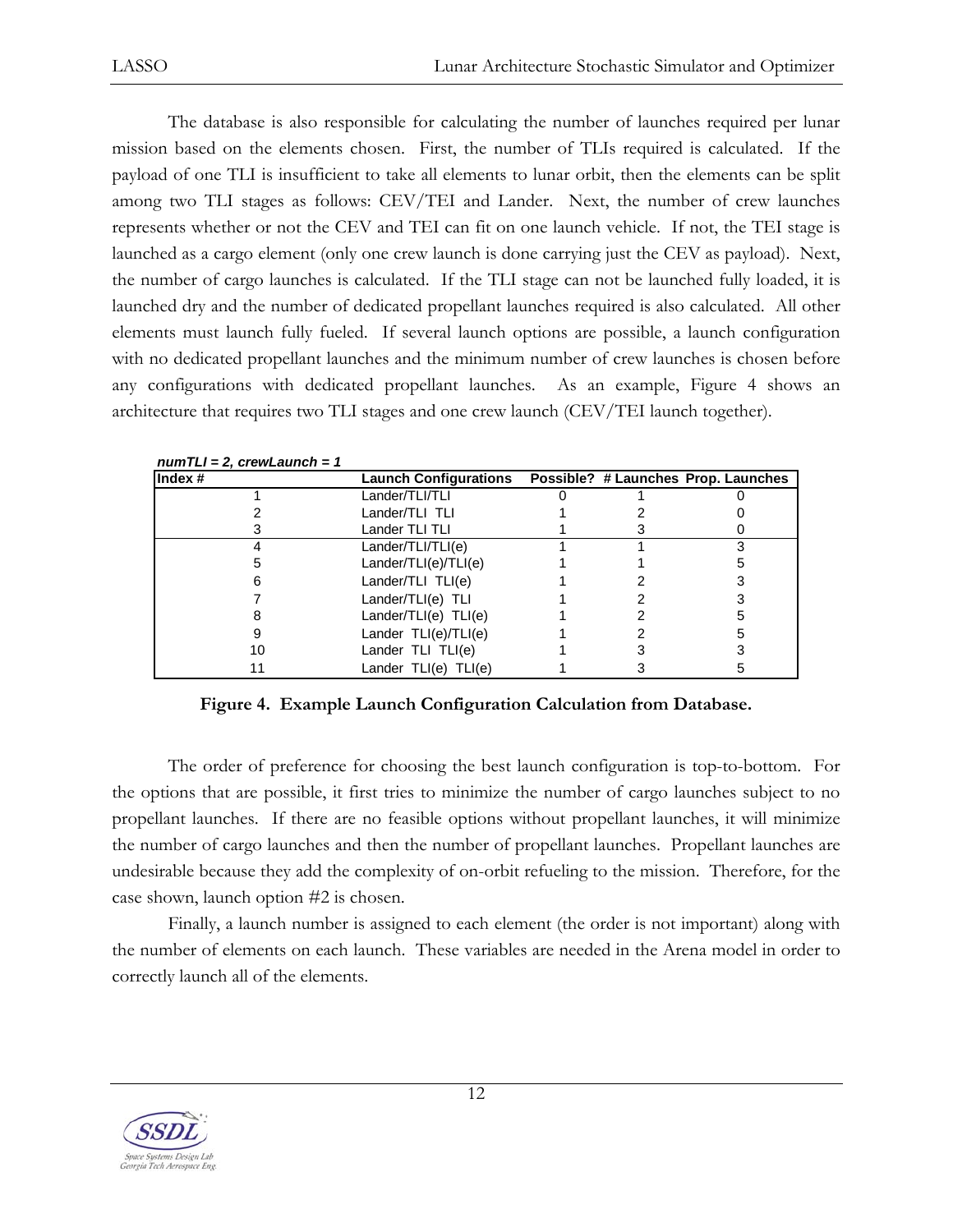# **3.2 Lunar Architecture Concepts**

Two different architectures are examined in this study, each modeled in Arena: an expendable Apollo-style architecture and a next-generation highly reusable architecture. Each architecture has some common mission assumptions, as outlined below:

- Orbit characteristics:
	- o LEO rendezvous orbit =  $400 \text{ km} \times 28.5^{\circ}$
	- o LLO rendezvous orbit =  $100 \text{ km} \times 90^{\circ}$  (polar orbit)
- Trajectory calculation<sup>12</sup>:
	- $\circ$  Time of Flight (LEO to LLO) = 3.5 days
	- o TLI Delta-V =  $3100 \text{ m/s}$
	- o LOI/TEI Delta-V =  $840 \text{ m/s}$
- Lunar mission specifications:
	- o Number of crew  $= 4$
	- $\circ$  Time on lunar surface = 4 days
	- $\degree$  Payload to lunar surface = 500 kg
	- o Payload from lunar surface  $= 100 \text{ kg}$

All of the above assumptions were required to size the individual vehicles and can only be changed by entering new elements into the database, or modifying the existing elements. For example, if more crew or a longer surface duration were desired, a larger CEV would have to be added to the database. Larger propulsive elements would then have to be included as well, in order to account for the larger CEV.

The expendable architecture, shown in Figure 5, consists of all expendable elements, as its name suggests. The baseline is shown in the figure, where all cargo elements are first launched into low Earth orbit on a cargo launch vehicle. The Centurion  $C2^9$ , with a payload capacity of 100 mt, is chosen as the baseline so that only one launch is required. The crew is then launched in the CEV, along with the TEI stage, on a man-rated Delta IV Heavy. All of these elements dock in Earth orbit, before beginning their transit to the Moon. Once in lunar orbit, the lander carries the crew to the lunar surface, while the CEV and TEI remain in lunar orbit. The lander has a built-in habitat in the ascent stage, but if another surface habitat is desired, it can be pre-deployed (not modeled in Arena). The lander descent stage remains on the lunar surface, while the ascent stage then carries the crew back to lunar orbit, where it docks with the CEV and TEI. The crew transfers to the CEV, which travels back to Earth and does a direct entry to the surface.

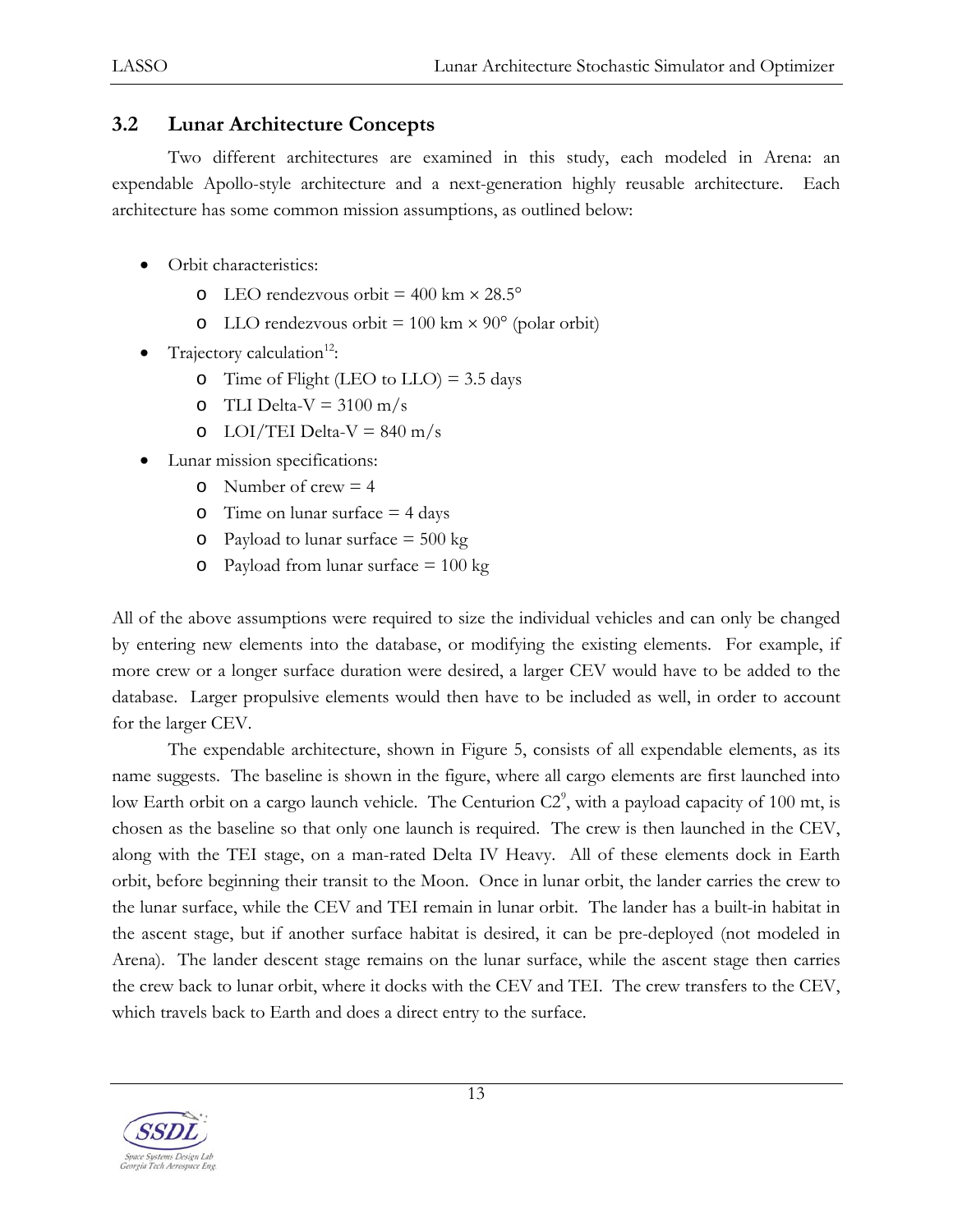

**Figure 5. Diagram of Expendable Lunar Architecture.** 

Several variations to this architecture are possible, depending on the individual elements chosen. Depending on the payload capacity of the TLI stage, two may be needed. One TLI would carry the CEV and TEI, while the other would carry the two-stage expendable lander. If another launch vehicle were chosen, the lunar lander and TLI stage(s) may have to be launched separately. Additionally, propellant launches may be required if the TLI is launched dry. Propellant is launched into lunar orbit on a propellant resupply module (PRM), which has a propellant mass fraction of 0.84. The PRM is sized based on the payload of the launch vehicle; so for the baseline case, one launch can deliver 84 mt of propellant to Earth orbit (Centurion C2 has a payload of 100 mt). Therefore, this architecture could have up to two TLI stages and up to four total launches, not including the additional propellant launches. The number of propellant launches if of course determined by the payload of the chosen launch vehicle.

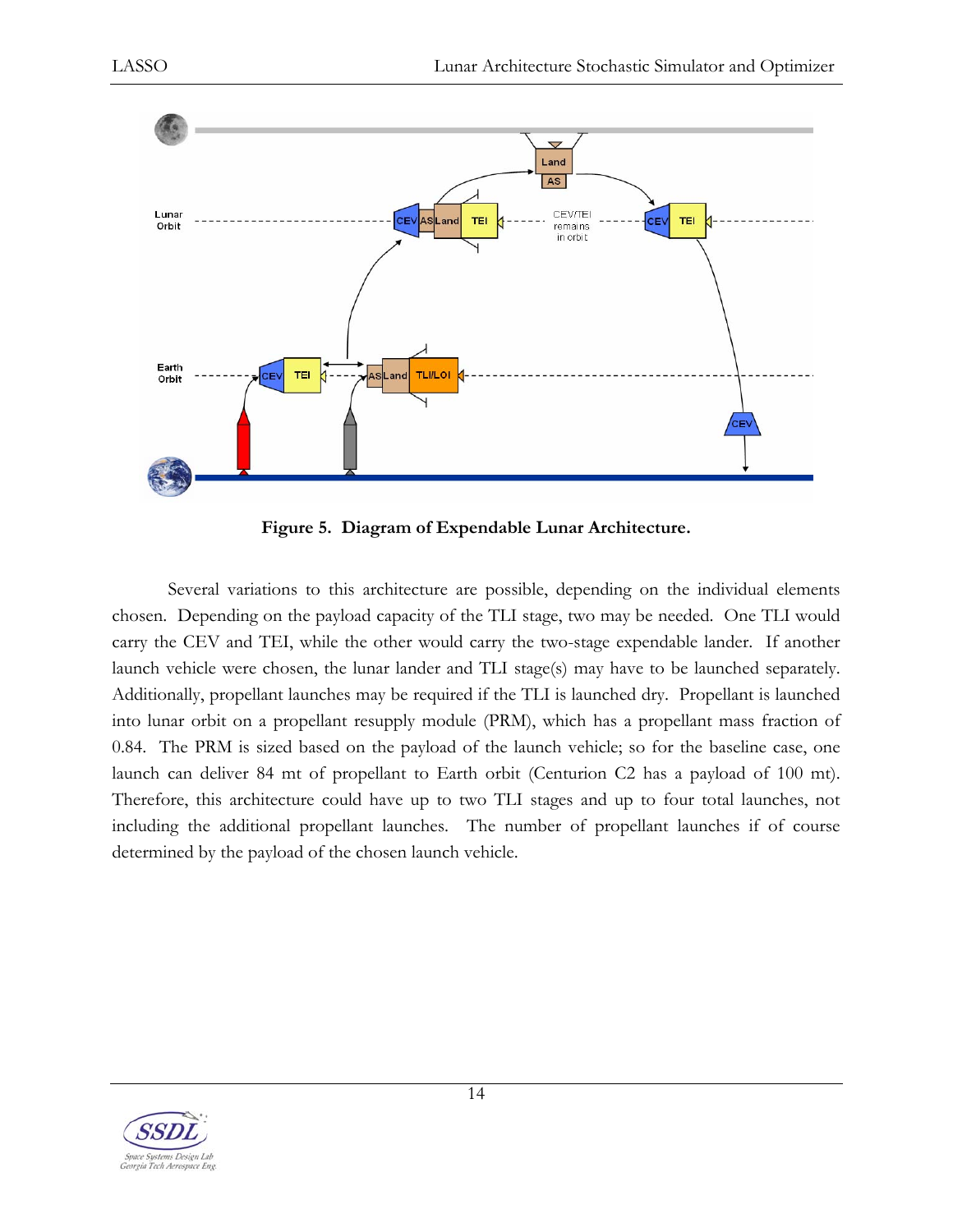

**Figure 6. Diagram of Reusable Lunar Architecture.** 

The reusable architecture is shown in Figure 6. The major difference in this architecture is the use of a reusable lunar lander and propellant depot in lunar orbit. The baseline case again uses a man-rated Delta IV Heavy for the crew launches and the Centurion C2 for the cargo launches. The propellant depot and lander are pre-deployed along with a surface habitat if desired (the launch and costs associated with the surface habitat and fuel depot are not modeled). At the beginning of the simulation, an empty depot is assumed to already be in lunar orbit, and the lander is launched fully fueled before the first human lunar mission. Only one TLI can be used per manned mission in this architecture, since the lander is already in lunar orbit. Once the CEV/TEI and TLI have launched, they dock in Earth orbit and travel to the moon as a single stack. Upon arriving in lunar orbit, the lander carries the CEV to the surface (the reusable lander does not have a built-in habitat), while the TEI remains in lunar orbit. Upon completion of the lunar mission, the lander carries the CEV back to lunar orbit, where it docks with the TEI for Earth-return. The lander refuels from the propellant depot and remains in lunar orbit until the next lunar mission is launched. The lander must be periodically replaced when it lifetime expires.

For the baseline case, the depot has a propellant capacity of 50 mt. When the depot no longer has enough propellant to fill the lander, propellant is launched on a Centurion C2, along with a TLI stage to carry the propellant to lunar orbit. The size of the PRM is limited by the payload of the TLI stage (30 mt). Therefore, since the Centurion C2 can launch 100 mt, two launches are required: one to launch the TLI fully fueled and the other to launch the PRM. The baseline

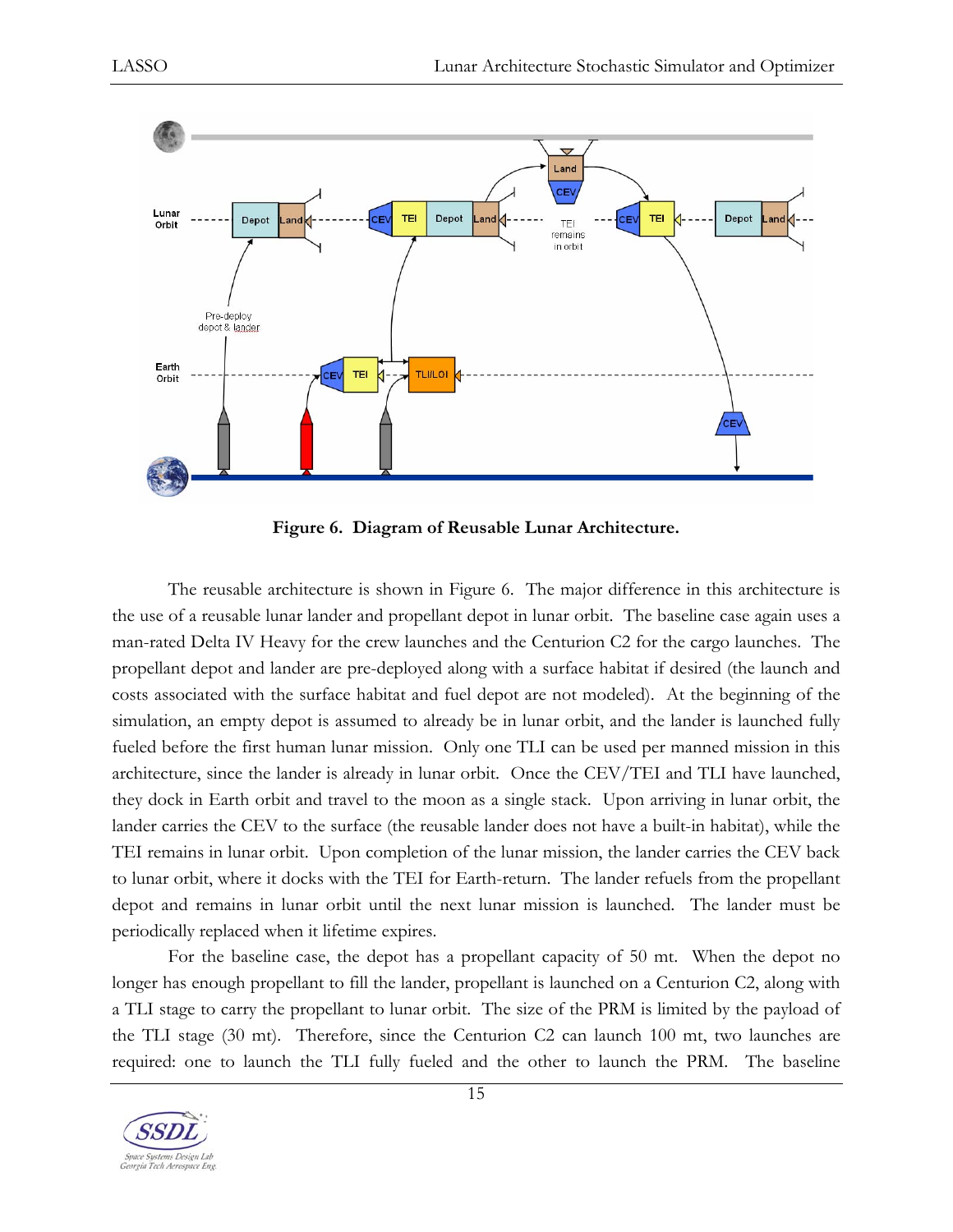architecture therefore requires two Centurion C2 launches to ferry 25.2 mt of propellant to the lunar depot.

Although the baseline case uses the same expendable Apollo-style crew capsule, this could be substituted with a reusable CEV, to create a more highly reusable lunar architecture. Additionally, different launch vehicles can be chosen. As with the expendable architecture, the TLI can be launched dry if necessary with the addition of dedicated propellant launches. The lander can also be launched dry if necessary and fueled from the depot once it reaches lunar orbit.

## **3.3 Arena Lunar Architecture Models**

Both of the above lunar architectures are modeled in Arena as two separate models, although each has similar data flow, logic, and assumptions. As aforementioned, the Arena models span all transportation-related aspects of the architecture, including manufacturing, integration, launch, inspace segments, and turn-around processes. Figure 7 shows a screen shot of the top-level Arena reusable lunar architecture model. All of the Arena modules are found in submodels to better organize the model, as well as to make for easy modularity for creating new architecture models. The teal colored box includes all of the submodels containing the model data flow. The plot on the top right illustrates the mission schedule in blue and when the missions actually launch in red. With this set of inputs, the mission demand is clearly not able to be met. The key inputs to the model are found in the white boxes on the left, while the key outputs are found in the yellow boxes on the right.

| <b>Expendable Lunar Architecture Model</b>                                                                              |                                                                                                                                             |  |  |  |  |  |  |  |
|-------------------------------------------------------------------------------------------------------------------------|---------------------------------------------------------------------------------------------------------------------------------------------|--|--|--|--|--|--|--|
| Simulation Setup<br>$\big\blacktriangleright$ Earth<br>Lunar Transfer<br>Earth Transfer<br>$\bigcup$ Moon<br>Notes<br>∼ | <b>Lamched Missions</b><br>Scheduled Missins<br>Completed Missing<br>$\overline{2}$<br>O<br>6000.0<br>days<br>0.0                           |  |  |  |  |  |  |  |
| Crew LV<br><b>TEI</b><br><b>TLI</b><br>Lander<br>LV<br><b>CEV</b><br>Indices:<br>8<br>3                                 | <b>Loss of Crew</b><br>Mission Capture %<br><b>Life Cycle Cost</b><br>[SM]<br>$\mathbf{R}$<br>$\overline{2}$<br>IO.<br>$0\;0\;0\;0$<br>5500 |  |  |  |  |  |  |  |
| <b>CEVs</b><br><b>TLIs</b><br>Launches<br>Number of<br>8<br>Elements:                                                   | <b>Cost Per Mission</b><br><b>Loss of Mission</b><br>Launch Delay Time<br>$ \text{[SM]}$<br>6 2<br>days<br>0909<br>$\mathbf{R}$<br>$\Omega$ |  |  |  |  |  |  |  |
| CEV<br>TEIs<br>TLIs<br>Landers<br>Manufacturing<br>Capacities:                                                          | Cost Per Mission (no DDTE)<br>Avg Time in LEO<br>$\sqrt{\text{SM}}$<br>5467<br>days<br>3.                                                   |  |  |  |  |  |  |  |
| <b>Drew Pads</b><br>Pad TAT<br>Pads<br>.ntegration<br>Ground<br>Infrastructure:                                         | Detailed Results                                                                                                                            |  |  |  |  |  |  |  |
|                                                                                                                         |                                                                                                                                             |  |  |  |  |  |  |  |

**Figure 7. Screen Shot of Arena Reusable Lunar Architecture Model.** 

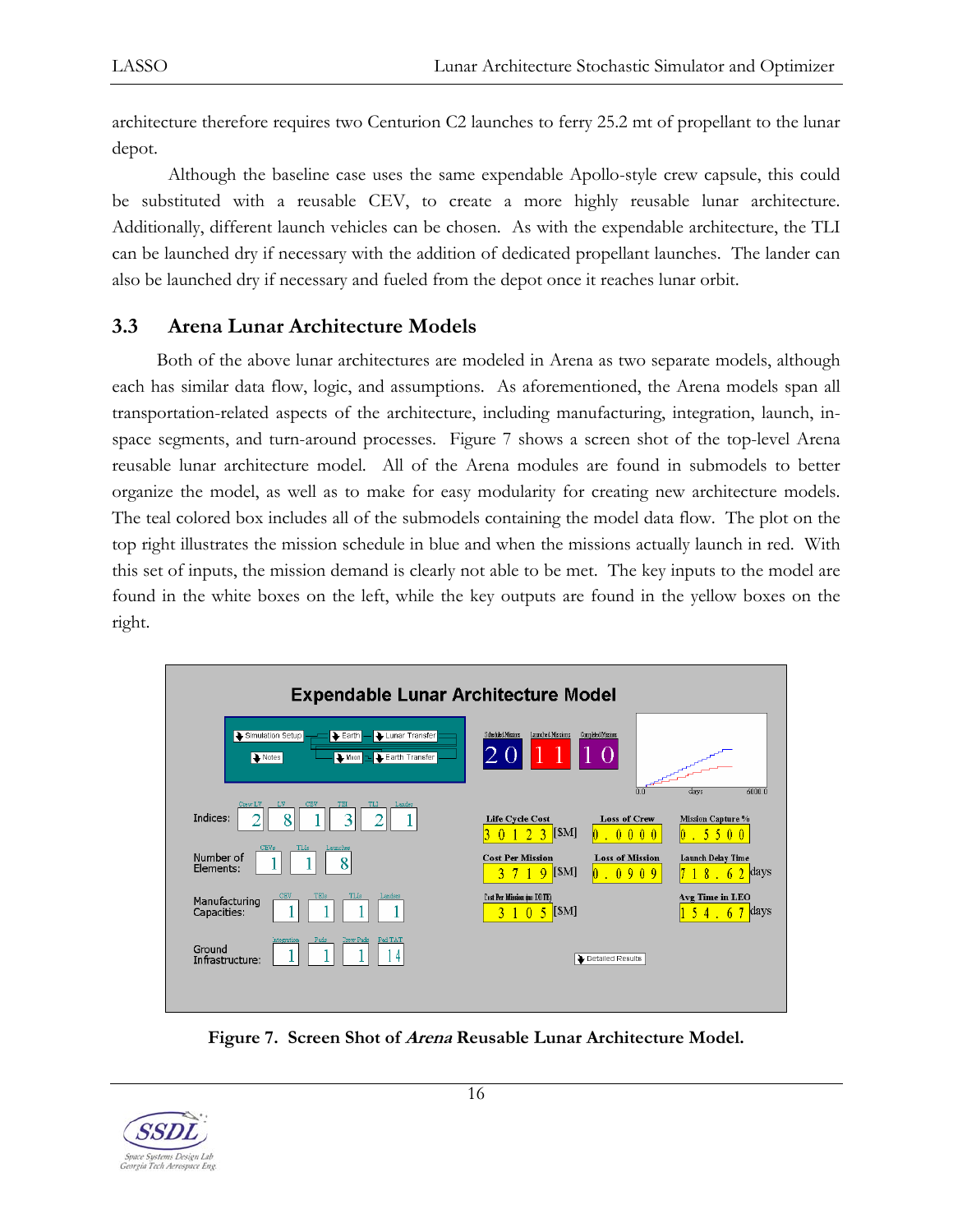Figure 8 shows a top-level flowchart of the data flow in the Arena models. The initial setup contains the interface with the Excel database as well as VBA code used to simplify some calculations that must be done. Although these can be done using pre-existing Arena modules, it was significantly easier to implement in VBA. First, the VBA code calculates the expected number of reusable elements that will need to be built, with a minimum of three. Next, based on the number of missions desired per year and the manufacturing time for each element, it determines the day each element should begin manufacturing such that the mission will launch on time based on mean times for each process. It also calculates when each mission should begin integration such that it will launch on time. Finally, it checks if the mission is feasible for the given combination of elements based on the following criteria:

- Is the lander payload sufficient to carry the CEV to the lunar surface (if applicable)?
- Is the crew launch vehicle payload sufficient to launch the CEV?
- Is the cargo launch vehicle payload sufficient to launch the single largest element?
- Is the TEI payload sufficient to carry the CEV to Earth?
- Is the TLI payload sufficient to carry the lander and the CEV/TEI?

If any of these conditions are violated, the simulation is immediately terminated. Arena also uses VBA code to write the indices for each architecture element to Excel, then reads the data pertaining to each vehicle as well as the launch configuration into Arena variables. The VBA code used in the models can be found in Appendix A.



**Figure 8. Top-Level Flowchart of Arena Models.** 

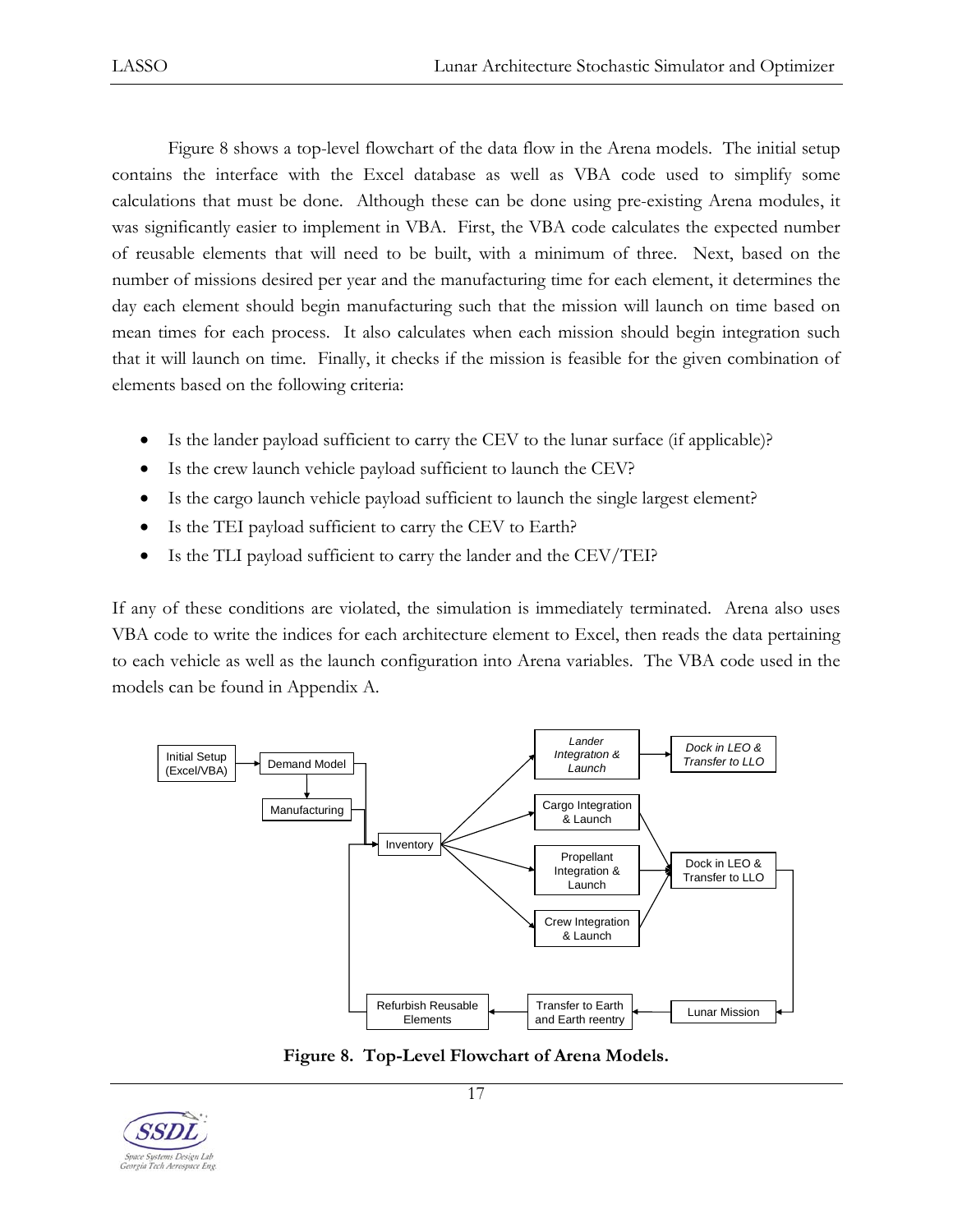The Demand submodel in Arena is responsible for handling the scheduling of the missions. It controls when elements need to begin manufacturing, when the elements need to be removed from inventory to being integration, and for the reusable architecture, when more propellant depot resupply launches are needed. The manufacturing submodel is straightforward. Each element seizes a manufacturing resource, each with a capacity and expected manufacturing time. Once manufacturing is complete that element is stored in inventory. When a mission is scheduled to begin, the elements are sent to their correct launch facilities – between crew, cargo, and propellant – for integration and launch. Each type of launch vehicle has its own dedicated integration facility and launch pads, each with a user-defined capacity. For the reusable architecture, there is a separate submodel for launching the lander and propellant for the depot. These launches also have their own dedicated launch facilities. Although not shown in Figure 8, after a launch takes place, the launch pad goes through a turn-around process before it can be seized again by the next set of elements.

The in-space mission segments are then modeled as separate submodels. Each contains a probability of failure for each element that is used (TLI, TEI, lander, and CEV), along with times associated with each mission event (transit times, docking times, lunar surface time, etc.). Finally, upon successful Earth reentry, the expendable elements are disposed of, and any reusable elements go to refurbishing facilities before returning to inventory.

### **3.3.1 Assumptions**

In the lunar architecture models, certain assumptions were made about the system that are outlined here. First, the LASSO architecture models model only the transportation-related elements along with their associated costs. This includes associated processes such as manufacturing, integration with the launch vehicle, and the in-spaces segments, and costs such as DDTE, production, and operations. The transportation aspect of the lunar exploration program comprises only a portion of the overall life-cycle cost of an actual program. In addition to the transportation elements, there are also costs associated with science payloads, technology development, precursor missions, etc. Therefore, the total cost reported by Arena can not be taken as the actual total cost of a lunar program.

In terms of the ground processes associated with conducting a lunar mission, LASSO model manufacturing, payload integration with the launch vehicle, time on the launch pad, and any turnaround processes required for reusable elements that return to Earth. The tool, however, does not include the costs associated with building additional launch pads or manufacturing facilities, for example. The user therefore must use some intuition to realize that, although missions may always launch on time when there are a hundred launch pads, it is not economically feasible to build an unlimited number of launch pads. The Arena models do not capture this element of ground infrastructure considerations.

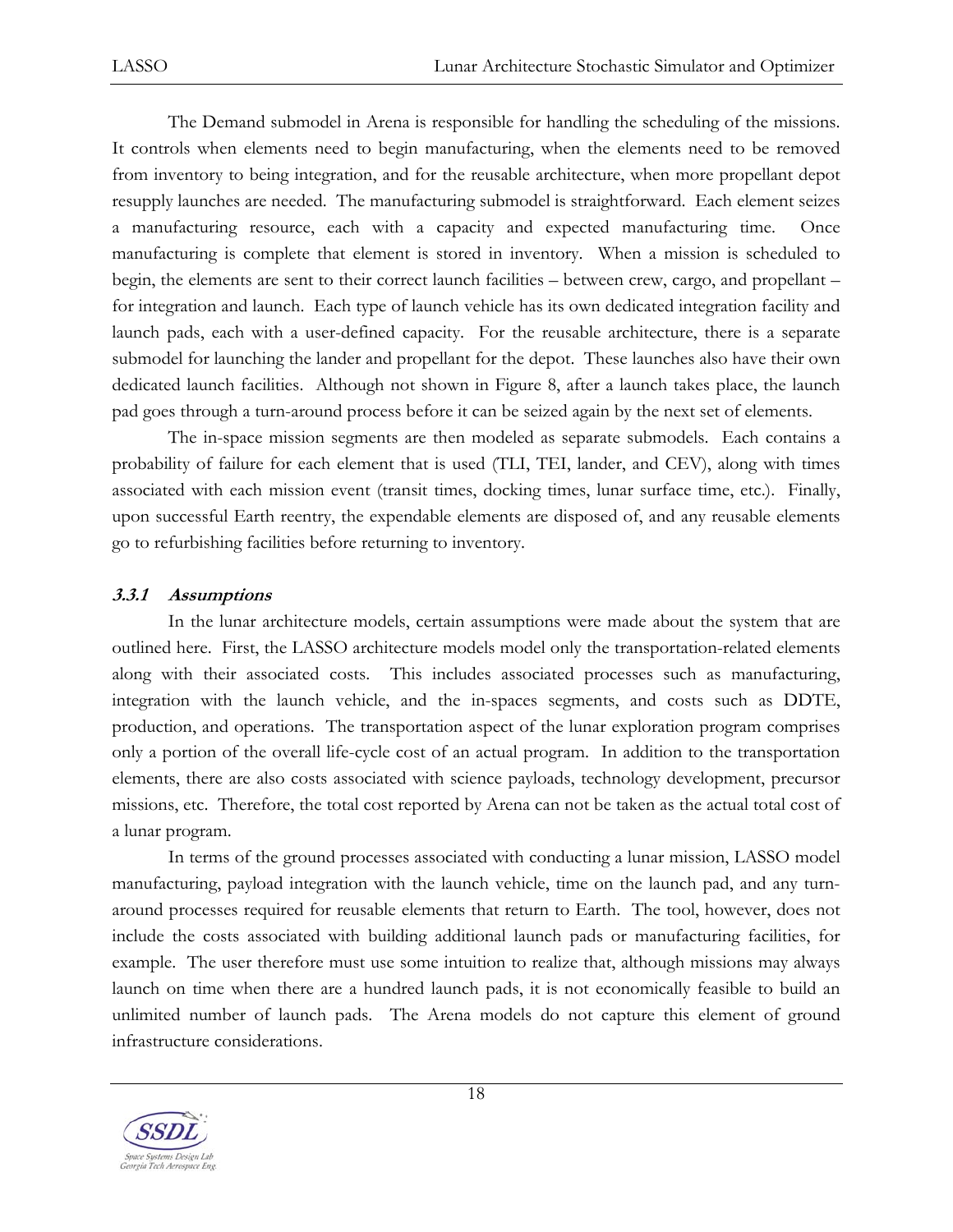In terms of manufacturing, reusable elements are scheduled to begin manufacturing such that if everything goes according to schedule, they will be ready for launch on time. This includes a user-defined time when elements are supposed to arrive in inventory before a mission, which serves as a buffer if manufacturing does not run on schedule. All reusable elements, however, are built upfront, at the beginning of the program. The number of elements required to meet the mission demand is calculated, but a minimum of three reusable elements must be built. When a reusable element fails, one is removed from inventory and then an additional one is built to replace it if necessary. The model also incorporates "pay as you go" costs, which means that only elements used in a mission are paid for. Even if there were originally twenty missions scheduled, if only ten are launched because the program fell behind schedule, then the extra elements are not manufactured or paid for.

Crew, cargo, and propellant launches each have their own launch vehicle and dedicated facilities. Even if the same vehicle is chosen for cargo and propellant launches, they still each have their own dedicated launch pads and integration facilities. Additionally, for the reusable architecture, a separate set of launch pads and integration facilities are used for launches required for depot resupply missions. This assumption had to be made for modeling purposes; otherwise the complexity of the model would have become unmanageable. For a lunar mission, the elements are always launched in the following order: cargo, propellant (if needed), crew. The crew does not launch until everything else has successfully reached orbit. If there is a launch failure of any cargo element, the mission is cancelled, and the crew, propellant, and any remaining cargo never launch. The elements that have not launched are returned to inventory. Any elements already in orbit, however, are lost. If a propellant launch fails, however, another one is simply launched to replace it. The amount of time elements must spend in lunar orbit, however, is not taken into consideration, although it is tracked as a variable. For example, if it takes a full year between when the first cargo element launches and when the crew launches, propellant boil-off or element lifetimes are not considered. Therefore, the user must examine the statistic representing the total time in low earth orbit to determine if that particular set of vehicles is feasible for a lunar mission.

There are several failures that can result in a loss of crew event. These include a crew launch vehicle failure where the abort is unsuccessful, a TLI stage failure where abort to Earth is unsuccessful, a lunar lander failure, a TEI stage failure, or a CEV reentry failure. It is important to note that smaller launch vehicles may not have sufficient payload mass to include a crew escape system, and then there is no abort option for launch. Whenever a loss of crew event occurs, a stand down time is initiated for an investigation, and all missions scheduled to launch during that time are cancelled. These cancelled missions do not count against the mission capture percentage, as will be described later. Manufacturing for these missions is also cancelled, again so unnecessary costs are not incurred.

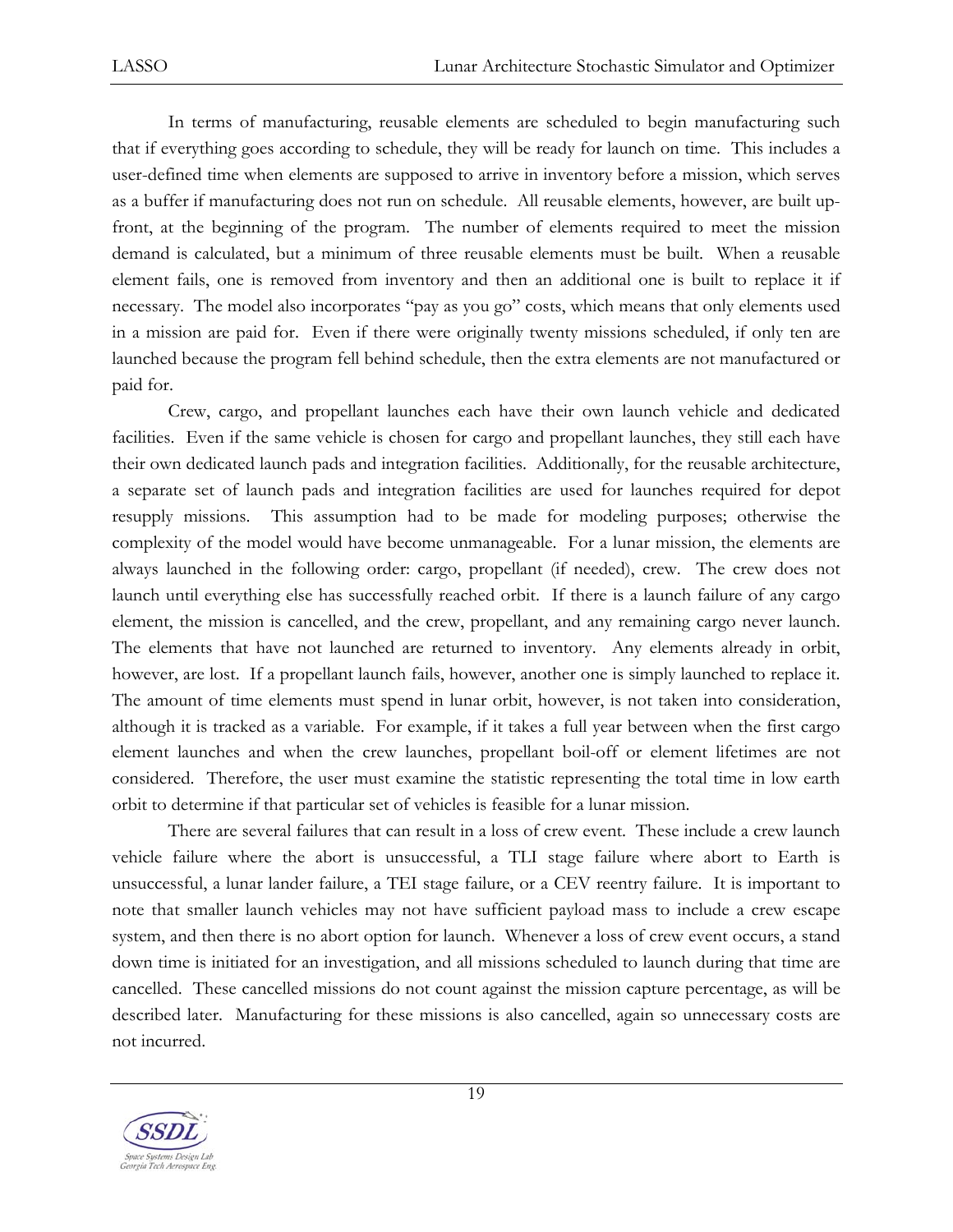Finally, at the end of the scheduled program, no more missions can launch, but time is added for any current mission to reach completion. For example, if a ten year program is desired, at the end of the tenth year of lunar missions, even if all the scheduled missions have not launched, the simulation is completed. If production has not begun for these missions, production costs are not incurred.

## **3.3.2 Inputs and Outputs**

All of the important inputs and outputs can be seen in Figure 7, but are explained here in further detail. Table 3 describes each of the key inputs to the model. Where applicable, distributions are assigned to each of the inputs, as listed later in Table 5.

| Input                         | Description                                                                 |
|-------------------------------|-----------------------------------------------------------------------------|
| Missions per Year             | Number of scheduled lunar missions per year (can be a fractional value).    |
| # Years                       | Number of years in lunar program (starting with first mission launch).      |
| Vehicle Indices               | Index number corresponding to an entry in the database for each element     |
|                               | type (CEV, TLI, Lander, TEI, LV crew, LV cargo, and LV propellant).         |
| Inventory Time                | Time that elements should be delivered to inventory before integration is   |
|                               | scheduled to begin.                                                         |
| Integration Time              | Expected time for payload integration with launch vehicle.                  |
| Pad Time                      | Expected time for payload/launch vehicle stack to spend on launch pad       |
|                               | prior to launch.                                                            |
| Pad TAT                       | Expected turn-around time of launch pad.                                    |
| Investigation Time            | Expected length of stand down time resulting from loss of crew event.       |
| Manufacturing Capacities      | Number of a particular element that can be built at one time (one variable  |
|                               | each for CEV, TLI, TEI, and lander).                                        |
| <b>Integration Capacities</b> | Number of launch vehicles that can be integrated with their payloads at a   |
|                               | given time (one variable each for crew, cargo, and propellant).             |
| Launch Pads                   | Number of launch pads available to that particular launch vehicle (one each |
|                               | for crew, cargo, and propellant).                                           |
| Depot Capacity                | Propellant capacity of propellant depot (for reusable model only).          |
| Cost Lower Bound $(\% )$      | Lower bound on triangular distributions used for cost.                      |
| Cost Upper Bound (%)          | Upper bound on triangular distributions used for cost.                      |

## **Table 3. Inputs to Arena Lunar Architecture Models.**

There are numerous outputs that Arena automatically generates each time a simulation is run. For example, it generates numerous statistics on each entity, queue, resource, and record block in the model. Only a handful of these are of particular interest in evaluating an architecture simulation. Arena allows users to not only use record blocks to generate statistics but also to insert formulas as statistical expressions. Table 4 lists the key figures of merit for the lunar architectures along with a description of each.

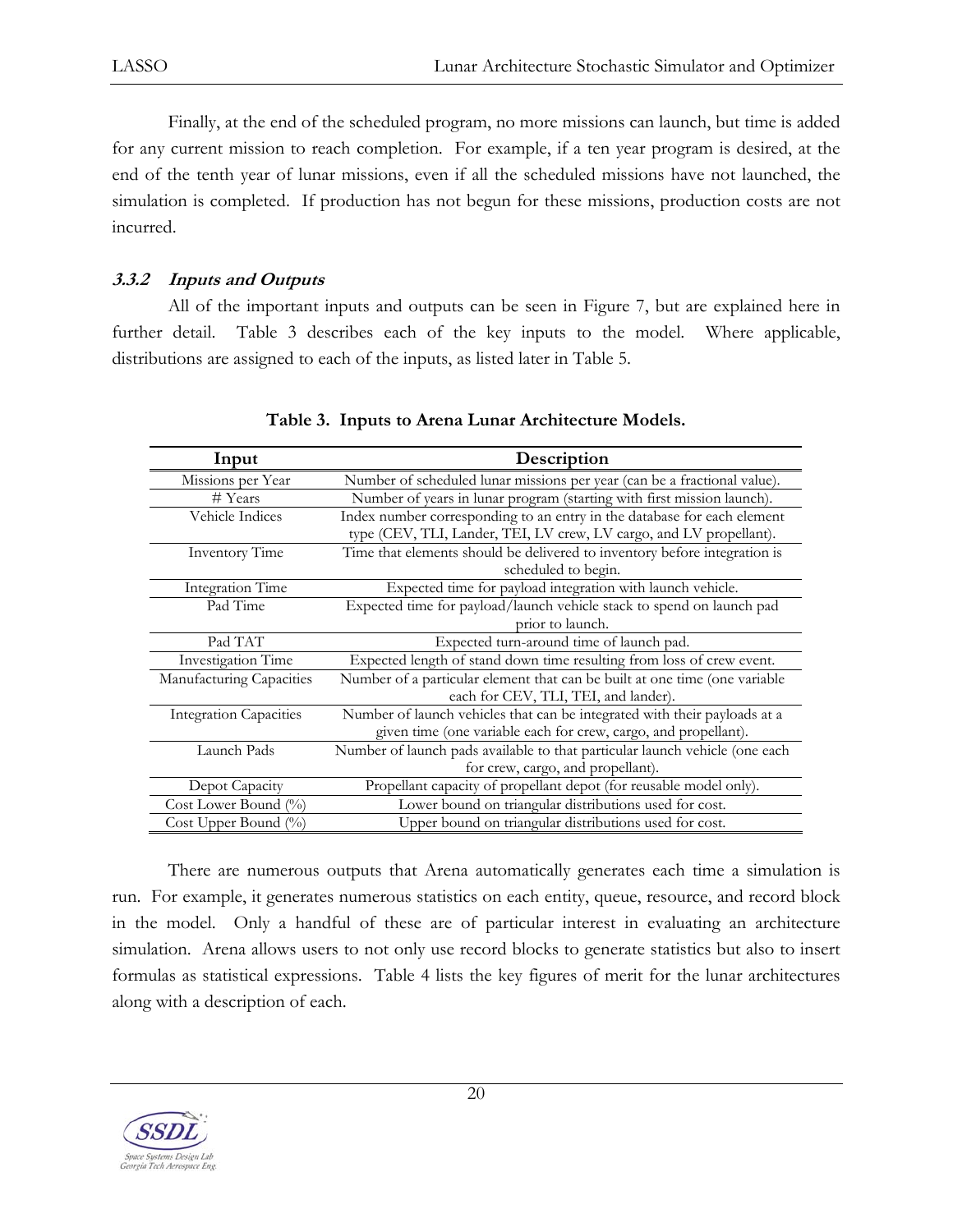| Output                       | Description                                                                   |
|------------------------------|-------------------------------------------------------------------------------|
| Life Cycle Cost              | Total transportation-related program cost (includes DDTE, production,         |
|                              | fixed and variable operations, launch, and propellant).                       |
| Cost per Mission             | Life cycle cost divided by the number of launched missions.                   |
| Loss of Crew                 | Probability per mission that a loss of crew event occurs (number of loss of   |
|                              | crew events divided by number of launched missions).                          |
| Loss of Mission              | Probability per mission that a loss of mission event occurs (includes loss of |
|                              | crew events).                                                                 |
| Mission Capture %            | Percent of scheduled missions that are launched (missions cancelled due to    |
|                              | stand down time do not count against capture %).                              |
| Launch Delay Time            | Average time between scheduled launch date and actual first launch of that    |
|                              | m <sub>1</sub> ss <sub>1</sub>                                                |
| Time in LEO                  | Average time between first and last launch for a particular mission.          |
| <b>Bottleneck Statistics</b> | Average waiting time in queues (manufacturing, integration, launch pads,      |
|                              | turn-around processes).                                                       |

**Table 4. Key Outputs from Arena Lunar Architecture Models.** 

These outputs were defined with the intention of making each as independent as possible, so as not to be affected by changes in the other metrics. Life-cycle cost includes all of the transportation-related costs modeled in LASSO for the entire program duration. Cost per mission was also chosen as a metric, because it reduces the dependence on capture percentage found in lifecycle cost. For example, if comparing two different architectures, one with 100% mission capture and one with 50% mission capture, the second will most likely have a lower life-cycle cost simply because fewer missions were launched. Cost per mission, however, divides the total life-cycle cost by the number of missions actually launched, which facilitates a more fair comparison between the two architectures. Loss of mission and loss of crew represent the probability that a particular mission will either fail or that the crew will be lost. Mission capture percentage is the percent of scheduled missions that actually launch. Even if there is a failure during the mission (including during launch), the mission still counts as having launched in calculating the capture percentage. Basically, the capture percentage is intended to measure how many missions can be achieved based on the available ground infrastructure. It is not intended to take reliability into account. Launch delay time and LEO time also pertain solely to ground infrastructure considerations, and are explained in Table 4.

The figures of merit, with the exception of the bottleneck statistics, will comprise the overall evaluation criterion (OEC) which will be used to evaluate the overall merit of each architecture combination examined. Various figures of merit can be used, each with a particular weight assigned to it, depending on what criteria is most important to that particular simulation. The bottleneck statistics are used to determine what the limiting ground infrastructure is if the mission capture percentage is less than 100%.

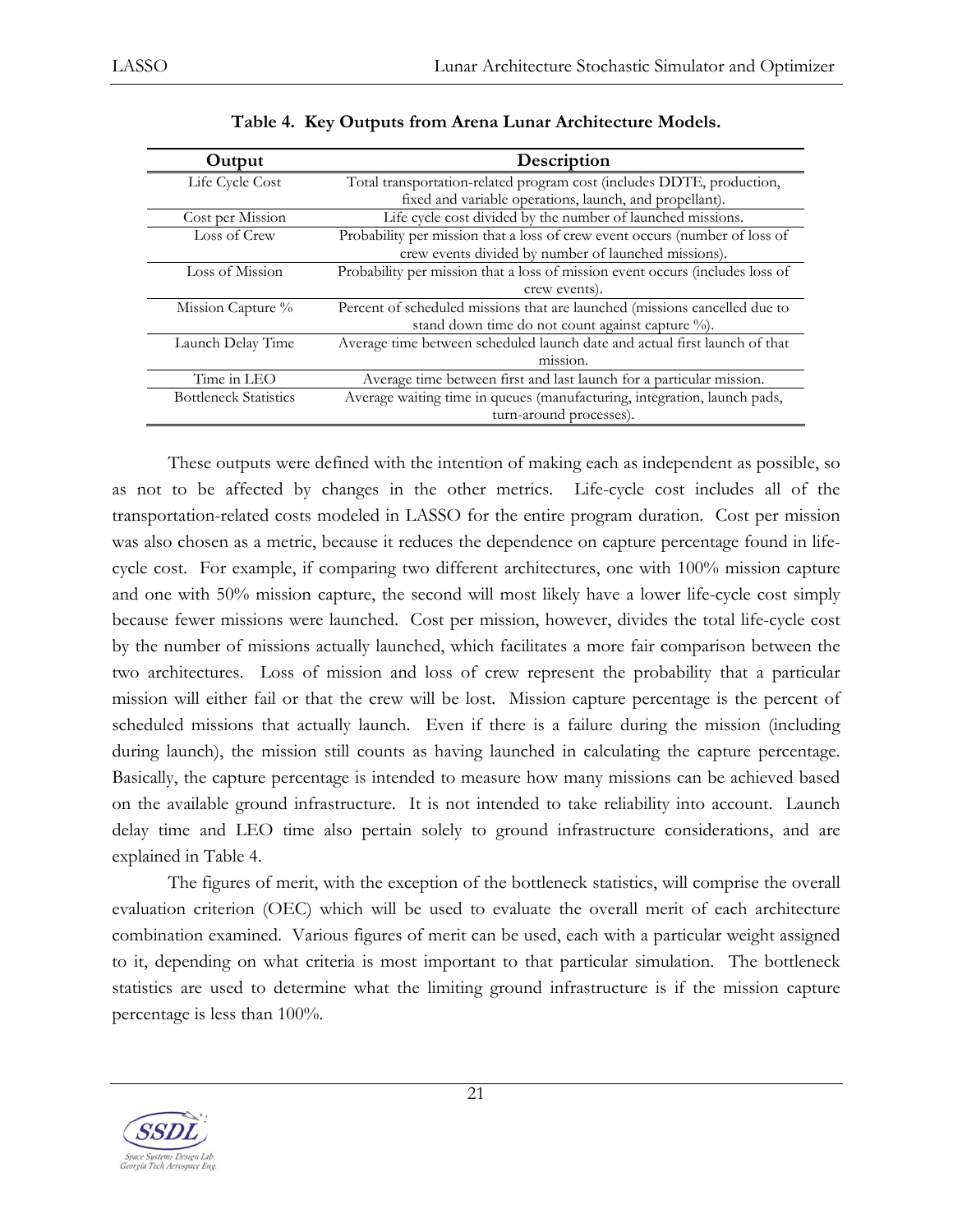# **3.4 Running LASSO**

The LASSO lunar architecture models were created using Arena Professional Version 7.01. Arena does not have good back compatibility; therefore, for the models to run correctly, an older version of Arena may not be used. In order to run LASSO in Arena, three files must be in the same folder: the Arena architecture model (*Expendable.doe* or *Reusable.doe*), the Excel database (*Database8900.xls*), and the results spreadsheet (*Results.xls*). Additionally, macros must be enabled in Microsoft Excel.

When the "Go" button is pushed in Arena, it begins running the model. A User Form will come up, as shown in Figure 9, with all of the inputs listed in Table 3. Additionally, there is an option for the number of replications and whether the model should be run in Batch Mode. Batch Mode turns off all animations, which enables the simulation to run faster. For this study, the simulations were run on a 3.4 GHz Pentium 4 processor. As an example, to run 20 replications of the expendable architecture in Batch Mode takes approximately 40 seconds; otherwise, it takes 90 seconds running at an Animation Speed Factor of 100 (the fastest animation speed option). The Database and Results spreadsheets must also be closed for the model to run.

| Keplication Parameters -             | Vehcle Indices -                   | Ground Operations                        | - Ground Infrastructure                  |
|--------------------------------------|------------------------------------|------------------------------------------|------------------------------------------|
| 20<br># Replications                 | $\overline{1}$<br>Index CEV        | 42 <sup>°</sup><br><b>Irventory Tine</b> | $\overline{2}$<br>Manuf, Capacaity CEV   |
| $\overline{\mathbf{v}}$<br>Batch Run | $\Omega$<br># Extra CEVs           | 28<br>Irtegration Time                   | 5 <sup>1</sup><br>Manuf. Capacity T.I    |
| Nission Parameters                   | $\overline{2}$<br>Index TLI        | :4<br>Pad Time                           | $\overline{2}$<br>Manuf, Capacity Lander |
| $\overline{2}$<br>Mssions Per Year   | $\overline{2}$<br>Index Lander     | :4<br>Pad TAT                            | 5<br>Manuf, Capacity TEI                 |
| 20<br>$# Y \leq$                     | $\mathbf{3}$<br>Index TEI          | 365<br><b>Irvestigation Time</b>         | 99<br>Refurb. Capacity CEV               |
| 30<br>Lunar Surface Time             | $\overline{2}$<br>Index LV crew    | LLO Propellant Depot                     | $\mathbf{1}$<br># Integration Crew       |
|                                      | $\boldsymbol{8}$<br>Index LV cargo | 50000<br>Depot Capacity                  |                                          |
| Cost Distribution -                  | $\mathbf{8}$                       |                                          | 1<br># Integration Cargo                 |
| 0.9<br>Lower Bounc %                 | Index LV prop.                     |                                          | $\overline{1}$<br># Integration Prop.    |
| 1.25<br>Upper Bounc %                |                                    |                                          |                                          |
|                                      |                                    |                                          | $\mathbf{1}$<br>Launch Pads Crew         |
|                                      | Run Model                          |                                          | $\overline{1}$<br>Launch Pads Cargo      |
|                                      |                                    |                                          | $\mathbf{1}$<br>Launch Pads Prop.        |

**Figure 9. Screen Shot of Arena User Form.** 

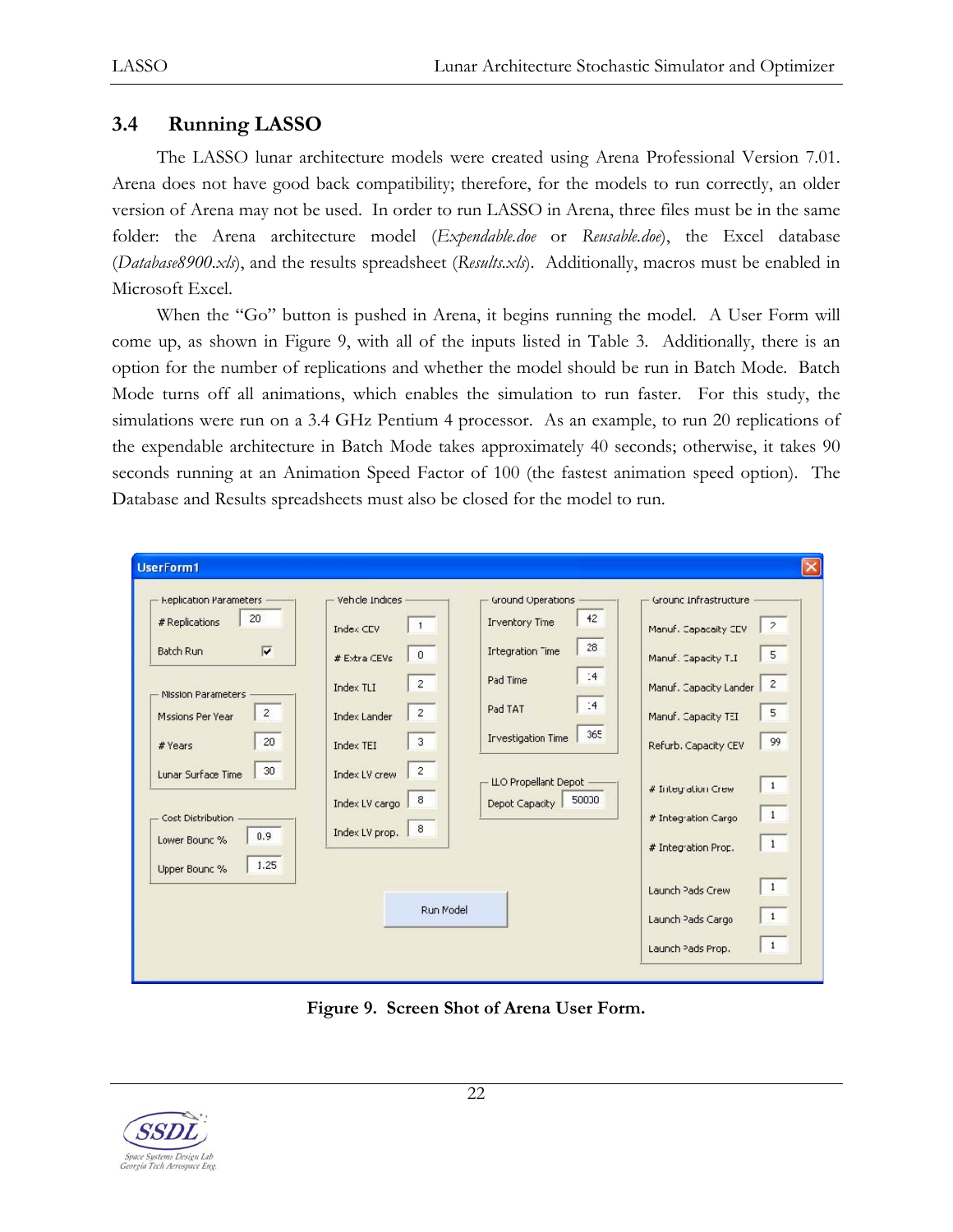For each replication, Arena writes the outputs listed in Table 4 to a new row in the Results spreadsheet. Although Arena has automatic report generation, it contains a large amount of extraneous information that is difficult to sift through each time a single result is desired. Additionally, Arena only provides the mean and half-width (for a 95% two-sided confidence interval) for each statistic. If a different confidence level is desired, this calculation must be done offline. The results spreadsheet is set up to calculate the mean, standard deviation, and confidence level desired (assuming a normal distribution as explained earlier). A screen shot of the Results spreadsheet is shown in Figure 10.

| Number of Replications:   |             | 100         |                              |            |             |              |              |                |
|---------------------------|-------------|-------------|------------------------------|------------|-------------|--------------|--------------|----------------|
| <u> Confidence Value:</u> |             | 0.95        |                              |            |             |              |              |                |
|                           |             |             |                              |            |             |              |              |                |
| Mean                      | 69648       | 2512        | 1826                         | 0.079      | 0.237       | 0.786        | 522.675      | 235.910        |
| Std. Dev.                 | 4202        | 237         | 132                          | 0.059      | 0.073       | 0.060        | 314.110      | 1.739          |
| Confidence                | \$70,472    | \$2,559     | \$1,852                      | 0.090      | 0.251       | 0.774        | 584.24       | 236.25         |
|                           |             |             |                              |            |             |              |              |                |
| Rep. #                    | LCC         |             | Cost_Mission)_Mission (No DI | LOC        | LOM         | Capture_Rate | Launch Delav | <b>LEO Tim</b> |
|                           | 70818.5649  | 2442.019479 | 1827.364307                  | 0.06896552 | 0.206896552 | 0.805555556  | 305.57       | 234.791        |
|                           | 72564.54806 | 2267.642127 | 1646.798377                  | 0.03125    | 0.3125      | 0.88888889   | 581.55       | 236.284        |
| 3                         | 59701.0024  | 2985.05012  | 2121.70012                   | 0.2        | 0.3         | 0.666666667  | 309.81       | 237.298        |
| 4                         | 76122.37508 | 2455.560486 | 1766.141131                  | 0.03225806 | 0.193548387 | 0.815789474  | 614.26       | 236.           |
| 5                         | 72854.19968 | 2601.935703 | 1873.57856                   | 0.07142857 | 0.321428571 | 0.736842105  | 483.09       | 235.           |
| 6                         | 73654.33667 | 2727.938395 | 1987.530988                  | 0.03703704 | 0.074074074 | 0.710526316  | 959.16       | 236.6          |
|                           | 67085.76741 | 2580.221823 | 1781.87567                   | 0.11538462 | 0.269230769 | 0.764705882  | 225.16       | 234.           |
| 8                         | 66945.88166 | 2479 477099 | 1818.328951                  | 0.07407407 | 0.222222222 | 0.771428571  | 343.28       | 237.2          |
| 9                         | 74186.05468 | 2393.098538 | 1745.034022                  | 0.03225806 | 0.225806452 | 0.794871795  | 665.67       | 236.4          |
| 10                        | 67304.56532 | 2588.637128 | 1881.175589                  | 0.11538462 | 0.269230769 | 0.764705882  | 251.62       | 233.8          |

**Figure 10. Screen Shot of Excel Results Spreadsheet.** 

# **3.5 ModelCenter**® **Integration**

Phoenix Integration's ModelCenter<sup>®</sup> is an environment that allows various software tools to be integrated together for design space exploration and optimization. The Arena lunar architecture models have been wrapped into ModelCenter® for this express purpose. Although not currently integrated with any other tools, it does provide the flexibility for the user to expand the functionality of LASSO by adding other disciplinary tools as desired. Using ModelCenter® also allows for parametric studies to be easily conducted. Certain variables can be varied and the results will be automatically generated for each case. This increases the speed of execution, since the user does not have to run each case individually in Arena and then record the results. Although Arena does have some limited design space exploration and optimization capability, it is not sufficient for the purposes of this study. For example, as will be seen in the results, the number of missions per year can be varied across a wide spectrum and the benefit of each architecture at different flight rates can

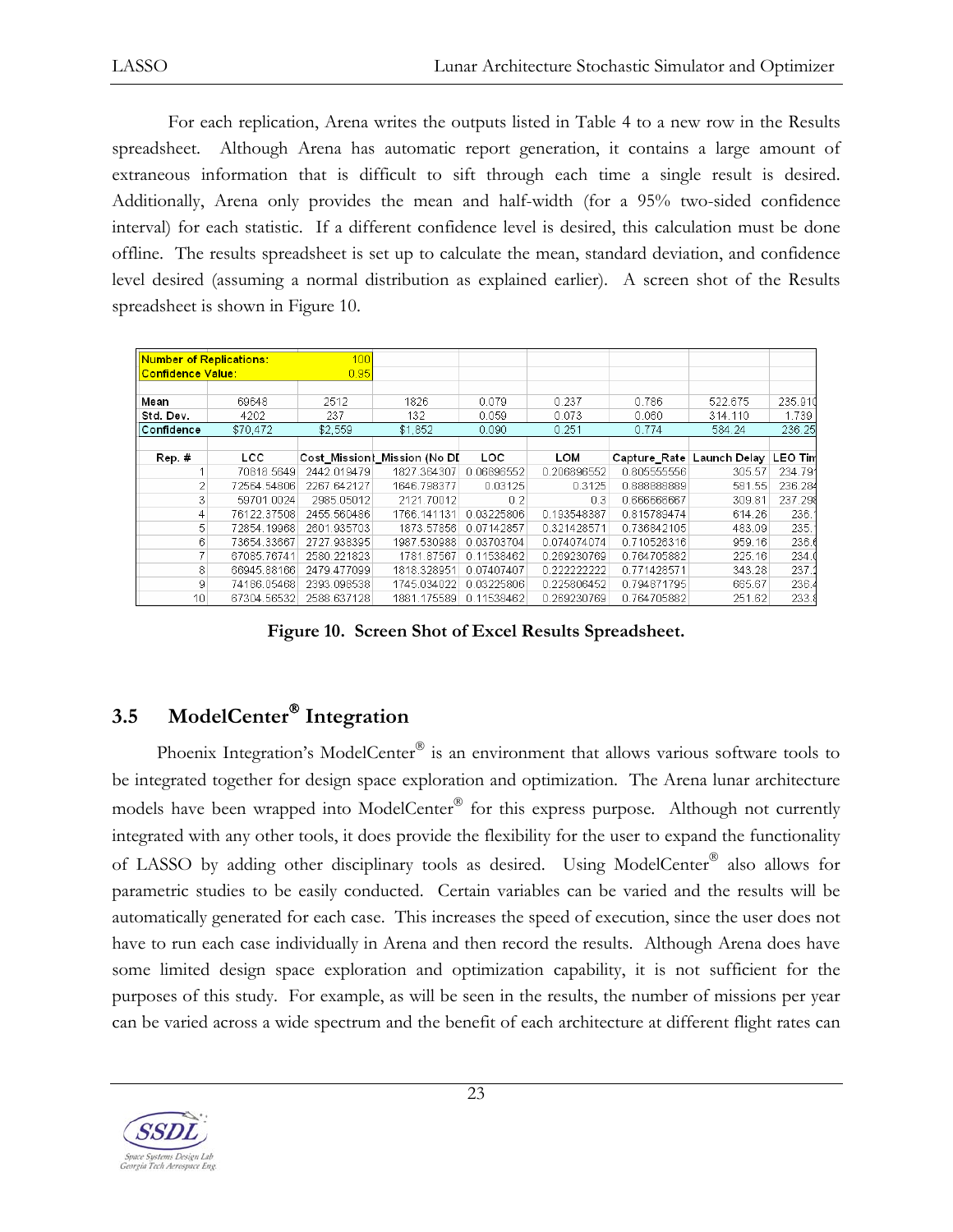be observed. Additionally, ModelCenter® with the DOT Optimizer allows for optimization of the overall architecture choice and elements within that architecture for a user-defined OEC.

In order to wrap the Arena models into ModelCenter<sup>®</sup>, a ScriptWrapper was created using VBScript. The inputs into the Arena models and outputs generated are the same as listed in Table 3 and Table 4, with two additions. The choice of architecture is a variable within ModelCenter<sup>®</sup> (1 = Expendable,  $2 =$  Reusable), and the OEC appears as a ModelCenter<sup>®</sup> variable that can be defined by the user. For ModelCenter<sup>®</sup> to execute properly, Arena must be set to Batch Run and the User form must be turned off (both done automatically within the ScriptWrapper). The Results spreadsheet is also wrapped in ModelCenter® to access the results for each simulation. A simple ExcelWrapper is used for this purpose.

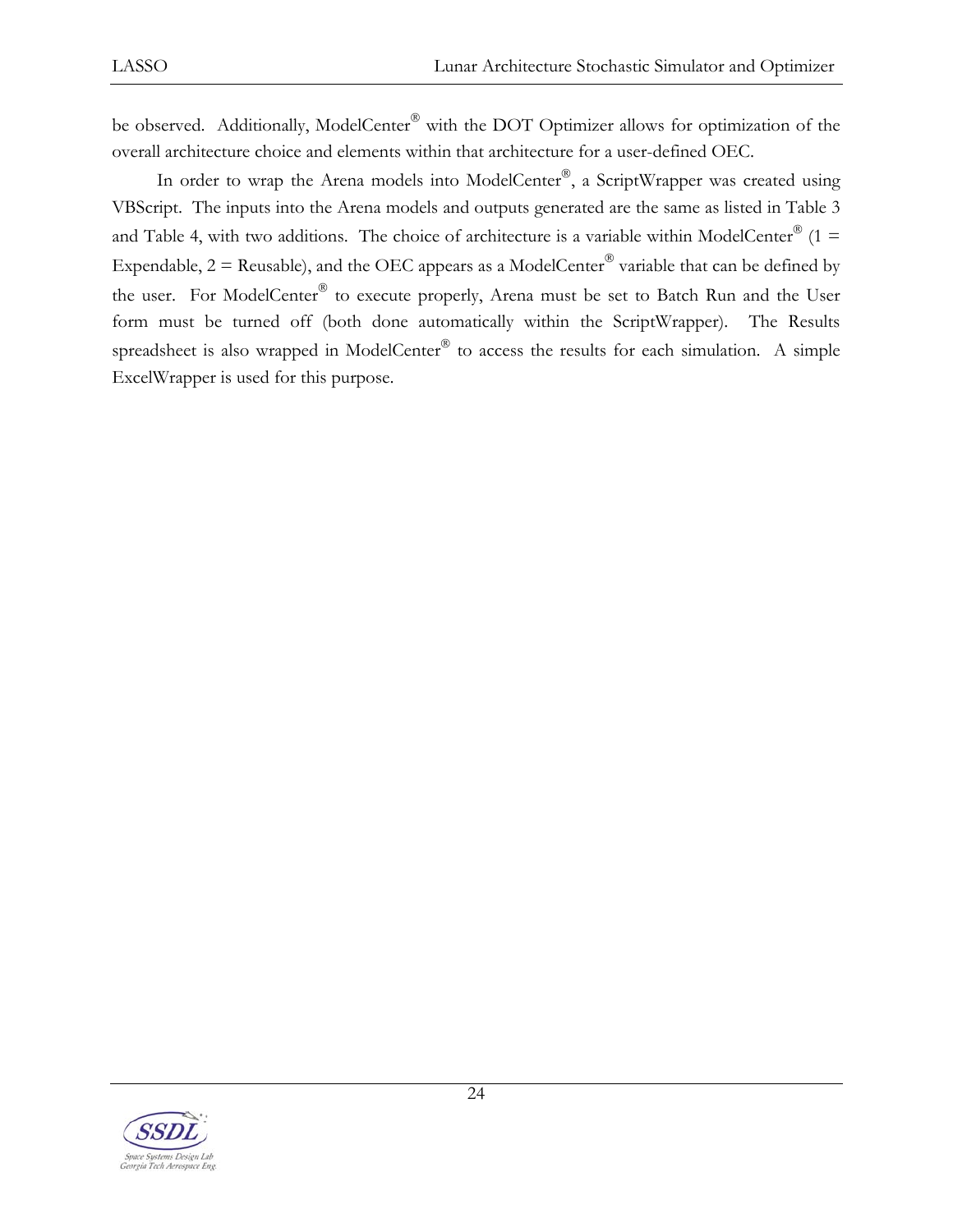# **4.0 Results**

Using LASSO, several different trade studies were conducted on the expendable and reusable lunar architectures, in order to determine which architecture and which set of elements within that architecture would be best based on the various figures of merit being examined. In general, the figures of merit of interest are cost, reliability, and adherence to the program schedule, although these are each broken down further as applicable in each trade study. In order to be consistent across all trades, the same baseline mission assumptions were used, as listed in Table 5. The baseline values listed are the mean values, while some have a triangular distribution applied to them during the simulation, as indicated in the table.

| Metric                | <b>Baseline Value</b>       | Units        | Lower<br><b>Bound</b> | Upper<br><b>Bound</b> |
|-----------------------|-----------------------------|--------------|-----------------------|-----------------------|
| Missions Per Year     | $\mathcal{D}_{\mathcal{L}}$ | missions/yr. |                       |                       |
| Program Duration      | 10                          | vears        |                       |                       |
| <b>Inventory Time</b> | 42.                         | days         |                       |                       |
| Integration Time      | 28                          | days         |                       | $+10\%$               |
| Pad Time              | 14                          | days         |                       | $+30%$                |
| Pad TAT*              | 14                          | days         | $-5\%$                | $+10%$                |
| Investigation Time    | 365                         | Days         | $-25\%$               | $+100%$               |
| Learning Curve        | 0.85                        |              |                       |                       |
| <b>Cost Metrics</b>   |                             | $\$M$        | $-10\%$               | $+15%$                |

**Table 5. Baseline Mission Assumptions for Architecture Trade Studies** 

\*Pad TAT set to 0 for Unlimited Ground Infrastructure Scenarios

For each result presented, 100 replications of the Arena model were run. This number was determined by qualitatively examining the output statistics to establish how many replications were necessary for the normal distribution assumption to be appropriate. All results presented are 95% confidence bounds (upper bound if the statistic is to be minimized and lower bound if statistic is to be maximized). Additionally, for the element combinations that require propellant launches, a propellant resupply module (PRM) with a mass fraction of 0.84 is assumed, as explained earlier. This element is not modeled in the database, but the assumption is consistent across all of the cases run.

It is important to remember that LASSO only models the cost related to the transportation elements within a human lunar exploration program. This includes the DDTE, production, and operations costs associated with each transportation element, and the costs associated with launch, both development (if applicable) and launch price. What is not included, however, are the other costs associated with a human exploration program, such as science payloads, technology

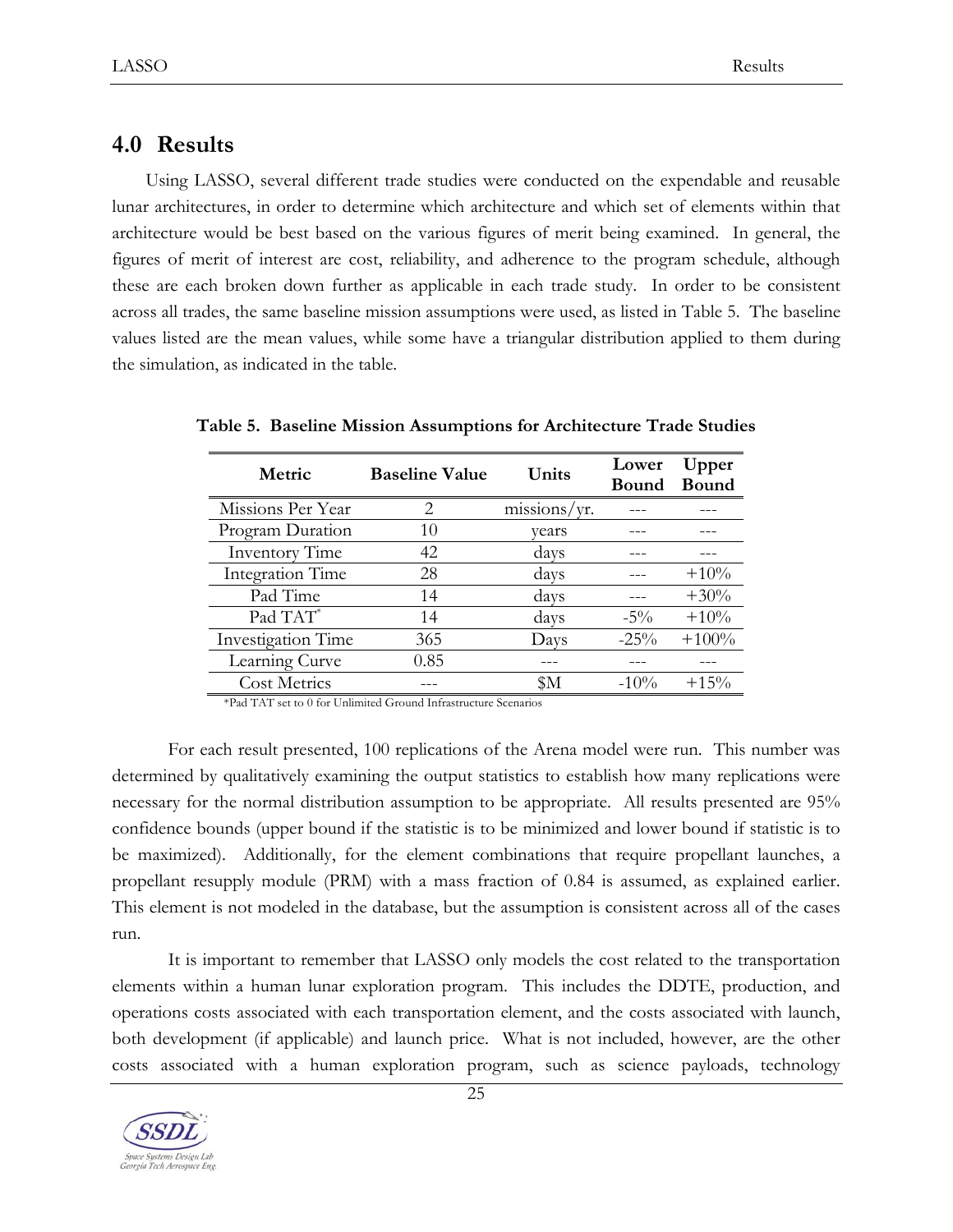development, and precursor missions. Therefore, the life-cycle costs presented are only for the transportation portion of the lunar exploration program, which comprises just one section of what will be required to actually land people on the Moon and conduct meaningful science and exploration.

First, the baseline results are given for each architecture. The majority of the results then comprise of a launch vehicle trade study, where five different launch vehicle families are examined. The various launch options are evaluated for each architecture, looking at several different ground infrastructure scenarios. A "best" launch option is then chosen for each architecture. Next, a trade study between using one larger TLI and two smaller TLIs is done for the expendable architecture to see if any improvements can be made to the launch vehicle trade results. Finally, once the best elements have been selected for each architecture based on the above trade studies, a study is done on the number of missions per year. It is assumed that at low flight rates, the expendable architecture will be better while at higher flight rates the reusable architecture will be better. This theory will be examined and then final comments will be made on the relative merits of each architecture for the baseline lunar mission being modeled.

### **4.1 Baseline Results**

For each architecture, detailed results are shown for the baseline set of vehicles outlined in Section 3.2. Cost values are broken down by type (DDTE, Production, Operations, Propellant, and Launch) and by element (CEV, Lander, TLI, TEI, and Launch Vehicles). Additionally, reliability numbers are presented, which include the loss of crew probability and the loss of mission probability, both on a per mission basis. The baseline mission duration is ten years, at a flight rate of two missions per year. For these results, the mean values are shown, as opposed to the 95% confidence bounds used for the subsequent trade studies. Only the key figures of merit are output to Excel, where the 95% one-sided confidence values are calculated. The variables in the detailed results are reported in Arena, where only the mean value and half-width are given (for a 95% twosided confidence interval, which would correspond to a 97.5% one-sided value). Therefore, for simplicity, the mean values are presented as a baseline example for each architecture.

### **4.1.1 Expendable Architecture Baseline Results**

Table 6 lists the baseline elements used in the expendable lunar architecture, as explained in Section 3.2. Using these elements, the CEV and TEI can both launch on the man-rated Delta IV Heavy, with a crew-escape system. The remaining elements can all launch on one Centurion C2, with no additional propellant launches. Additionally, only one TLI stage is needed. The baseline results presented are assuming unlimited ground infrastructure, such that the mission capture percentage is 100% and on average, all missions launch on time.

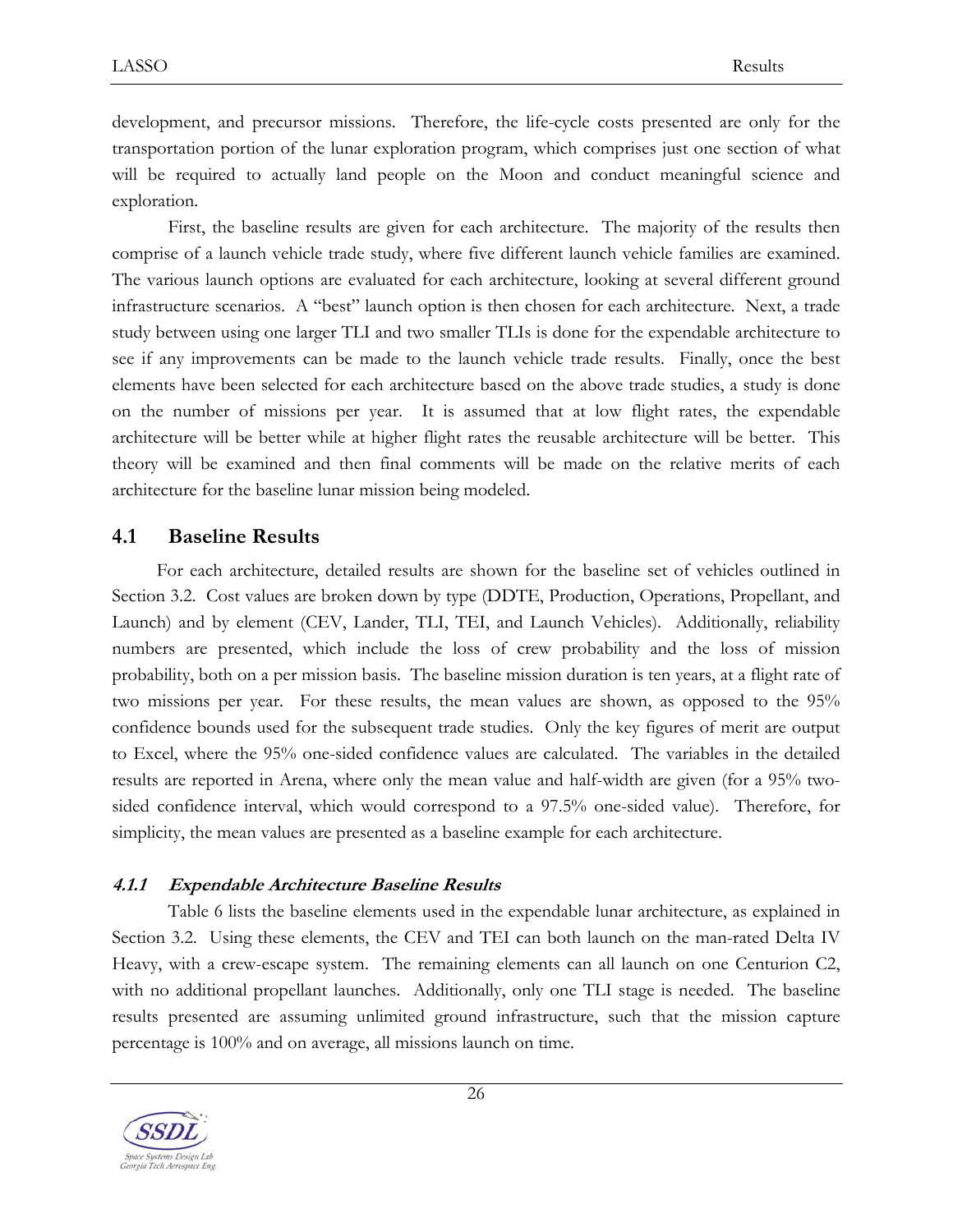| Element       | Name              | Payload<br>(kg) | Gross<br>Mass (kg) | <b>DDTE</b><br>(\$M) | Price/TFU<br>\$M\$ | Fixed<br>$Ops($ \$M $)$ | Var. Ops<br>\$M\$) |
|---------------|-------------------|-----------------|--------------------|----------------------|--------------------|-------------------------|--------------------|
| Crew<br>L.V.  | Delta IV<br>Heavy | 22,850          |                    | 3,258                | 321                |                         |                    |
| Cargo<br>L.V. | Centurion<br>C2   | 100,000         |                    | 6,000                | 785                |                         |                    |
| TLI           | Manticore         | 30,000          | 71,424             | 1,062                | 141                | 70                      | 0.14               |
| TEI           | <b>PPM</b>        | 7,700           | 10,183             | 2,335                | 434                | 40                      | 1.58               |
| Lander        | Eagle             | 500             | 11,550             | 1,124                | 194                | 3                       | 0.96               |
| <b>CEV</b>    | Capsule           | 500             | $7,600^*$          | 2,500                | 300                | 50                      | 20                 |

**Table 6. Baseline Elements for Expendable Lunar Architecture.** 

\*Mass does not include the launch escape system (additional 4600 kg)

Figure 11 shows the cost breakdown, by DDTE, Production, Operations, Launch, and Propellant costs. Launch costs make up the largest majority of the life-cycle cost, contributing to 38% of the program cost. DDTE is next, followed by Production. Operations and propellant costs, however, are a negligible part of the life-cycle cost (under 5%). This is expected for an expendable architecture, since none of the elements have to be refurbished or stored for long periods between launches. Table 7 then lists the actual cost values corresponding to Figure 11.



**Figure 11. Cost Breakdown by Percentage for Baseline Expendable Lunar Architecture.** 

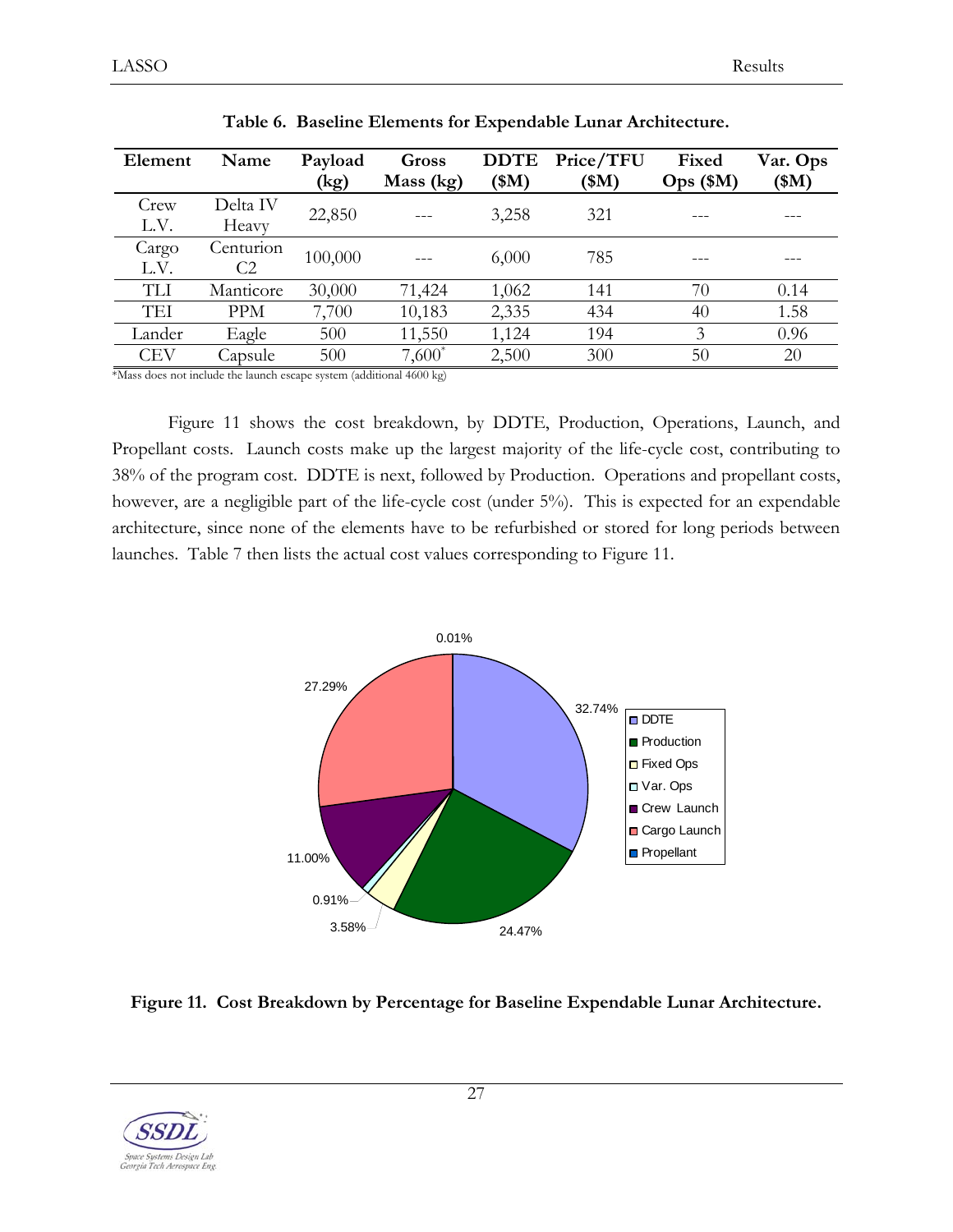| <b>Breakdown</b>        | Cost (\$M) |
|-------------------------|------------|
| <b>DDTE</b>             | 17,110     |
| Production              | 12,790     |
| <b>Fixed Operations</b> | 1,870      |
| Variable Operations     | 480        |
| Crew Launches           | 5,750      |
| Cargo Launches          | 14,260     |
| Propellant              | 3.0        |
| <b>TOTAL</b>            | 52,260     |

**Table 7. Cost Breakdown for Baseline Expendable Lunar Architecture.** 

Next, the costs are broken down by architecture element. Figure 12 plots the cost of each element, broken down by DDTE, Production, Fixed and Variable Operations, and Propellant. As can be seen from the figure, the launch costs are much higher than any of the individual element costs. Although each mission requires one of each type of launch, the cargo launch vehicle is much more expensive, both for DDTE and launch price. The costs associated with crew launches are actually comparable to the other transportation elements. After the launch vehicles, the TEI and CEV make up the largest portion. The largest percentage of each element's cost is due to production (launch costs in the case of the launch vehicles). Also as expected from Figure 11, the fixed operations costs do not contribute significantly to the cost of each element, and variable ops are such a small percentage that they do not even appear on the figure (except for CEV). Finally, propellant costs also have a negligible contribution to the cost per element.



**Figure 12. Cost Breakdown by Element for Baseline Expendable Lunar Architecture.** 

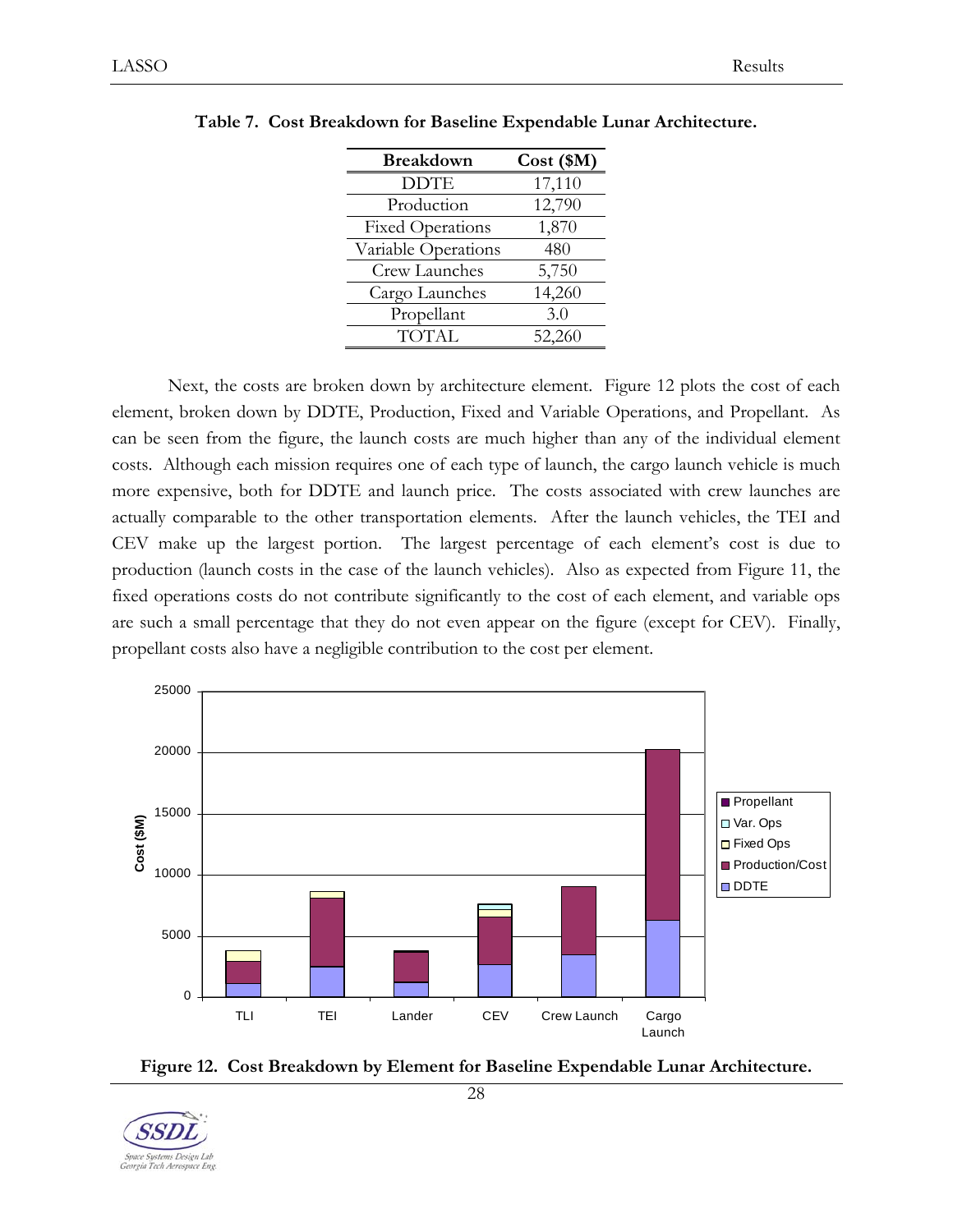Finally, the baseline reliability numbers are as follows:

- Loss of Crew  $= 0.076$
- Loss of Mission  $= 0.161$

The loss of crew probability corresponds to approximately one in thirteen missions, while the loss of mission corresponds to between one in six and one in seven missions. Note that the loss of crew events are also counted as loss of mission events.

### **4.1.2 Reusable Architecture Baseline Results**

Table 8 lists the baseline elements used in the reusable lunar architecture. A Delta IV Heavy is again used to launch the CEV/TEI, with a crew escape system. Cargo, propellant, and depot resupply launches all use the Centurion C2, with a payload capacity of 100 mt. For the baseline set of launch vehicles, one crew and one cargo launch are required per mission. As described earlier, each time a depot resupply mission must be sent, two additional launches are required, one for the TLI and one for the PRM.

| Element       | Name                          | Payload<br>(kg) | Gross<br>Mass (kg) | <b>DDTE</b><br>\$M\$ | Price/TFU<br>(\$M) | Fixed<br>$Ops($ \$M $)$ | Var. Ops<br>\$M\$) |
|---------------|-------------------------------|-----------------|--------------------|----------------------|--------------------|-------------------------|--------------------|
| Crew<br>L.V.  | Delta IV<br>Heavy             | 22,850          |                    | 3,258                | 321                |                         |                    |
| Cargo<br>L.V. | Centurion<br>C2               | 100,000         |                    | 6,000                | 785                |                         |                    |
| <b>TLI</b>    | Manticore                     | 30,000          | 71,424             | 1,062                | 141                | 70                      | 0.14               |
| TEI           | <b>PPM</b>                    | 7,700           | 10,183             | 2,335                | 434                | 40                      | 1.58               |
| Lander        | Artemis                       | 8,000           | 43,067             | 3,328                | 424                | 90                      | 0.02               |
| <b>CEV</b>    | Capsule                       | ---             | $7,600^*$          | 2,500                | 300                | 50                      | 20                 |
|               | Propellant Depot <sup>+</sup> | 50,000          |                    |                      |                    |                         |                    |

**Table 8. Baseline Elements for Reusable Lunar Architecture.** 

\*Mass does not include the launch escape system (additional 4600 kg)

±Gross mass, DDTE, and price of Prop. Depot not modeled.

The main difference in this architecture is the use of a reusable lander, which is significantly heavier and more expensive. It does not have a built-in habitat, so it must carry the entire CEV mass to and from the lunar surface. Additionally, the baseline propellant depot holds 50,000 kg. Its mass and cost are not modeled.

Figure 13 shows the cost distribution for the baseline set of elements. The "Depot-Related" cost category includes the launch and propellant costs associated with refueling the LLO propellant

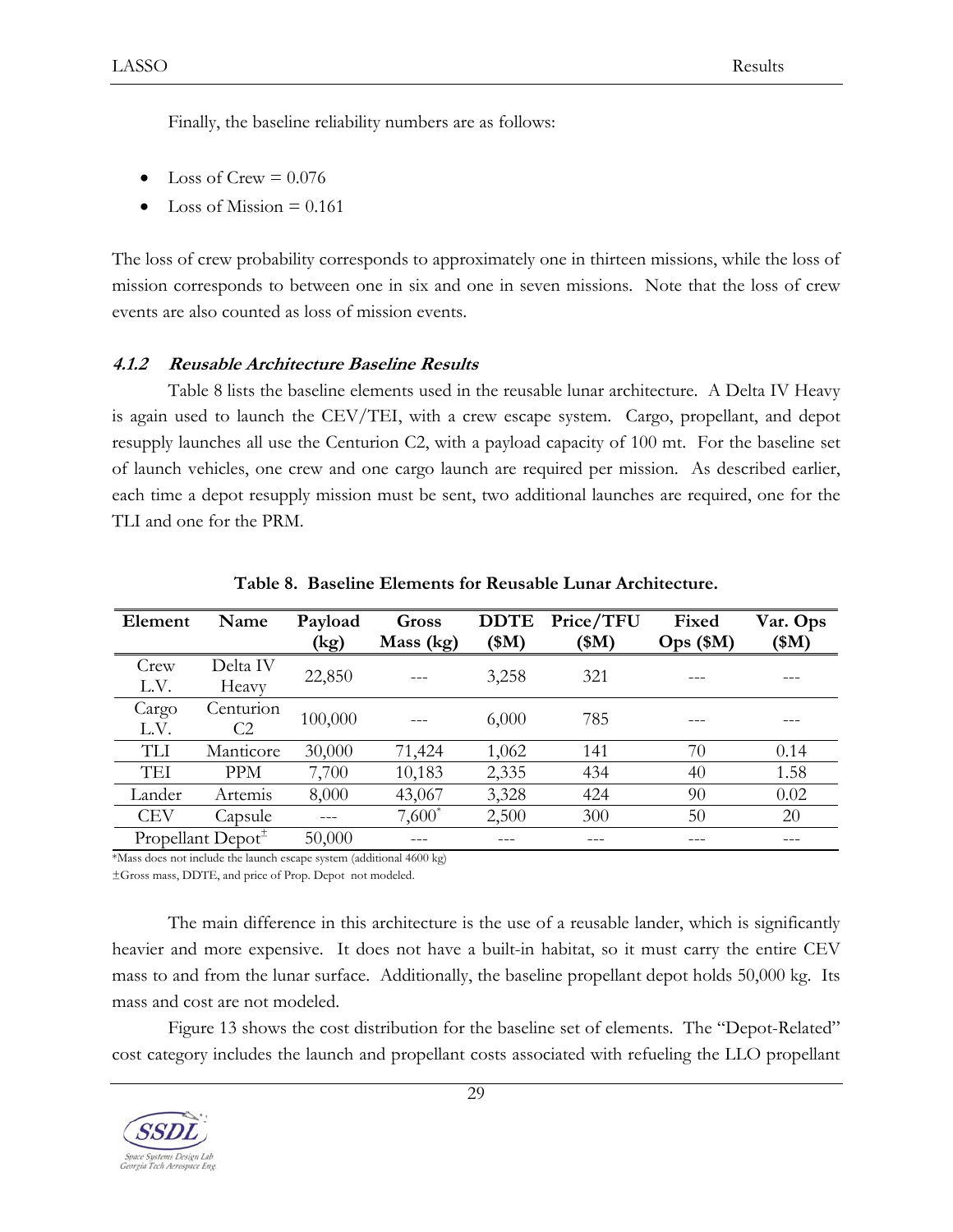depot (only a negligible portion of this is propellant). It does not include the TLI-related costs, as these are included within the DDTE, production, operations, and propellant cost breakdowns. As can be seen, launch again comprises a large majority of the life-cycle cost. The depot launches alone make up over 45% of the costs, with crew and cargo launches contributing to another 21%. Most of the remaining costs consist of DDTE and Production. Operations and propellant costs make up a very small portion of the overall life-cycle cost. Table 9 lists the actual costs associated with the baseline reusable architecture. As can be seen, many of the costs are similar to the expendable architecture. DDTE is slightly higher due to using the reusable lander, while production costs are slightly lower since fewer landers need to be built (although more TLIs must be built). The major difference is the cost to launch propellant to LLO to refill the depot.



**Figure 13. Cost Breakdown by Percentage for Baseline Reusable Lunar Architecture.** 

|                         | $Cost ($ \$M $)$ |
|-------------------------|------------------|
| <b>DDTE</b>             | 19,450           |
| Production              | 11,880           |
| <b>Fixed Operations</b> | 2,870            |
| Variable Operations     | 460              |
| Crew Launches           | 5,700            |
| Cargo Launches          | 15,960           |
| Propellant              | 4.9              |
| Depot-Related           | 46,560           |
| <b>TOTAL</b>            | 102,880          |

**Table 9. Cost Breakdown for Baseline Reusable Lunar Architecture.** 

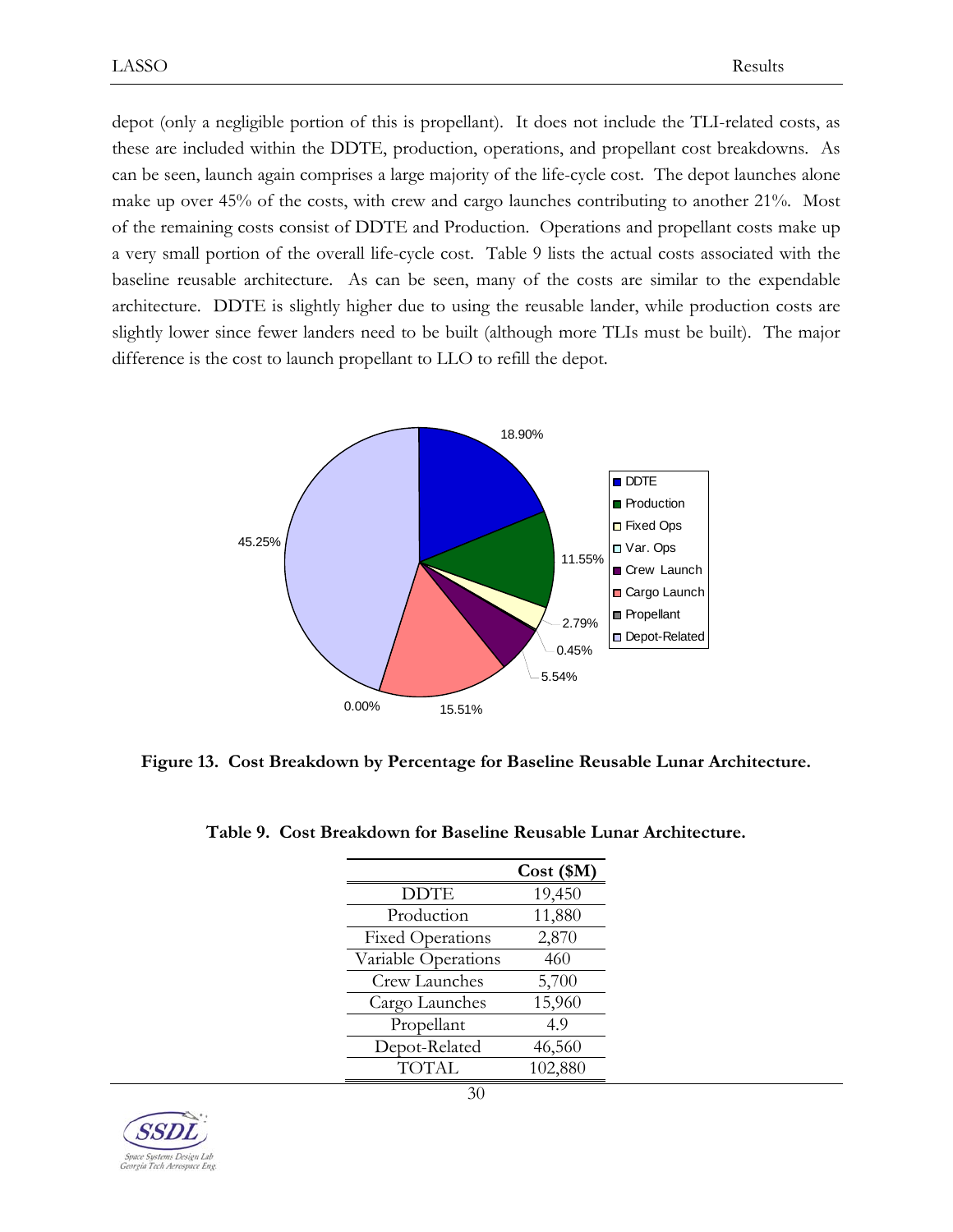Finally, Figure 14 breaks down the costs by architecture element, not including any launches, while Figure 15 includes the launch costs. Once again, launch costs dominate the total costs of the system. For the reusable architecture, the depot resupply launches make up almost half the life-cycle cost. Note that the depot-related launches do not incur a DDTE cost, since the same launch vehicle is used for cargo launches. In comparing these results to the expendable architecture, the TLI production costs are significantly higher than in the expendable architecture, since extra TLIs must be built to ferry propellant out to the depot. Additionally, the lander DDTE is higher, while the production cost is lower. The fixed operations costs are also higher for the reusable architecture. Propellant costs are still negligible, as was seen in Figure 12.



**Figure 14. Cost Breakdown by Element for Baseline Reusable Lunar Architecture.** 

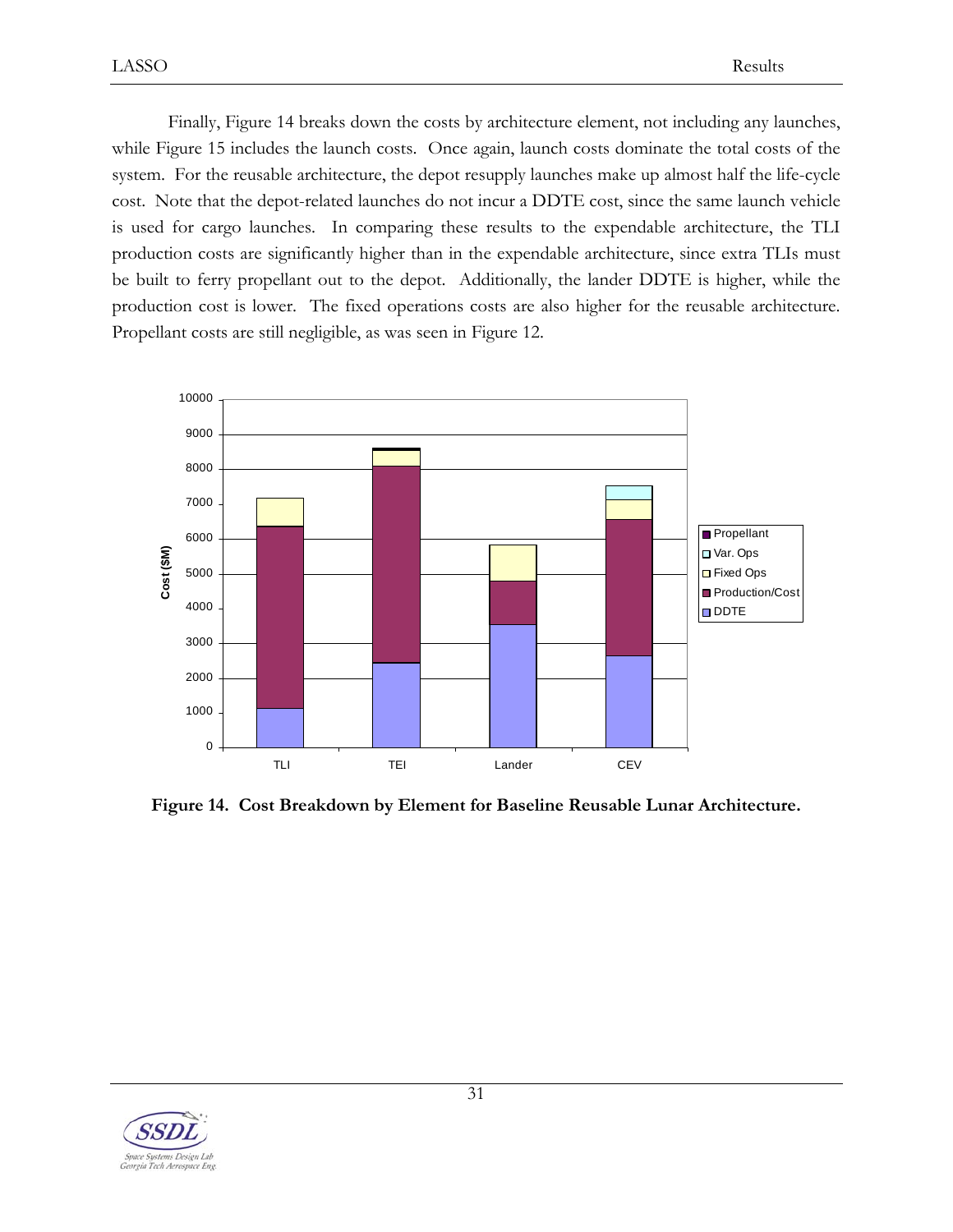

**Figure 15. Cost Breakdown by Element Including Launch-Related Costs for Baseline Reusable Architecture.** 

Finally, the baseline reliability numbers are as follows:

- Loss of Crew  $= 0.072$
- Loss of Mission  $= 0.150$

The loss of crew and loss of mission probabilities are similar to the expendable architecture. This should be the case since both architectures use the same launch vehicle and both require one crew and one cargo launch per mission. The only difference in LOM or LOC would result from the lander, but the landers used in both architectures have the same reliability. Therefore, the small difference can be attributed to the probabilistic nature of the simulation.

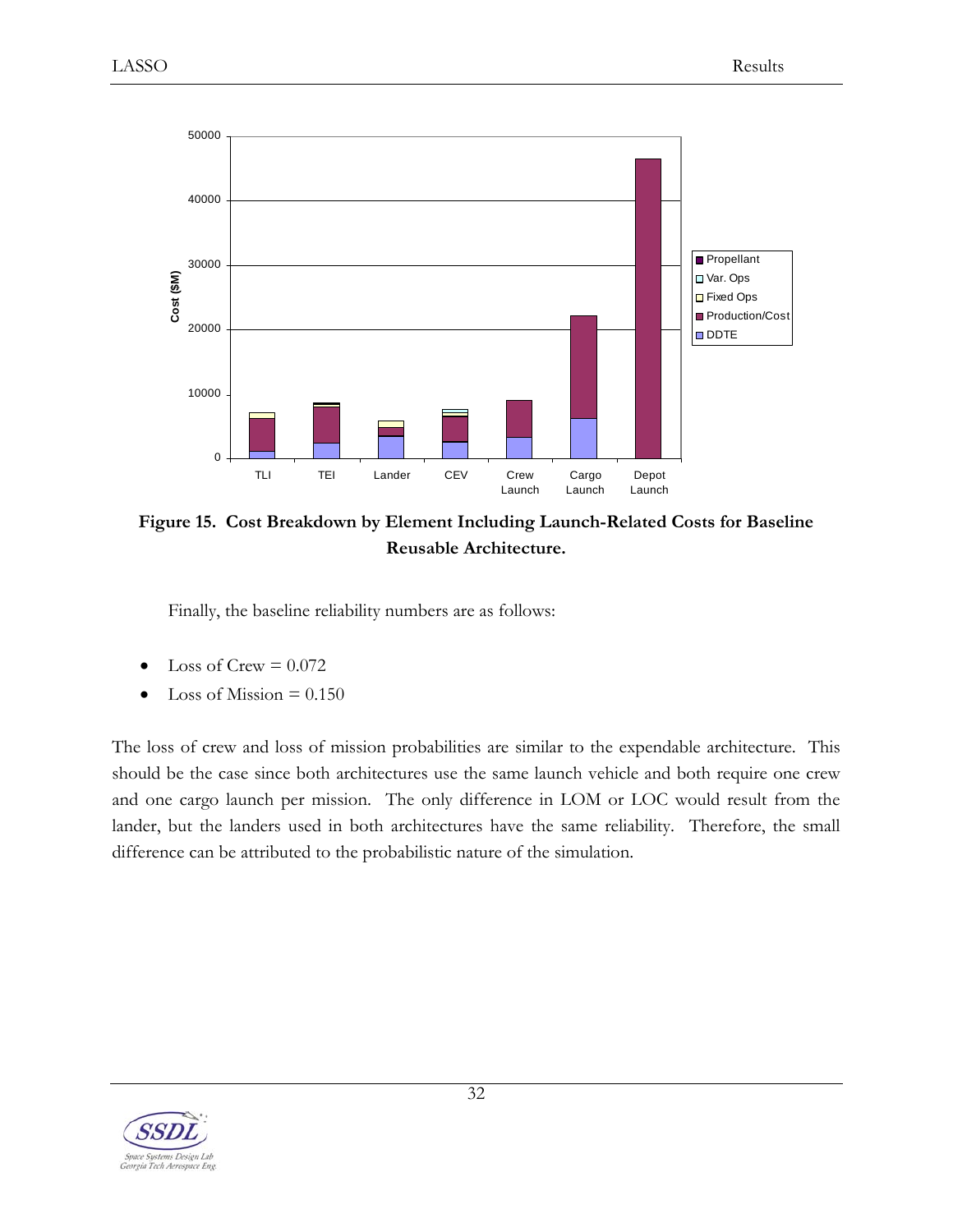# **4.2 Launch Vehicle Trade Study**

In the first part of the study, four different launch scenarios (each with several subcategories) are examined for each architecture, in addition to the baseline. These were chosen to be representative of the launch options currently being examined for human lunar exploration. All of these launch scenarios assume that any dedicated propellant launches are carried out using the same launch vehicle as the cargo launches. Table 10 summarizes the various launch options examined in this study. Note that some existing launch vehicles are being used to launch crew, which requires that they be man-rated. The costs found in the database take this into account. For launch options 3a and 3b, where both launch vehicles come from the Centurion family, there is a discounted DDTE used to account for the decreased costs to develop both. While DDTE for one Centurion costs \$6B, developing two in the same family will only cost \$7B instead of \$12B. Furthermore, the payload of the crew launch vehicles does not subtract the mass of a crew escape system – this is accounted for in the CEV launch mass. Detailed information on each launch vehicle can be found in Appendix B.

|                      | <b>Launch Scenario</b> | Crew L.V.        |                  | Cargo L.V.               |                  |
|----------------------|------------------------|------------------|------------------|--------------------------|------------------|
|                      | <b>Baseline</b>        | Delta IV Heavy   | $23 \text{ mt}$  | Centurion C <sub>2</sub> | $100$ mt         |
| 1a                   | Existing EELVs         | Delta IV Medium  | 8.7 mt           | Delta IV Heavy           | $23$ mt          |
|                      |                        | Atlas V 502      | $9.6$ mt         | Atlas V Heavy            | 19 <sub>mt</sub> |
| 1b                   |                        | Delta IV Heavy   | $23$ mt          | Delta IV Heavy           | $23$ mt          |
|                      | <b>Existing EELVs</b>  | Atlas V Heavy    | 19 <sub>mt</sub> | Atlas V Heavy            | 19 <sub>mt</sub> |
| <b>Evolved EELVs</b> |                        | Delta IV Heavy   | $23$ mt          | Colossus                 | $40$ mt          |
| 2a                   |                        | Atlas V Heavy    | 19 <sub>mt</sub> | Colossus                 | $40$ mt          |
| 2 <sub>b</sub>       | <b>Evolved EELVs</b>   | Delta IV Heavy   | $23$ mt          | Colossus                 | $70$ mt          |
|                      |                        | Atlas V Heavy    | 19 <sub>mt</sub> | Colossus                 | $70$ mt          |
| 3a                   | <b>HLVs</b>            | Centurion C1     | $35$ mt          | Centurion C <sub>2</sub> | $100$ mt         |
| 3 <sub>b</sub>       | <b>HLVs</b>            | Centurion C1     | $35$ mt          | Centurion C <sub>3</sub> | $140$ mt         |
| 4a                   | Shuttle-Derived        | <b>SRB</b> Stick | $20 \text{ mt}$  | Shuttle C                | $77$ mt          |
| 4b                   | Shuttle-Derived        | ET Derived       | 34 mt            | Shuttle C                | $77$ mt          |

**Table 10. Launch Vehicle Scenarios.** 

In addition to the launch vehicle combinations, several ground infrastructure scenarios are examined for each case, as listed below:

- Infrastructure Scenario #1: Unlimited ground infrastructure
- Infrastructure Scenario #2: Limited launch infrastructure; unlimited manufacturing capacity
- Infrastructure Scenario #3: Limited launch infrastructure and manufacturing capacity

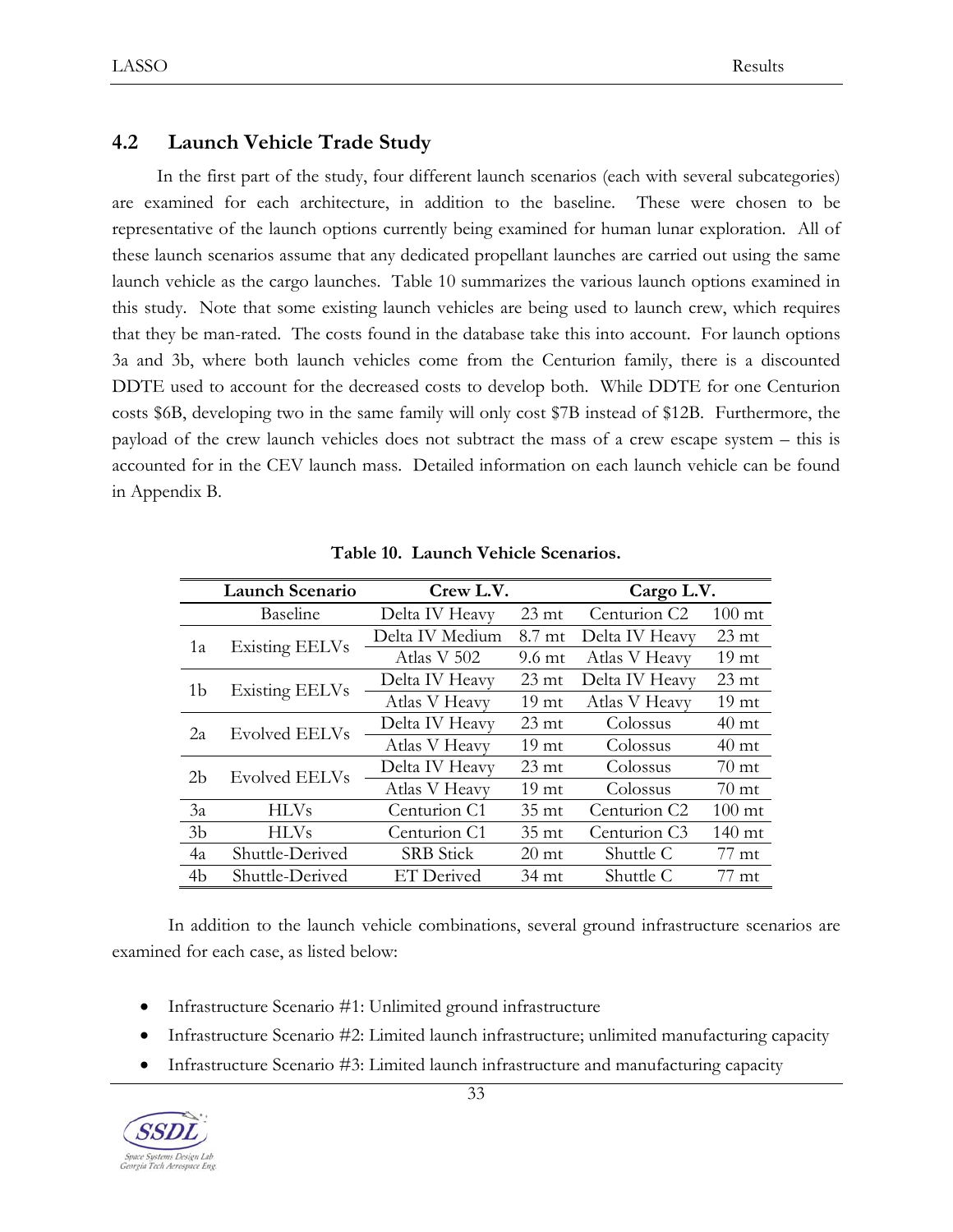First, unlimited ground infrastructure will be considered such that the mission capture rate will be 100%, and the launch delay time and the time of elements in LEO will be essentially zero (assuming that launches occur at the same time). This will be modeled by setting the capacity of the manufacturing, integration, and launch vehicle resources to a very large number such that their capacity is never reached. Unlimited ground infrastructure will enable comparison between the various launch scenarios based solely on cost and reliability. Next, a limited set of launch infrastructure will be used, as shown in Table 11, with unlimited manufacturing capacities. This scenario assumes that the companies responsible for manufacturing each element will be able to upgrade their facilities as necessitated by the demand. Using this scenario, the various launch scenarios can be compared based on scheduling metrics: mission capture percentage, launch delay time, and time in LEO.

|                        | Capacity |
|------------------------|----------|
| Crew Integration       |          |
| Cargo Integration      |          |
| Propellant Integration |          |
| Crew Launch Pads       |          |
| Cargo Launch Pads      |          |
| Propellant Launch Pads |          |

**Table 11. Available Launch Infrastructure for Infrastructure Scenario #2.** 

Finally, the last scenario will examine both limited launch and manufacturing capacities, also to compare launch options based on the scheduling metrics. From this scenario, the limiting capacity in the system can be determined by examining the bottleneck statistics. The manufacturing capacities used for this scenario are listed in Table 12, while the launch capacities are the same as in Table 11. The limiting case is examined for manufacturing, where all the capacities are set to one. As explained earlier, the manufacturing capacity refers to the number of a particular element that can be built at one time.

**Table 12. Manufacturing Capacities for Infrastructure Scenario #3.** 

| Manufacturing | Capacity |
|---------------|----------|
| CEV           |          |
| Lander        |          |
| TH J          |          |
| TEI           |          |

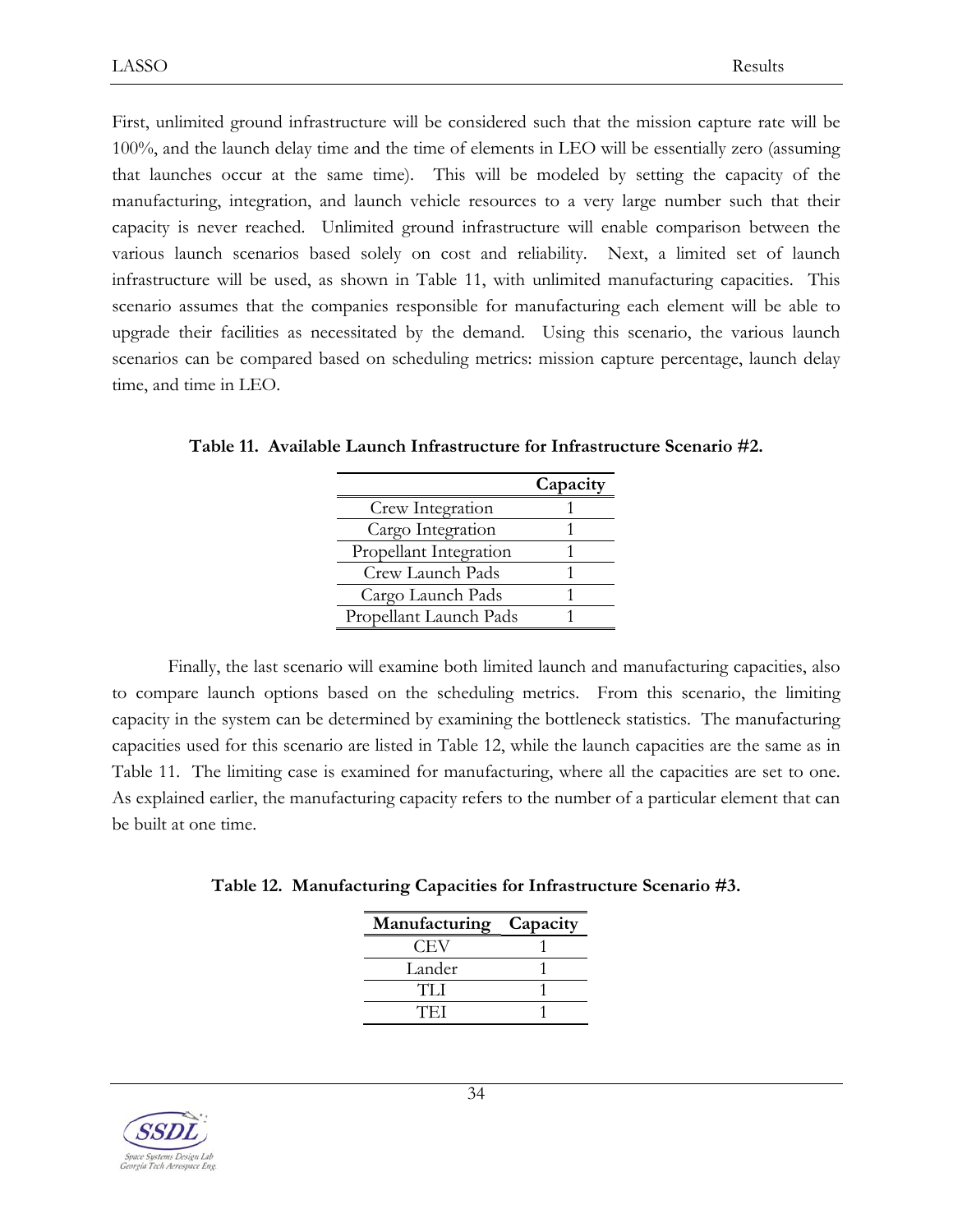## **4.2.1 Expendable Architecture Results**

In comparing the various launch options, the baseline in-space elements are used for all cases to facilitate a fair comparison, as shown in Table 6. Based on the launch vehicle combination, a different number of cargo and propellant launches are required, as listed in Table 13. Again, it was assumed that a launch configuration with no propellant launches is favorable if possible, and only the TLI stage can launch empty. Additionally, a crew escape system is added to the mass of the CEV listed in Table 6 (an additional  $4600 \text{ kg}^{13}$ ) if the payload capacity of the crew launch vehicle is sufficient. Therefore, launch option 1a does not include a crew escape system. Also note that with certain launch configurations, the CEV and TEI can not launch together. The model does not account for any penalty associated with the TEI launching separately from the CEV.

| Launch<br>Option | Crew       | Cargo                  | Propellant                  | Total<br>Launches             |
|------------------|------------|------------------------|-----------------------------|-------------------------------|
| Baseline         | CEV/TEI    |                        | $\theta$                    | 2                             |
| 1a (Delta)       | <b>CEV</b> | $\mathfrak{D}_{\cdot}$ | 4                           |                               |
| 1a (Atlas)       | CEV        | 3                      |                             | 8                             |
| 1b (Delta)       | CEV/TEI    |                        | 4                           | 6                             |
| 1b (Atlas)       | CEV        | 3                      |                             | 8                             |
| 2a (Delta)       | CEV/TEI    |                        | $\mathcal{D}_{\mathcal{L}}$ |                               |
| 2a (Atlas)       | <b>CEV</b> |                        | 2                           |                               |
| 2b (Delta)       | CEV/TEI    |                        | 2                           |                               |
| $2b$ (Atlas)     | <b>CEV</b> |                        | $\mathcal{D}_{\mathcal{L}}$ |                               |
| 3a               | CEV/TEI    |                        | $\left( \right)$            | $\mathfrak{D}_{\mathfrak{p}}$ |
| 3 <sub>b</sub>   | CEV/TEI    |                        |                             | $\mathfrak{D}_{\mathfrak{p}}$ |
| 4a               | CEV        | $\mathcal{D}_{\cdot}$  |                             | 3                             |
| 4b               | CEV/TEI    | 2                      |                             | 3                             |

**Table 13. Launch Breakdown for Launch Vehicle Trade Study (Expendable Architecture).** 

# 4.2.1.1 Unlimited Ground Infrastructure

For each launch scenario, cost and reliability are the figures of merit of interest, since capture rate is 100% and launch delay and time in orbit are negligible. For cost, the primary statistic being examined is life-cycle cost. Cost per mission will also be looked at, but it exhibits the same trends as life-cycle cost. For reliability, the loss of crew and loss of mission probabilities are the statistics of interest.

For the baseline launch vehicle trade study, the crew and cargo launch vehicles listed in Table 10 are used, with propellant launching on the cargo launch vehicle. Figure 16 plots the results for life-cycle cost, and Figure 17 plots the cost per mission. The Atlas and Delta sub-cases for each launch scenario are indicated in parentheses on the figures.

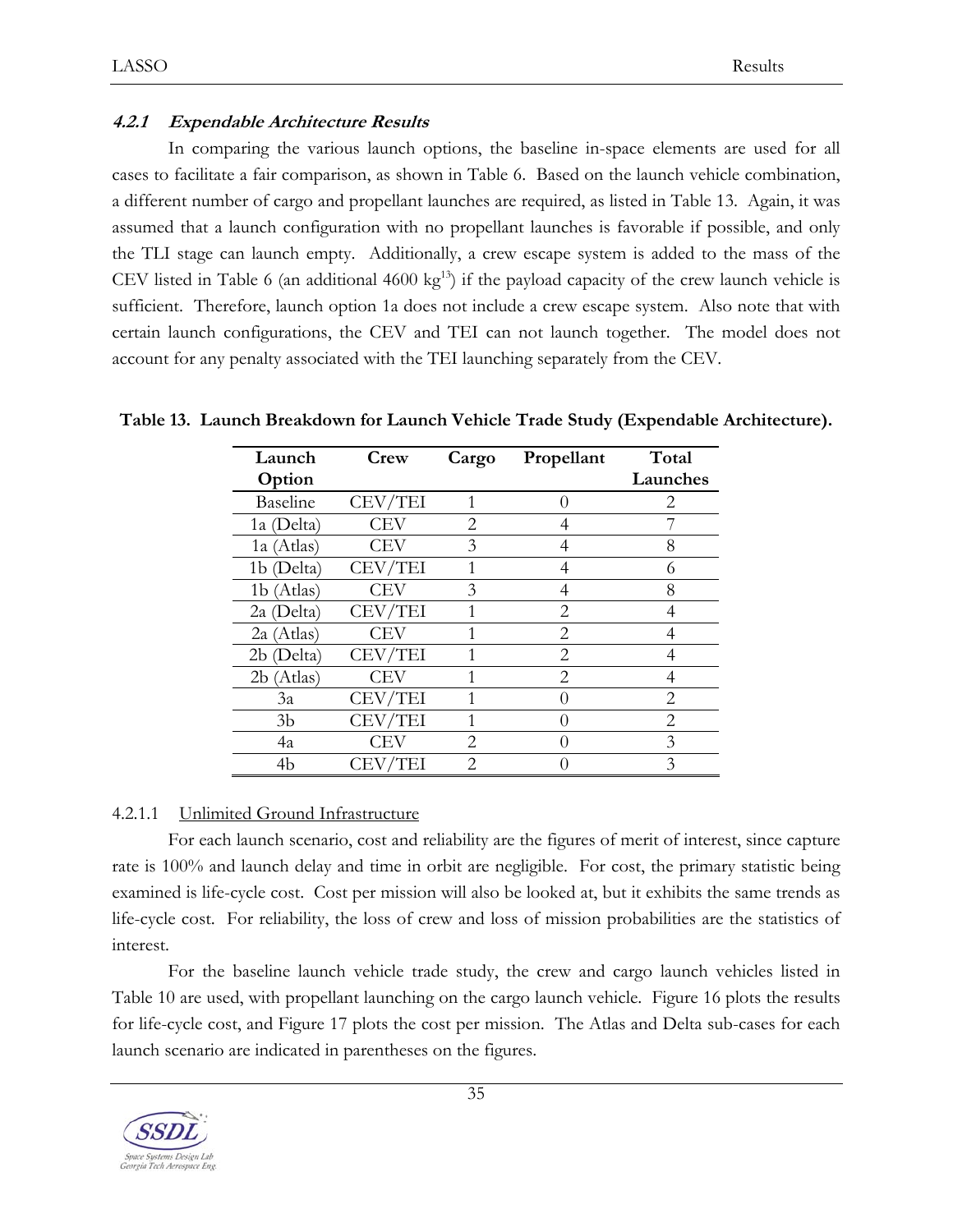

**Figure 16. Life Cycle Cost for Launch Vehicle Trade Study (Expendable Architecture).** 



**Figure 17. Cost Per Mission for Launch Vehicle Trade Study (Expendable Architecture).** 

As can be seen, life-cycle cost ranges from approximately \$53 to \$72 billion for 20 lunar missions in a ten-year period, with cost per mission ranging from \$2.9 to \$3.9 billion. If a launch

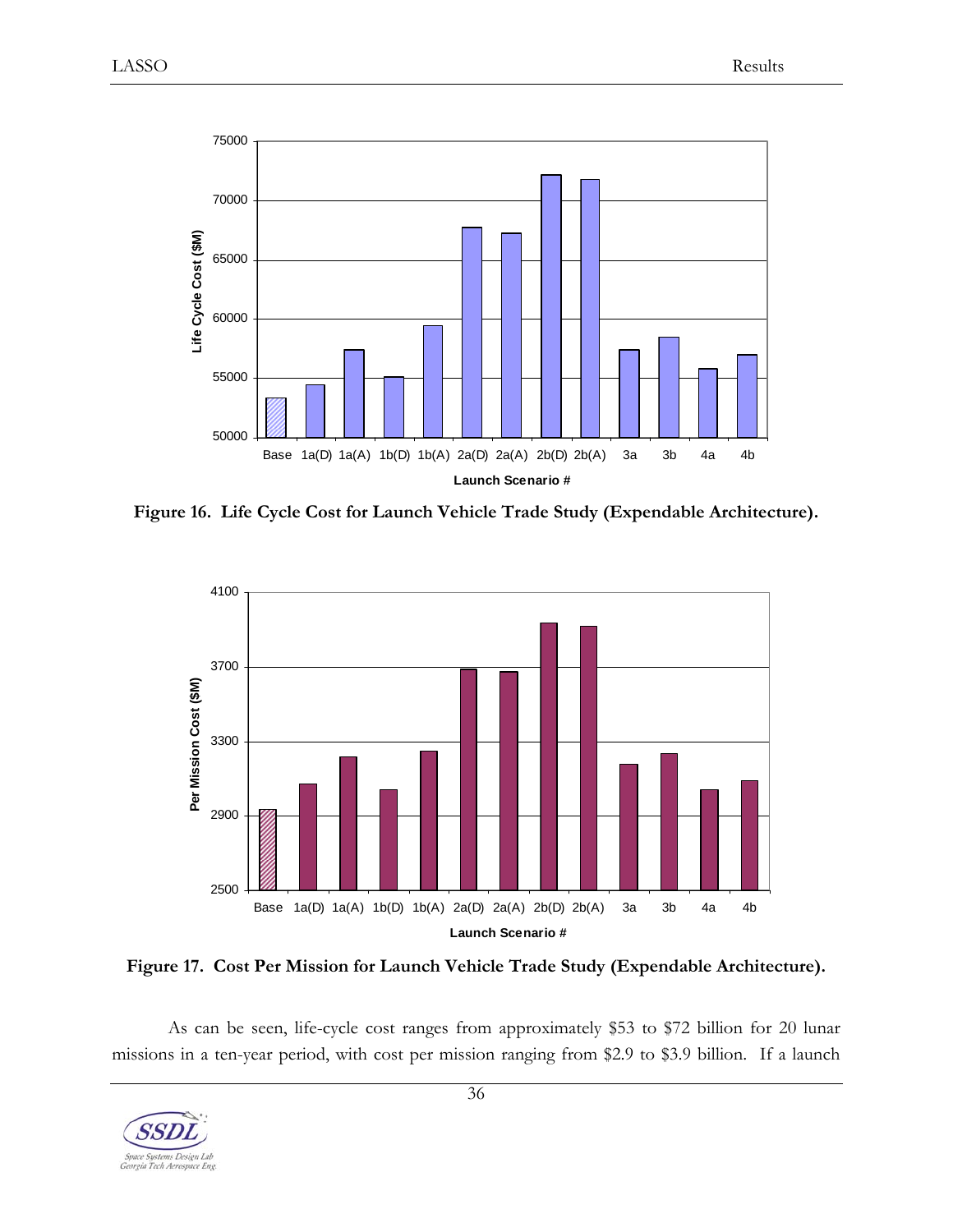vehicle configuration were to be chosen based only on cost, clearly the baseline option would be chosen. Of the other options examined, the Existing EELV, Shuttle-Derived, and HLV options all did very well in terms of cost. The Evolved EELVs, however, cost significantly more than all of the other options.

Several trends can be observed from Figure 16 and Figure 17. The baseline, Existing EELV, Shuttle-derived and HLV options all come out much less expensive than the Evolved EELVs for several reasons. The baseline, Shuttle-derived and HLV launch vehicles require the fewest launches per mission, as seen in Table 13. Although the DDTE and launch price are more expensive, the fewer number of launches makes up for the higher costs. Additionally, the DDTE and particularly the launch cost tend to be proportional to payload, so even if the launch price goes up, fewer launches are needed anyways. Shuttle, even though it requires two cargo launches per mission as opposed to the one cargo launch for the HLV options, has a lower DDTE because it uses existing components. Additionally, launch costs are less than for the HLVs. Of course, with all the modifications recently made to Shuttle after the Columbia failure, these launch prices could be somewhat optimistic. The HLV launch options have a considerately higher DDTE and launch price than any of the other launch vehicle options, but only require two total launches per mission (one crew and one cargo). HLV option 3b comes out more expensive because it is over-designed for this class of missions. All of the cargo elements fit on the 100 mt launch vehicle, so upgrading to the 140 mt launch vehicle simply incurs additional cost without any added benefit.

The Existing EELVs are competitive in terms of cost for the opposite reason. They require significantly more launches, but they use either existing launch vehicles (no DDTE cost) or modifications to existing vehicles. The Atlas launch vehicles result in higher life-cycle costs because their smaller payload results in more required launches. The Evolved EELVs, however, did significantly worse in terms of cost. They have a bad combination of high DDTE costs, and high per launch costs, while still requiring four launches per lunar mission. Additionally, the Evolved EELV option exhibits the same problem as the HLVs, where the 70 mt Colossus is over-designed for the mission. Upgrading from a 40 mt Colossus to a 70 mt Colossus does not reduce the required number of launches per mission, so the increased cost has no added benefit.

Reliability is then examined for each launch scenario. Figure 18 plots the loss of crew (LOC) and loss of mission (LOM) probabilities for each case. The baseline case falls somewhere in the middle of the launch options being traded.

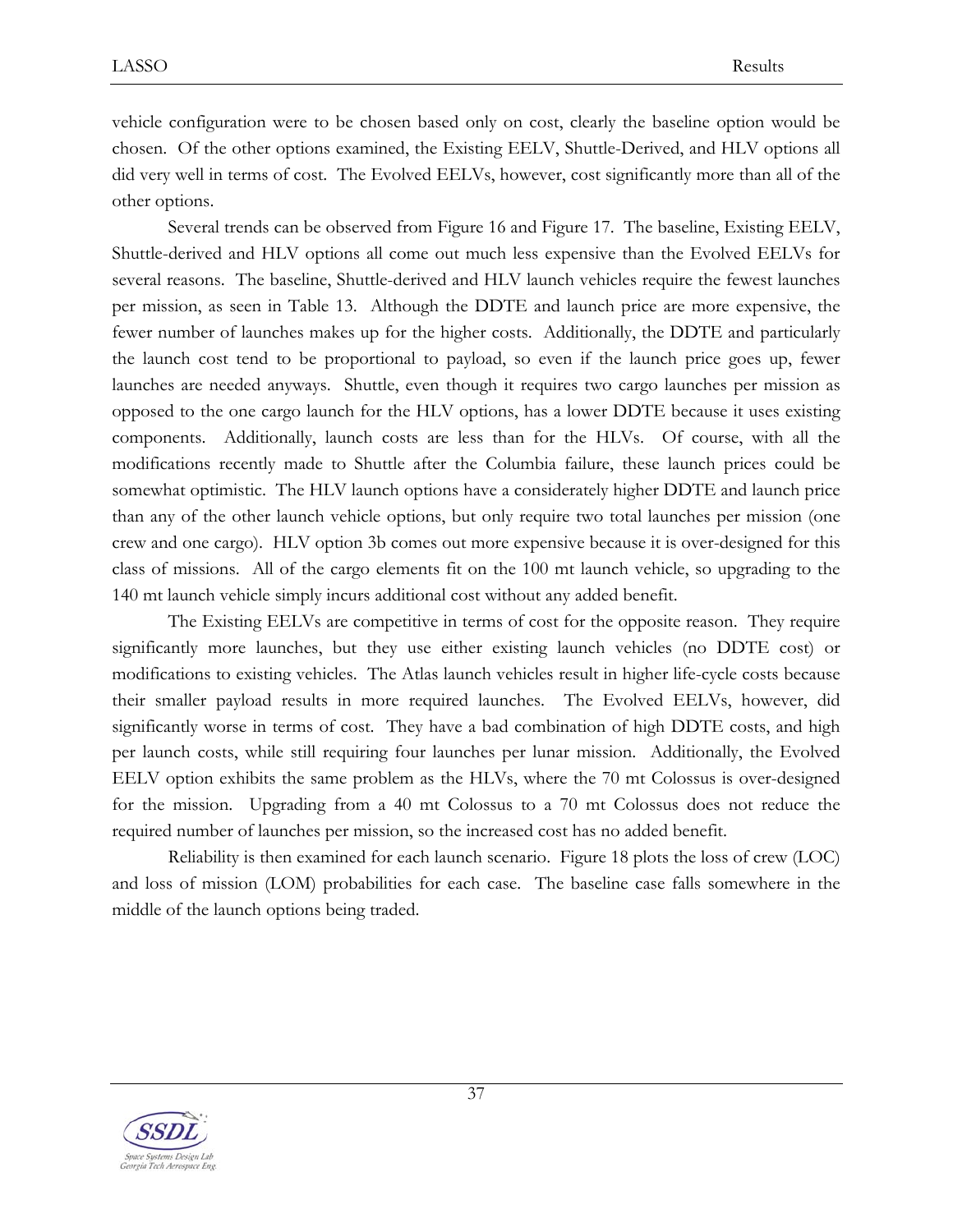

**Figure 18. Reliability for Launch Vehicle Trade Study (Expendable Architecture).** 

Because all of the launch options have the same in-space segments and vehicles, the variations in LOC and LOM are due entirely to the choice of launch vehicles. LOC is due mainly to the reliability of the crew launch vehicle. Therefore, launch option #1a has a slightly higher LOC, since the launch vehicle payload is not sufficient to include a crew escape system. Even though the actual launch vehicle reliability is higher than the other Atlas and Delta crew launch options, the lack of an abort options increases the LOC number.

The loss of mission numbers can be attributed to a combination of the reliability of the cargo launch vehicle and the number of cargo launches. Since a mission is cancelled if a cargo launch fails, more cargo launches results in a higher LOM if the reliabilities are similar. This is clearly exhibited in the Existing and Evolved EELV options. Although there is a variation in reliability, as the number of cargo launches decreases from three (Existing EELV – Atlas) to two (Existing EELV – Delta) to one (Existing EELV – Delta, Evolved EELVs, and HLVs), the LOM also decreases. The loss of mission is the lowest for the HLVs both because only one cargo launch is required per mission and the reliabilities are fairly high. Finally, the Shuttle-derived vehicles tend to do much worse because of their relatively poor reliability.

The HLV options come out near the top for both cost and reliability. The Shuttle-derived and Existing EELV options, on the other hand, tend to have low life-cycle costs but among the

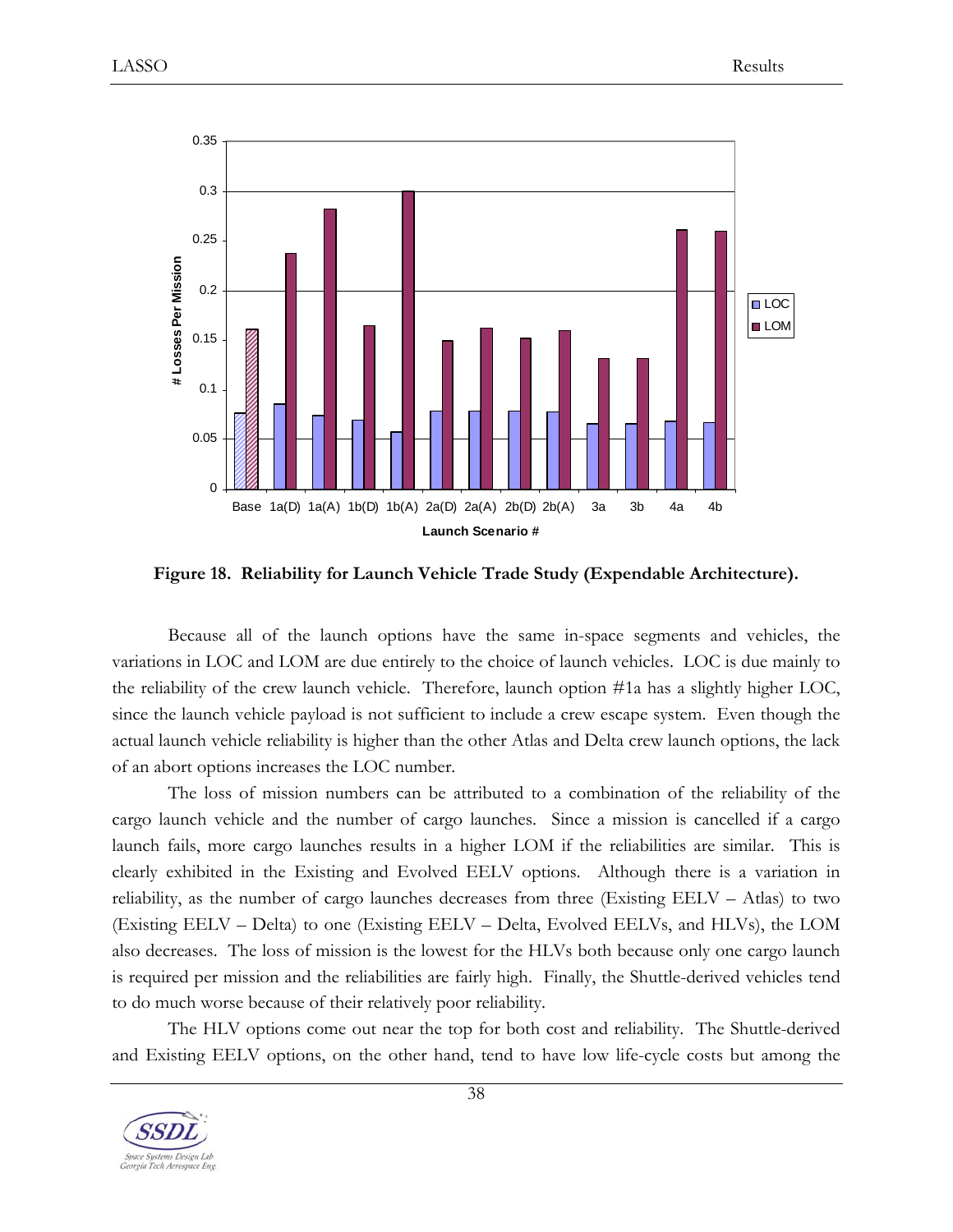worst reliabilities. Therefore, it is useful to examine a combined cost-reliability overall evaluation criterion (OEC) to examine the trade between cost and reliability:

$$
OEC = \left[\frac{1}{2} * \left(\frac{LCC}{200000}\right)\right] + \left[\frac{1}{2} * \left(\frac{1}{2} LOC + \frac{1}{2}LOM\right)\right].
$$
 (7)

The chosen OEC represents an even split between cost and reliability. Life-cycle cost was normalized such that the values are in the same range as the LOC and LOM results.



**Figure 19. Overall Evaluation Criterion (Cost and Reliability) for Launch Vehicle Trade Study (Expendable Architecture).** 

Figure 19 plots the OEC for each launch scenario, where smaller is better. The baseline launch configuration has lowest OEC. Of the remaining options, because they did well in both cost and reliability, the HLVs and the Existing EELV #1b(D) have the next lowest OEC of any of the options being studied. The remaining Existing EELVs and Shuttle-derived options have fairly high OECs. Even though their cost was very low, the poor reliability increases their OEC. The Evolved EELV options ended up the worst, since they did poorly in both cost and reliability.

Therefore, depending on the metric of importance, a different launch vehicle choice would be made. Table 14 lists the rankings of each launch option for the three scenarios examined: cost, reliability, and a 50-50 split. As illustrated in the figures, after the baseline configuration, the HLV, Existing EELV (with Delta vehicles), and Shuttle-derived options are the best if cost is the driving

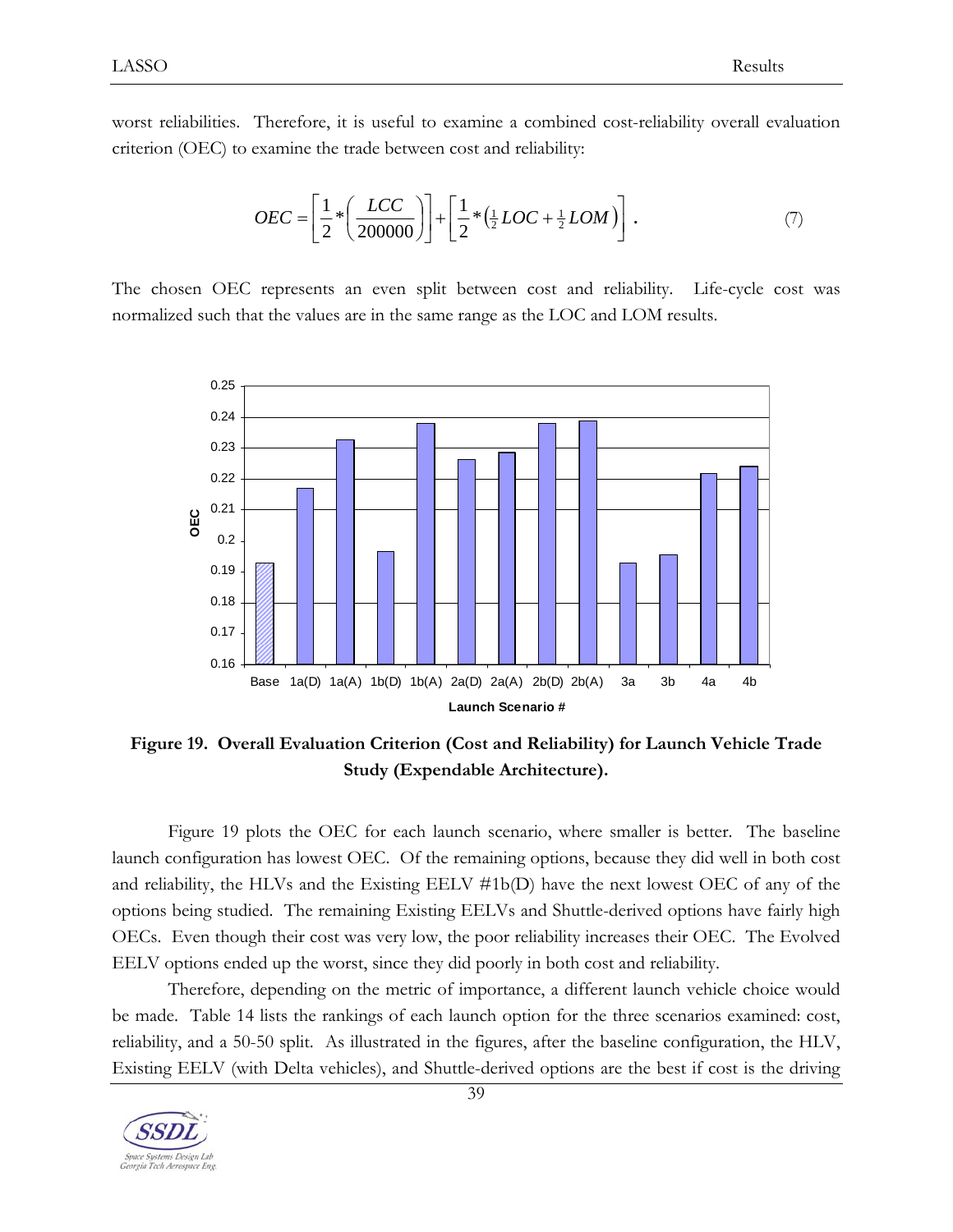factor. If reliability is the most important factor, however, HLVs do the best, but Shuttle-derived vehicles fall to near the bottom. The Evolved EELVs do much better in terms of reliability than they did for cost, although it is not sufficient to make them an attractive choice, because their lifecycle costs are appreciably more. Therefore, if cost and reliability are combined, the baseline launch option is the best, followed by the HLVs and Existing EELVs with Delta launch vehicles.

|           | Cost | Reliability | <b>OEC</b> |
|-----------|------|-------------|------------|
| Base      | 1    | 6           | 1          |
| 1a(D)     | 2    | 9           | 5          |
| 1a(A)     | 7    | 12          | 10         |
| 1b(D)     | 3    | 5           | 4          |
| 1b(A)     | 9    | 13          | 11         |
| 2a(D)     | 11   | 3           | 8          |
| 2a(A)     | 10   | 8           | 9          |
| 2b<br>(D) | 13   | 4           | 12         |
| 2b<br>(A) | 12   |             | 13         |
| 3a        | 6    | 1           | 2          |
| 3b        | 8    | 2           | 3          |
| 4a        | 4    | 11          | 6          |
| 4b        | 5    | 10          |            |

**Table 14. Launch Vehicle Rankings for Expendable Architecture.** 

The above results assumed that the same launch vehicle was used for both cargo and propellant launches. Another case to be examined is using a reusable launch vehicle for the dedicated propellant launches. The advantage of a reusable launch vehicle is its fast turn-around time and it cheaper launch costs. It is assumed that  $Vega^{14}$  is used as the reusable launch vehicle, and that it is a commercial venture, such that there is no DDTE cost incurred. NASA would simply pay for each launch as needed. Figure 20 plots the life-cycle cost when the reusable launch vehicle is used for the dedicated propellant launches, at a cost of \$127M per flight. For each case, using a reusable launch vehicle significantly increases the life-cycle cost, except for the cases where no propellant launches are required. Although the price per launch is significantly less, the payload is also less, requiring more propellant launches per mission. The fast turn-around time of a reusable launch vehicle is also not a factor in this case, since unlimited ground infrastructure is assumed for all cases. Furthermore, as expected, the life-cycle costs using Vega for propellant launches follow the same trend as that shown in Figure 16. Any slight variations are due to the probabilistic nature of the simulation.

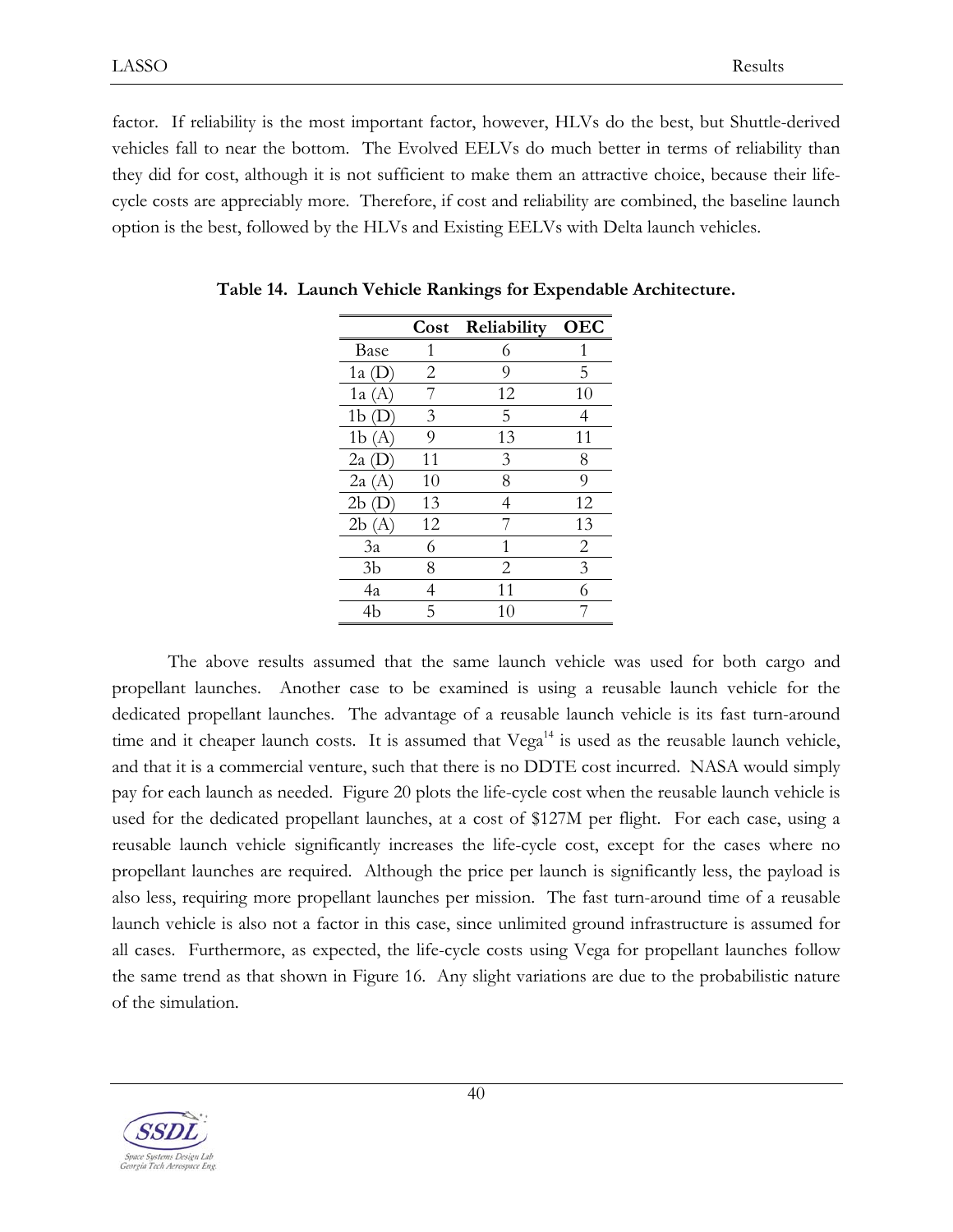

**Figure 20. Expendable vs. Reusable Launch Vehicle Trade for Propellant Launches (Expendable Architecture).** 

 Clearly, it does not make sense economically to use this reusable launch vehicle to deliver propellant to Earth orbit, at least when turn-around time is not an issue. This conclusion is based on the \$127M launch price of the reusable launch vehicle. If the same launch vehicle were to be offered at a discounted price, then it may become competitive with the expendable launch vehicles. Figure 21 considers the effect of a 25% reduction in the launch price (\$95M per flight), and Figure 22 plots the effect of a 50% reduction in launch price (\$65M per flight). As can be seen, at 25%, the reusable launch vehicle is still not particularly competitive. Only for the Evolved EELV option with a 70 mt Colossus does using the reusable launch vehicle result in a decrease in life-cycle cost. This is among the worst launch vehicle options based on the above analysis and would most likely not be chosen anyways. At a 50% reduction in launch price, however, there is a reduction in life cycle cost across all launch options that require dedicated propellant launches. Therefore, the launch price of a reusable launch vehicle would have to be less than \$100M per flight to become competitive for one launch option, and would have to be reduced even further to become beneficial across the board. Of course, reducing the launch cost by that amount may be infeasible, implying that using expendable launch vehicles for the propellant launches is the preferred option.

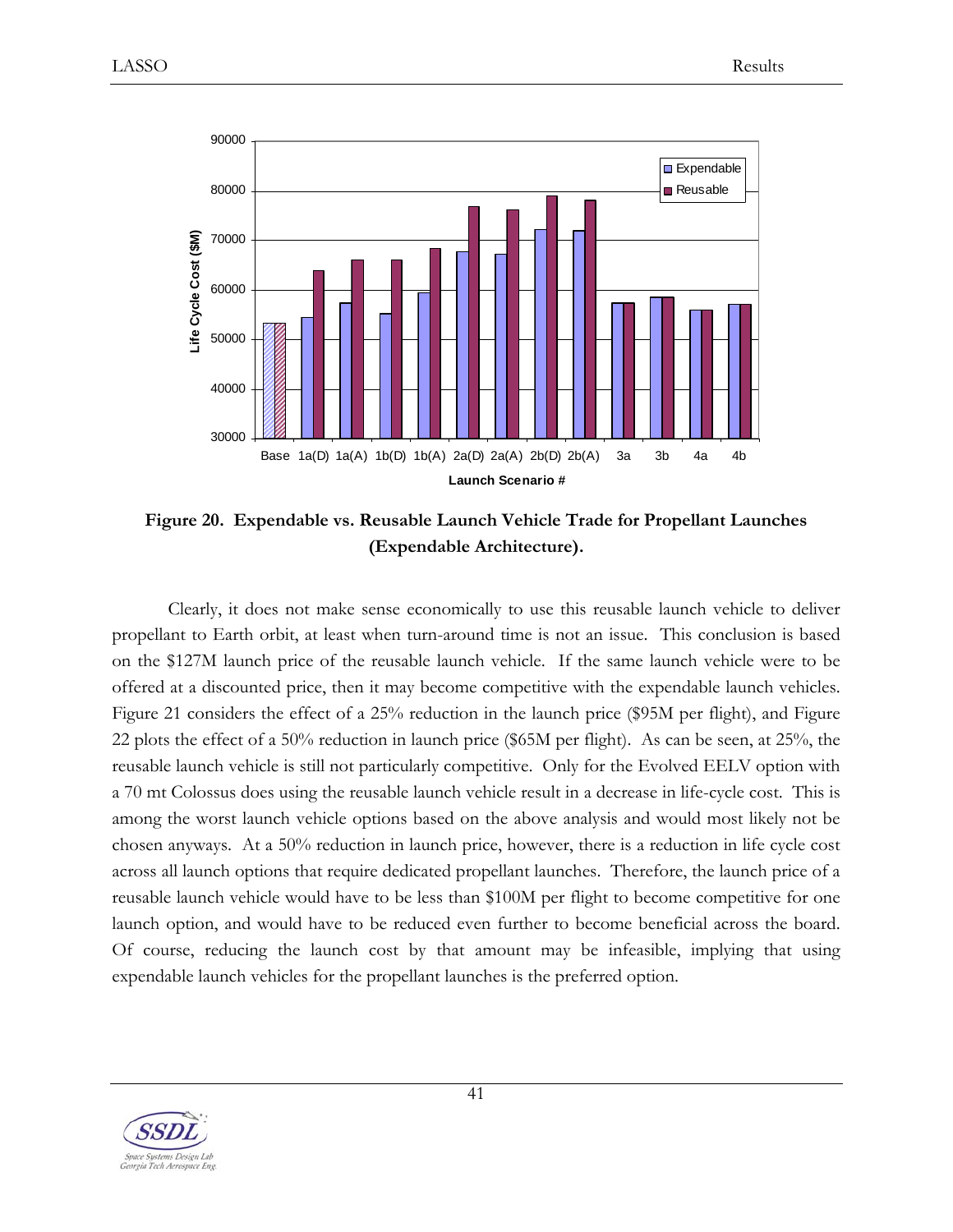

**Figure 21. Expendable vs. Reusable Launch Vehicle Trade for Propellant Launches with a 25% Discount in Launch Cost (Expendable Architecture).** 



**Figure 22. Expendable vs. Reusable Launch Vehicle Trade for Propellant Launches with a 50% Discount in Launch Cost (Expendable Architecture).** 

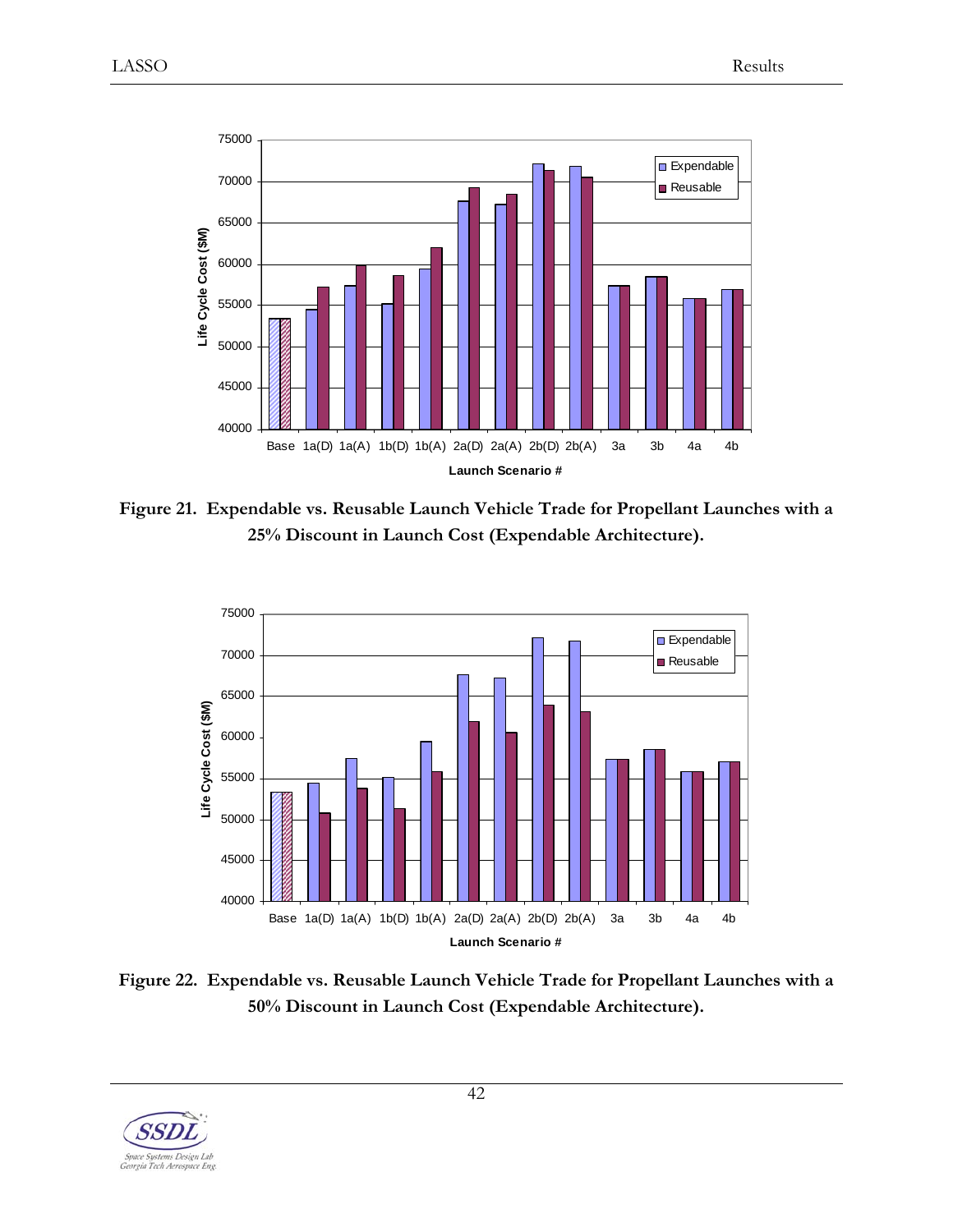#### 4.2.1.2 Minimum Launch Infrastructure

For the case of limited launch infrastructure, using the values from Table 11, the scheduling figures of merit become applicable. It is expected that the launch configurations that require more launches should have a lower mission capture percentage, a longer launch delay, and a longer time in LEO. Even using the limiting case (capacity of one for all infrastructure and launch pads), the mission capture rate is 100% for all cases except for  $1a(A)$  and  $1b(A)$ . Even for these two launch options, the capture rate is still 98%. Therefore, at a launch rate of two missions per year, the launch infrastructure is not a limiting factor in meeting the mission demand. The launch delay is also essentially zero for all cases, since on average the first launch per mission launches on time.



**Figure 23. Average Time in LEO for Launch Vehicle Trade Study (Expendable Architecture).** 

The key statistic for this infrastructure scenario is the average time in LEO – that is, the average time between the first and last launch per mission. As this time increases, the mission becomes more infeasible, since elements have to remain in orbit for long periods of time before departing for the Moon. For example, engines need to be able to start after a long time in orbit and more propellant must be launched to account for boil-off or zero boil-off technology must be utilized. The more launches that are required, the longer the time in orbit should be. This is confirmed by Figure 23, which plots the average time in Earth orbit for each launch option. The trends follow the number of launches required per mission, as listed in Table 13. For the Existing EELV options, the time in LEO ranges from three months to just over five months, which begins

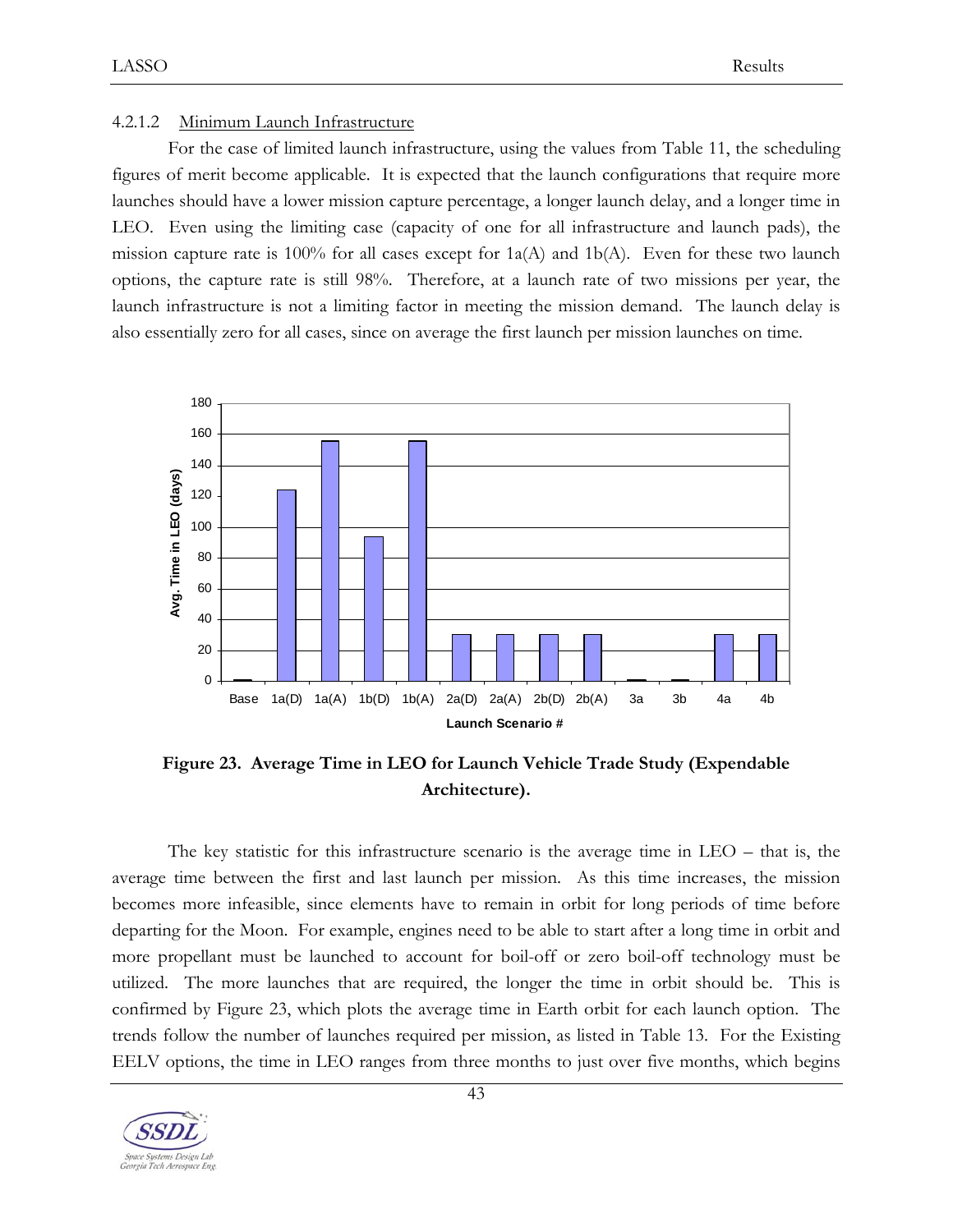to become prohibitively long for elements to remain in orbit. Additionally, this launch option would not be able to achieve a greater mission demand, since it already takes almost half a year to launch one mission. If more than two missions a year were desired, the mission capture rate would fall below 100%. For the Evolved EELV and Shuttle-derived options, the time in orbit is around one month, and there is almost no time in orbit for the baseline and HLV options.

Cost and reliability comparisons are not shown for this scenario, since they are the same as in Figure 17 and Figure 18. Another OEC can be created though, now including the time in LEO statistic from this infrastructure scenario:

$$
OEC = \left[\frac{1}{3} * \left(\frac{LCC}{200000}\right)\right] + \left[\frac{1}{3} * \left(\frac{1}{2} LOC + \frac{1}{2}LOM\right)\right] + \left[\frac{1}{3} * \frac{LEOTime}{1000}\right] \tag{8}
$$

Cost, reliability, and LEO time now each have a weighting of 1/3. LEO Time is normalized such that the value is in the same range as the other two metrics. Figure 24 plots the new OEC for each launch configuration.



**Figure 24. Overall Evaluation Criterion (Cost, Reliability, and LEO Time) for Launch Vehicle Trade Study (Expendable Architecture).** 

Once again, because the baseline launch configuration has the shortest time in LEO, its OEC value is the least among the available options. The HLV vehicles come in second, followed by the Shuttle-derived options. Although the Evolved EELVs are still not among the top choices, they do

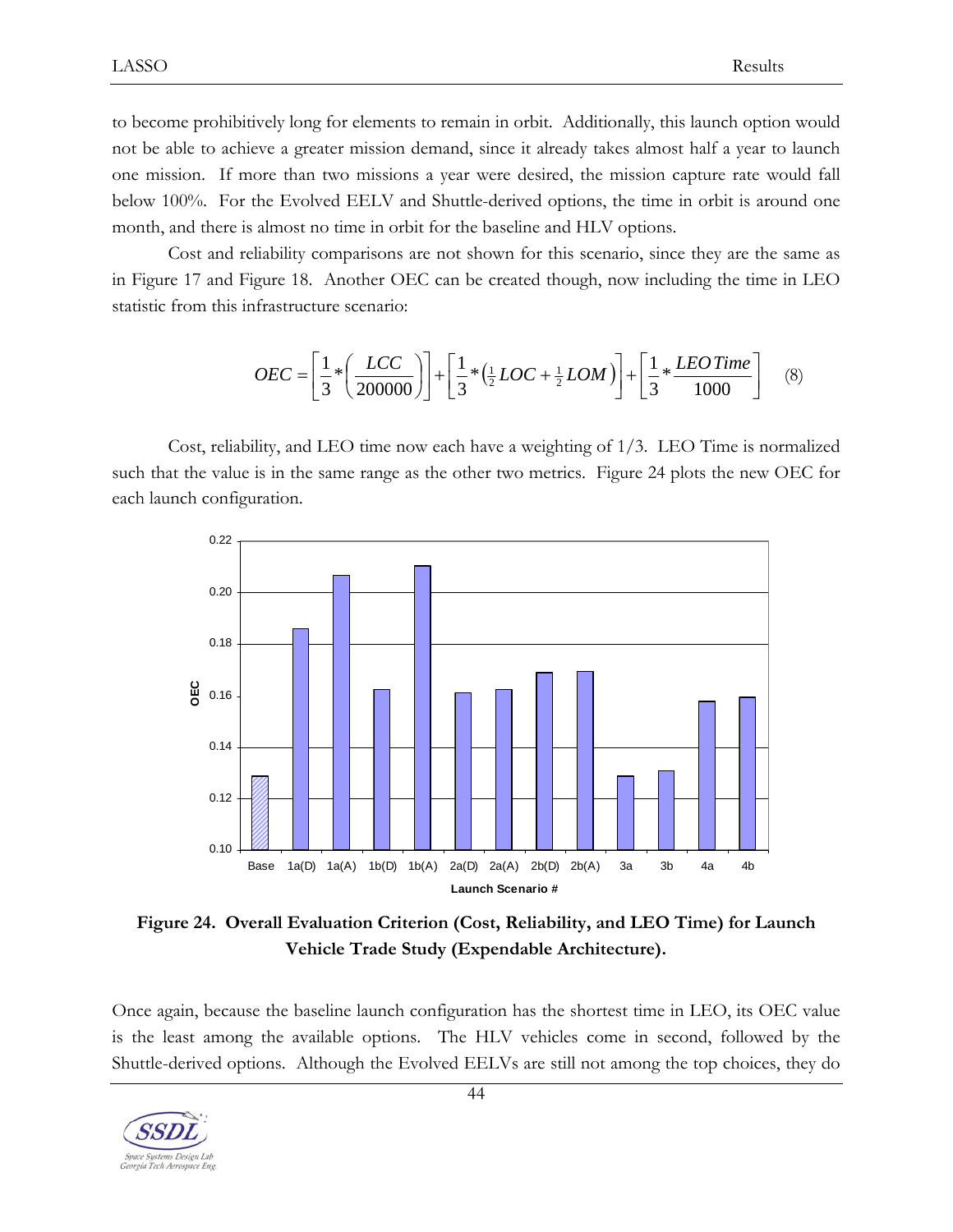improve over the Existing EELVs due to their much shorter times in LEO. The Existing EELVs, which were among the best in terms of cost, now become the worst when both reliability and throughput are considered.

#### 4.2.1.3 Minimum Launch Infrastructure and Manufacturing Capacity

As explained earlier, the final infrastructure scenario examined is limited launch infrastructure and manufacturing capacity, with the values listed in Table 11 and Table 12. While the minimum launch infrastructure did not provide a limiting case to mission throughput, the minimum manufacturing capacities do reduce the mission capture percentage below 100%. With unlimited manufacturing capacity, the launch delay was zero for all launch options. Because all elements must be retrieved from inventory before any launches can occur and because all launch options require the same set of in-space elements, the reduction in manufacturing capacity should create the same bottlenecks in the system regardless of the launch option. This in fact was the case, and Table 15 lists the average wait time in the queue for each manufacturing process. This represents the time between when an order is placed for an element and when it actually begins manufacturing. There was some small variation between each launch option, but that is due to the probabilistic nature of the simulation; therefore, the standard deviations are included for each case.

|        |      | Manufacturing Wait Time (days) Standard Deviation |
|--------|------|---------------------------------------------------|
| CEV    | 1060 | 39                                                |
| Lander | 1060 | 2.0                                               |
| TI I   | 20.  | 16                                                |
| TEI    |      |                                                   |

**Table 15. Manufacturing Queue Wait Times for Launch Vehicle Trade Study (Expendable Architecture).** 

Clearly, the CEV and Lander manufacturing are causing the biggest bottleneck in the system, with the TEI manufacturing causing the next biggest bottleneck. The manufacturing capacity seems to be sufficient, however, for the TLI.

Because the manufacturing capacities affect each launch option equally for the baseline mission scenario, there is no launch option that would be favorable based on the least investment required in ground facilities (since the minimum launch infrastructure was sufficient for all launch options). Therefore, there is a set of minimum manufacturing capacities that all launch options would need to meet 100% mission capture. The baseline launch option was examined to determine this minimum capacity (Option 1a using the Delta launch vehicles), although any of the launch scenarios would yield the same result. Table 16 illustrates the manufacturing wait times, mission capture percentage, and launch delay time for three sets of manufacturing capacities. First, the

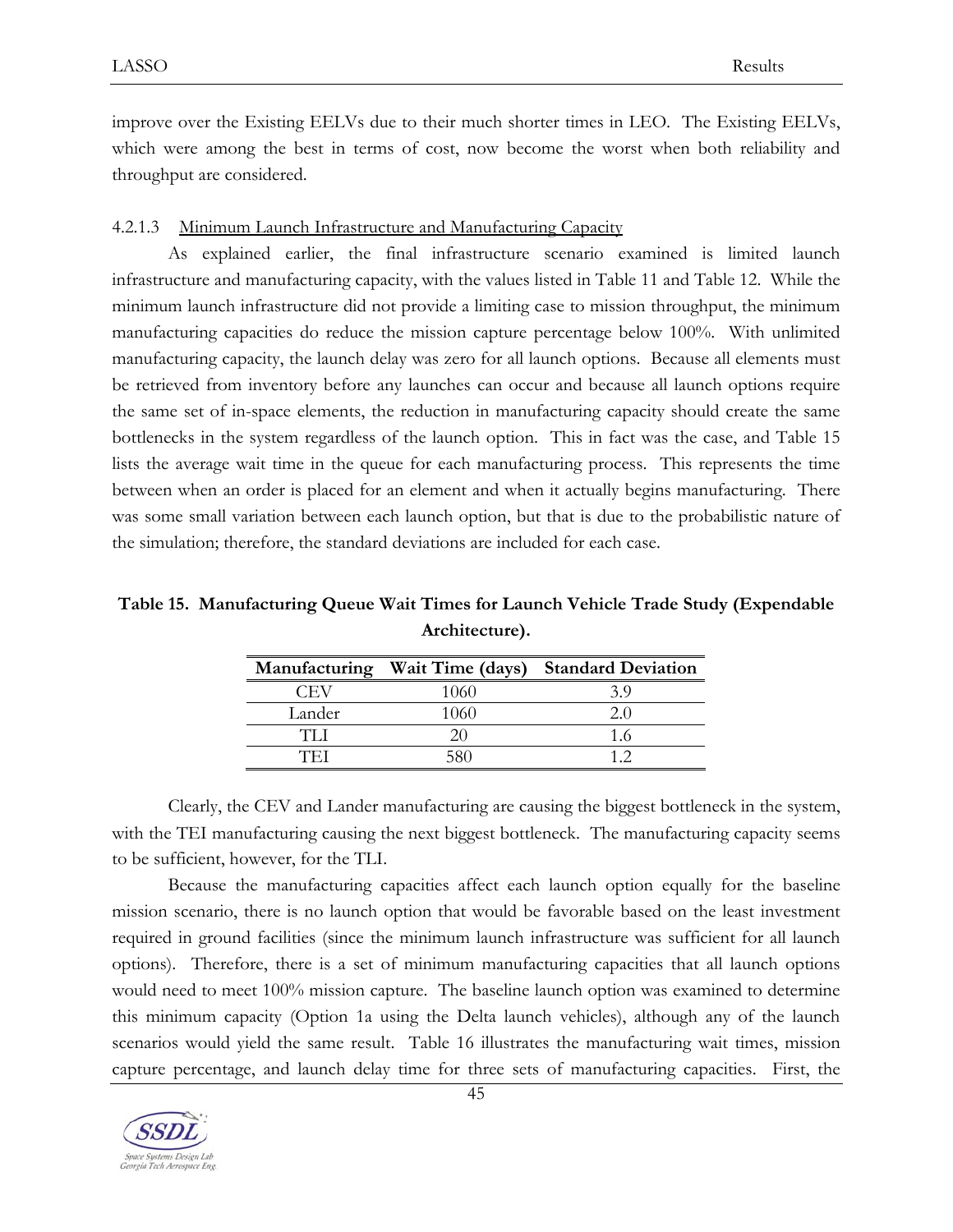lander and CEV manufacturing capacities are increased by one. Although this yields a significant improvement, the TEI wait time is still a problem. When the TEI capacity is also increased by one, the mission capture percentage goes to 100% and the launch delay time approaches zero. Even though there are still small wait times, the missions still launch on time. This is due to the buffer created by items needing to arrive in inventory a certain time before they are required for launch vehicle integration.

| CEV Capacity      |      | $\mathcal{D}_{\mathcal{L}}$ | 2.   |
|-------------------|------|-----------------------------|------|
| Lander Capacity   |      | $\mathcal{D}_{\cdot}$       | 2    |
| TLI Capacity      | 1    | 1                           | 1    |
| TEI Capacity      | 1    | 1                           | 2    |
| CEV Wait Time     | 1060 | 20                          | 20   |
| Lander Wait Time  | 1060 | 20                          | 20   |
| TLI Wait Time     | 20   | 20                          | 15   |
| TEI Wait Time     | 580  | 580                         |      |
| Mission Capture % | 0.52 | 0.80                        | 1.00 |
| Launch Delay      | 780  | 310                         | 5    |

**Table 16. Mission Capture Percentage and Launch Delay Time for Varying Manufacturing Capacities (Expendable Architecture, Baseline Launch Option).** 

Therefore, it would not require a significant investment to create the ground infrastructure necessary for missions to launch on time, regardless of the launch option chosen. A manufacturing capacity of two is certainly feasible for any in-space element being produced.

Looking again at the results from Table 15, it should also be true that mission capture rate is equally affected by the reduced manufacturing capacities for all launch options since the bottlenecks are not caused by the launch infrastructure. This however was not the case when the simulation was run. The launch options with the most launches per mission actually had the highest mission capture percentage. The reason behind this was due to the fact that these launch options also tended to have the worst reliability. When missions were cancelled due to either loss of crew or a cargo launch failure, the downtime actually allowed the system to catch back up. For example, if two missions were cancelled due to stand-down time, the elements for those missions were already being built but were no longer required at that time (the reduced number of elements built is taken off at the end of the manufacturing process). Therefore, elements may actually reach inventory before they are required for launch. When fewer failures occur, there is less "catch-up" time so the capture percentage actually decreases. Therefore, to fairly compare capture percentage, all of the launch vehicles reliabilities would have to be made equal. The same is true of average launch delay time, which is inversely proportional to capture percentage. On average, the mission capture percentage for the minimum manufacturing capacities is 0.528 and the launch delay time is 752 days.

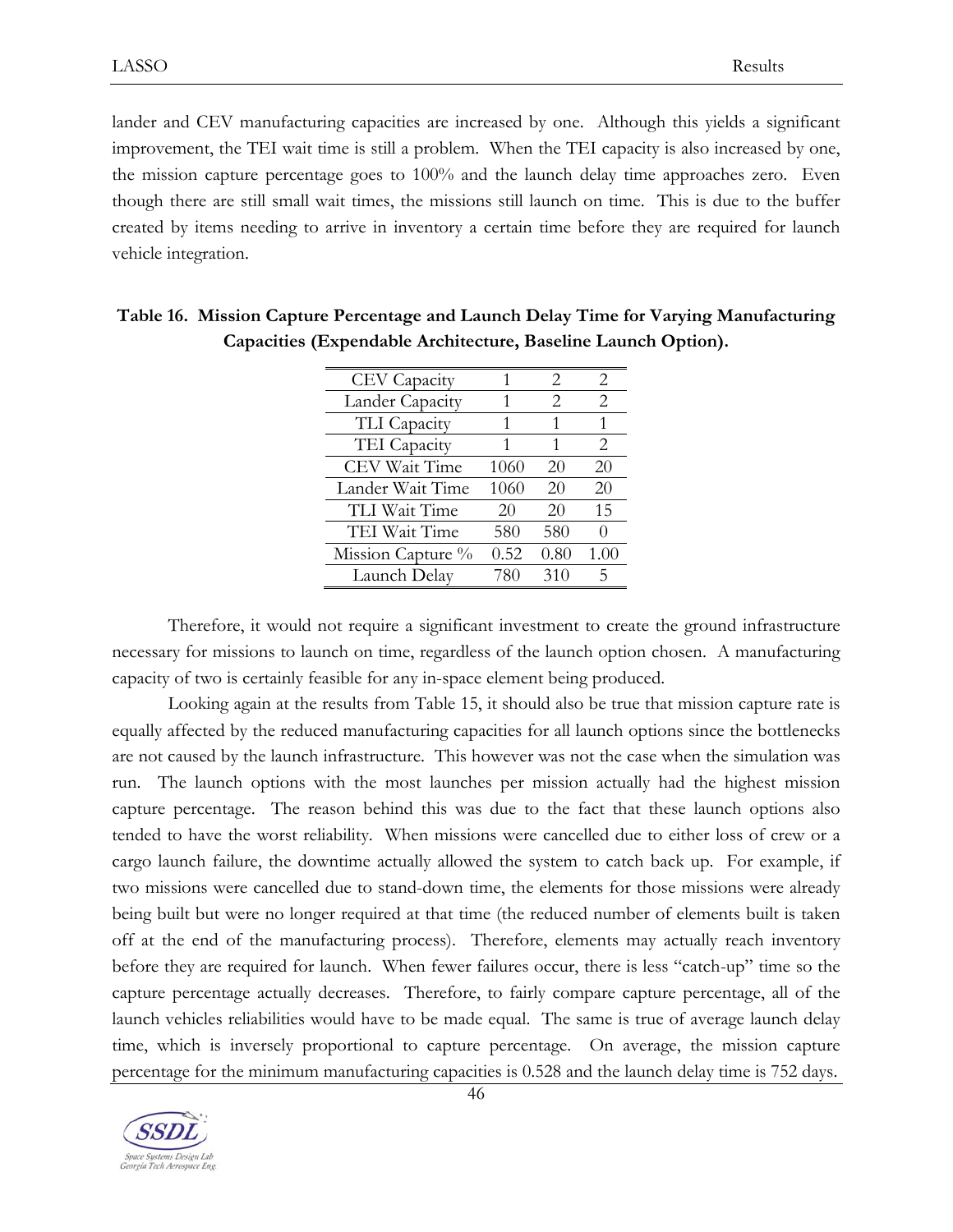### 4.2.1.4 Expendable Architecture Summary

In general, when looking at cost, reliability, and throughput, the results for the launch vehicle trade tend to favor launch options that require fewer launches per mission. Cost depends on a trade between number of launches and cost per launch. Fewer launches do not necessarily translate to a lower life-cycle cost. When looking solely at cost, both the Existing EELVs (which require up to eight launches per mission) did as well as the HLVs (which required only two launches per mission). Reliability (particularly LOM), however, is strongly affected by the number of launches required, since there is not a large variation in the reliability of the actual launch vehicles being examined. Furthermore, as the launch infrastructure is limited, fewer required launches also translates into less time in LEO, which makes an architecture more feasible based on today's technology.

Additionally, for any of the launch options examined, no significant infrastructure investment needs to be made. One launch pad and an integration facility with a capacity of one for each type of launch vehicle are sufficient to launch all missions on time. Of course, to reduce the time in LEO for some of the launch options, more launch pads and integration facilities would have to be built, making those launch options more unattractive. Manufacturing capacities of two are also sufficient to meet the mission demands, which is a reasonable value to expect.

For all of the scenarios and launch options examined for the expendable Lunar Architecture, the baseline launch configuration remains the best option, in terms of a combination of cost, reliability, and scheduling. Next best are the two HLV launch options, which actually have the best reliability of all the launch options. If reliability were the primary concern, with less weighting on cost, the HLV options would be chosen. The baseline configuration does well overall though, because it uses an HLV as its cargo launch vehicle, while using a man-rated version of the existing Delta IV Heavy to launch the crew. Based on the overall consideration of cost, reliability, and scheduling, the baseline configuration is chosen as the best launch option for the expendable lunar architecture.

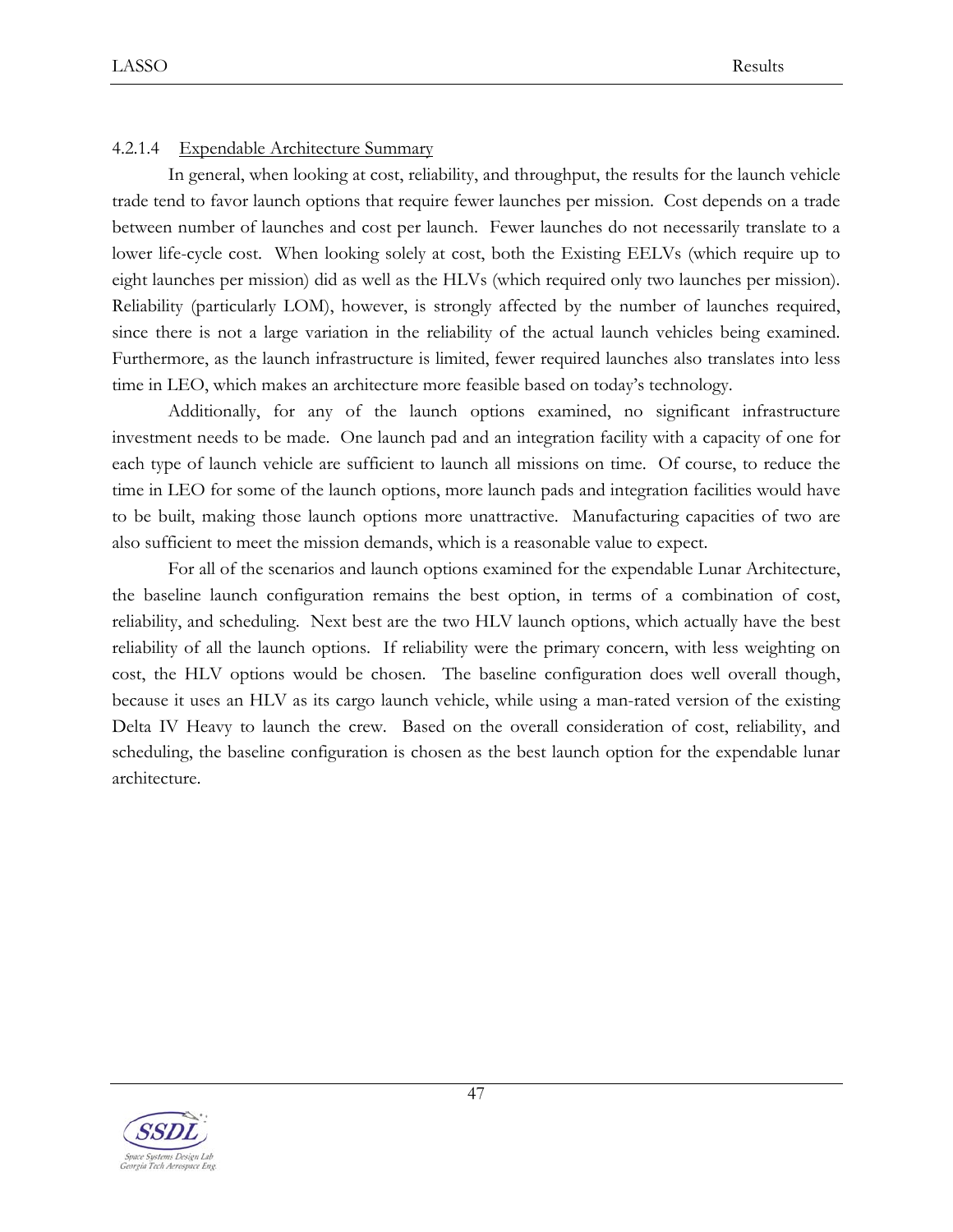#### **4.2.2 Reusable Architecture Results**

As with the expendable architecture trade study, the baseline elements are used for all launch options for the reusable architecture, to facilitate fair comparison. These elements can be found in Table 8. Based on the launch vehicle combination, a different number of launches will be required for each lunar mission, with the possibility of having to launch elements dry and subsequently launch propellant to orbit. The launch breakdown by launch vehicle option is listed in Table 17. Additionally, each time a depot refueling mission is required, additional launches will be required, which is also shown in Table 17. For each depot resupply mission, one PRM is launched with a TLI to ferry it to lunar orbit. The TLI and PRM may be launched dry if necessary, requiring additional dedicated propellant launches. As explained earlier, the size of the PRM is determined by either the payload of the TLI stage or the payload of the launch vehicle, whichever is smaller. A depot refueling mission is called for any time the propellant in the depot drops below the amount required to fill the lander.

| Launch         | Crew       | <b>Lunar Mission</b> |                               | <b>Depot Resupply</b>       |
|----------------|------------|----------------------|-------------------------------|-----------------------------|
| Option         |            |                      | Cargo Propellant              | <b>Missions</b>             |
| Baseline       | CEV/TEI    |                      |                               | 2                           |
| 1a (Delta)     | CEV        |                      | 4                             | 6                           |
| 1a (Atlas)     | CEV        | 2.                   |                               |                             |
| 1b (Delta)     | CEV/TEI    | 1                    |                               | 6                           |
| 1b (Atlas)     | CEV        | $\mathfrak{D}$       |                               |                             |
| 2a (Delta)     | CEV/TEI    |                      | $\mathfrak{D}_{\mathfrak{p}}$ |                             |
| 2a (Atlas)     | CEV        | 1                    | $\mathfrak{D}_{\mathfrak{p}}$ | 4                           |
| 2b (Delta)     | CEV/TEI    |                      | 2.                            |                             |
| 2b (Atlas)     | CEV        | 1                    | $\mathcal{D}_{\mathcal{L}}$   | 4                           |
| 3a             | CEV/TEI    | 1                    |                               | $\mathcal{D}_{\mathcal{L}}$ |
| 3 <sub>b</sub> | CEV/TEI    | 1                    |                               | 1                           |
| 4a             | <b>CEV</b> | $\mathfrak{D}$       |                               | $\overline{2}$              |
| 4b             | CEV/TEI    |                      |                               | $\mathcal{D}_{\mathcal{L}}$ |

**Table 17. Launch Breakdown for Launch Vehicle Trade Study (Reusable Architecture).** 

## 4.2.2.1 Unlimited Ground Infrastructure

The first scenario examined for the reusable architecture is that of unlimited ground infrastructure, such that the mission capture percentage is 100%, there is essentially no time spent in LEO, and on average, all missions launch on time. Figure 25 and Figure 26 plot the life-cycle cost and cost per mission (averaging the depot launches among all the lunar missions), based on the launch scenarios outlined in Table 10. Immediately apparent is the increased cost over the

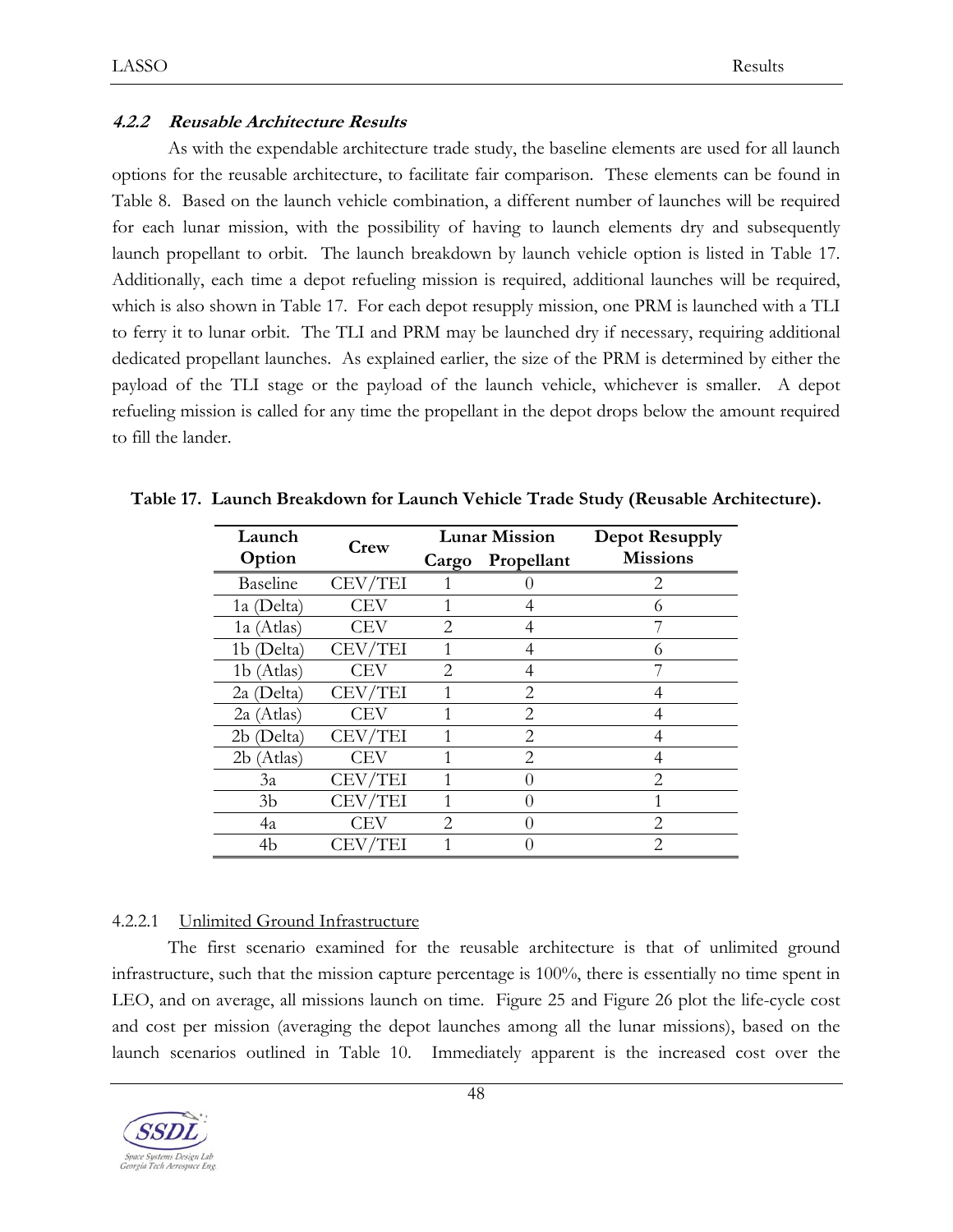expendable architecture. The life-cycle costs range from \$91B to \$137B, with the cost per mission ranging from \$4.9B to \$7.4B. Although for some launch cases, there are fewer launches required per lunar mission, the added cost of launching propellant to lunar orbit significantly increases the life-cycle cost over the expendable architecture.



**Figure 25. Life Cycle Cost for Launch Vehicle Trade Study (Reusable Architecture).** 



**Figure 26. Cost Per Mission for Launch Vehicle Trade Study (Reusable Architecture).** 

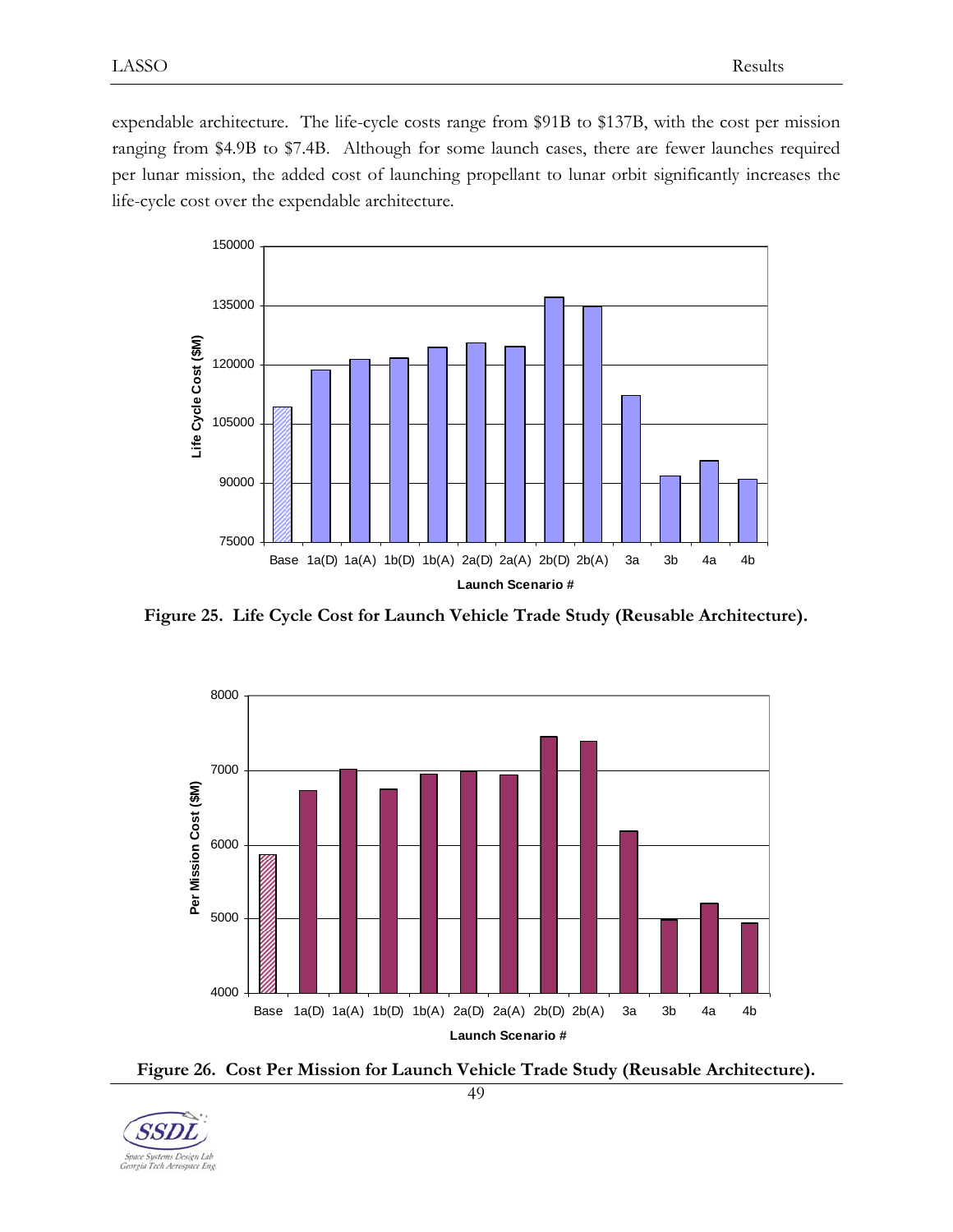For the reusable architecture, the baseline launch vehicle combination actually does not come out the least expensive. Both Shuttle-derived options and the HLV option with a 140 mt Centurion are the least expensive. Overall, these options require the fewest launches, both for the lunar missions and the depot refueling missions. The Existing and Evolved EELVs are significantly more expensive, partly because they require the most launches overall. Additionally, each depot resupply mission delivers less propellant, since the payload of the launch vehicles is the constraining factor, not the TLI payload.

Figure 27 plots the reliability for all of the launch options. As expected, the launch options with the least number of cargo launches per lunar mission have the lowest loss of mission probability. The propellant and depot launches will not affect reliability, since those missions are simply relaunched if there is a failure. Of the launch options that require one cargo launch per mission, option #4b has a slightly higher LOM than the other options due to the lower reliability of the Shuttle-derived vehicle. Loss of crew is again a function of the reliability of the crew launch vehicle. The highest values of LOC occur for options #1a, where a crew escape system does not fit in the launch vehicle.



**Figure 27. Reliability for Launch Vehicle Trade Study (Reusable Architecture).** 

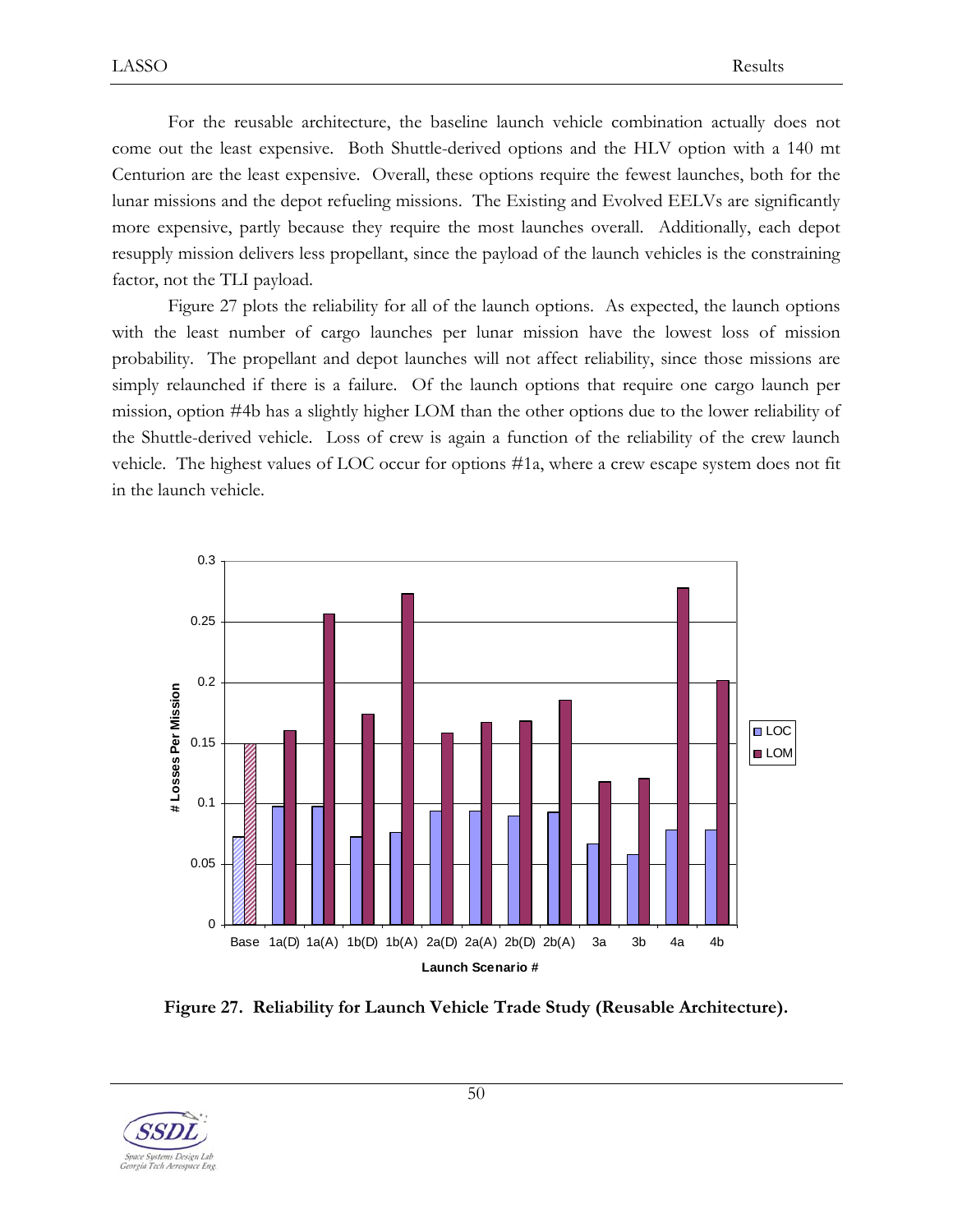When compared to the expendable architecture, the LOM numbers tend to be consistently lower for the reusable architecture. Again, this can be attributed to the fewer cargo launches required per lunar mission, since the lander does not have to be launched each time.

In general, the trends seen in cost are similar to those seen in reliability, with the exception of the Shuttle-derived vehicles that are low in cost but high in LOM probability. When looking at the OEC, the same launch options should be consistently the best across all weightings (again, with the exception of the Shuttle-derived vehicles). Figure 28 plots the cost-reliability OEC. As expected, most of the launch options are consistently at the top or the bottom, regardless of the weighting of cost and reliability. The HLVs and Shuttle-derived vehicles come out as the best options when looking at cost and reliability evenly weighted, followed by the baseline configuration. Table 18 lists the rankings of each launch option for the three weightings looked at: cost, reliability, and a 50-50 split. The baseline and HLV options are consistently among the best options. The OEC of the Shuttle-derived vehicles are among the best due to the significantly lower life-cycle cost. If reliability is very important, however, Shuttle-derived vehicles are among one of the worst choices. Therefore, based solely on cost and reliability, the best overall choice would be either one of the HLVs or the baseline.



**Figure 28. Overall Evaluation Criterion (Cost and Reliability) for Launch Vehicle Trade Study (Reusable Architecture).** 

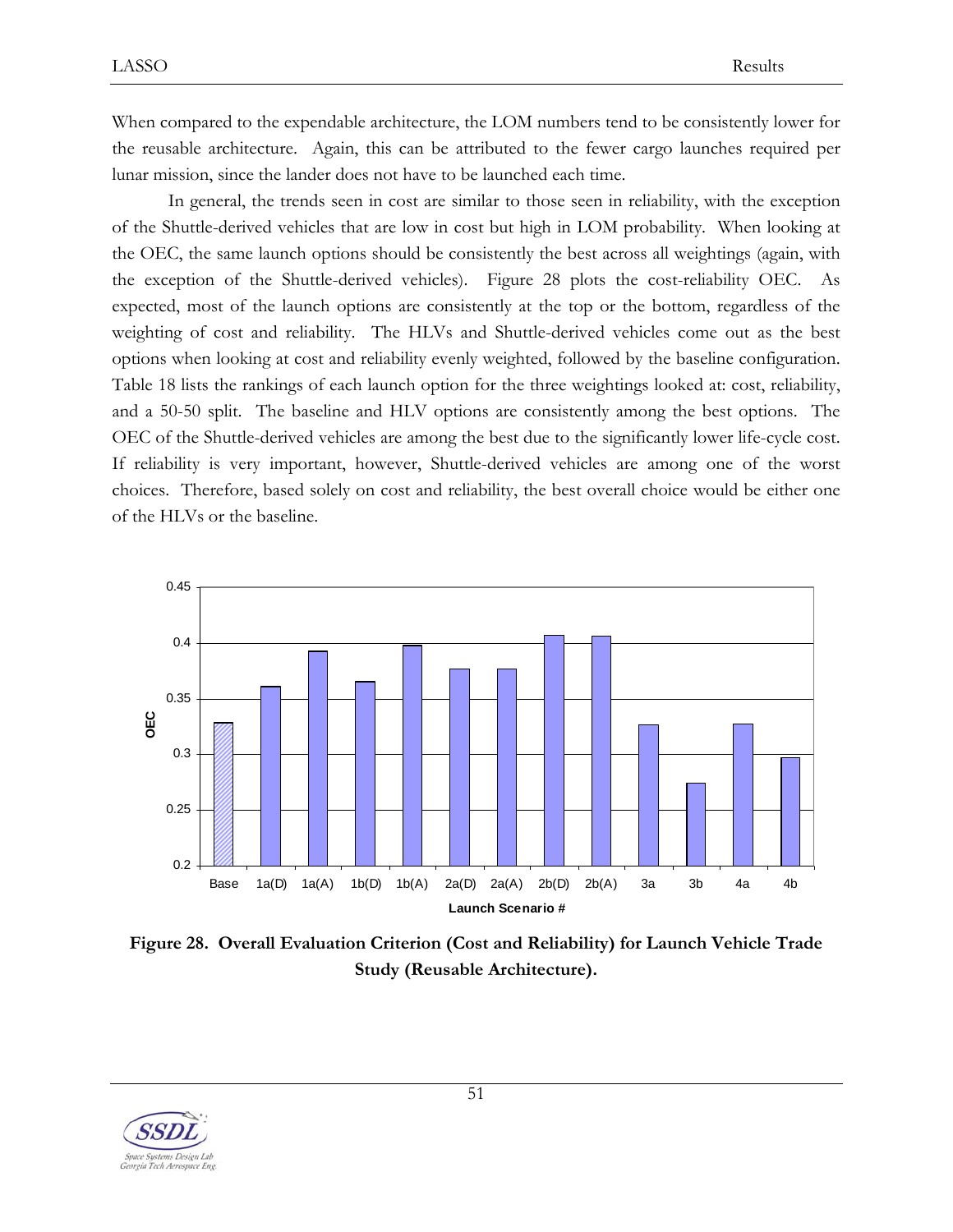|       | Cost | Reliability | <b>OEC</b> |
|-------|------|-------------|------------|
| Base  | 4    | 3           | 5          |
| 1a(D) | 6    | 6           | 6          |
| 1a(A) | 7    | 12          | 10         |
| 1b(D) | 8    | 4           |            |
| 1b(A) | 9    | 11          | 11         |
| 2a(D) | 11   | 5           | 9          |
| 2a(A) | 10   | 8           | 8          |
| 2b(D) | 13   |             | 13         |
| 2b(A) | 12   | 9           | 12         |
| 3a    | 5    | 2           | 3          |
| 3b    | 2    | 1           | 1          |
| 4a    | 3    | 13          |            |
| 4b    |      | 10          | 2          |

**Table 18. Launch Vehicle Rankings for Reusable Architecture.** 

#### 4.2.2.2 Minimum Launch Infrastructure

Limiting the launch infrastructure should have a significant effect on the reusable architecture, because of the additional launches required for refilling the propellant depot. When all of the integration capacities and number of launch pads are set to 1, as shown in Table 11, some of the launch options result in a mission capture percentage below 100%. Figure 29 plots the capture percentage for the minimum launch infrastructure case.



**Figure 29. Mission Capture Percentage for Minimum Launch Infrastructure (Reusable Architecture).** 

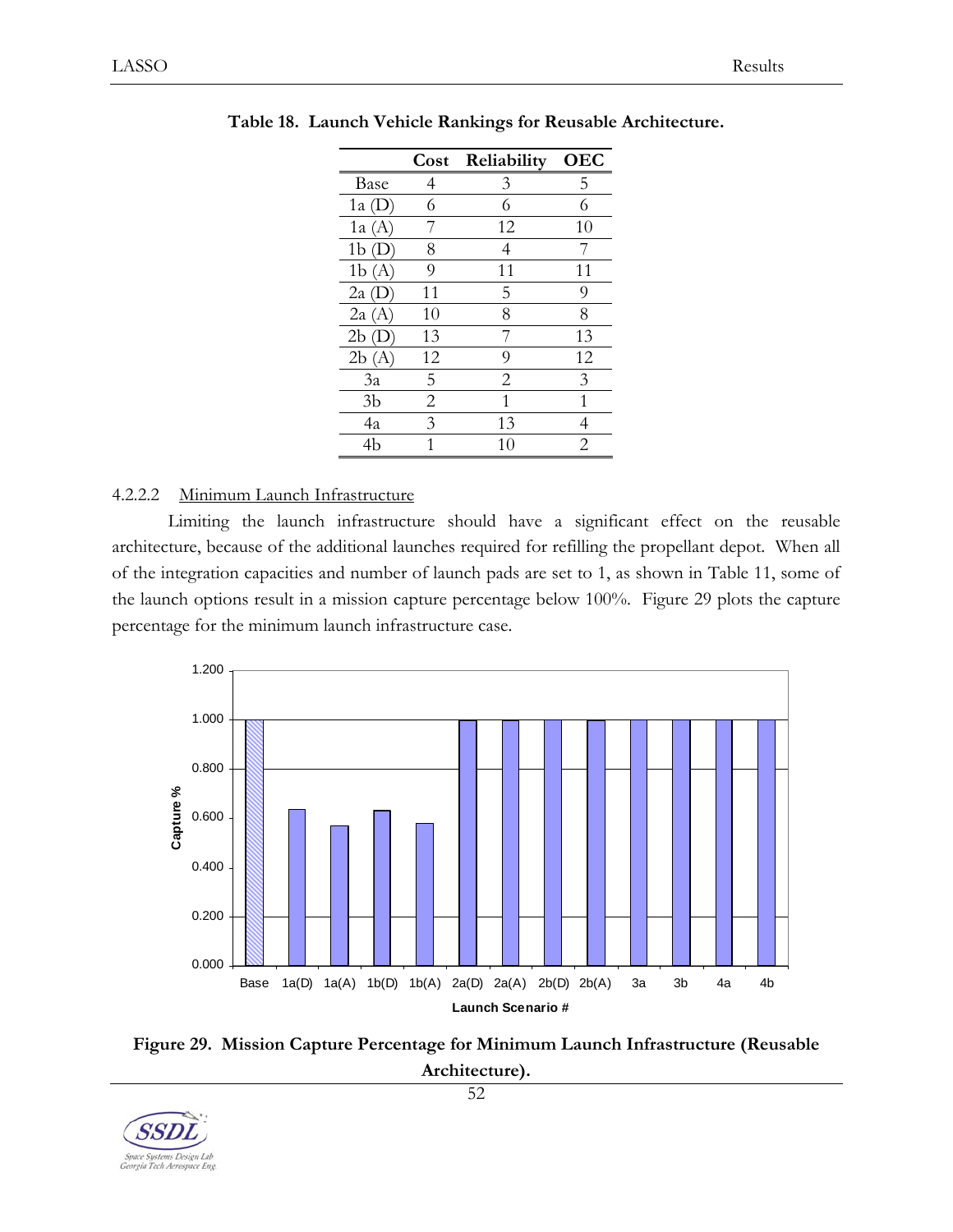Because of the smaller payload capacities of the cargo launch vehicles used in options 1 and 2, many more launches are required, as previously shown. Therefore, the Existing EELV options required greater launch infrastructure just to meet the baseline mission demand.

The average launch delay time is a mirror image of the above plot. For the options with 100% capture, all of the missions launch close to on time. As the capture rate decreases, however, the launch delay time also increases. For the Existing EELVs, the launch delay ranges from 662 days to 789 days. The longest average time in LEO is also the highest for the Existing EELVs, as expected, since it requires the most cargo and propellant launches for each lunar mission. Figure 30 plots the average time in LEO for each of the launch options.



**Figure 30. Average Time in LEO for Launch Vehicle Trade Study (Reusable Architecture).** 

A new OEC can now be created, with the addition of the scheduling metrics, which will be a combination of capture percentage and average time in LEO. Both will be included since each addresses a different issue. Capture percentage relates to the ability to actually meet the mission demand, while time in LEO relates to the feasibility of the architecture. As was seen with the expendable architecture, an architecture with a mission capture rate of 100% can still have a significant time in LEO penalty. The new OEC can therefore be written as follows:

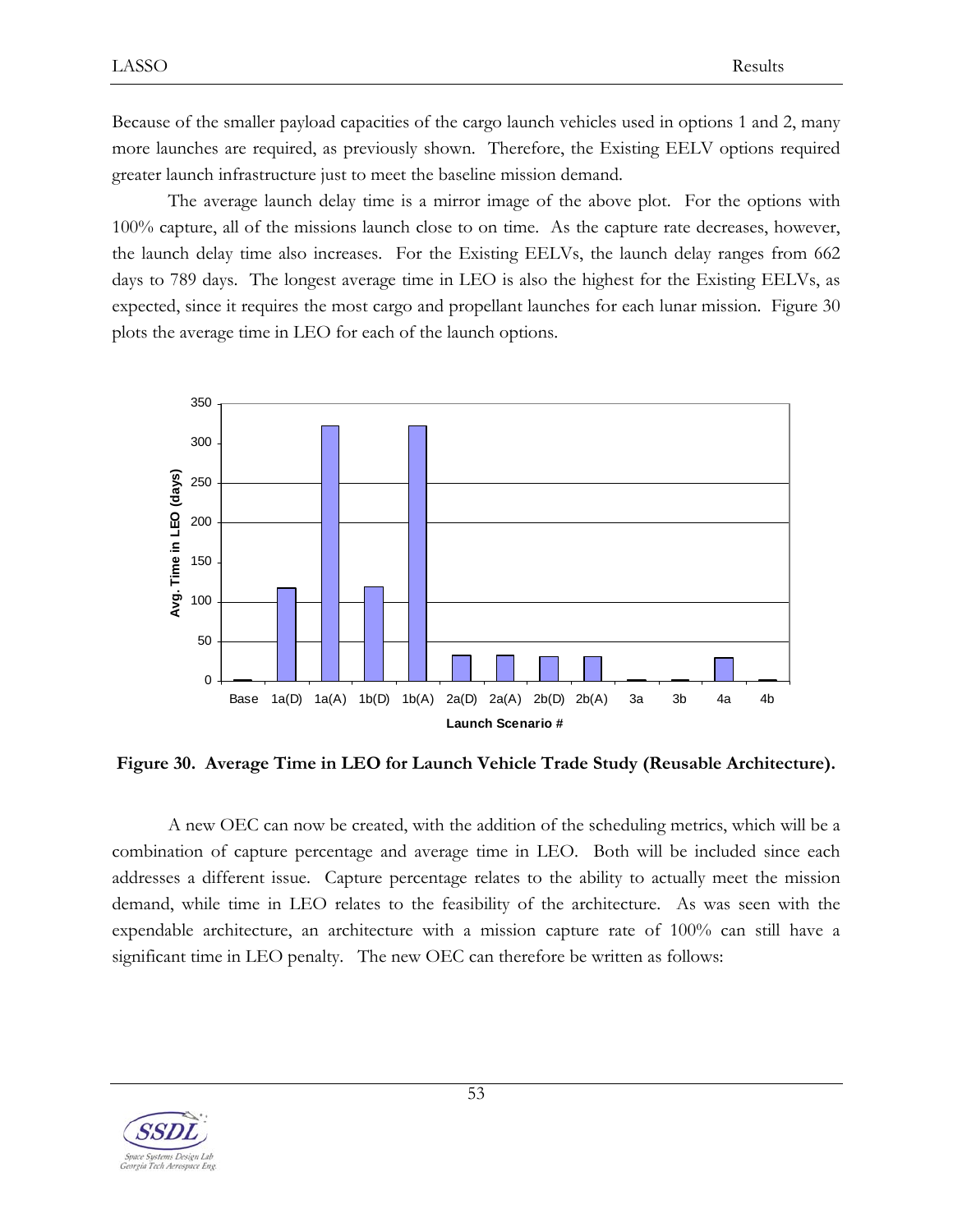$$
OEC = \left[\frac{1}{3} * \left(\frac{LCC}{200000}\right)\right] + \left[\frac{1}{3} * \left(\frac{1}{2} LOC + \frac{1}{2}LOM\right)\right] + \left[\frac{1}{3} * \left(\frac{1}{2} * \frac{LEOTime}{1000}\right) + \left(\frac{1}{2} * \left(1 - Capture\% \right)\right)\right]
$$
\n(9)

Mission capture rate is written as *(1-Capture%)*, since OEC is a quantity to be minimized and capture percentage should be maximized. Figure 31 plots this new OEC for each of the launch options. As expected, the same launch options come out the best (HLVs, Shuttle-derived, and baseline), since they also had among the highest capture percentages and lowest times in LEO. Adding the scheduling statistics does create a larger disparity between the best and worst launch vehicle configurations. Therefore, when all three components of the OEC are included, the Existing EELV launch options become an even worse choice for this architecture.



**Figure 31. Overall Evaluation Criterion (Cost, Reliability, and Scheduling) for Launch Vehicle Trade Study (Reusable Architecture).** 

4.2.2.3 Minimum Launch Infrastructure and Manufacturing Capacity

Finally, the launch options are examined with the minimum possible launch infrastructure and manufacturing capacities. As in the expendable architecture trade study, manufacturing queue

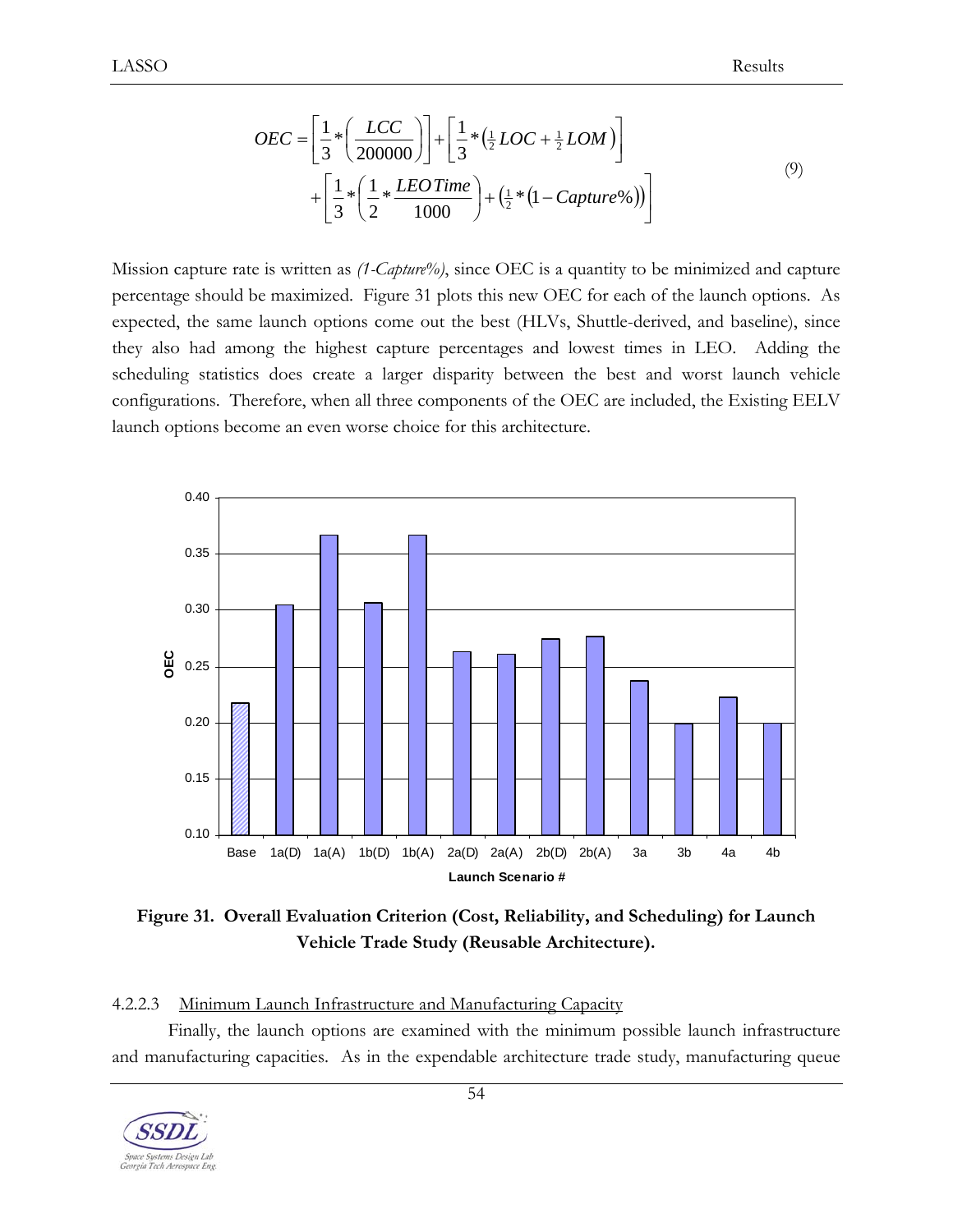wait times are used as the bottleneck statistics for the CEV and TEI. The TLI and Lander manufacturing, however, is modeled by sending the total amount necessary for the program to the manufacturing facility all at the beginning of the simulation. Therefore, the manufacturing queue wait times will not be representative of the actual bottlenecks in the system. For the TLI and Lander, the bottlenecks will be represented by the average queue times while waiting to retrieve the element once it is needed. This represents the delay time between when a TLI or Lander is actually needed and when it is available in inventory. This is equally representative of the manufacturing bottlenecks, since the delay times are due to insufficient manufacturing throughput.

Table 19 lists the bottleneck statistics described above, as an average across all launch options, since each launch option uses the same number of elements for the lunar missions. As can be seen, the standard deviation of the TLI wait time is a higher percentage of the mean than the other values because the number of TLIs used depends slightly on the launch configuration. For the case where the propellant launched to the depot is constrained by the payload of the launch vehicles, slightly more depot refueling missions must be launched since the propellant mass per launch is less. When the propellant launched to the depot is constrained by the payload of the TLI, slightly fewer depot refueling launches must be sent. The effect, however, is not significant so providing the average value for the TLI wait time is still appropriate.

|        |      | Element Wait Time (days) Standard Deviation |
|--------|------|---------------------------------------------|
| C EV   | 1110 |                                             |
| Lander | 19O  | 21                                          |
|        | 15O  |                                             |
|        |      |                                             |

**Table 19. Bottleneck Statistics for Launch Vehicle Trade Study (Reusable Architecture).** 

The CEV and TEI wait times are approximately equal to those for the expendable architecture, as expected, since the lunar mission schedule is the same. Whereas TLI manufacturing did not cause a bottleneck in the expendable architecture, it does in the reusable architecture because more TLI stages are required for the depot launches.

Figure 32 plots the mission capture percentage for each launch option. The values are significantly less than the previous scenario where only launch infrastructure was limited. The Existing EELV options are lower than the others since they are also affected by the limited launch infrastructure. The average capture percentage of the remaining launch options is approximately 37%. Additionally, the time in LEO and the launch delay time both follow the same trend observed in the limited launch infrastructure case, just with higher values of launch delay time.

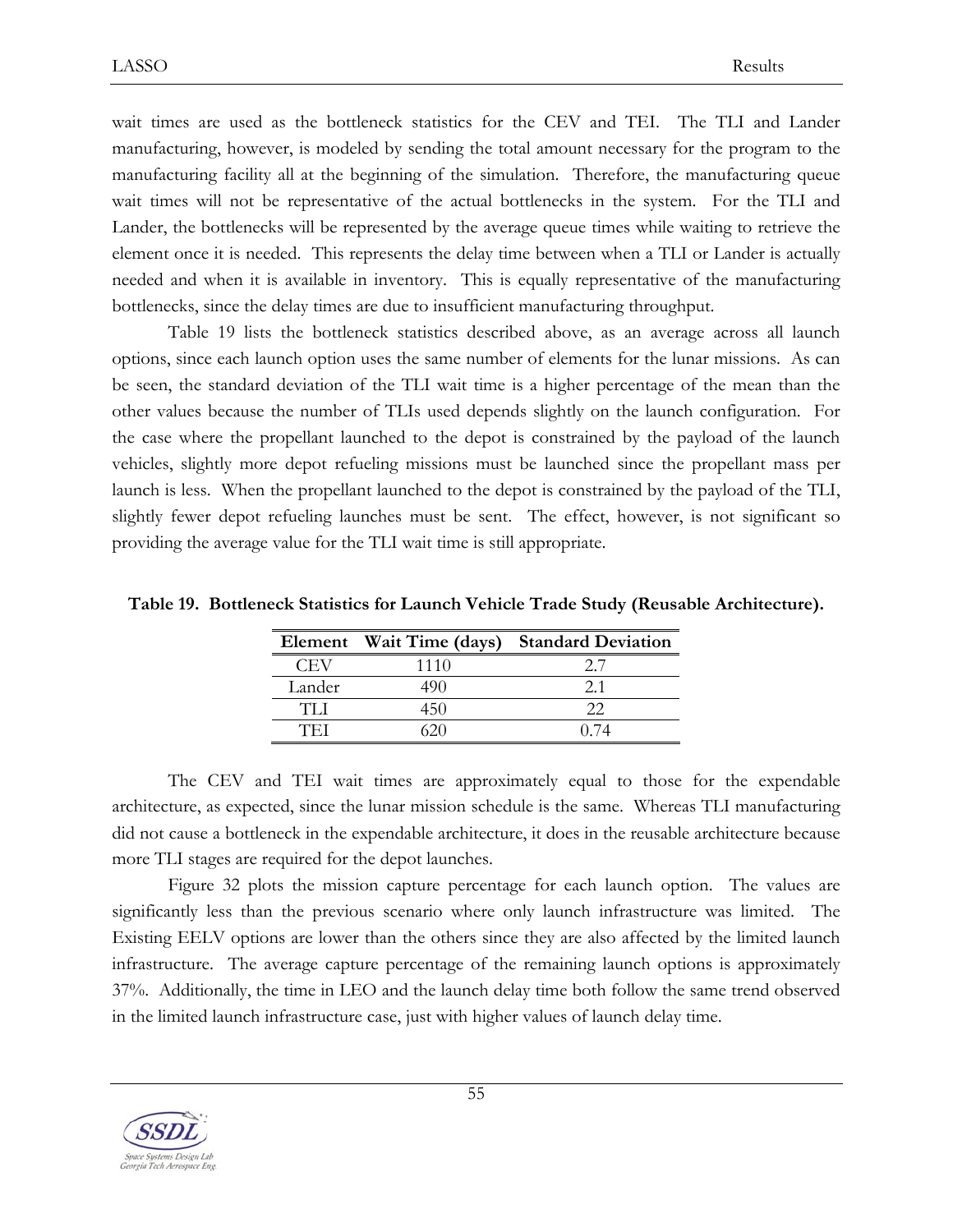

**Figure 32. Mission Capture Percentage for Minimum Launch Infrastructure and Manufacturing Capacities (Reusable Architecture).** 

Once again, the baseline option was chosen as a representative launch configuration with which to determine the minimum manufacturing capacities necessary to reach a capture rate of 100%. Table 20 lists the manufacturing bottleneck statistics for varying manufacturing capacities, until the maximum capture rate is achieved.

| <b>CEV Capacity</b> |      | 2    | 2.                    |
|---------------------|------|------|-----------------------|
| Lander Capacity     |      |      |                       |
| TLI Capacity        |      | 1    | 3                     |
| TEI Capacity        |      | 2.   | $\mathcal{D}_{\cdot}$ |
| CEV Wait Time       | 1100 | 18   | 16                    |
| Lander Wait Time    | 490  | 500  | 490                   |
| TLI Wait Time       | 420  | 410  | 60                    |
| TEI Wait Time       | 620  |      |                       |
| Mission Capture %   | 0.37 | 0.37 | 0.996                 |
| Launch Delay        | 1490 | 1480 | 20                    |

**Table 20. Mission Capture Percentage and Launch Delay Time for Varying Manufacturing Capacities (Reusable Architecture, Baseline Launch Option).** 

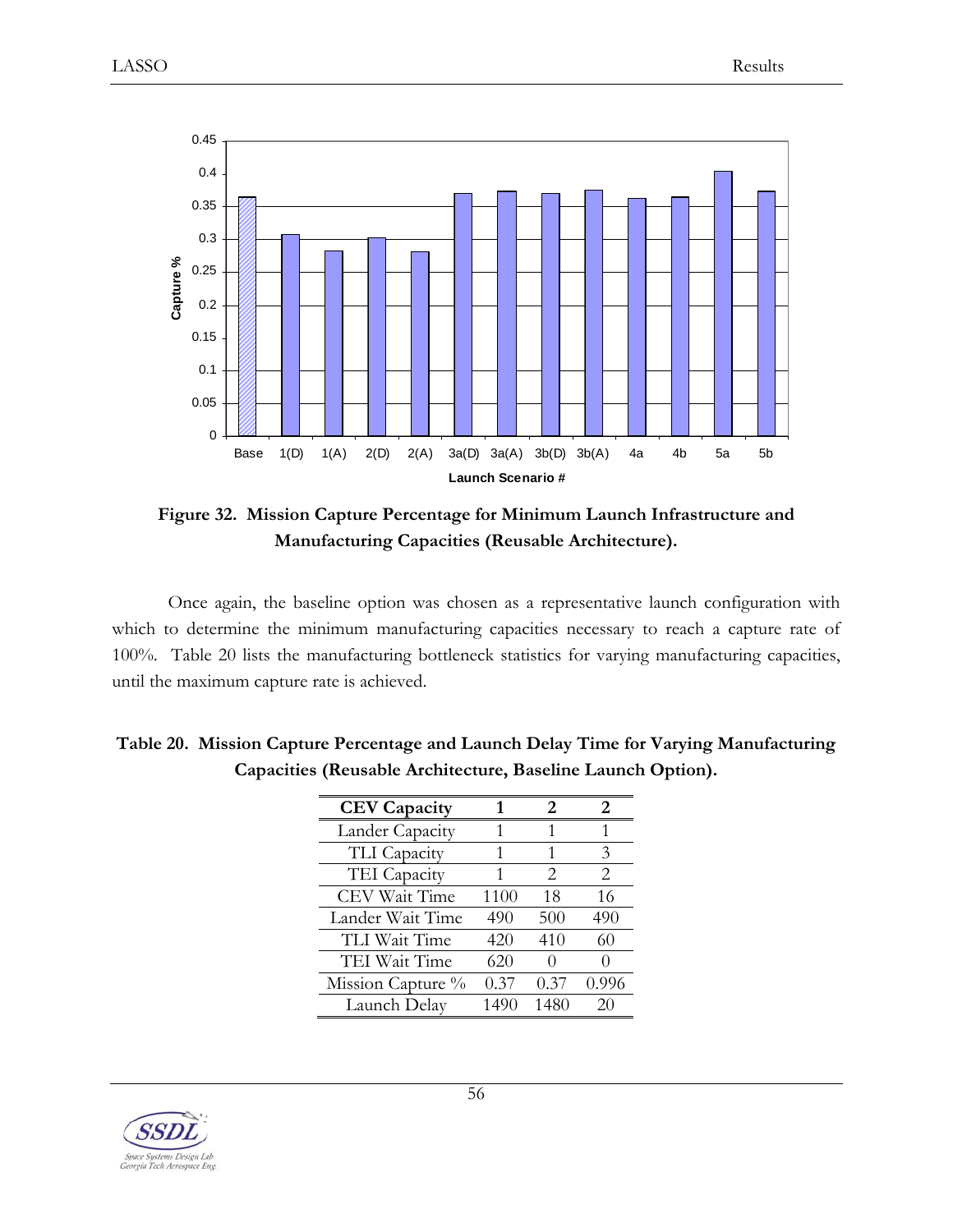First the CEV and TEI manufacturing capacities were increased to two, as was done with the expendable architecture. This of course, has no affect on the capture percentage or delay time since the TLI bottleneck still exists. In order to eliminate the TLI bottleneck, the manufacturing capacity had to be increased to three. Although the lander and TLI wait times are still non-zero, the mission capture percentage is maximized (it never quite reached one when there was unlimited manufacturing capacities for this launch option) and the launch delay is small. In fact, increasing the lander and TLI manufacturing capacities beyond their current final values has no effect. The wait times that appear in the Arena output are due to wait times at the very beginning of the simulation before any lunar missions have launched. The model wants to launch the lander (which also requires a TLI) at the very beginning of the simulation, but it has to wait until one has been manufactured, which also corresponds to the time of the first lunar mission. Therefore, this wait time does not represent a bottleneck in the system, but instead a side effect of how the architecture was modeled. The final values in Table 20 represent the minimum manufacturing capacities necessary to meet the baseline mission demand for all launch options except the Existing EELVs. Clearly, this is more than was required for the expendable architecture, but is still within the realm of feasibility.

The Existing EELVs require a significant amount more infrastructure to meet the baseline mission demand, as can be seen in Table 21.

| <b>CEV Capacity</b> | 2.               | $\mathcal{D}_{\cdot}$ | $\mathcal{D}_{\mathcal{L}}$ |
|---------------------|------------------|-----------------------|-----------------------------|
| Lander Capacity     | 1                | 1                     | 1                           |
| TLI Capacity        | 3                | 4                     | 4                           |
| TEI Capacity        | 2                | 2                     | 2                           |
| Integration Crew    | 1                | 1                     | 2                           |
| Integration Cargo   | 1                | 1                     | 2                           |
| Integration Prop.   | 1                | 1                     | 2                           |
| Launch Pads Crew    | 1                | 1                     | 2                           |
| Launch Pads Cargo   | 1                | 1                     | 2                           |
| Launch Pads Prop.   | 1                | 1                     | $\overline{2}$              |
| CEV Wait Time       | 18               | 17                    | 20                          |
| Lander Wait Time    | 490              | 490                   | 490                         |
| TLI Wait Time       | 90               | 50                    | 50                          |
| TEI Wait Time       | $\left( \right)$ | $\mathbf{0}$          | $\mathbf{0}$                |
| Mission Capture %   | 0.55             | 0.58                  | 0.91                        |
| Launch Delay        | 870              | 780                   | 170                         |

**Table 21. Mission Capture Percentage and Launch Delay Time for Varying Manufacturing Capacities (Reusable Architecture, Launch Option 1b(A)).** 

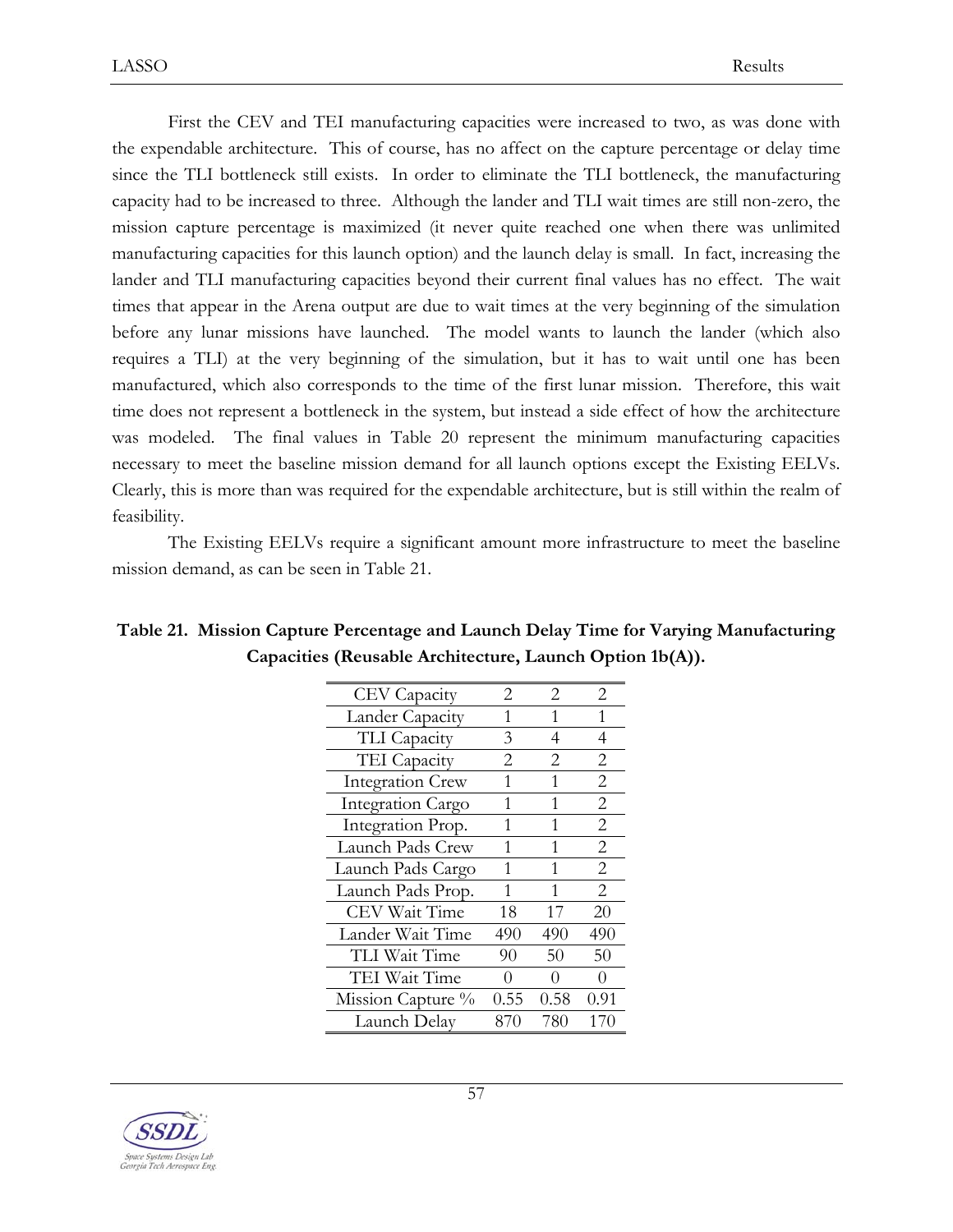First, the TLI manufacturing capacity had to be increased to four. The launch infrastructure also requires expansion. As can be seen from the table, even increasing all of the integration capacities and launch pads to two yields only a 91% mission capture percentage and a launch delay of 170 days. Increasing the capture percentage to 100% and eliminating the launch delay would require further increase in the launch infrastructure, which would be prohibitive in terms of cost and space.

#### 4.2.2.4 Reusable Architecture Summary

As with the expendable architecture, the best launch option for the reusable lunar architecture when considering cost, reliability, and throughput is heavily dependent on the number of launches. This architecture is particularly sensitive to the payload capacity of the launch vehicles, since extra launches are required to continuously refuel the LLO propellant depot. Fewer overall launches tend towards a lower cost solution, while fewer cargo launches per lunar mission tend towards a lower loss of mission probability. Additionally, as the launch infrastructure and manufacturing capacities are limited, the launch options requiring more launches take a particularly big hit in terms of mission capture percentage and launch delay time.

The architecture investment required for the reusable architecture (with the exception of the Existing EELV options) is slightly more than for the expendable architecture, although it is still not enough to make the architecture infeasible. All of the manufacturing capacities are three or less, and the launch infrastructure is at a minimum. The Existing EELVs would require a more significant investment, particularly to the launch infrastructure. Most likely, however, these launch options would not be chosen because they also performed so poorly in cost and reliability.

Of the launch options examined, the ones that performed the best were the baseline, the HLVs and the Shuttle-derived vehicles. Because the Shuttle-derived vehicles did so poorly in reliability, however, neither of these will be chosen as the preferred launch option. The best overall of the remaining choice in terms of cost, reliability, and scheduling is the second HLV option, using the 140 mt Centurion. This launch configuration does so well because it only requires one cargo launch per lunar mission and one launch per depot refueling mission. Looking at the launch vehicles, available, however, another option was considered. While the Centurion C3 is a good choice for the cargo and propellant launches, the Centurion C1 is over-designed for the crew launches. Only 22 mt must be launched and its payload is 35 mt. The Delta IV Heavy is sufficient to launch the CEV with a crew escape system and the TEI at a lower per launch cost.

Therefore a "baseline improved" option was considered using the man-rated Delta IV Heavy to launch crew and the Centurion C3 to launch cargo and propellant. Table 22 summarizes the relevant figures of merit for the baseline improved case, along with its relative ranking for each. The reliability number listed is again a combination of LOC and LOM, and the overall OEC includes cost, reliability, and scheduling metrics, calculated using Equation 9. Clearly, the baseline

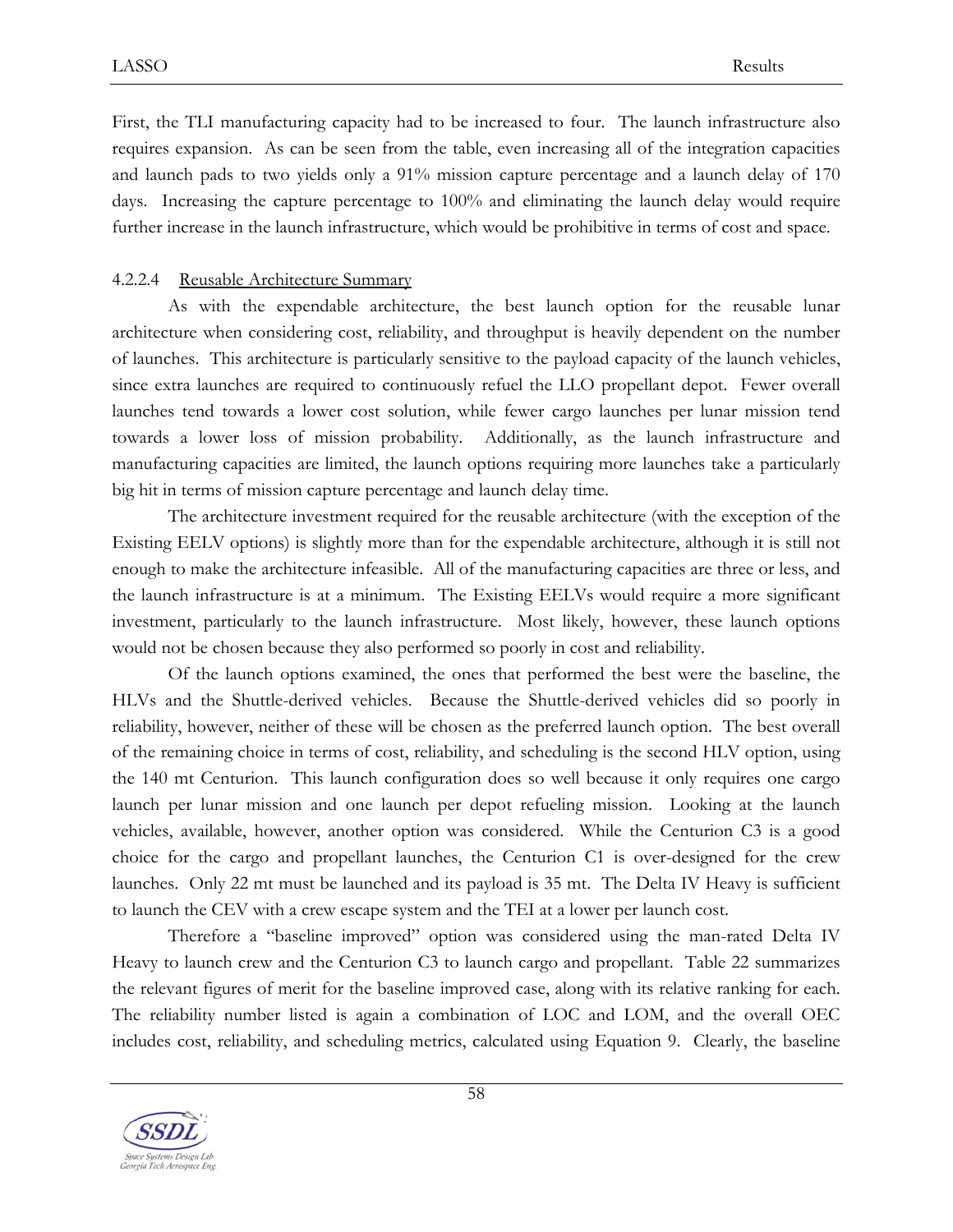improved case is preferable to all of the launch options already examined. While it ranks third in reliability, it is not significantly worse than the HLV options.

| Metric      | Units | Value  | Ranking |
|-------------|-------|--------|---------|
| LCC.        | \$M   | 85,545 |         |
| Reliability |       | 0.108  |         |
| Capture %   |       | 1.00   |         |
| LEO Time    | days  | 0.70   |         |
| Overall OEC |       | 0.176  |         |

**Table 22. "Baseline Improved" Launch Option Results (Reusable Architecture).** 

 Even this baseline improved case, however, is still significantly more expensive than even the most expensive expendable architecture option. Several improvements could be made to the current reusable architecture that could make it more competitive. The depot refueling launches are currently modeled as launching one mission at a time. Therefore, if the TLI and PRM do not fit on one launch vehicle, they are launched separately on that same type of launch vehicle, even if there is unused payload capacity on the launch vehicle. Better packaging would decrease the number of depot refueling launches required. The unused payload capacity could be used to launch another PRM or elements needed for a lunar mission, if their schedules coincided. Conversely, the PRM and TLI could be sized to best fit on the chosen launch vehicle (there would be two different TLI stages then – one for the lunar missions and one for the depot resupply missions). Additionally, more flexibility in the choice of launch vehicle could reduce the costs to refuel the depot. Several different expendable launch vehicles could be used throughout the lunar program, depending on the needs of that particular mission, or a different launch vehicle could be used for each different element being launched. Furthermore, the launch vehicle costs are fixed in the database. In reality, as the flight rate increases, the cost per launch would decrease, since the annual fixed costs would be spread over more launches. Because the reusable architecture requires more cargo and propellant launches per year, the costs per launch would actually be less than for the expendable architecture using the same launch vehicle. This could also help to improve the economic performance of the reusable architecture.

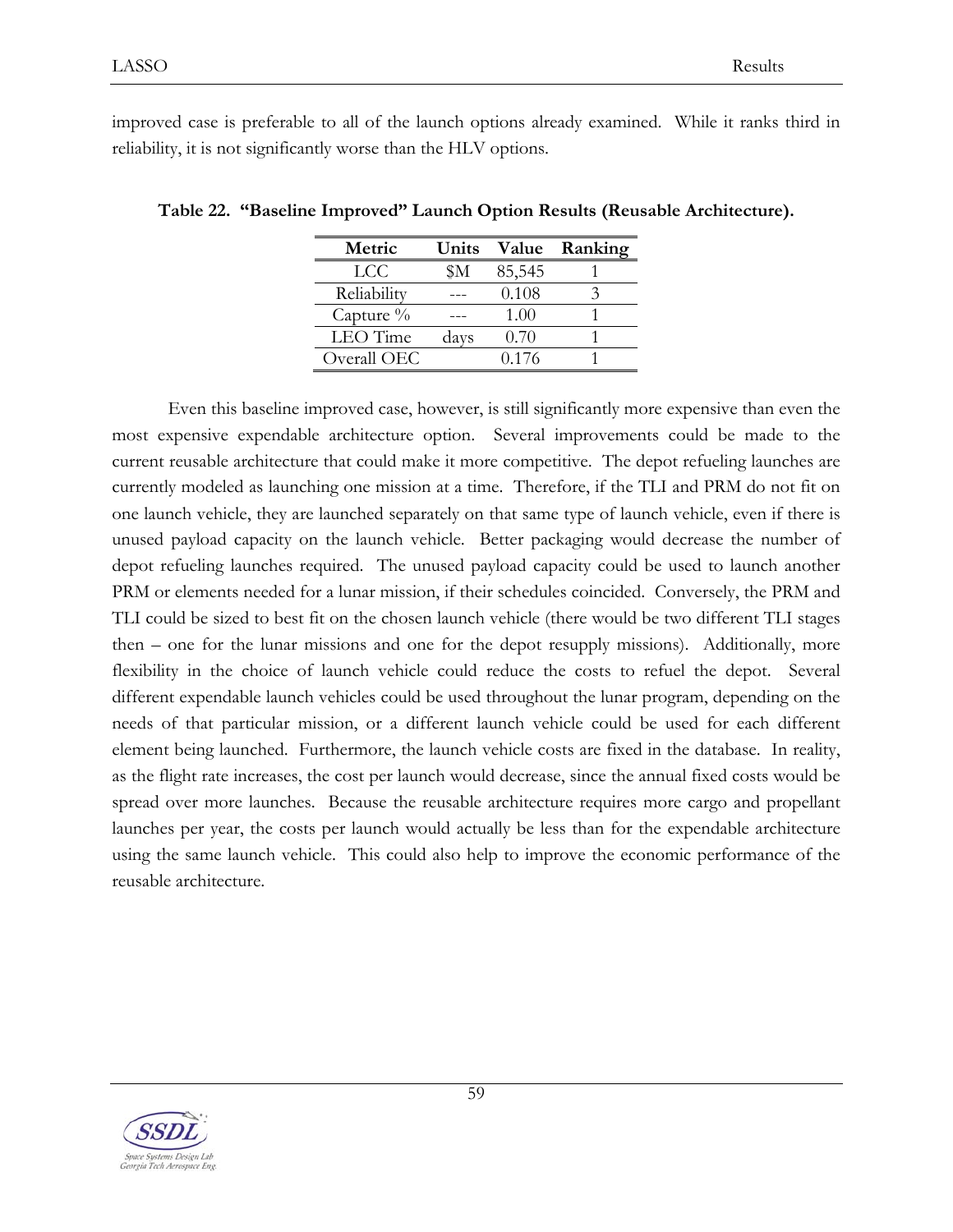# **4.3 Expendable Architecture TLI Trade Study**

For the launch vehicle trade study, the TLI stage was sized such that only one was needed to carry the Lander, CEV, and TEI to lunar orbit. Another option is to use two smaller TLI stages, such that one carries the Lander and the other carries the CEV/TEI stack. This would have the advantage of launching the TLI stages fully loaded instead of having to launch them empty and add propellant launches, depending on the payload capacity of the launch vehicle. Table 23 compares the larger TLI used earlier with the smaller TLI used for this trade:

|          |        |       | Payload (kg) Dry Mass (kg) Gross Mass (kg) |
|----------|--------|-------|--------------------------------------------|
| 1 TI J   | 30,000 | 9,428 | 71.424                                     |
| $2$ TLIs | 18,000 | 6,418 | 44.812                                     |

**Table 23. TLI Stage Sizes for TLI Trade Study.** 

Because the TLI is smaller and two are needed instead of one, the number of launches required per mission for each launch option may change. Table 24 lists the cargo and propellant launches needed for both TLI cases, as a point of comparison.

| Launch         |            | 1 TLI                                                                                                                                                           |                       |                                                       | 2 TLIs                                                                                                                                                                                                                                                                                                                                                                                                                                                                              |                  |
|----------------|------------|-----------------------------------------------------------------------------------------------------------------------------------------------------------------|-----------------------|-------------------------------------------------------|-------------------------------------------------------------------------------------------------------------------------------------------------------------------------------------------------------------------------------------------------------------------------------------------------------------------------------------------------------------------------------------------------------------------------------------------------------------------------------------|------------------|
| Option         | Crew       | Cargo                                                                                                                                                           | Propellant            | Crew                                                  | Cargo                                                                                                                                                                                                                                                                                                                                                                                                                                                                               | Propellant       |
| Baseline       | CEV/TEI    |                                                                                                                                                                 |                       | CEV                                                   |                                                                                                                                                                                                                                                                                                                                                                                                                                                                                     | U                |
| 1a (Delta)     | CEV        | 2                                                                                                                                                               |                       | CEV                                                   | 2                                                                                                                                                                                                                                                                                                                                                                                                                                                                                   | 5                |
| 1a (Atlas)     | <b>CEV</b> | 3                                                                                                                                                               |                       | CEV                                                   | 2                                                                                                                                                                                                                                                                                                                                                                                                                                                                                   | 5                |
| 1b (Delta)     | CEV/TEI    |                                                                                                                                                                 |                       | $\ensuremath{\mathrm{CEV}}/\ensuremath{\mathrm{TEI}}$ | $\mathfrak{D}$                                                                                                                                                                                                                                                                                                                                                                                                                                                                      | 5                |
| 1b (Atlas)     | CEV        | 3                                                                                                                                                               |                       | <b>CEV</b>                                            | $\mathfrak{D}$                                                                                                                                                                                                                                                                                                                                                                                                                                                                      | 5                |
| 2a (Delta)     | CEV/TEI    |                                                                                                                                                                 | $\mathcal{D}_{\cdot}$ | CEV/TEI                                               |                                                                                                                                                                                                                                                                                                                                                                                                                                                                                     | 3                |
| 2a (Atlas)     | CEV        |                                                                                                                                                                 | 2                     | <b>CEV</b>                                            |                                                                                                                                                                                                                                                                                                                                                                                                                                                                                     | 3                |
| 2b (Delta)     | CEV/TEI    |                                                                                                                                                                 | 2                     | CEV/TEI                                               | $\mathcal{D}_{\mathcal{L}}$                                                                                                                                                                                                                                                                                                                                                                                                                                                         |                  |
| 2b (Atlas)     | CEV        |                                                                                                                                                                 | 2                     | <b>CEV</b>                                            | $\mathfrak{D}$                                                                                                                                                                                                                                                                                                                                                                                                                                                                      | $\left( \right)$ |
| 3a             | CEV/TEI    |                                                                                                                                                                 | $\left( \right)$      | CEV/TEI                                               | $\mathcal{D}_{\mathcal{L}}$                                                                                                                                                                                                                                                                                                                                                                                                                                                         | $\Omega$         |
| 3 <sub>b</sub> | CEV/TEI    |                                                                                                                                                                 | $\left( \right)$      | CEV/TEI                                               |                                                                                                                                                                                                                                                                                                                                                                                                                                                                                     | $\left( \right)$ |
| 4a             | CEV        | $\mathcal{D}_{\mathcal{L}}$                                                                                                                                     | $\left( \right)$      | CEV                                                   | $\mathfrak{D}$                                                                                                                                                                                                                                                                                                                                                                                                                                                                      | $\left( \right)$ |
| 4b             | CEV/TEI    | $\mathcal{D}_{\mathcal{L}}^{\mathcal{L}}(\mathcal{L})=\mathcal{L}_{\mathcal{L}}^{\mathcal{L}}(\mathcal{L})\mathcal{L}_{\mathcal{L}}^{\mathcal{L}}(\mathcal{L})$ |                       | CEV/TEI                                               | $\mathcal{D}_{\mathcal{A}}^{\mathcal{A}}(\mathcal{A}) = \mathcal{D}_{\mathcal{A}}^{\mathcal{A}}(\mathcal{A}) = \mathcal{D}_{\mathcal{A}}^{\mathcal{A}}(\mathcal{A}) = \mathcal{D}_{\mathcal{A}}^{\mathcal{A}}(\mathcal{A}) = \mathcal{D}_{\mathcal{A}}^{\mathcal{A}}(\mathcal{A}) = \mathcal{D}_{\mathcal{A}}^{\mathcal{A}}(\mathcal{A}) = \mathcal{D}_{\mathcal{A}}^{\mathcal{A}}(\mathcal{A}) = \mathcal{D}_{\mathcal{A}}^{\mathcal{A}}(\mathcal{A}) = \mathcal{D}_{\mathcal{A}}$ | $\left( \right)$ |

**Table 24. Launch Breakdown for TLI Trade Study.** 

### **4.3.1 Unlimited Ground Infrastructure**

The TLI trade is first conducted based on unlimited ground infrastructure, as was done in Section 4.2.1.1. As can be seen from Table 24, the only launch option that will benefit from using

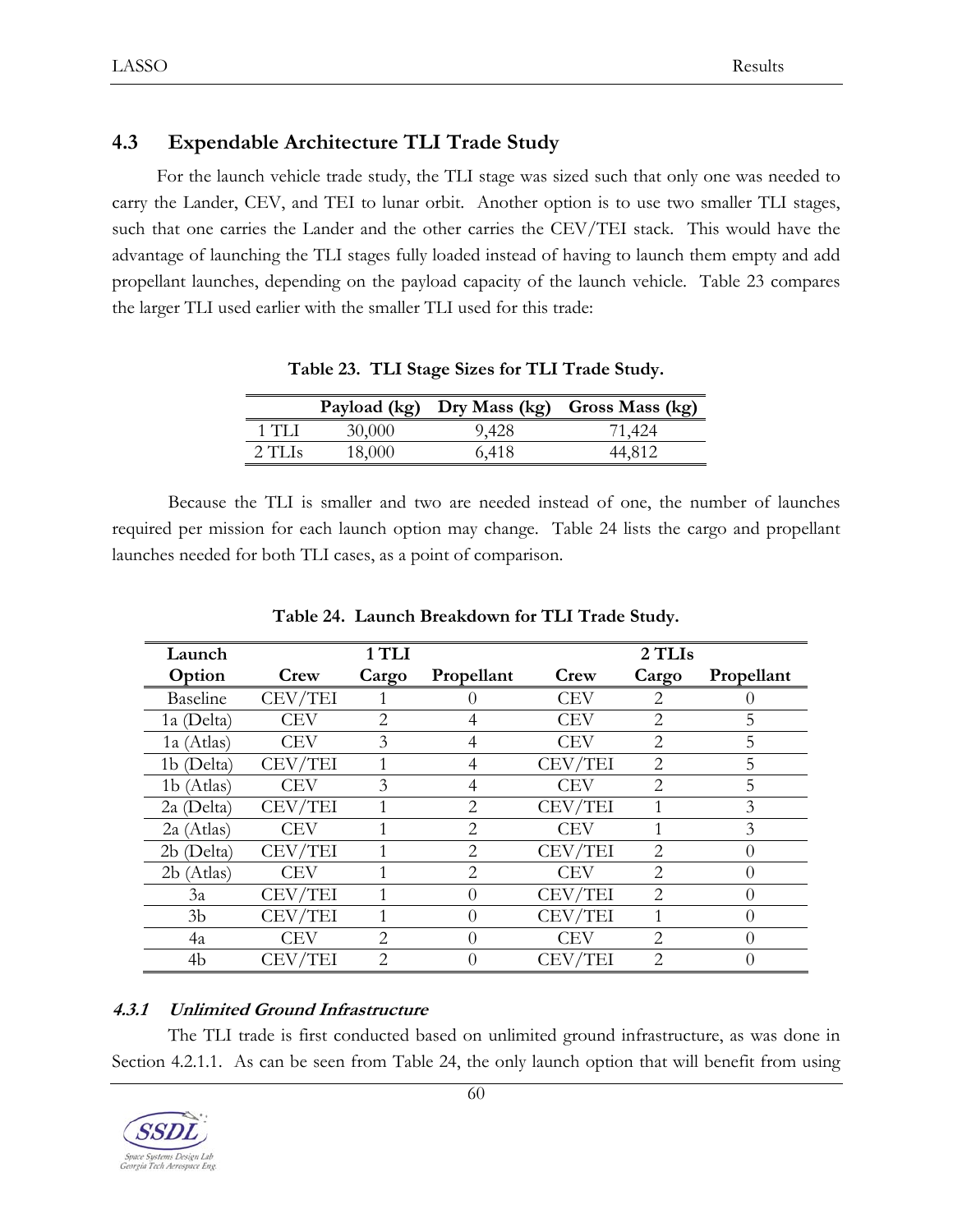two TLIs is #2b, which goes from one cargo launch and two propellant launches to two cargo launches and no propellant launches, saving one launch per mission. Therefore, launch option #2b should be the only one to have a lower life-cycle cost when going to a two-TLI mission configuration. Additionally, the life-cycle cost of launch options 1a (Atlas) and 1b (Atlas) should be unaffected, since one cargo launch is simply being replaced by a propellant launch. HLV option 3a and both Shuttle-derived options should also remain unchanged, since their launch breakdown remains unchanged. This is confirmed by Figure 33, which plots the life-cycle cost for both the 1- TLI and 2-TLI mission options. The costs of launch options #2b are significantly reduced by adding a second TLI, since it saves one Colossus launch per mission. Even though building two smaller TLIs is more expensive than building one larger TLI, the savings gained in the launch costs far outweigh the added production cost. For some of the other launch options, however, there is a significant penalty in going to 2 TLIs because of the added cost of both extra launches and the extra TLIs built.



**Figure 33. Life Cycle Cost for TLI Trade Study (Expendable Architecture).** 

Although the overall life-cycle cost can be significantly improved in a couple of cases by using two TLIs, the effect on reliability must also be examined. The loss of mission should be affected the most, for two reasons. First, adding a TLI adds another possibility of failure to the mission in the form of another set of TLI propulsive burns. Second, for many of the launch options, using two TLIs increases the number of cargo launches, which also introduces another possibility of failure. Figure 34 plots the LOM probability for both TLI scenarios. As expected, the

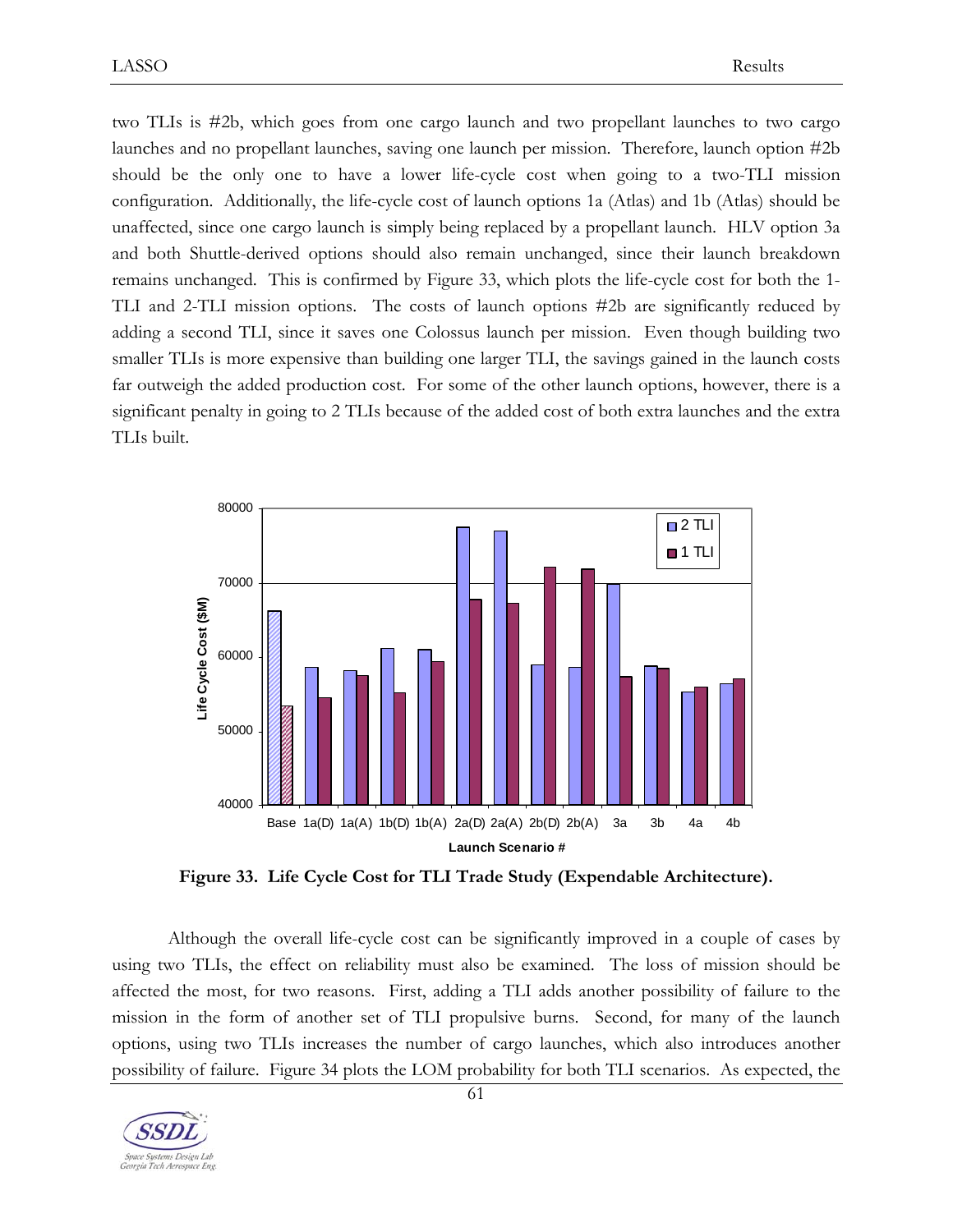LOM probability increases with two TLIs for many of the launch options. The largest increase occurs for launch options that require an extra cargo launch. Even for options  $1a(A)$  and  $1b(A)$ , where the number of cargo launches decreases by one, the LOM probability still increases slightly. The improved reliability of reducing the cargo launches is counteracted by the added failure possibility of another TLI burn. For all launch options, the loss of crew probability remains relatively unchanged. The added cargo launches have no effect on LOC, and only one TLI is used to carry the CEV to lunar orbit anyways.



**Figure 34. Loss of Mission Probability for TLI Trade Study (Expendable Architecture).** 

Therefore, the cost-reliability overall evaluation criteria is again examined, this time for the TLI trade study, to determine if there is any benefit to using two TLIs. It appears that for a majority of the launch options examined, there is no benefit to using two small TLIs as opposed to one large TLI. For launch options 1a and 1b using Atlas vehicles, there is clearly no benefit or detriment in terms of cost and reliability, since both remain relatively unchanged. There is a potential for improvement for launch option 2b, since two TLIs significantly reduces the cost, even though it increases the loss of mission probability.

Figure 35 plots the OEC from Equation 8, which includes life-cycle cost, LOC and LOM. Again, lower OEC values indicated a better launch choice. As can be seen, the only option that shows any benefit is #2b, and the improvement is small (less than a five percent reduction in OEC).

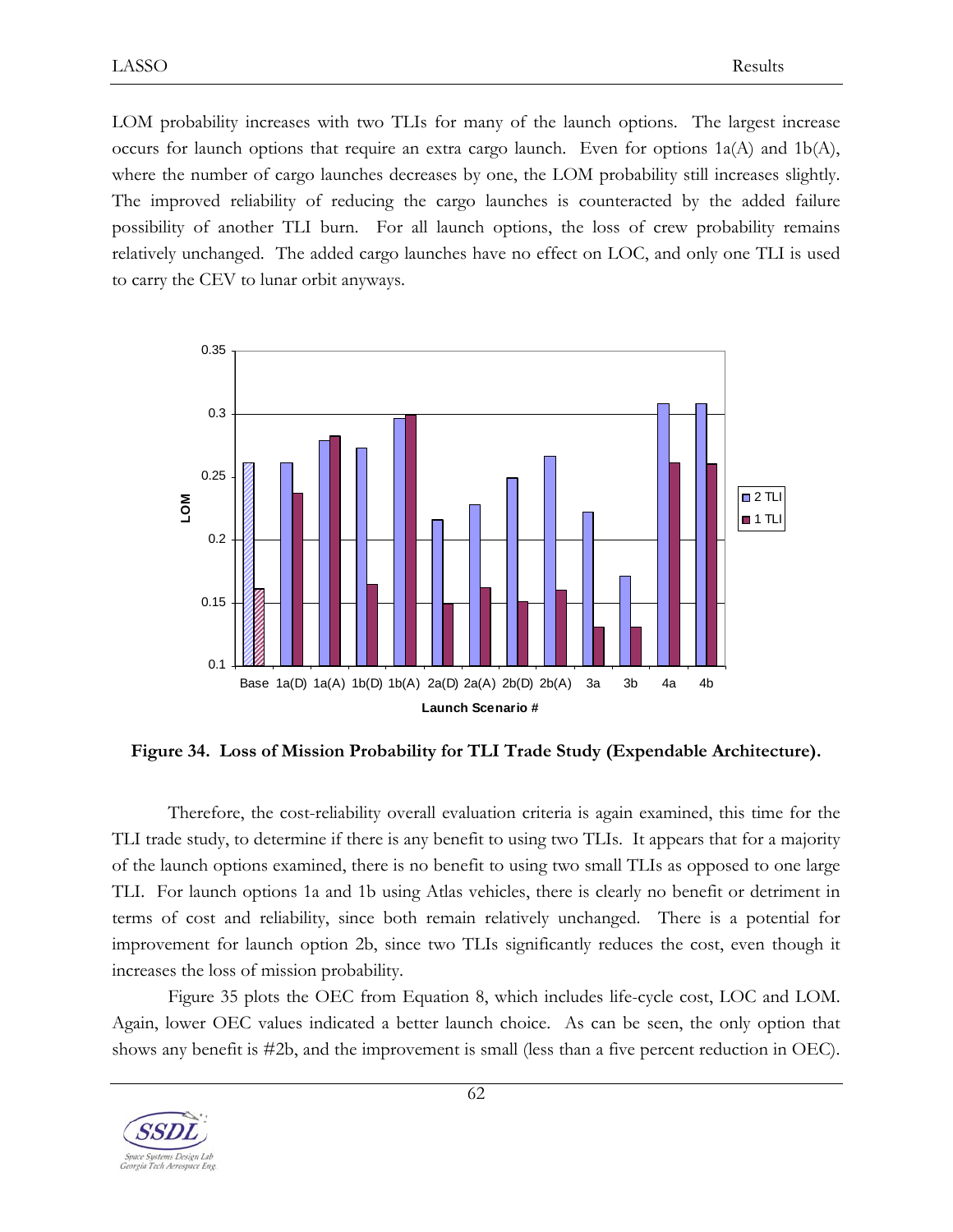

Although the LOM probability is worse for two TLIs in this case, the life-cycle cost is significantly better and the LOC probability is unchanged, resulting in a slightly lower value of the OEC.

**Figure 35. OEC Based on Cost and Reliability for TLI Trade Study (Expendable Architecture).** 

## **4.3.2 Minimum Launch Infrastructure and Manufacturing Capacity**

The previous TLI trade results were based on an assumption of unlimited launch infrastructure and manufacturing capacities. It is important to again compare this case with the minimum set required to achieve the mission demand, particularly because two TLIs must now be built per mission, and in some cases, more launches are also required. Therefore, the two TLI case may result in even worse values of the OEC when the mission capture and scheduling statistics are included.

The first scenario examined is minimum launch infrastructure (launch pads and infrastructure capacities set to one) with unlimited manufacturing capacities. As with one TLI, the launch infrastructure will not be the limiting case for mission capture percentage. The capture percentages for two TLIs are all 100%, with the exception of launch options 1a and 1b, which all still have a capture percentage of 98%. The limited launch infrastructure, however, does affect the time in LEO, as shown in Figure 36. For the launch options that require more cargo and/or propellant launches for 2 TLIs, the time in LEO also increases. The time in LEO for launch

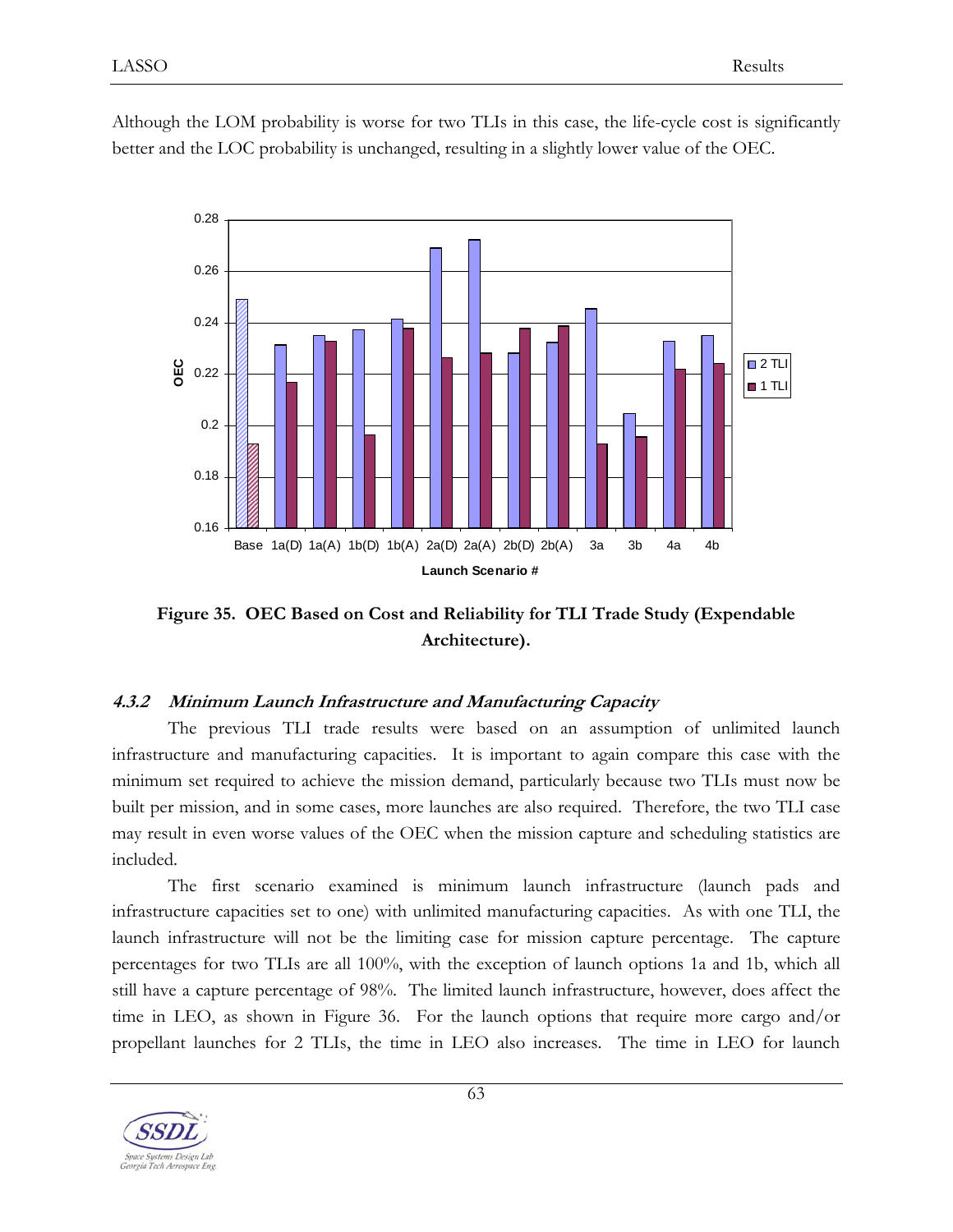

options 1a and 1b using Atlas launch vehicles, 2b, 3b, 4a, and 4b are all unaffected by using a smaller TLI. Obviously, none of the launch options improve in terms of the scheduling figures of merit.

**Figure 36. Average Time in LEO for TLI Trade Study (Expendable Architecture).** 

Therefore, when the time in LEO is added to the OEC (using Equation 8), as shown in Figure 37, one of the HLV options (using the 140 mt Centurion) becomes the best choice. The main difference is that the Evolved EELVs, which previously were among the worst launch choices, now are second best in terms of the overall OEC. They are still significantly though worse than option #3b, and showed little improvement over the 1 TLI OEC. The baseline case, which was chosen as best overall for the expendable architecture, now falls out of the top five best launch options. It is important to point out that while using a smaller TLI generally degraded the OEC for most launch options, it did not improve any of the launch options significantly either. The best OEC using 1 TLI is still better than the best OEC using 2 TLIs. Furthermore, there are more competitive launch options to choose from when using 1 TLI, as opposed to only one good choice (#3b) when using 2 TLIs.

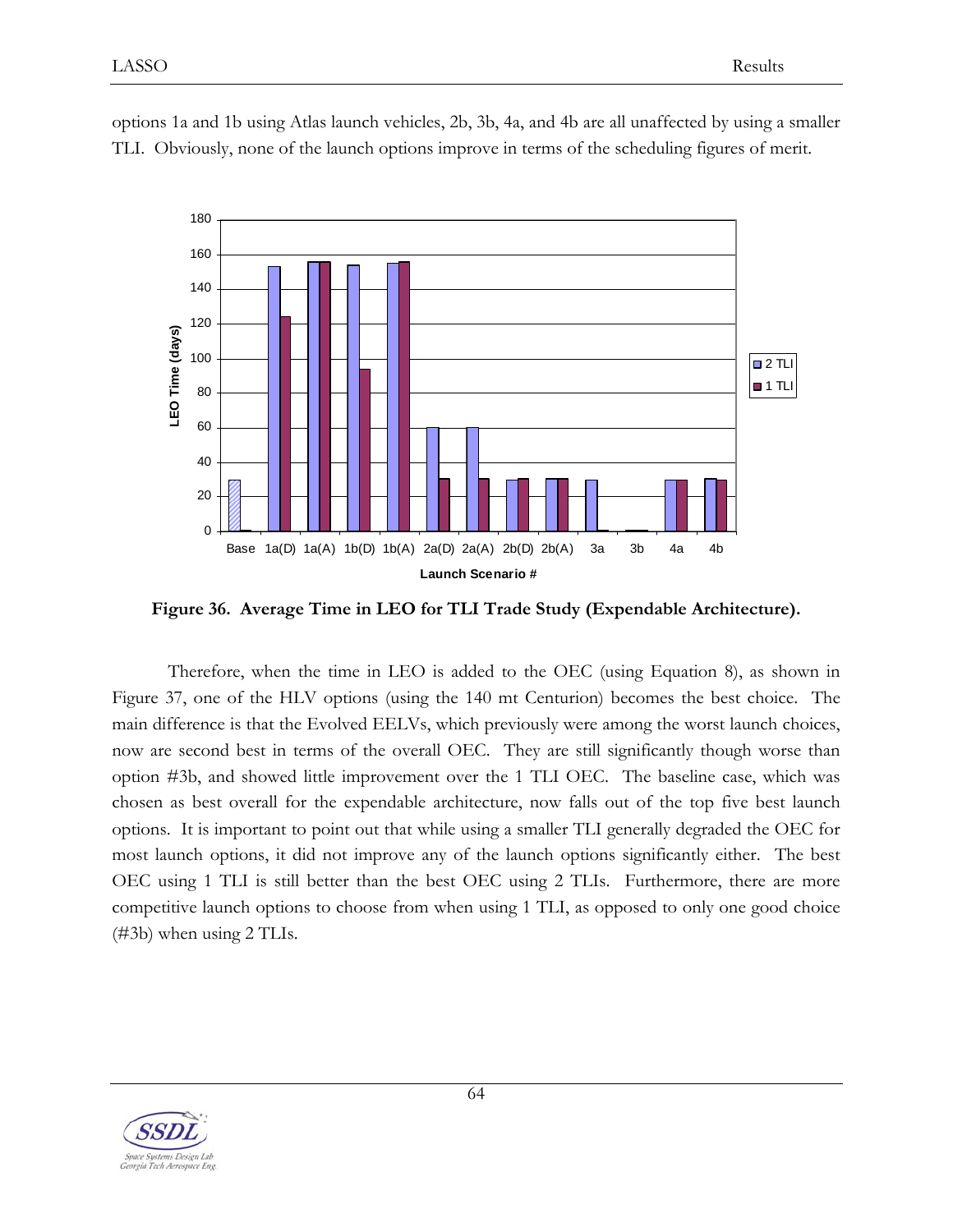

**Figure 37. Overall Evaluation Criterion (Cost, Reliability, and LEO Time) for TLI Trade Study (Expendable Architecture).** 

When two TLIs are required per mission, the TLI manufacturing capacity should have a larger effect on the mission capture percentages. As explained earlier, since all launch options require the same in-space elements, and all elements must be available before any launches can take place, changing the manufacturing capacities should have the same effect on all the launch options. To be consistent with the results using one TLI, the baseline launch option is examined. Table 25 lists the queue wait times for each of the manufacturing facilities, the capture percentage and the launch delay time for several different manufacturing capacities. As expected, manufacturing capacities of one are not sufficient to reach a capture percentage of 100%. Additionally, the average wait times for the Lander, CEV, and TEI are the same as for the 1-TLI case. With a manufacturing capacity of one, however, the TLI manufacturing wait time increases to over 1100 days. Therefore, the capacity of the TLI manufacturing facility must also be increased to two in order to launch all missions using two TLIs.

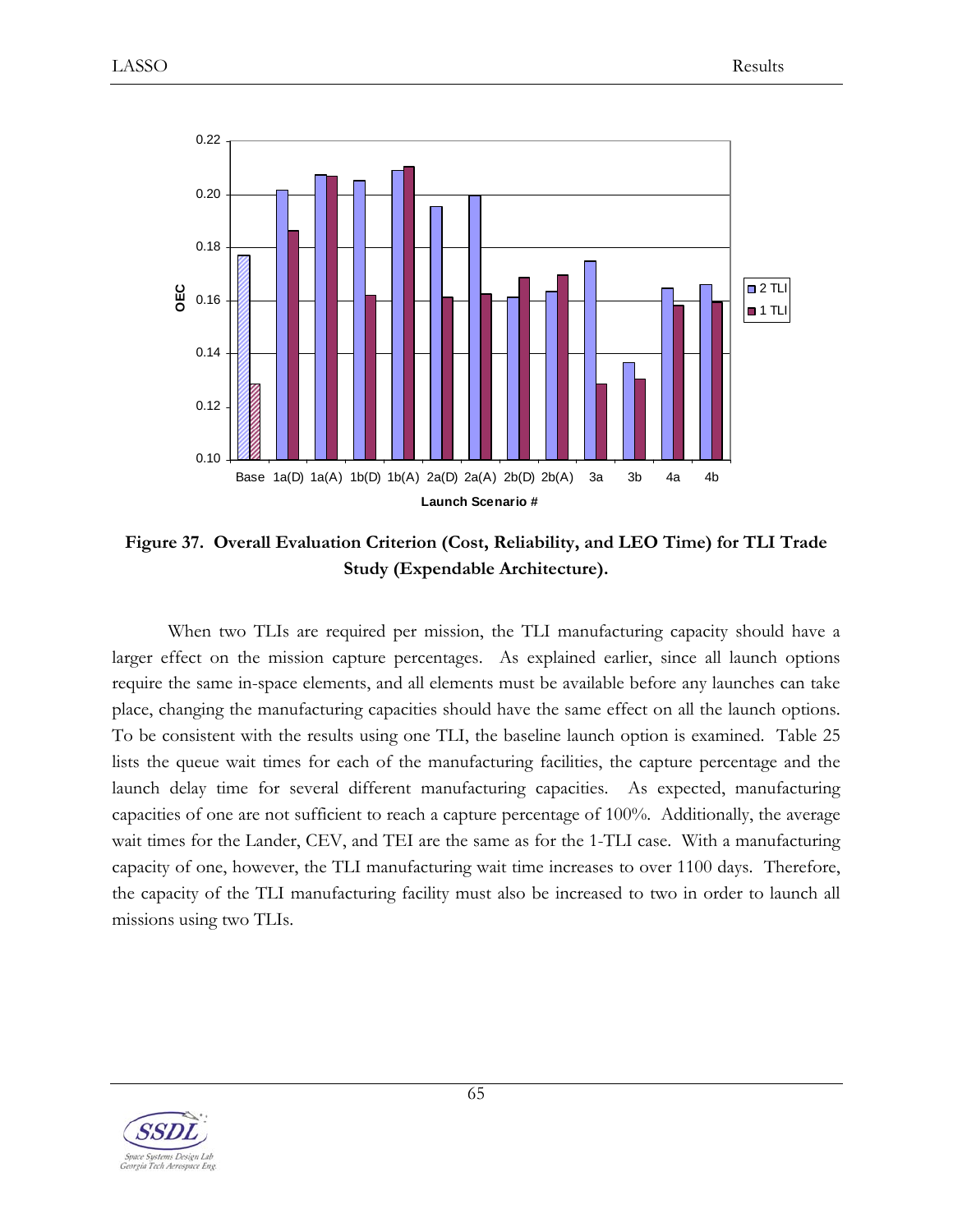| CEV Capacity      |         | 2                           |
|-------------------|---------|-----------------------------|
| Lander Capacity   | 1       | 2                           |
| TLI Capacity      | 1       | 2                           |
| TEI Capacity      | 1       | $\mathcal{D}_{\mathcal{L}}$ |
| CEV Wait Time     | 1056.28 | 17.84                       |
| Lander Wait Time  | 1054.02 | 17.28                       |
| TLI Wait Time     | 1121.30 | 14.85                       |
| TEI Wait Time     | 580.51  | 0.00                        |
| Mission Capture % | 0.512   | 1.00                        |
| Launch Delay      | 771.21  | 4.93                        |

**Table 25. Mission Capture Percentage and Launch Delay Time for Varying Manufacturing Capacities (Expendable Architecture, Baseline Launch Option).** 

#### **4.3.3 TLI Trade Study Summary**

The purpose of using two smaller TLIs would be for better packaging on certain launch vehicles, such that they can be launched full instead of having to launch numerous propellant launches. Only two of the launch options saw any benefit (Evolved EELV with 70 mt Colossus), and the improvement was very small. Although the cost decreased significantly for these two options, the loss of mission probability increased. Even if cost were the only metric of interest, many of the other launch options still have a lower life-cycle cost if using one TLI. The penalty incurred in reliability, however, makes two TLIs unattractive as a valid architecture option. Additionally, the TLI manufacturing capacity would have to be increased, although this should not warrant any significant penalty, since it is still a reasonable number. Therefore, based on the assumptions in this study, the best solution for the expendable architecture remains the baseline presented in Section 3.2. There are benefits, however, to using two smaller TLIs that are not addressed using LASSO. Primarily, on-orbit propellant transfer is a technology that must be further developed before it could actually be used for a mission. The time and costs associated with this technology maturation program are not accounted for. If using two TLIs can enable them to be launched fully fueled, which is the case for some of the launch options, propellant transfer would be eliminated as a show-stopping technology for the lunar missions.

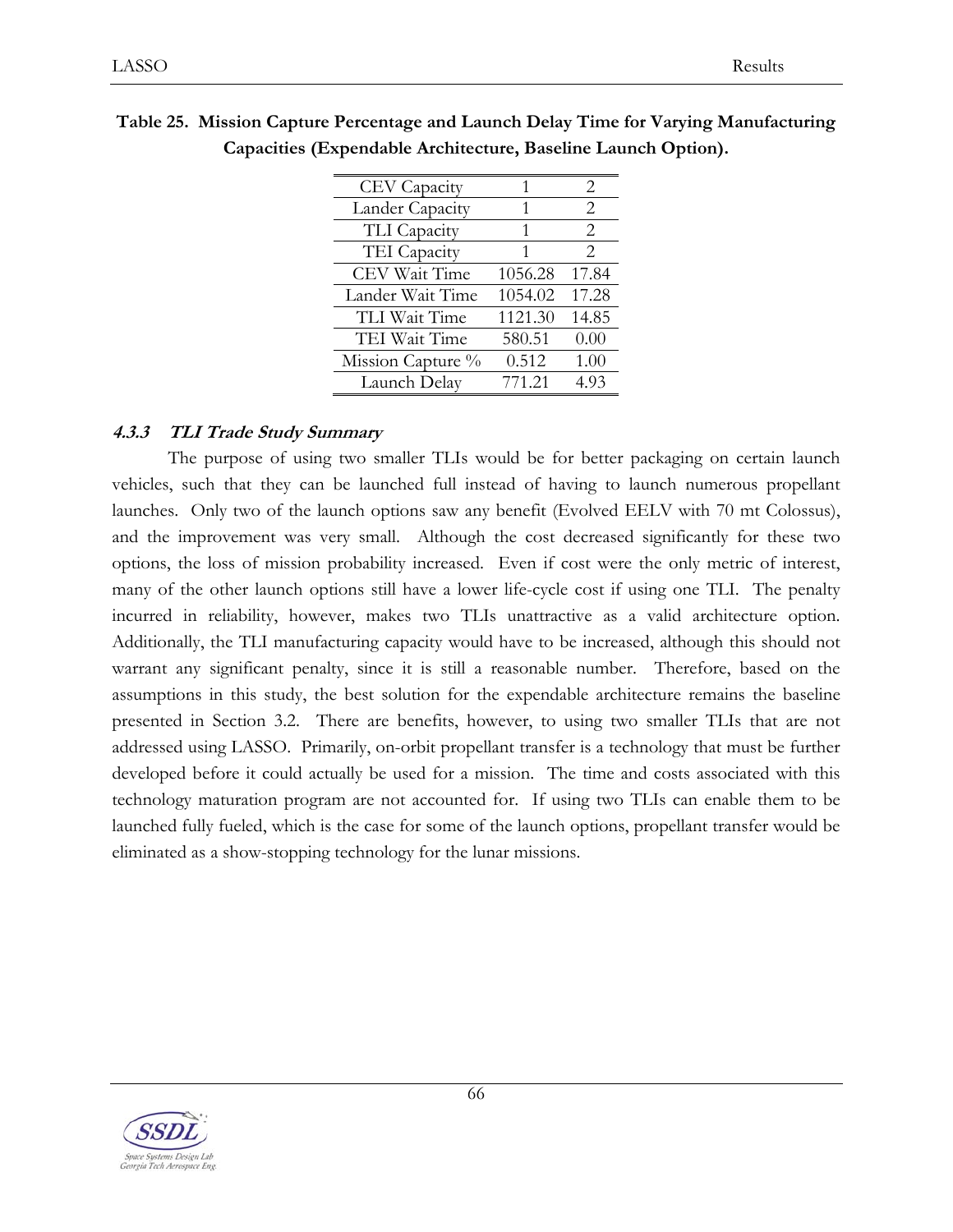### **4.4 Annual Funding**

In the previous launch vehicle trade studies, cost was evaluated based on undiscounted lifecycle cost and cost per mission. Another important factor, however, is the maximum peak annual funding required. Generally a program is allocated a given budget on a yearly basis, not a lump sum that can be spent each year as needed. Therefore, while a chosen architecture may fit within a ten or twenty year budget, each year's spending must also fit within that given year's budget. The two architectures will be thus compared across all of the launch options in terms of yearly spending. It is assumed that DDTE costs are spread evenly across the first five years of the program. Production will then start the following year, with costs assigned to the year in which production of a particular element starts. Over the ten years where missions are flown, costs are broken down into production, launch, and operations costs. Finally, there are no launches in the last year of the program, but fixed operations costs are still incurred. As an example, Figure 38 plots the annual funding required for the expendable architecture using the baseline launch configuration. The costs are broken down into DDTE, launch, production, and operations. For the baseline, there is a significant amount of DDTE costs up-front, and then the annual costs decline once lunar missions begin. Production costs decrease each year as the learning curve decreases the cost of producing each element. All of the costs shown are in 2005 dollars.



**Figure 38. Annual Costs for Expendable Architecture using Baseline Launch Configuration.** 

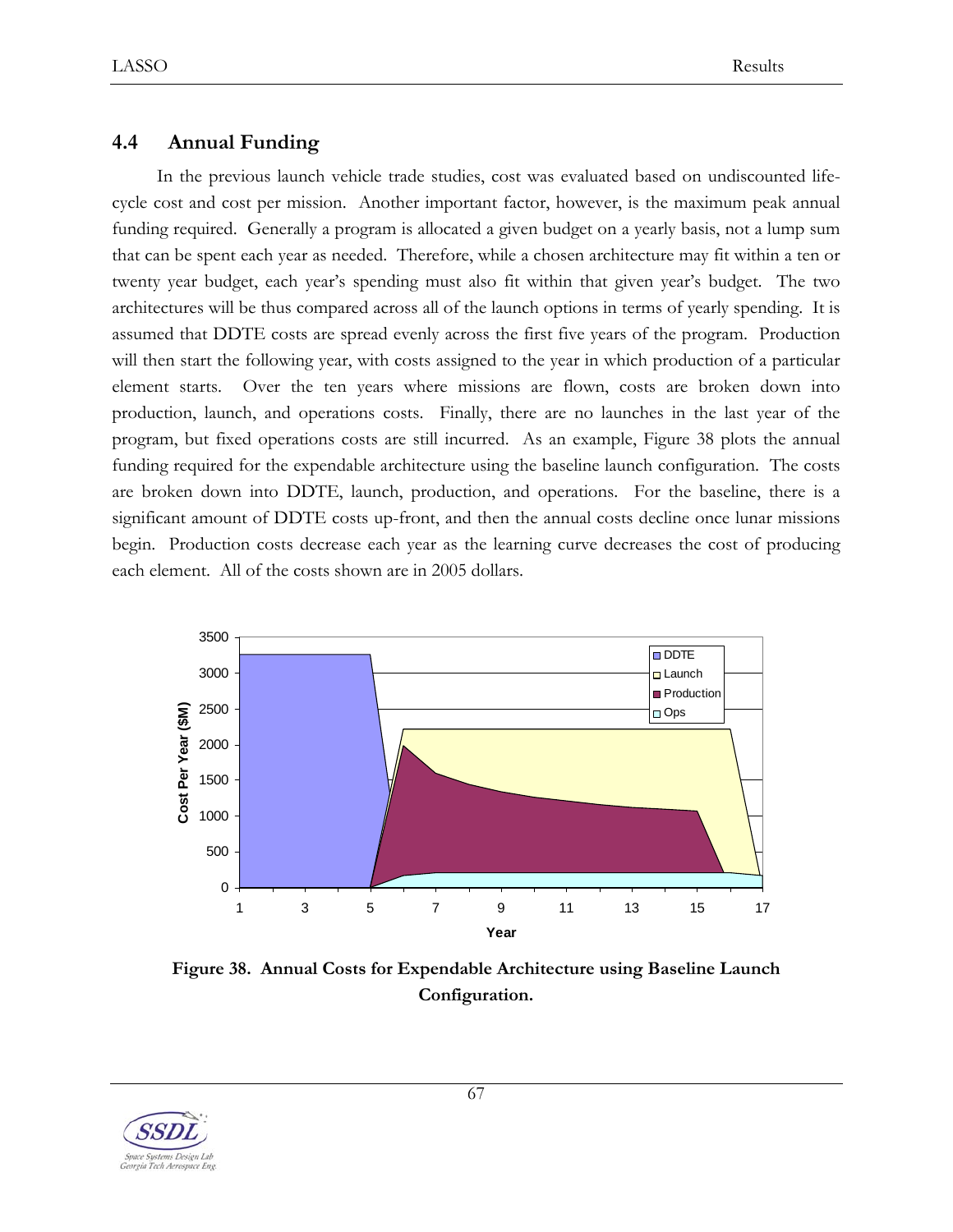Depending on the choice of architecture and architecture elements, the cost distribution will be different than for the baseline case shown in Figure 38. For example, the baseline expendable architecture can be compared to the Existing EELV launch option #1a(D), as shown in Figure 39. Both of these launch options did well overall in terms of cost (\$53B and \$55B for the baseline and #1a(D), respectively). How their costs are spread out over the entire program, however, could have an impact on which is chosen depending on budget constraints. The baseline case has a higher DDTE (over \$1B per year), but lower annual costs once lunar missions start. This results from the baseline launch vehicles having higher DDTE costs, but lower launch costs overall. Therefore, if more money were available up-front, the baseline case would make more sense financially, particularly if the program duration were increased. The lower annual costs will pay off even more the more missions that are flown. If the program duration were reduced, however, the baseline would become more expensive, since more money was invested up-front. If less money were available up-front for DDTE, then the Existing EELV option would have to be chosen. This would then result in higher costs down the road.



**Figure 39. Annual Costs for Expendable Architecture Comparing Baseline Launch Option and #1a(D).** 

 The same charts can be created for the reusable architecture. Figure 40 shows the annual costs broken down by DDTE, depot resupply launches, lunar mission launches, production costs, and operations costs. For the reusable architecture, manufacturing takes place for two years before

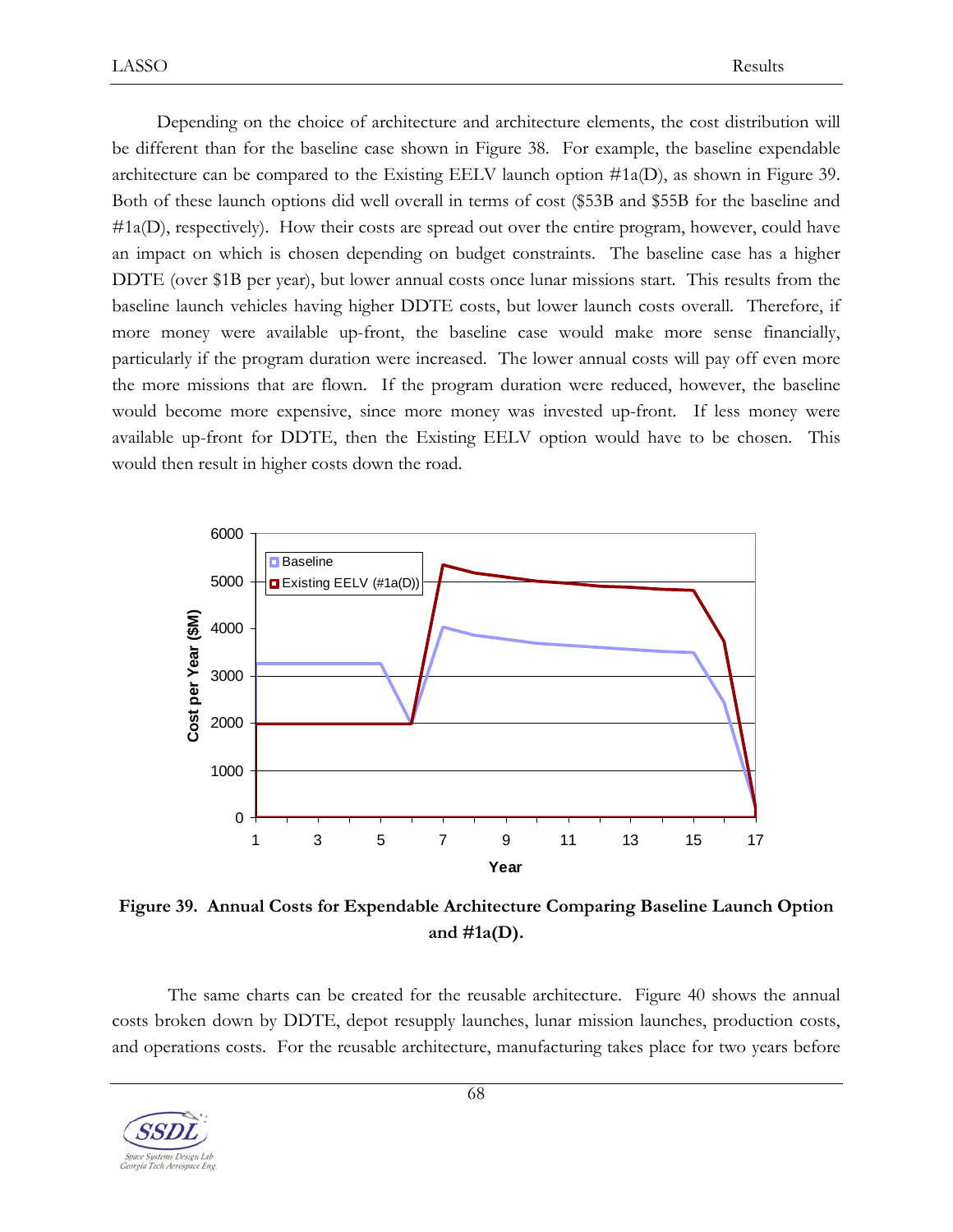the first lunar mission, as opposed to one year for the expendable architecture. This is due to a longer manufacturing time for the reusable lander as well as the need to build three landers up front. The costs between the two architectures are actually fairly similar on a yearly basis, with the exception of the added cost of the propellant depot resupply launches. Although more TLIs need to be built per year, no landers are built on a yearly basis, which evens out the production costs. Therefore, the added cost in the reusable architecture can be accounted for in the cost of propellant launches to the lunar depot.



**Figure 40. Annual Costs for Reusable Architecture using Baseline Improved Launch Configuration.** 

 The baseline improved launch option can also be compared to the Existing EELV launch option #1a(D) for the reusable architecture, as shown in Figure 41. The same trend is seen as for the expendable architecture. While the baseline improved launch configuration requires a higher upfront cost, its annual costs once the lunar missions begin are significantly lower.

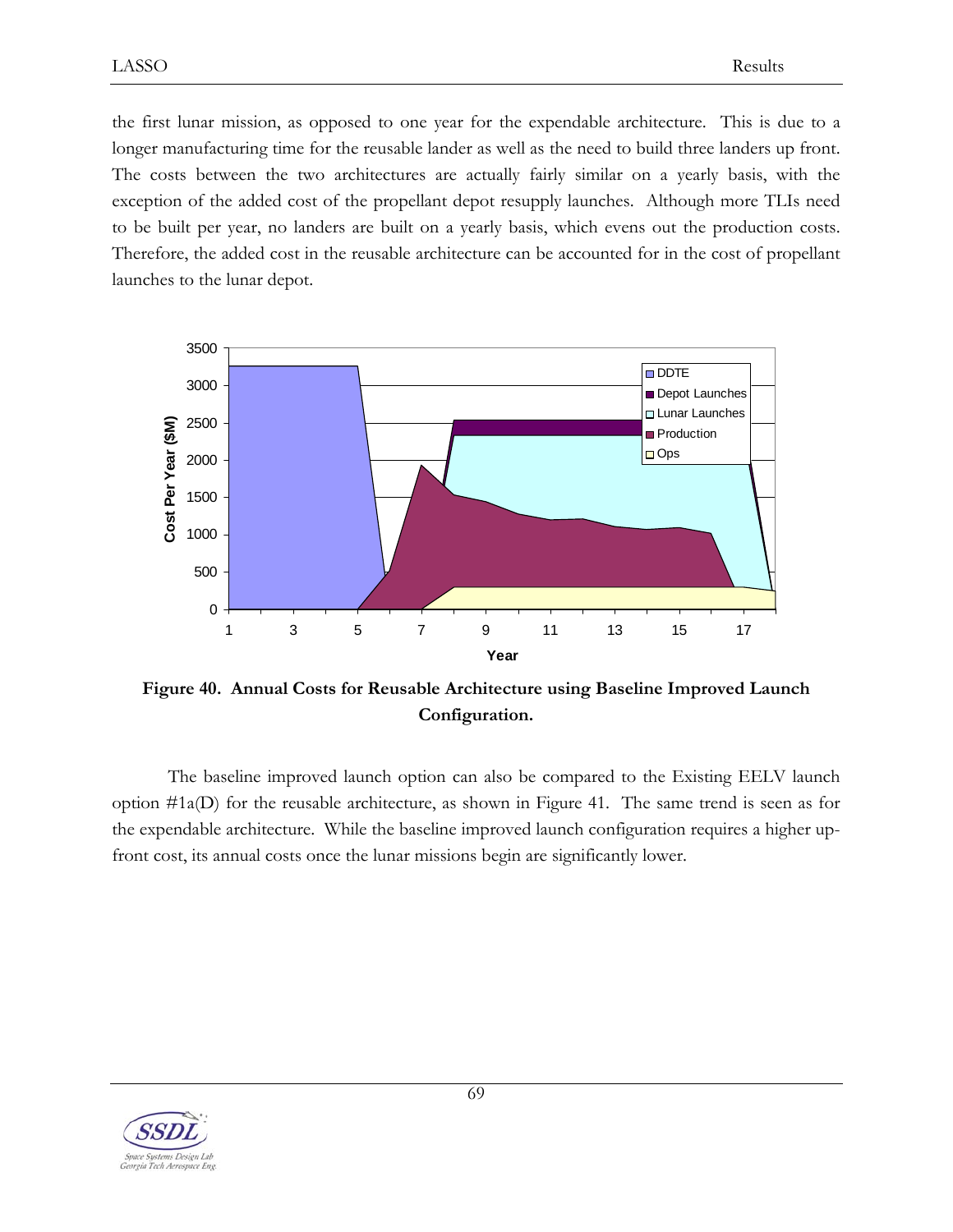

**Figure 41. Annual Costs for Reusable Architecture Comparing Baseline Improved Launch Option and #1a(D).** 

 Finally, the peak annual funding required must be considered for each launch option for both architectures. While life-cycle cost and average cost per mission are important metrics, it is also important to consider the maximum annual cost in order to stay within a given budget. Obviously, lower is better. Figure 42 plots the peak annual cost for each launch option for both architectures. The reusable architecture, which has higher life-cycle costs, also has significantly higher peak annual costs. For the expendable and reusable architectures, the best launch options chosen based on the previous studies are the baseline and baseline improved, respectively. These also have the lowest peak annual cost. Therefore, the funding profile further confirms the selection of these launch configurations as the best choices for each architecture.

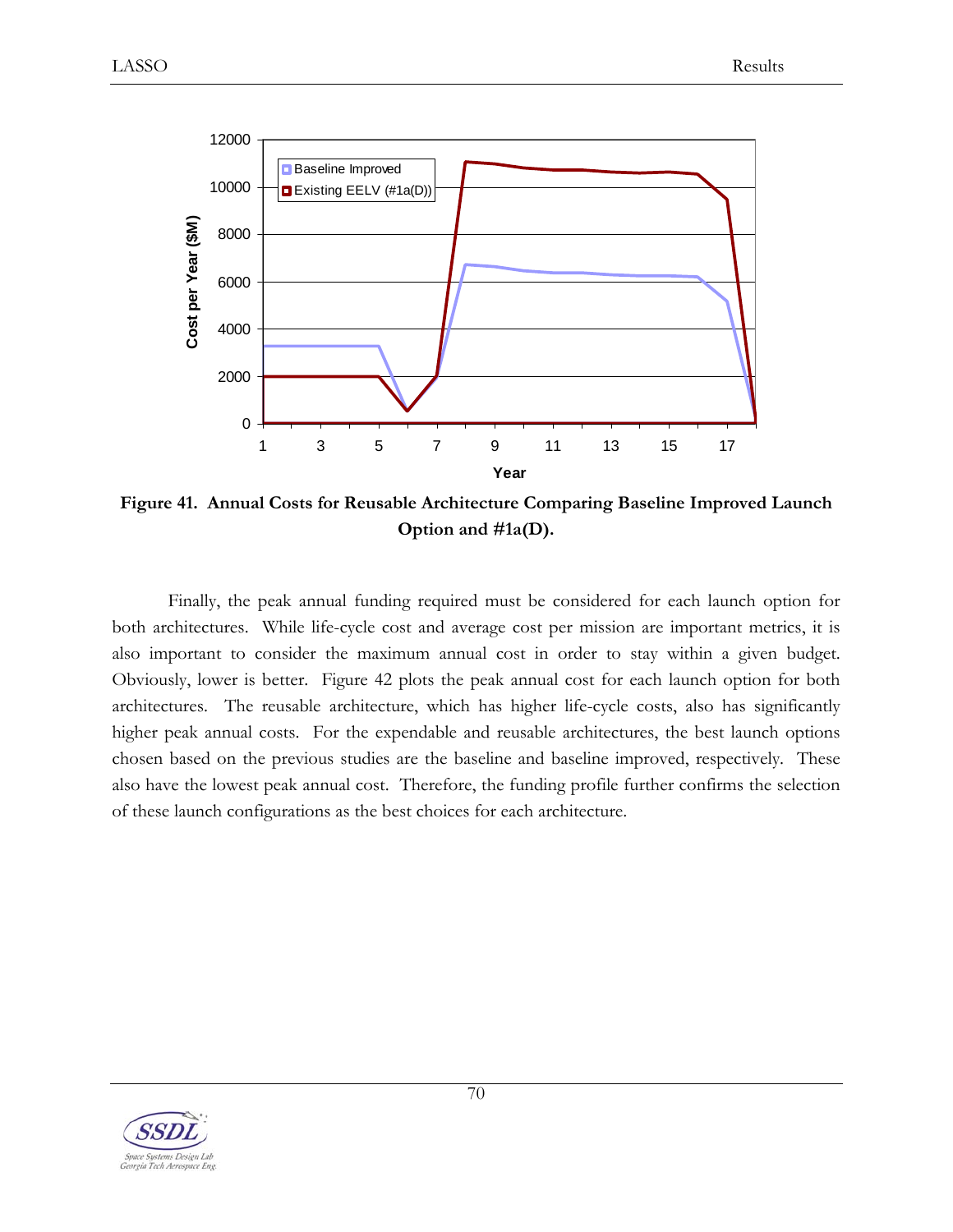

**Figure 42. Peak Annual Cost for Expendable and Reusable Architectures.** 

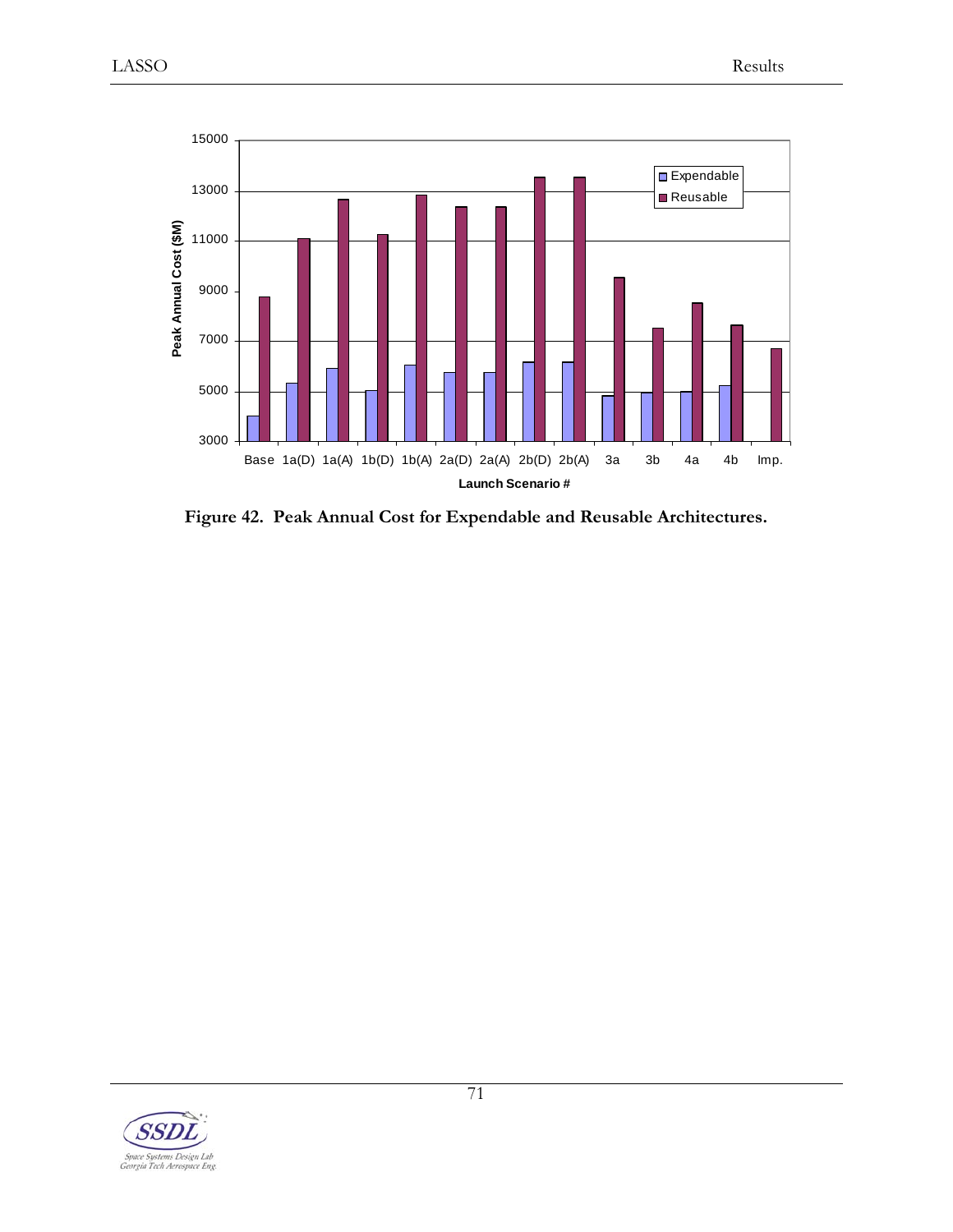### **4.5 Expendable vs. Reusable Architecture Flight Rate Trade Study**

When comparing a reusable architecture against an expendable architecture, it is expected that at some flight rate, there will be a crossover between which architecture is more affordable. In general, reusable architectures should require more infrastructure investment up-front, but as the number of missions flown increases, money should be saved since the variable costs per mission are much less. Expendable architectures, however, employ more of a "pay as you go" approach. There is less up-front investment, so you are basically paying for each mission as it is flown. Expendable architectures therefore tend to be favorable for low flight rates, while reusable architectures are favored for high-flight rates.

This theory was thus tested for the reusable and expendable architecture modeled for this study, by varying the flight rate and plotting the costs at each flight rate. Figure 43 and Figure 44 plot the life-cycle cost and the cost per mission for each architecture, respectively, assuming unlimited ground infrastructure. The launch vehicles used are the best options resulting from the launch vehicle study, as explained earlier. For the expendable architecture, the crew launch on a Delta IV Heavy and the cargo launches on a Centurion C2 (baseline option). For the reusable architecture, the crew launch on a Delta IV Heavy and the cargo and propellant launch on a Centurion C3 (baseline improved option).



**Figure 43. Life-Cycle Cost as a Function of Annual Flight Rate.** 

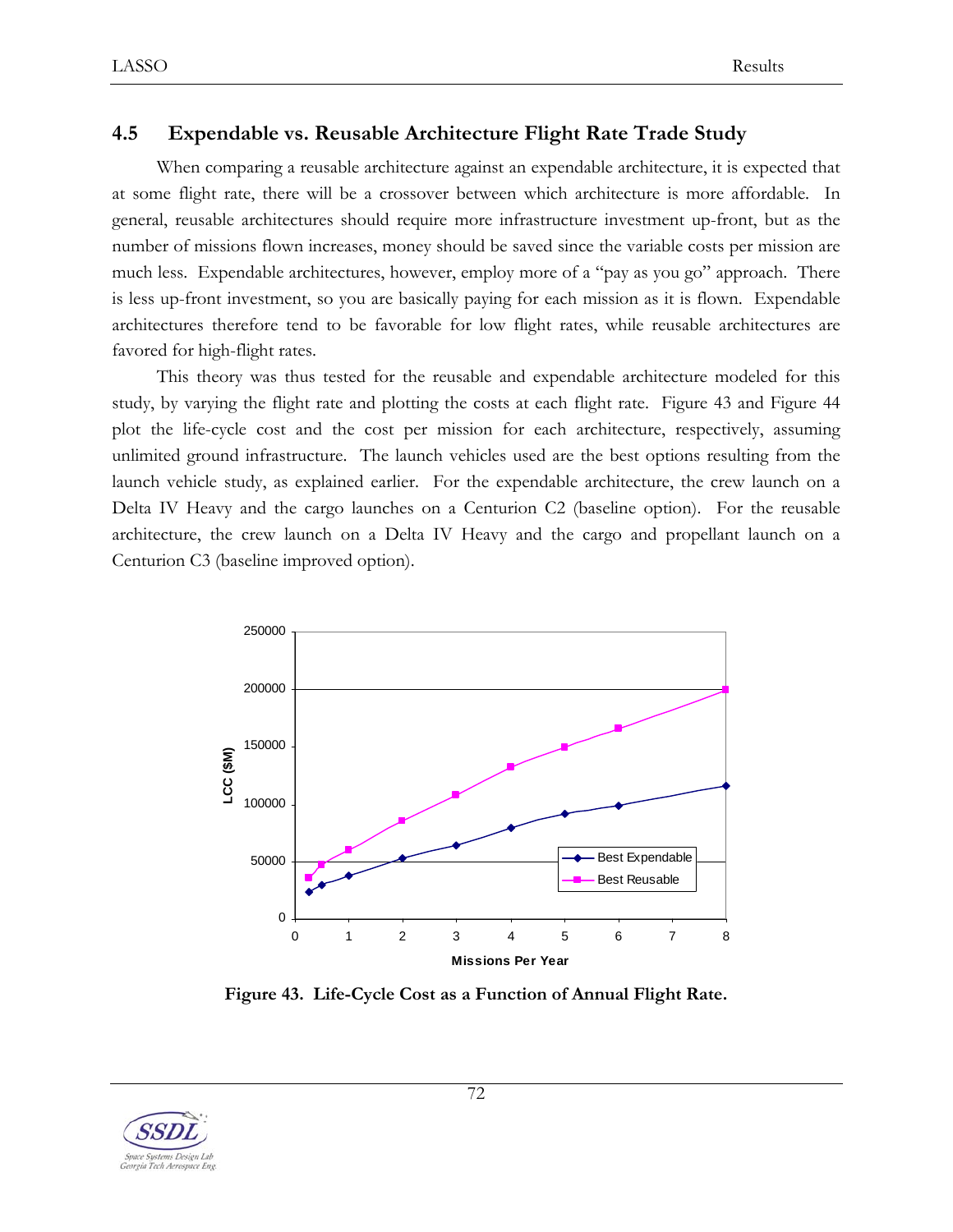As can be seen, there is no flight rate where a crossover in cost will occur. In fact, the two curves are diverging. The intended advantage of the reusable architecture is a reduction in the number of launches required per lunar mission, since a lander does not need to be launched for each mission. Additionally, fewer landers need to be produced, since a single reusable lander is used for multiple missions. The reusable lander, however, requires the addition of a propellant depot in lunar orbit that must be periodically refilled. Because the lander requires 35 mt of propellant per lunar mission, on average this much propellant must be launched to lunar orbit for every manned mission. Additionally, a TLI stage must also be launched to ferry the PRM out to lunar orbit. For all launch vehicles except the Centurion C3, more than one launch is required each time a depot resupply mission is launched. Therefore, anything gained by pre-deploying a reusable lander is counteracted by the addition of propellant launches to the depot and the production cost of more TLI stages.



**Figure 44. Cost per Mission as a Function of Annual Flight Rate.** 

The same result can be seen from the cost per mission plot. Because there are fixed costs associated with each architecture (DDTE and fixed operations costs), it is advantageous to fly over a certain number of missions per year. As the flight rate increases, these fixed costs are spread more thinly between the various missions, causing the cost per mission to approach an asymptote. For these two architectures, more than two missions per year appears to be the best flight rate.

The two architectures can also be compared in terms of capture percentage for a given ground infrastructure as the flight rate is varied. The values used for the ground infrastructure are listed in Table 26. Figure 45 plots the mission capture percentage as a function of number of

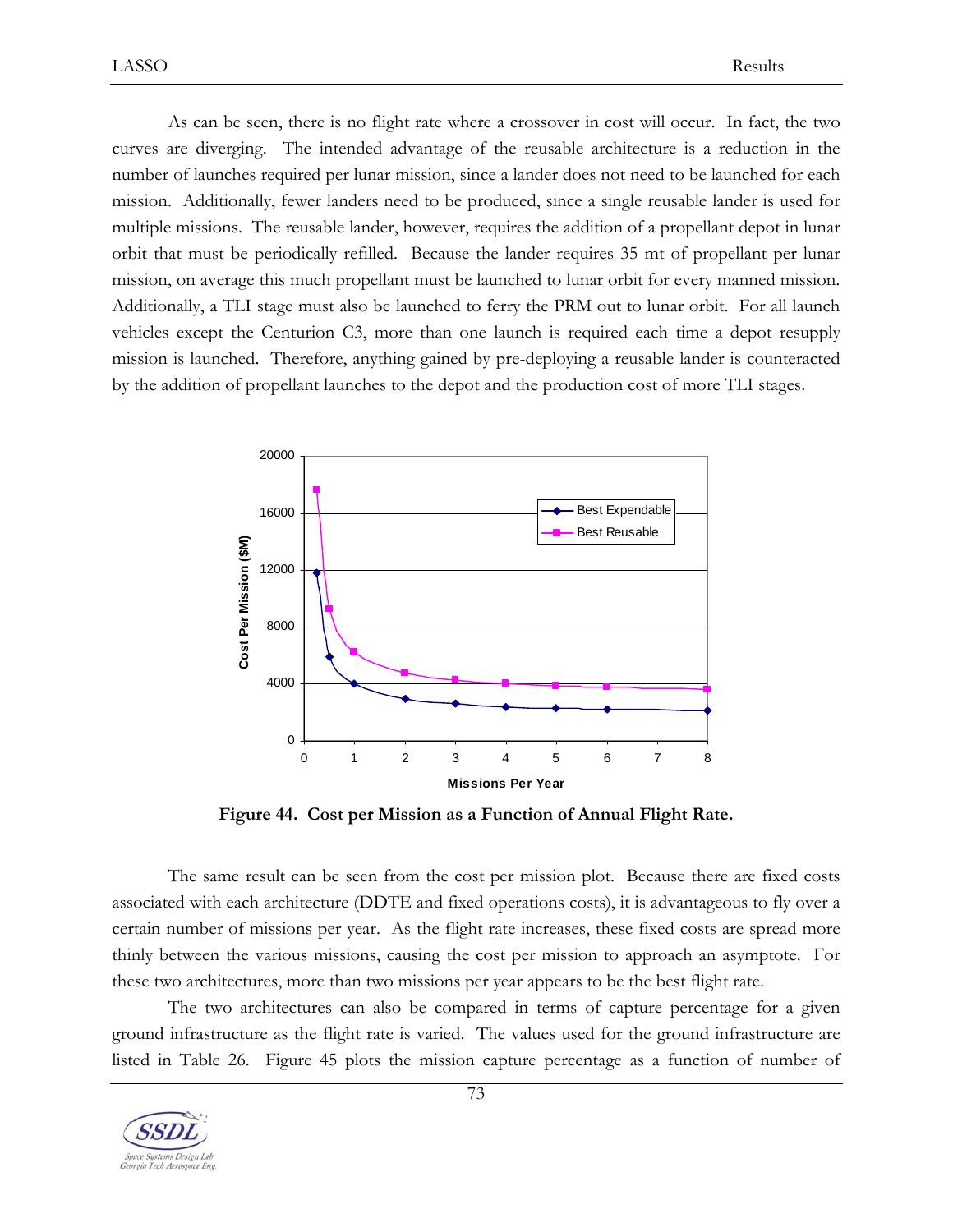missions per year. As can be seen, for the ground infrastructure available, the expendable architecture achieves a higher capture percentage across all flight rates, since it requires fewer launches and fewer TLI stages (even though it requires more landers, but this does not produce a significant bottleneck).

|                      | Capacity              |
|----------------------|-----------------------|
| CEV Manufacturing    | $\mathcal{D}_{\cdot}$ |
| Lander Manufacturing | $\mathcal{D}_{\cdot}$ |
| TLI Manufacturing    | 2                     |
| TEI Manufacturing    | 2                     |
| Crew Integration     |                       |
| Cargo Integration    | 1                     |
| Prop. Integration    | 1                     |
| Crew Launch Pads     |                       |
| Cargo Launch Pads    |                       |
| Prop. Launch Pads    |                       |

**Table 26. Ground Infrastructure Values for Mission Capture Rate Trade Study** 



**Figure 45. Mission Capture Rate as a Function of Annual Flight Rate.** 

For a given ground infrastructure, there is a maximum number of missions per year that can be achieved for each architecture. Therefore, as the desired number of missions per year increases,

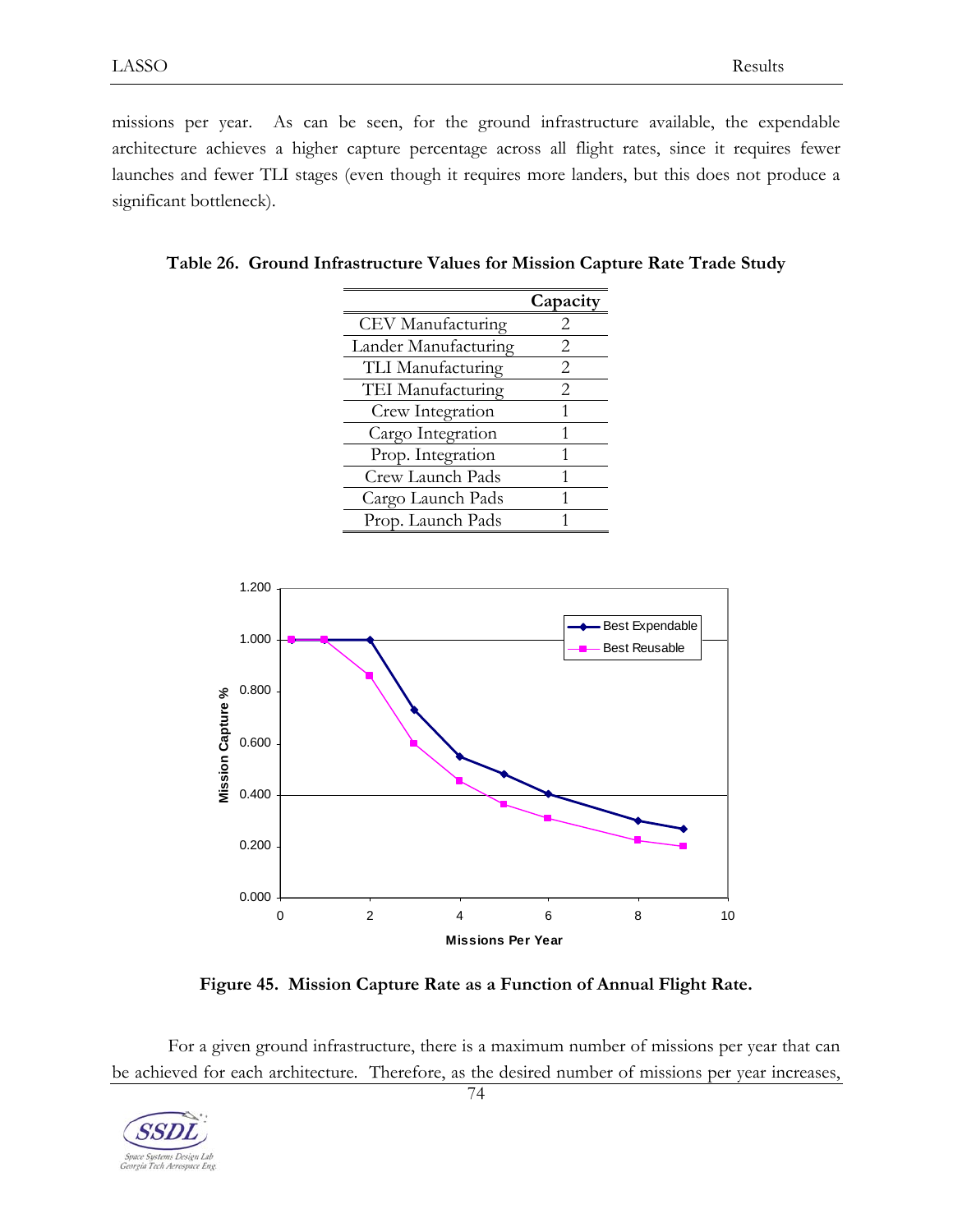the actual number of missions flown will remain constant once the maximum is reached. This result is presented in Figure 46, which plots the actual number of mission achieved per year by each architecture. As expected from the above results, the expendable architecture is able to fly more missions. It plateaus around 2.4 missions per year, while the reusable architecture has a maximum of 1.8 missions per year for the given ground infrastructure.



**Figure 46. Actual Number of Missions Per Year as a Function of Desired Annual Flight Rate.** 

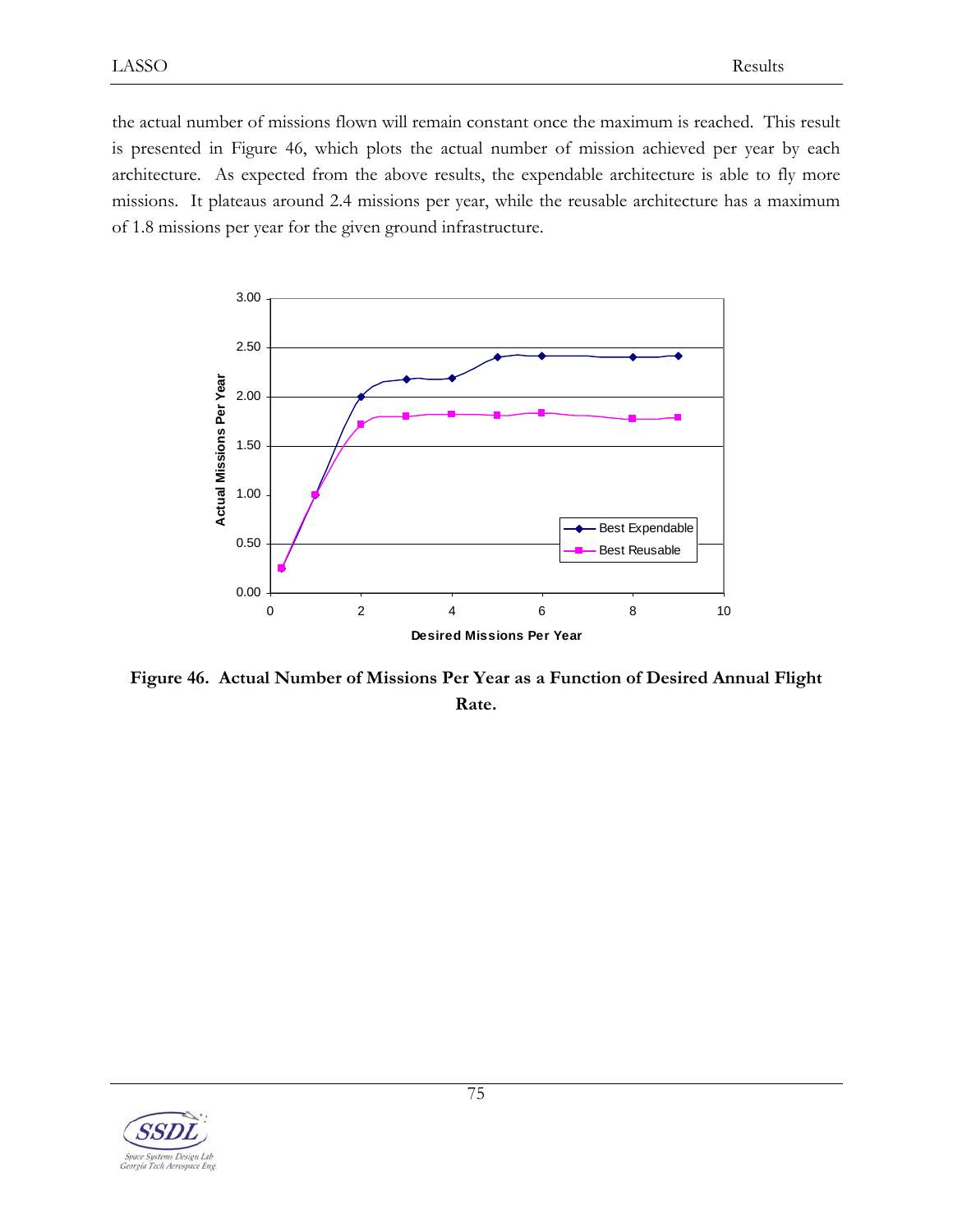## **5.0 Conclusions**

The purpose of this study was to evaluate, using LASSO, two representative lunar exploration architectures in terms of cost, reliability, and mission throughput. The primary trade study was to examine various combinations of launch vehicles for each architecture, based on current leading candidates for the planned lunar missions. The best option for the expendable architecture, based on an overall evaluation criterion including cost, reliability, and scheduling, was to use a Delta IV Heavy for crew launches and a 100 mt Centurion C2 for cargo and propellant launches. The best option for the reusable architecture was to use a Delta IV Heavy for crew and a 140 mt Centurion C3 for cargo and propellant. In general, the trade study showed that heavy-lift launch vehicles were favored, particularly for the cargo and propellant missions, since they required fewer launches per mission. The Shuttle-derived vehicles also did fairly well in terms of cost (not so for reliability), but these costs were based on pre-CAIB estimates. Therefore, if the actually launch costs were to increase, the Shuttle-derived vehicles would become significantly less attractive. The Existing Evolved Expendable Launch Vehicles also did very well in terms of cost, but because of the increased number of launches required, their loss of mission probability and scheduling metrics suffered. Unless the mass of the mission elements could be reduced, the only way to improve the scheduling metrics for the Existing EELVs would be to increase the number of launch pads available or to decrease the turn-around time of the pads. The loss of mission probability for the EELVs could be improved, however, by changing some of the mission assumptions. Instead of canceling a mission when a cargo launch fails, that element could simply be re-launched if an extra were always kept in inventory for such a situation. As a result, launch configurations requiring more cargo launches per lunar mission would not be penalized in terms of mission reliability simply because more launches are required. This change would make the Existing EELVs more competitive, albeit still worse than the HLVs for a given ground infrastructure due to their throughput capabilities. Therefore, it appears that investing in a heavy-lift launch vehicle would be beneficial. This of course assumes that the money is available up-front for the development of such a launch vehicle since their DDTE costs are much higher. If this were the case, it would save significant money down the road in terms of the lunar mission transportation costs.

Regardless of the launch option chosen, however, the expendable architecture appears to be favorable. Although the loss of mission probability decreases slightly in some cases for the reusable architecture, the life-cycle cost and cost per mission increase significantly. The transportationrelated life-cycle and per mission costs range from \$53B to \$72B and from \$2.9B to \$3.9B for the expendable architecture. For the reusable architecture, they range from \$86B to \$137B and from \$4.7B to \$7.4B. As a point of comparison, Apollo cost \$19.4B<sup>15</sup> over twelve years, which included seven attempted lunar landings (six of which were successful), while the baseline mission includes

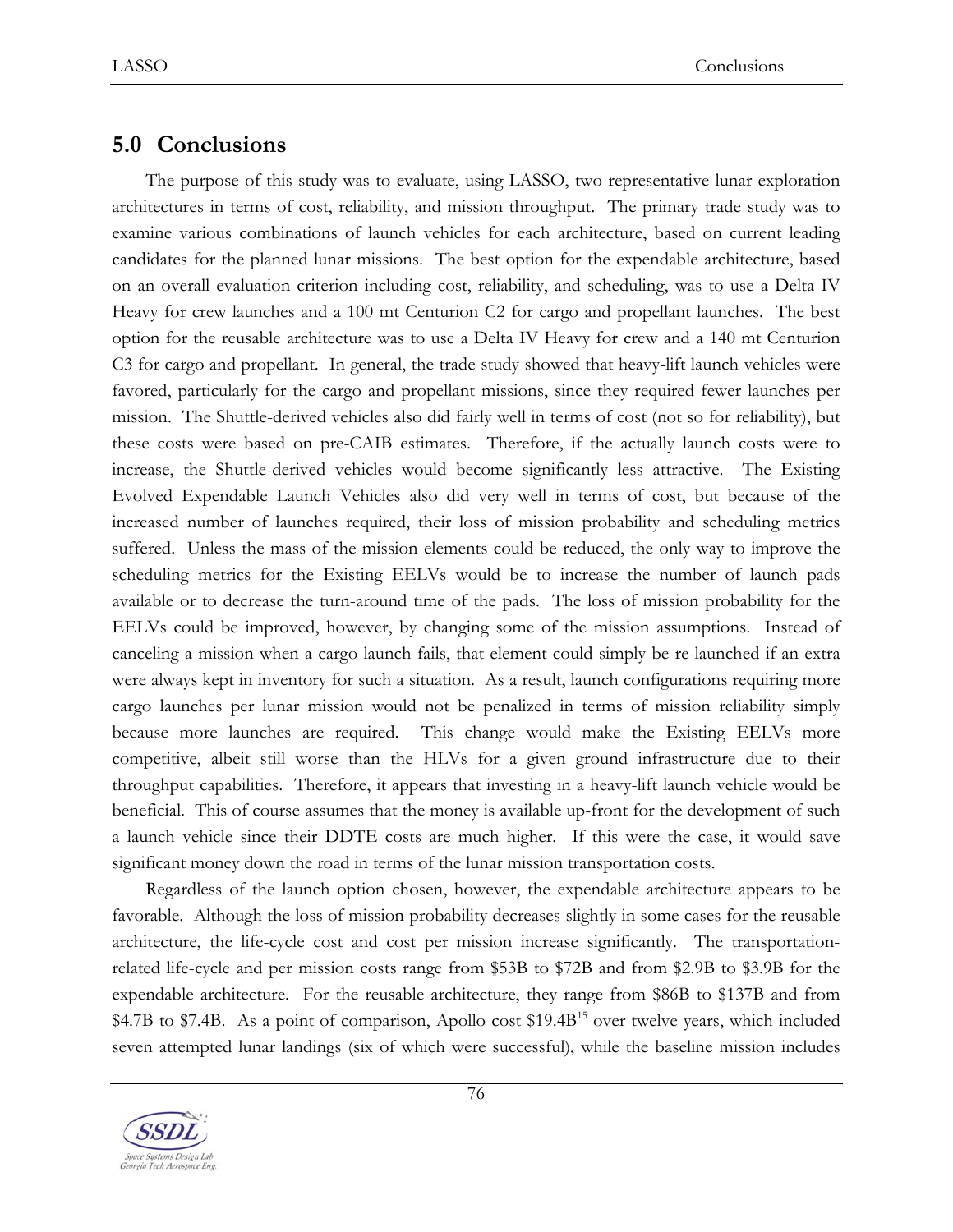twenty attempted lunar landings over a 17-18 year program. Furthermore, the Apollo program cost not only includes the development, production, and operations costs associated with the transportation elements, but also includes costs associated with other program aspects that are not modeled in LASSO, such as science payloads and advanced technology development studies. Translated into 2005 dollars, Apollo would cost approximately \$68B. Even the cheapest option for either launch architecture had a life-cycle cost of \$53.3B for just the transportation elements. When the remaining programs are included, this cheapest option will begin to exceed the Apollo program budget, albeit for more lunar missions. Even though more missions could be flown for around the same cost as the Apollo program, the budget is more restricted today than it was in the 1960's and 1970's. At its peak, Apollo spent \$2.9B (\$13.3B is 2005 dollars) in 1967, which comprised 70% of NASA's total budget.<sup>15</sup> The latest NASA budget request (FY 2006) allocates \$3.16B per year to the Exploration Systems directorate, which is responsible for the human lunar exploration. This is only 19% of NASA's total budget, and yearly increases through FY 2010 are only planned to account for inflation.<sup>16</sup> Even considering only the transportation-related costs modeled in LASSO, the cheapest architecture option does not fit within NASA's current budget request, when the annual program costs are considered as shown in Section 4.4. Reducing program costs, therefore, is of utmost importance in selecting a lunar transportation architecture.

In addition to transportation-related costs, the expendable architecture also has the added advantage of requiring less infrastructure investment for a given flight rate and launch option. Manufacturing capacities are not an important factor, since for the capacities required (less than five in all cases examined), it is assumed that the production facilities would be expanded to meet the required demand. Building more launch pads and launch vehicle integration facilities, however, would be prohibitive to a successful human lunar program. Currently, the Shuttle has two available launch pads at KSC, and the Atlas V and Delta IV Heavies each have one at Cape Canaveral.<sup>17</sup> Expanding beyond this current infrastructure would be prohibitive in terms of cost and available real estate. If the flight rate were to be increased beyond the baseline of two missions per year, the reusable would be the first of the two architectures to require increased launch infrastructure beyond what is currently available.

The reliability of both architectures was also examined. In general, the loss of crew probability ranged anywhere from 0.058 to 0.113 per mission. This probability represents the entire mission, so it encapsulates the reliability of the launch vehicles, in-space propulsive stages, the lunar lander, and the CEV reentry. The low end of this range may be marginally acceptable for a limited human lunar program, but any LOC number approaching or exceeding 10% might prevent the program from proceeding. Statistically, a 5% LOC will result in one loss of crew event every twenty missions. Therefore, for the baseline, one loss of crew event would occur in the ten-year program duration. The LOM numbers, of course, are higher, and range from 0.128 to 0.316. These numbers are also higher than desired, since at best, more than one in ten missions will not reach completion. If a

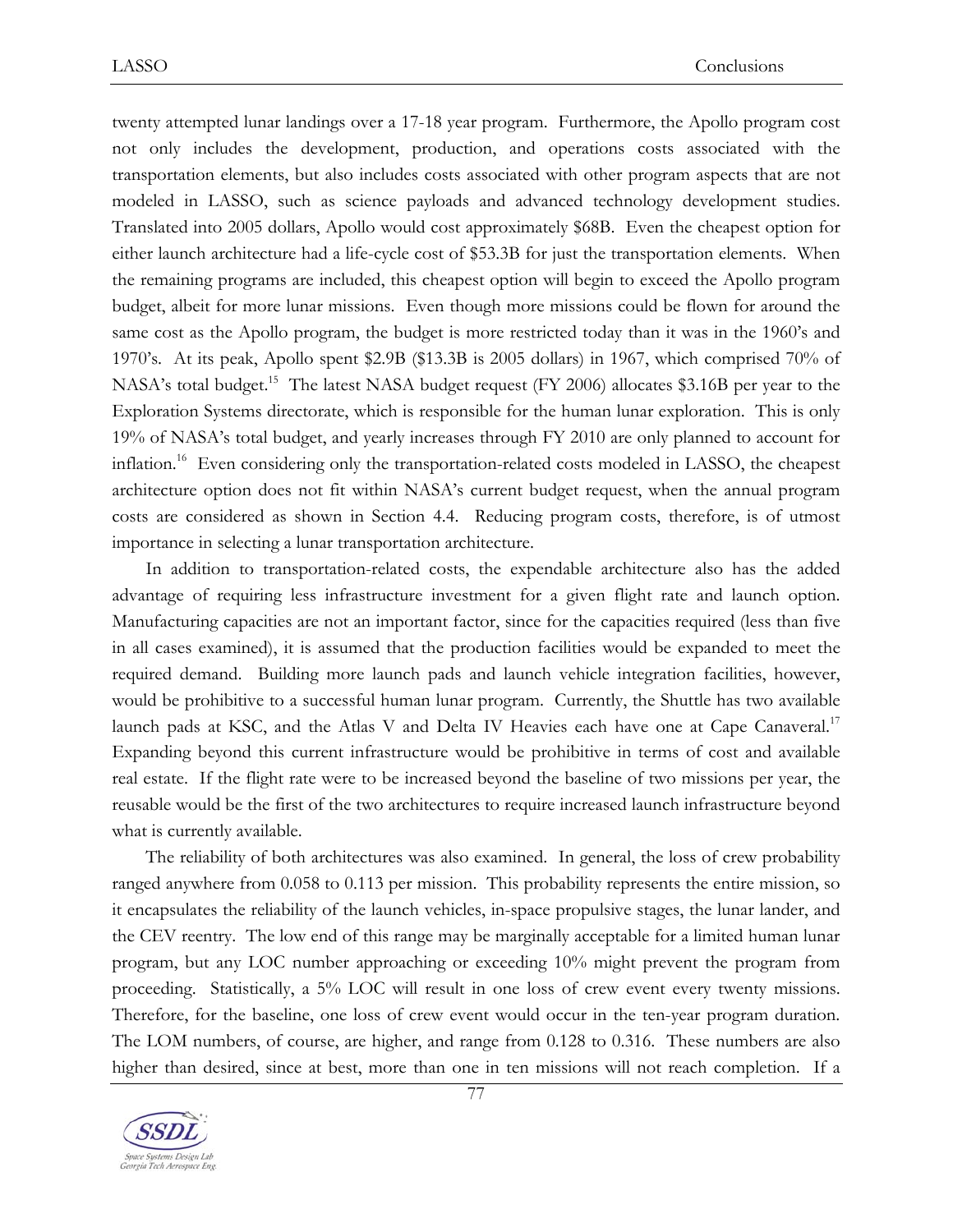sustained human presence is desired, this number is unacceptably high. Without improving the reliability of the individual elements, however, these numbers cannot be improved.

From this study and the assumptions it contains, it appears that the reusable architecture should not be chosen over the expendable architecture, regardless of the launch configuration. This is not necessarily the case for general reusable vs. expendable architectures. It is still expected that a reusable architecture could be designed that would perform better in terms of cost for higher flight rates, even if it still requires more infrastructure investment up-front. Several improvements could be made to the current architecture that should make it more competitive, as explained in Section 4.2.2.4. In particular, there could be more flexibility in the choice of launch vehicle for the depot resupply launches or in the packaging of all the elements for those missions. Although this study did not do an extensive launch vehicle optimization, this could improve the attractiveness of the reusable architecture. For the specific architectures studied, however, the expendable architecture is superior, although reusable architectures should not be definitively eliminated as a viable option for sustained human lunar exploration. Further study into other reusable architectures would be required to ascertain their overall effectiveness.

Based on the LASSO results, several key conclusions can be drawn in regards to the architecture choices that must be made for human lunar exploration, as outlined below. It is important to remember that these conclusions are based on the architectures modeled and the mission and vehicle assumptions contained in this study.

- 1. An expendable architecture is favored over a reusable architecture, based on cost, reliability, and scheduling figures of merit.
- 2. Man-rated versions of Existing EELVs are most cost-effective for crewed launches.
- 3. Expendable launch vehicles should be used for dedicated propellant launches (an RLV tanker was shown to not be cost effective).
- 4. Heavy-lift launch vehicles are preferred for cargo and propellant launches, because of the fewer launches required per lunar mission.

These considerations are critical to establishing a cost-effective and sustainable human lunar exploration program. If only performance metrics are used during the conceptual stage of the design process, a program can run into budget and schedule problems down the road, when they will be more difficult and expensive to correct. Therefore the capability to evaluate space exploration architectures based on cost, reliability, and scheduling figures of merit will be essential to successfully implementing the President's Vision for Space Exploration through the next several decades.

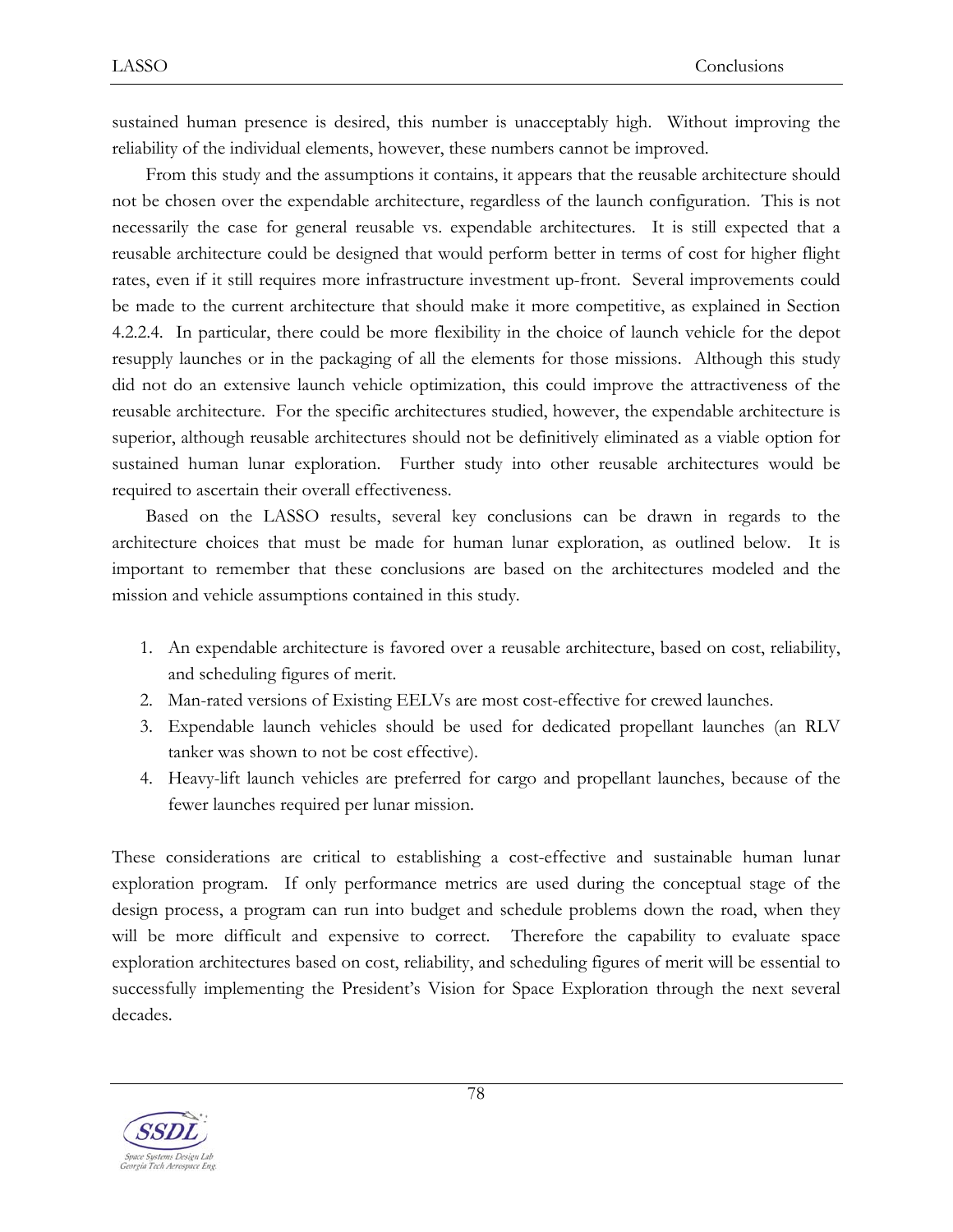# **References**

- 1. *The Vision for Space Exploration*, National Aeronautics and Space Administration, Washington, D.C., Feb. 2004.
- 2. Zapata, Edgar, *GEM-FLO*, National Aeronautics and Space Administration, 2003. [http://science.ksc.nasa.gov/shuttle/nexgen/GEM-FLO\_main.htm. Accessed 4/7/05.]
- 3. Reeves Jr., John Daniel, *Discrete Event Simulation of Reusable Launch Vehicle Ground Operations (RLVSim)*, Space Systems Design Lab, Georgia Institute of Technology, Atlanta, GA, July 2004.
- 4. Fishman, George S., *Discrete-Event Simulation*, Springer-Verlag, New York, NY, 2001.
- 5. Kelton, David W., Sadowski, Randall P., Sadowski, Deborah A., *Simulation with Arena, 2nd Edition*, McGraw Hill, New York, NY, 2002.
- 6. *Arena Standard*, User's Guide, Rockwell Software Inc., 2001.
- 7. Devore, Jay L., *Probability and Statistics, 5th Edition*, Duxbury Thomas Learning, Pacific Grove, CA, 2000.
- 8. Ross, Sheldon M., *Introduction to Probability Models, 8th Edition*, Academic Press, 2003.
- 9. Young, D., Olds, J.R., Hutchinson, V., Krevor, Z., Pimentel, J., Reeves, J.D., Sakai, T., Young, J., *Centurion: A Heavy-Lift Launch Vehicle Family for Cis-Lunar Exploration*, AIAA 2004-3735, 40th AIAA/ASME/SAE/ASEE Joint Propulsion Conference And Exhibit, Fort Lauderdale, Florida, July 11 - 14, 2004.
- 10. Young, D., Olds, J.R., Hutchinson, V., Krevor, Z., Young, J., *Artemis: A Reusable Excursion Vehicle Concept for Lunar Exploration*, AIAA 2005-4010, 40th AIAA/ASME/SAE/ASEE Joint Propulsion Conference And Exhibit, Fort Lauderdale, Florida, July 11 - 14, 2004.
- 11. Hutchinson, V., Olds, J.R., *Tempest: A Lunar Transfer Crew Exploration Vehicle*, AIAA 2005-4190, 41<sup>st</sup> AIAA/ASME/SAE/ASEE Joint Propulsion Conference and Exhibit, Tuscon, Arizona, July 10-13, 2005.
- 12. Hong, P.E., Kent, P.D., Olson, D.W., Vallado, C.A., *Interplanetary Program to Optimize Simulated Trajectories (IPOST)*, User's Guide, Martin Marietta Astronautics, Denver, CO, Oct. 1992.
- 13. Powell, R.W., Striepe, S.A., Desai, P.N., Bruan, R.D., *Program to Optimize Simulated Trajectories (POST)*, Utilization Manual, NASA Langley Research Center, Hampton, VA, Oct. 1997.
- 14. Kokan, T., Olds, J.R., *Vega, URETI RLV*, Internal Conceptual Design Study, Space Systems Design Lab, Georgia Institute of Technology, Atlanta, GA, Dec. 2002.
- 15. *Apollo Program Budget Appropriations*. [http://history.nasa.gov/SP-4029/Apollo\_18- 16\_Apollo\_Program\_Budget\_Appropriations.htm. Accessed 4/7/05.]
- 16. *Fiscal Year 2006: Budget Estimates*, D.C., NP-2005-02-392, National Aeronautics and Space Administration, Washington, 2005.

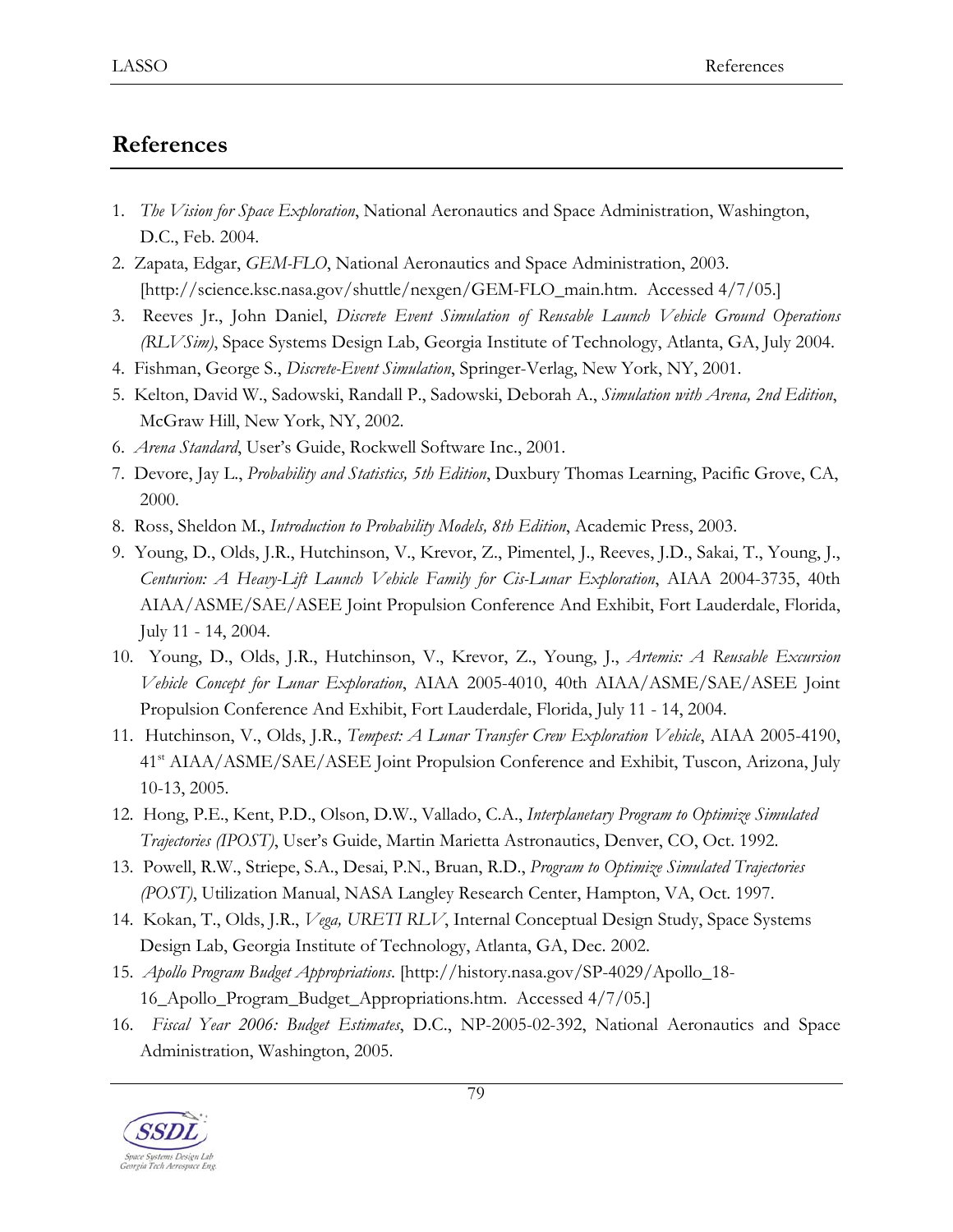[http://www.nasa.gov/pdf/107486main\_FY06\_high.pdf Accessed April 2005.]

- 17. Wade, M., *Cape Canaveral*, Encyclopedia Astronautica, 2004. [http://www.astronautix.com/sites/capveral.htm. Accessed April 2005.]
- 18. Haddox, E., *Launch Services Program's Vehicle Performance Website,* National Aeronautics and Space Administration. [http://elvperf.ksc.nasa.gov/elvMap/index.html Accesssed March 2005.]
- 19. *Design Reliability Comparison for SpaceX Falcon Vehicles*, Futron Corporation, Bethesda, MD, Nov. 2004.
- 20. Isakowitz, S.J., Hopkins, J.B., Hopkins, Jr., J.P., *International Reference Guide to Space Launch Systems, 4th Edition*, AIAA, Reston, VA, 2004.
- 21. Cyr, K., *Gross Domestic Product Deflator Inflation Calculator*, National Aeronautics and Space Administration, Jan. 2005. [http://www1.jsc.nasa.gov/bu2/inflateGDP.html Accessed March 2005.]
- 22. Wade, M., *Orbital Launch Vehicle Index*, Encyclopedia Astronautica, 2004. [http://www.astronautix.com. Accessed March 2005.]
- 23. Koelle, D.E., *Handbook of Cost Engineering for Space Transportation Systems with Transcost 7.0*, TransCostSystems, Germany, Nov. 2000.
- 24. Jenkins, D. R., *Space Shuttle: The History of the National Space Transportation System*, World Print Ltd, Hong Kong, 2001.

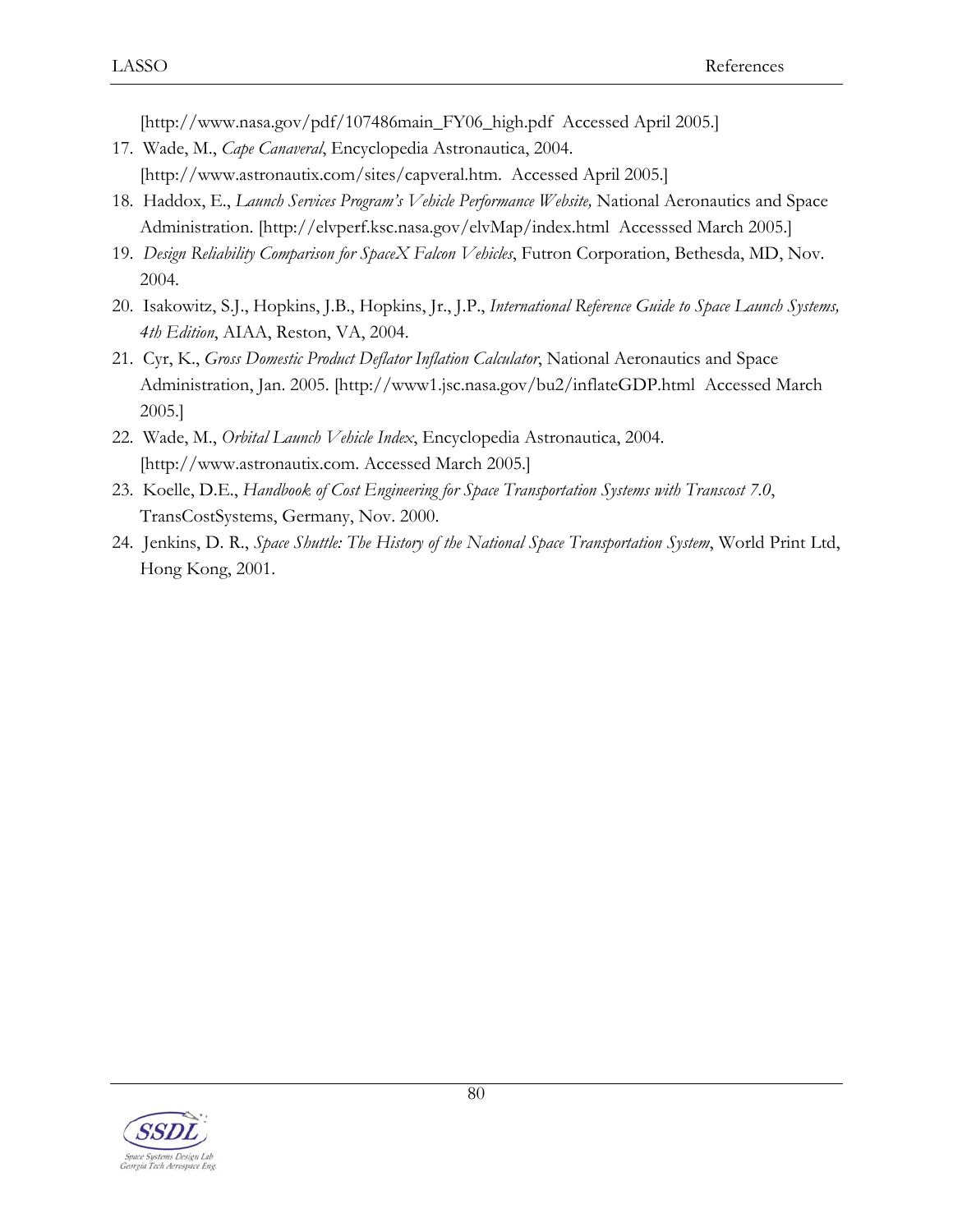**Appendix A: Arena VBA Code** 

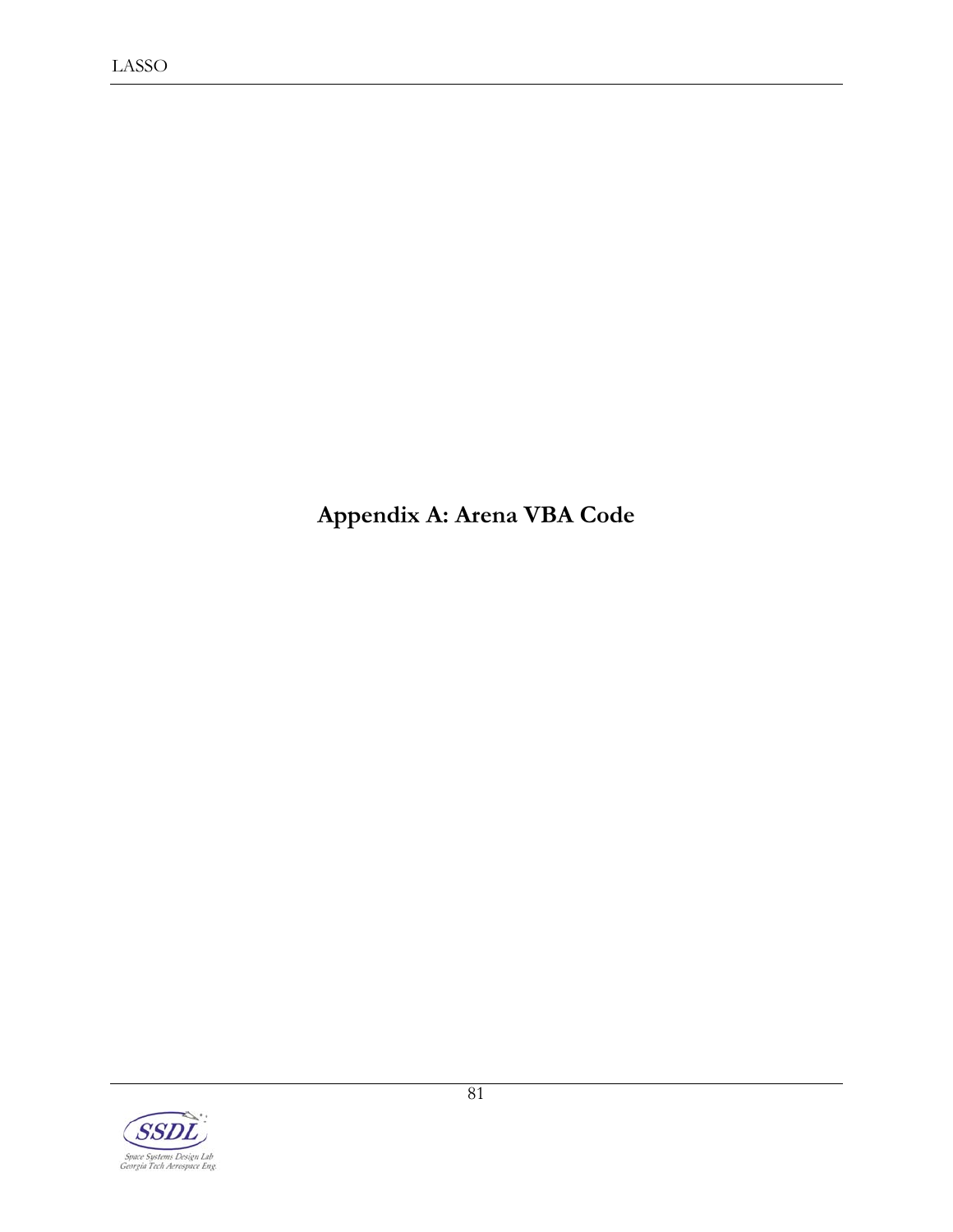(Note: Only the code for the Expendable.doe architecture is included, since the Reusable.doe code is almost identical.)

### **A.1 Expendable.doe – User Form**

'This VBA code is used to set the variable values in Arena to those typed into the User Form.

Private Sub CommandButton1\_Click()

Dim oSIMAN As Arena.SIMAN Dim oModel As Arena.Model

Set oSIMAN = ThisDocument.Model.SIMAN Set oModel = ThisDocument.Model

'Replication Parameters oModel.Modules(oModel.Modules.Find(smFindTag,"Replications")).Data("initialvalue") = PODInputs.Replications If (PODInputs.BatchRun.value = True) Then oModel.BatchMode = True Else oModel.BatchMode = False End If

'Mission Parameters oModel.Modules(oModel.Modules.Find(smFindTag,"MissionsPerYear")).Data("initialvalue")= PODInputs.MissionPerYear oModel.Modules(oModel.Modules.Find(smFindTag, "Num\_Years")).Data("initial value") = PODInputs.NumYears oModel.Modules(oModel.Modules.Find(smFindTag, "Lunar\_Time")).Data("initial value") = PODInputs.LunarTime

'Cost Distribution

oModel.Modules(oModel.Modules.Find(smFindTag, "lowerCost")).Data("initial value") = PODInputs.LowerCost oModel.Modules(oModel.Modules.Find(smFindTag, "upperCost")).Data("initial value") = PODInputs.UpperCost

'Vehicle Indices

oModel.Modules(oModel.Modules.Find(smFindTag, "indexCEV")).Data("initial value") = PODInputs.indexCEV oModel.Modules(oModel.Modules.Find(smFindTag, "extraCEVs")).Data("initial value") = PODInputs.ExtraCEVs oModel.Modules(oModel.Modules.Find(smFindTag, "indexTLI")).Data("initial value") = PODInputs.indexTLI oModel.Modules(oModel.Modules.Find(smFindTag,"indexLander")).Data("initialvalue") = PODInputs.indexLander oModel.Modules(oModel.Modules.Find(smFindTag, "indexTEI")).Data("initial value") = PODInputs.indexTEI oModel.Modules(oModel.Modules.Find(smFindTag,"indexLVcrew")).Data("initialvalue")= PODInputs.indexLVcrew oModel.Modules(oModel.Modules.Find(smFindTag, "indexLV")).Data("initial value") = PODInputs.indexLVcargo oModel.Modules(oModel.Modules.Find(smFindTag,"indexLVprop")).Data("initialvalue")= PODInputs.indexLVprop

'Ground Operations oModel.Modules(oModel.Modules.Find(smFindTag,"Inventory\_Time")).Data("initialvalue")= PODInputs.InventoryTime oModel.Modules(oModel.Modules.Find(smFindTag,"Integration\_Time")).Data("initialvalue")= PODInputs.IntegrationTime oModel.Modules(oModel.Modules.Find(smFindTag, "Pad\_Time")).Data("initial value") = PODInputs.PadTime oModel.Modules(oModel.Modules.Find(smFindTag, "padTAT")).Data("initial value") = PODInputs.PadTAT oModel.Modules(oModel.Modules.Find(smFindTag,"Investigation\_Time")).Data("initialvalue")= PODInputs.InvestigationTime

## 'Ground Infrastructure

oModel.Modules(oModel.Modules.Find(smFindTag,"CEVManufacture")).Data("capacity") = PODInputs.buildCEV

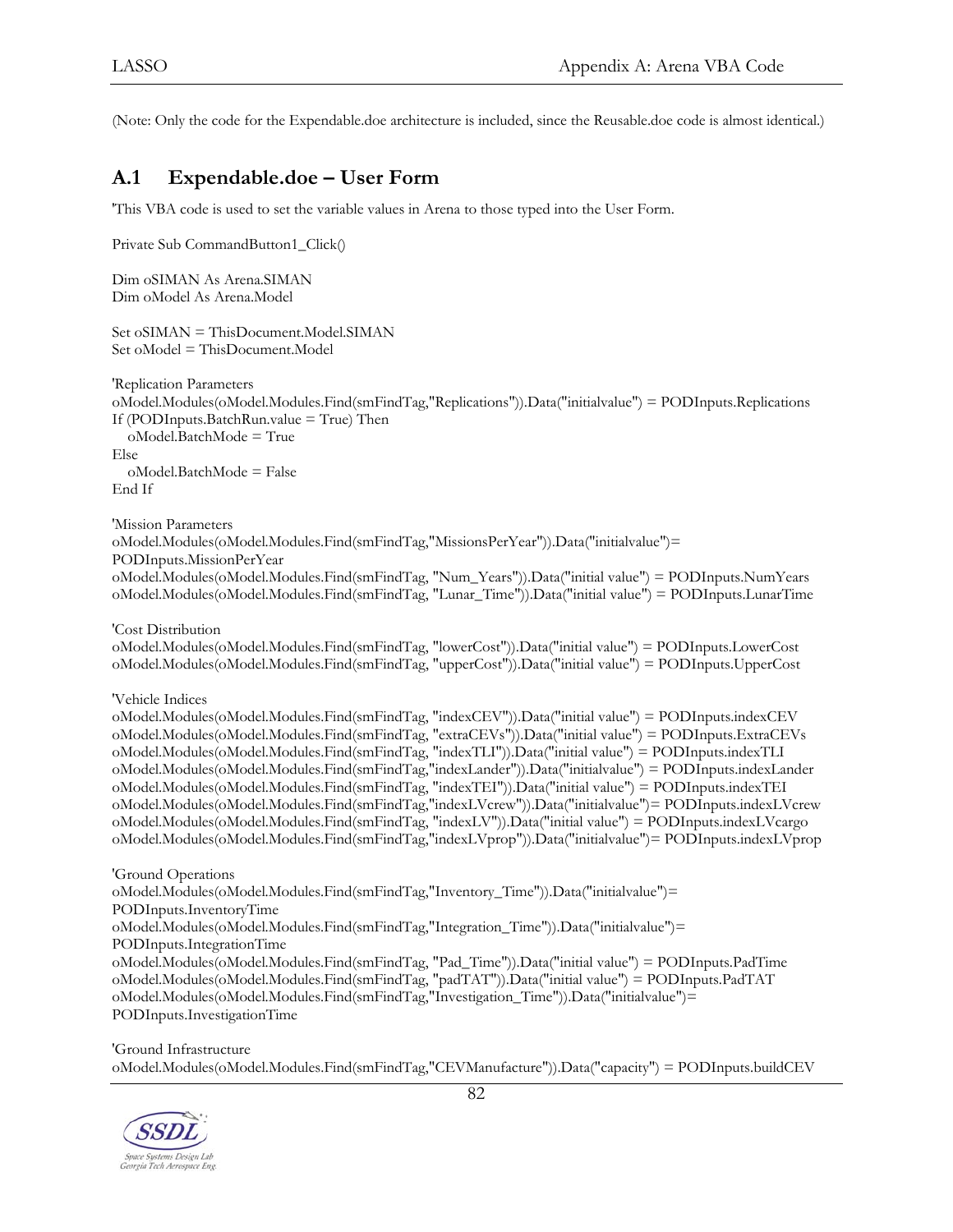oModel.Modules(oModel.Modules.Find(smFindTag, "TLI Manufacture")).Data("capacity") = PODInputs.buildTLI oModel.Modules(oModel.Modules.Find(smFindTag,"LanderManufacture")).Data("capacity")= PODInputs.buildLander oModel.Modules(oModel.Modules.Find(smFindTag, "TEI Manufacture")).Data("capacity") = PODInputs.buildTEI oModel.Modules(oModel.Modules.Find(smFindTag, "CEV Refurbish")).Data("capacity") = PODInputs.refurbCEV oModel.Modules(oModel.Modules.Find(smFindTag,"IntegrationCrew")).Data("capacity")= PODInputs.IntegrationCrew

oModel.Modules(oModel.Modules.Find(smFindTag,"Integration")).Data("capacity") = PODInputs.IntegrationCargo oModel.Modules(oModel.Modules.Find(smFindTag,"IntegrationPropellant")).Data("capacity")= PODInputs.IntegrationProp

oModel.Modules(oModel.Modules.Find(smFindTag, "Launch Pad Crew")).Data("capacity") = PODInputs.LPCrew oModel.Modules(oModel.Modules.Find(smFindTag, "Launch Pad")).Data("capacity") = PODInputs.LPCargo oModel.Modules(oModel.Modules.Find(smFindTag, "Launch Pad Prop")).Data("capacity") = PODInputs.LPProp

PODInputs.Hide

End Sub

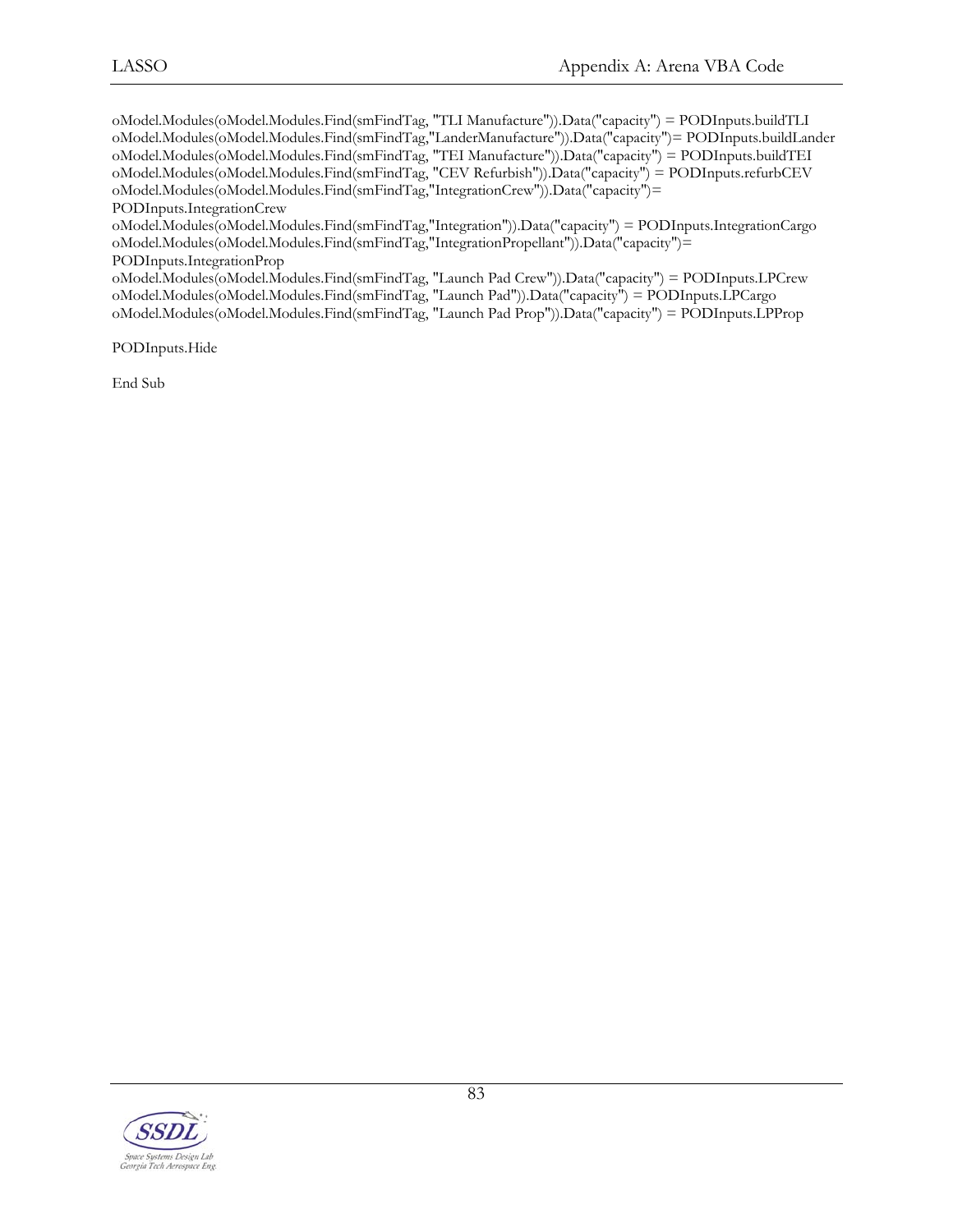## **A.2 Expendable.doe – VBA Code**

Option Explicit

Dim currentRep, Num\_Years, Missions() As Integer Dim Year\_Demand(), Num\_Missions, MissionsPerYear As Double Dim oExcel As Excel.Application, oWorkbook As Excel.Workbook, oWorksheet As Excel.Worksheet

Private Sub ModelLogic\_RunBegin()

'Initially set large arrays sizes

Model.Modules(Model.Modules.Find(smFindTag, "Launch\_Dates")).Data("Rows") = 100 Model.Modules(Model.Modules.Find(smFindTag, "Launch\_Dates\_Actual")).Data("Rows") = 100 Model.Modules(Model.Modules.Find(smFindTag, "Begin\_Launch")).Data("Rows") = 100 Model.Modules(Model.Modules.Find(smFindTag, "buildTLI")).Data("Rows") = 100 Model.Modules(Model.Modules.Find(smFindTag, "buildTEI")).Data("Rows") = 100 Model.Modules(Model.Modules.Find(smFindTag, "buildLander")).Data("Rows") = 100 Model.Modules(Model.Modules.Find(smFindTag, "buildCEV")).Data("Rows") = 100 Model.Modules(Model.Modules.Find(smFindTag, "cancelledMission")).Data("Rows") = 100 'Set Values in User Form to Values from Previous Arena Run PODInputs.Replications = Model.Modules(Model.Modules.Find(smFindTag, "Replications")).Data("Initial Value") PODInputs.BatchRun.value = True PODInputs.MissionPerYear = Model.Modules(Model.Modules.Find(smFindTag, "MissionsPerYear")).Data("Initial Value") PODInputs.NumYears = Model.Modules(Model.Modules.Find(smFindTag, "Num\_Years")).Data("Initial Value") PODInputs.LunarTime = Model.Modules(Model.Modules.Find(smFindTag, "Lunar\_Time")).Data("Initial Value") PODInputs.LowerCost = Model.Modules(Model.Modules.Find(smFindTag, "lowerCost")).Data("Initial Value") PODInputs.UpperCost = Model.Modules(Model.Modules.Find(smFindTag, "upperCost")).Data("Initial Value") PODInputs.indexCEV = Model.Modules(Model.Modules.Find(smFindTag, "indexCEV")).Data("Initial Value") PODInputs.ExtraCEVs = Model.Modules(Model.Modules.Find(smFindTag, "extraCEVs")).Data("Initial Value") PODInputs.indexTLI = Model.Modules(Model.Modules.Find(smFindTag, "indexTLI")).Data("Initial Value") PODInputs.indexLander = Model.Modules(Model.Modules.Find(smFindTag, "indexLander")).Data("Initial Value") PODInputs.indexTEI = Model.Modules(Model.Modules.Find(smFindTag, "indexTEI")).Data("Initial Value") PODInputs.indexLVcrew = Model.Modules(Model.Modules.Find(smFindTag, "indexLVcrew")).Data("Initial Value") PODInputs.indexLVcargo = Model.Modules(Model.Modules.Find(smFindTag, "indexLV")).Data("Initial Value") PODInputs.indexLVprop = Model.Modules(Model.Modules.Find(smFindTag, "indexLVprop")).Data("Initial Value") PODInputs.InventoryTime = Model.Modules(Model.Modules.Find(smFindTag, "Inventory\_Time")).Data("Initial Value") PODInputs.IntegrationTime = Model.Modules(Model.Modules.Find(smFindTag, "Integration\_Time")).Data("Initial Value") PODInputs.PadTime = Model.Modules(Model.Modules.Find(smFindTag, "Pad\_Time")).Data("Initial Value") PODInputs.PadTAT = Model.Modules(Model.Modules.Find(smFindTag, "padTAT")).Data("Initial Value") PODInputs.InvestigationTime = Model.Modules(Model.Modules.Find(smFindTag, "Investigation\_Time")).Data("Initial Value") PODInputs.buildCEV = Model.Modules(Model.Modules.Find(smFindTag, "CEV Manufacture")).Data("Capacity")

PODInputs.buildTLI = Model.Modules(Model.Modules.Find(smFindTag, "TLI Manufacture")).Data("Capacity") PODInputs.buildLander = Model.Modules(Model.Modules.Find(smFindTag, "Lander Manufacture")).Data("Capacity") PODInputs.buildTEI = Model.Modules(Model.Modules.Find(smFindTag, "TEI Manufacture")).Data("Capacity") PODInputs.refurbCEV = Model.Modules(Model.Modules.Find(smFindTag, "CEV Refurbish")).Data("Capacity") PODInputs.IntegrationCrew = Model.Modules(Model.Modules.Find(smFindTag, "Integration Crew")).Data("Capacity") PODInputs.IntegrationCargo = Model.Modules(Model.Modules.Find(smFindTag, "Integration")).Data("Capacity")

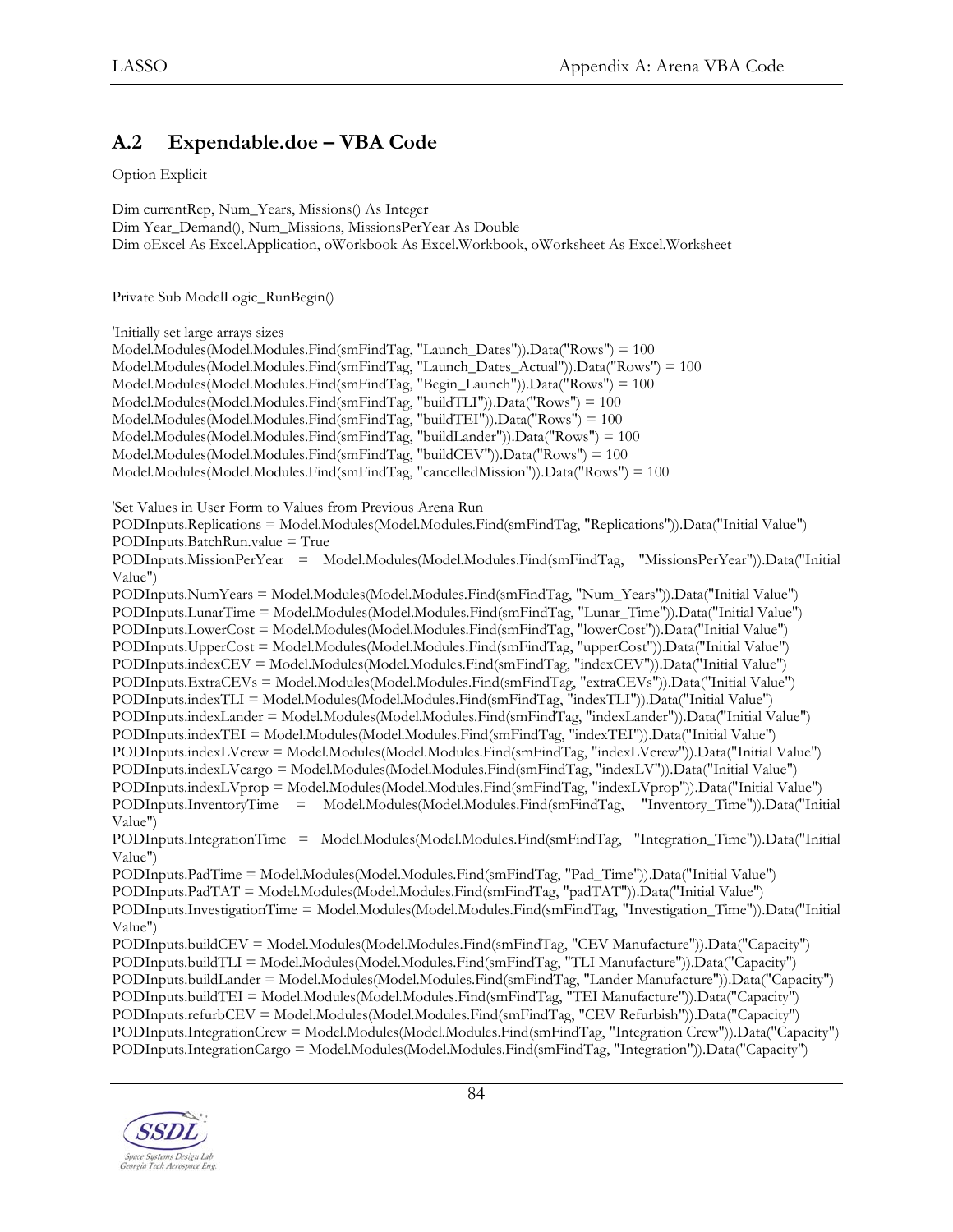PODInputs.IntegrationProp = Model.Modules(Model.Modules.Find(smFindTag, "Integration Propellant")).Data("Capacity")

PODInputs.LPCrew = Model.Modules(Model.Modules.Find(smFindTag, "Launch Pad Crew")).Data("Capacity") PODInputs.LPCargo = Model.Modules(Model.Modules.Find(smFindTag, "Launch Pad")).Data("Capacity") PODInputs.LPProp = Model.Modules(Model.Modules.Find(smFindTag, "Launch Pad Prop")).Data("Capacity")

PODInputs.Show

End Sub

Private Sub ModelLogic\_RunBeginSimulation()

 $currentRep = 1$ 

End Sub

Private Sub ModelLogic\_RunBeginReplication()

Dim oSIMAN As Arena.SIMAN Set oSIMAN = ThisDocument.Model.SIMAN

Set oExcel = CreateObject("Excel.Application")

oExcel.Visible = False

Set oWorkbook = oExcel.Workbooks.Open(ThisDocument.Model.Path & "Database8900.xls") Set oWorksheet = oWorkbook.ActiveSheet

With oWorksheet

 .Cells(5, 2) = oSIMAN.VariableArrayValue(oSIMAN.SymbolNumber("indexLVcrew"))  $\text{.Cells}(5, 3) = \text{.SIMAN}.\text{VariableArrayValue}(\text{.SIMAN}.\text{SymbolNumber}("indexLV"))$  .Cells(5, 4) = oSIMAN.VariableArrayValue(oSIMAN.SymbolNumber("indexLVprop")) .Cells(5, 5) = oSIMAN.VariableArrayValue(oSIMAN.SymbolNumber("indexTLI")) .Cells(5, 6) = oSIMAN.VariableArrayValue(oSIMAN.SymbolNumber("indexTEI")) .Cells(5, 7) = oSIMAN.VariableArrayValue(oSIMAN.SymbolNumber("indexLander")) .Cells(5, 8) = oSIMAN.VariableArrayValue(oSIMAN.SymbolNumber("indexCEV")) .Cells(5, 9) = 1 End With

With oWorksheet

 oSIMAN.VariableArrayValue(oSIMAN.SymbolNumber("payloadLV", 1)) = .Cells(12, 4) oSIMAN.VariableArrayValue(oSIMAN.SymbolNumber("ddteLV", 1)) = .Cells(12, 5) oSIMAN.VariableArrayValue(oSIMAN.SymbolNumber("priceLV", 1)) = .Cells(12, 6) oSIMAN.VariableArrayValue(oSIMAN.SymbolNumber("reliabilityLV", 1)) = .Cells(12, 7) oSIMAN.VariableArrayValue(oSIMAN.SymbolNumber("payloadLV", 2)) = .Cells(13, 4) oSIMAN.VariableArrayValue(oSIMAN.SymbolNumber("ddteLV", 2)) = .Cells(13, 5) oSIMAN.VariableArrayValue(oSIMAN.SymbolNumber("priceLV", 2)) = .Cells(13, 6) oSIMAN.VariableArrayValue(oSIMAN.SymbolNumber("reliabilityLV", 2)) = .Cells(13, 7) oSIMAN.VariableArrayValue(oSIMAN.SymbolNumber("payloadLV", 3)) = .Cells(14, 4) oSIMAN.VariableArrayValue(oSIMAN.SymbolNumber("ddteLV", 3)) = .Cells(14, 5) oSIMAN.VariableArrayValue(oSIMAN.SymbolNumber("priceLV", 3)) = .Cells(14, 6) oSIMAN.VariableArrayValue(oSIMAN.SymbolNumber("reliabilityLV", 3)) = .Cells(14, 7)

 oSIMAN.VariableArrayValue(oSIMAN.SymbolNumber("payloadTLI")) = .Cells(19, 4) oSIMAN.VariableArrayValue(oSIMAN.SymbolNumber("drymassTLI")) = .Cells(19, 5) oSIMAN.VariableArrayValue(oSIMAN.SymbolNumber("massTLI")) = .Cells(19, 6)

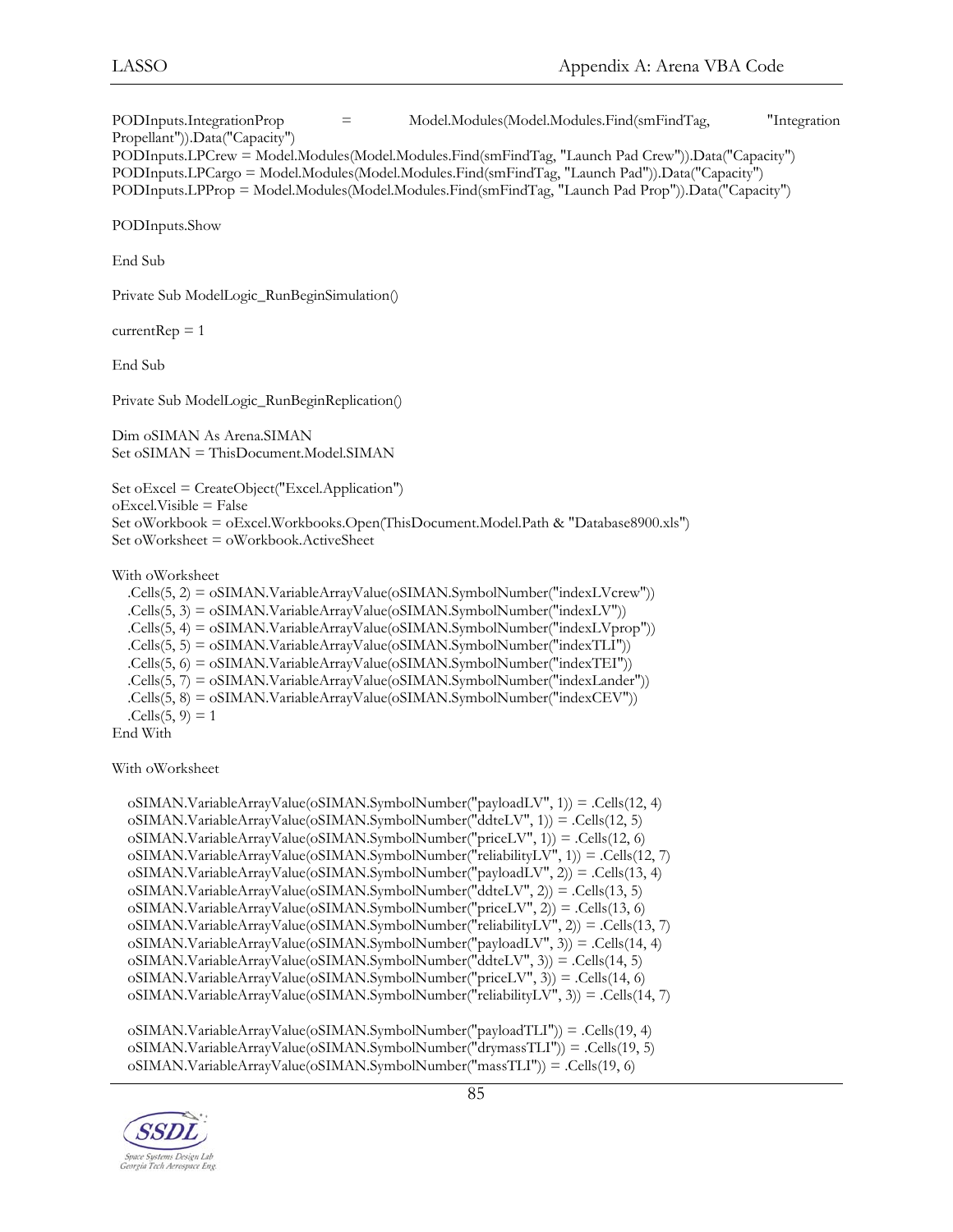- oSIMAN.VariableArrayValue(oSIMAN.SymbolNumber("propmassTLI")) = .Cells(19, 7) oSIMAN.VariableArrayValue(oSIMAN.SymbolNumber("costTLI", 1)) = .Cells(19, 8) oSIMAN.VariableArrayValue(oSIMAN.SymbolNumber("costTLI", 2)) = .Cells(19, 9) oSIMAN.VariableArrayValue(oSIMAN.SymbolNumber("costTLI", 3)) = .Cells(19, 10) oSIMAN.VariableArrayValue(oSIMAN.SymbolNumber("costTLI", 4)) = .Cells(19, 11) oSIMAN.VariableArrayValue(oSIMAN.SymbolNumber("propcostTLI")) = .Cells(19, 12) oSIMAN.VariableArrayValue(oSIMAN.SymbolNumber("reliabilityTLI")) = .Cells(19, 13) oSIMAN.VariableArrayValue(oSIMAN.SymbolNumber("buildtimeTLI")) = .Cells(19, 14) oSIMAN.VariableArrayValue(oSIMAN.SymbolNumber("payloadTEI")) = .Cells(20, 4) oSIMAN.VariableArrayValue(oSIMAN.SymbolNumber("drymassTEI")) = .Cells(20, 5) oSIMAN.VariableArrayValue(oSIMAN.SymbolNumber("massTEI")) = .Cells(20, 6) oSIMAN.VariableArrayValue(oSIMAN.SymbolNumber("propmassTEI")) = .Cells(20, 7) oSIMAN.VariableArrayValue(oSIMAN.SymbolNumber("costTEI", 1)) = .Cells(20, 8) oSIMAN.VariableArrayValue(oSIMAN.SymbolNumber("costTEI", 2)) = .Cells(20, 9) oSIMAN.VariableArrayValue(oSIMAN.SymbolNumber("costTEI", 3)) = .Cells(20, 10) oSIMAN.VariableArrayValue(oSIMAN.SymbolNumber("costTEI", 4)) = .Cells(20, 11) oSIMAN.VariableArrayValue(oSIMAN.SymbolNumber("propcostTEI")) = .Cells(20, 12) oSIMAN.VariableArrayValue(oSIMAN.SymbolNumber("reliabilityTEI")) = .Cells(20, 13) oSIMAN.VariableArrayValue(oSIMAN.SymbolNumber("buildtimeTEI")) = .Cells(20, 14) oSIMAN.VariableArrayValue(oSIMAN.SymbolNumber("payloadLander")) = .Cells(25, 4) oSIMAN.VariableArrayValue(oSIMAN.SymbolNumber("drymassLander")) = .Cells(25, 5) oSIMAN.VariableArrayValue(oSIMAN.SymbolNumber("massLander")) = .Cells(25, 6) oSIMAN.VariableArrayValue(oSIMAN.SymbolNumber("costLander", 1)) = .Cells(25, 7) oSIMAN.VariableArrayValue(oSIMAN.SymbolNumber("costLander", 2)) = .Cells(25, 8) oSIMAN.VariableArrayValue(oSIMAN.SymbolNumber("costLander", 3)) = .Cells(25, 9) oSIMAN.VariableArrayValue(oSIMAN.SymbolNumber("costLander", 4)) = .Cells(25, 10) oSIMAN.VariableArrayValue(oSIMAN.SymbolNumber("propcostLander")) = .Cells(25, 11) oSIMAN.VariableArrayValue(oSIMAN.SymbolNumber("reliabilityLander")) = .Cells(25, 12) oSIMAN.VariableArrayValue(oSIMAN.SymbolNumber("lifetimeLander")) = .Cells(25, 13) oSIMAN.VariableArrayValue(oSIMAN.SymbolNumber("buildtimeLander")) = .Cells(25, 14) oSIMAN.VariableArrayValue(oSIMAN.SymbolNumber("surfaceCEV")) = .Cells(25, 15) oSIMAN.VariableArrayValue(oSIMAN.SymbolNumber("massoutCEV")) = .Cells(30, 4) oSIMAN.VariableArrayValue(oSIMAN.SymbolNumber("massinCEV")) = .Cells(30, 5) oSIMAN.VariableArrayValue(oSIMAN.SymbolNumber("costCEV", 1)) = .Cells(30, 6) oSIMAN.VariableArrayValue(oSIMAN.SymbolNumber("costCEV", 2)) = .Cells(30, 7) oSIMAN.VariableArrayValue(oSIMAN.SymbolNumber("costCEV", 3)) = .Cells(30, 8) oSIMAN.VariableArrayValue(oSIMAN.SymbolNumber("costCEV", 4)) = .Cells(30, 9) oSIMAN.VariableArrayValue(oSIMAN.SymbolNumber("reliabilityCEV")) = .Cells(30, 10) oSIMAN.VariableArrayValue(oSIMAN.SymbolNumber("lifetimeCEV")) = .Cells(30, 11) oSIMAN.VariableArrayValue(oSIMAN.SymbolNumber("buildtimeCEV")) = .Cells(30, 12) oSIMAN.VariableArrayValue(oSIMAN.SymbolNumber("refurbtimeCEV")) = .Cells(30, 13) oSIMAN.VariableArrayValue(oSIMAN.SymbolNumber("numTLI")) = .Cells(37, 2) oSIMAN.VariableArrayValue(oSIMAN.SymbolNumber("Num\_Launches\_Crew")) = .Cells(37, 3) oSIMAN.VariableArrayValue(oSIMAN.SymbolNumber("Num\_Launches")) = .Cells(37, 4) oSIMAN.VariableArrayValue(oSIMAN.SymbolNumber("Num\_Launches\_Prop")) = .Cells(37, 5) oSIMAN.VariableArrayValue(oSIMAN.SymbolNumber("numLaunchLander")) = .Cells(37, 6) oSIMAN.VariableArrayValue(oSIMAN.SymbolNumber("numLaunchTLI1")) = .Cells(37, 7) oSIMAN.VariableArrayValue(oSIMAN.SymbolNumber("numLaunchTLI2")) = .Cells(37, 8)
- oSIMAN.VariableArrayValue(oSIMAN.SymbolNumber("numLaunchTEI")) = .Cells(37, 9) oSIMAN.VariableArrayValue(oSIMAN.SymbolNumber("batchlaunches", 1)) = .Cells(37, 10)
- oSIMAN.VariableArrayValue(oSIMAN.SymbolNumber("batchlaunches", 2)) = .Cells(37, 11)

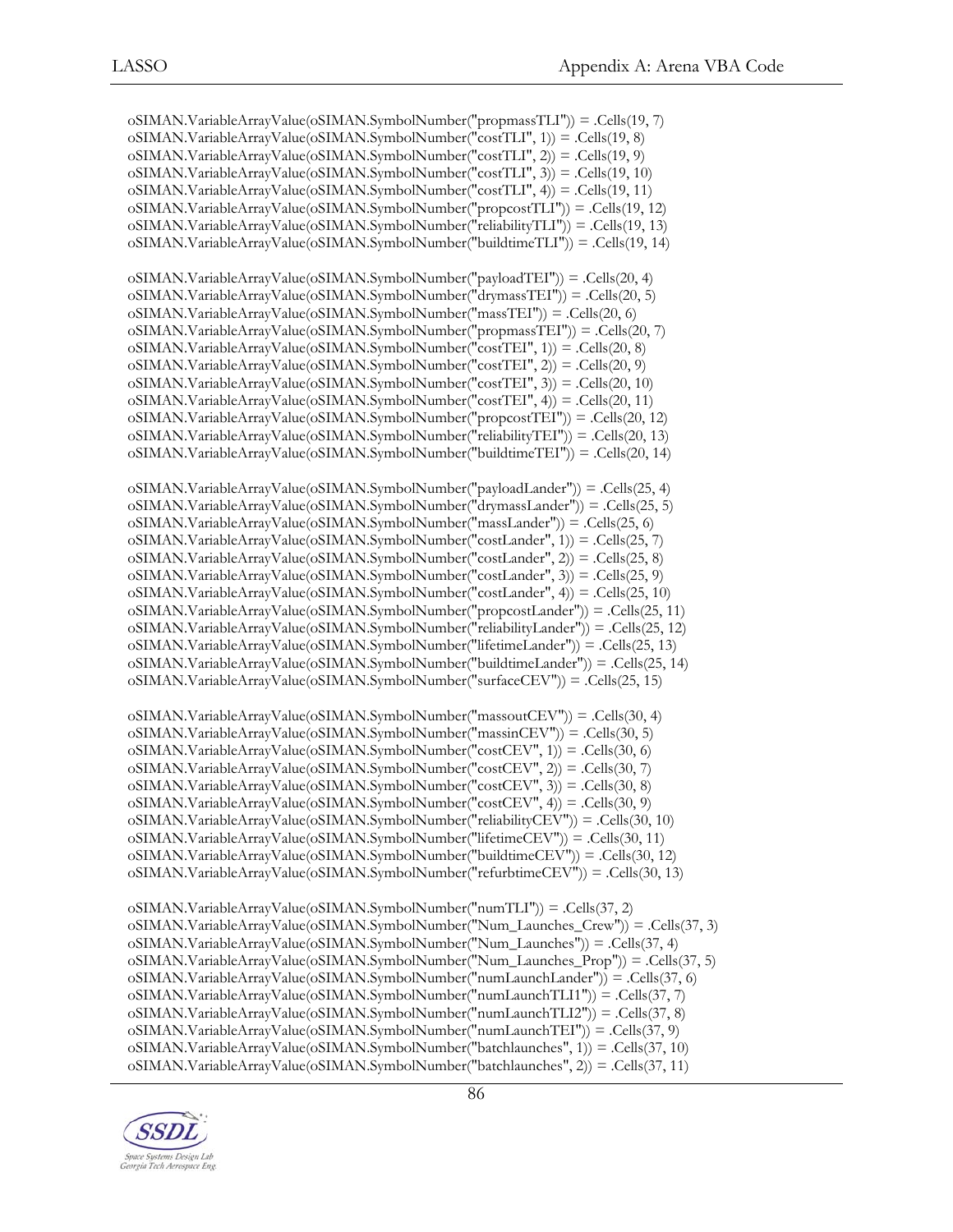```
 oSIMAN.VariableArrayValue(oSIMAN.SymbolNumber("batchlaunches", 3)) = .Cells(37, 12) 
   oSIMAN.VariableArrayValue(oSIMAN.SymbolNumber("batchlaunches", 4)) = .Cells(37, 13) 
End With 
oExcel.DisplayAlerts = False 
oWorkbook.SaveAs ThisDocument.Model.Path & "Database8900.xls" 
oWorkbook.Close 
oExcel.Quit 
End Sub 
Private Sub VBA_Block_1_Fire() 
Dim oSIMAN As Arena.SIMAN 
Set oSIMAN = ThisDocument.Model.SIMAN 
'Convert array containing number of missions per year (Yearly_Demand) to array 
'containing scheduled launch date for each mission (Launch_Dates) assuming constant 
'spacing between missions per year, and first mission begins at time = 0Dim i As Integer 
Dim j As Integer 
MissionsPerYear = oSIMAN.VariableArrayValue(oSIMAN.SymbolNumber("MissionsPerYear")) 
If MissionsPerYear = 0 Then 
   'Number of years in program 
   Num_Years = Model.Modules(Model.Modules.Find(smFindTag, "Yearly_Demand")).Data("Rows") 
   ReDim Year_Demand(Num_Years) 
   'Read in array containing number of missions per year 
   'Set total number of missions 
  Num Missions = 0For i = 1 To Num Years
    Year_Demand(i - 1) = oSIMAN.VariableArrayValue(oSIMAN.SymbolNumber("Yearly_Demand", i))
    Num\_Missions = Num\_Missions + Year\_Denand(i - 1) Next i 
Else 
   Num_Years = oSIMAN.VariableArrayValue(oSIMAN.SymbolNumber("Num_Years")) 
   ReDim Year_Demand(Num_Years) 
   Num_Missions = MissionsPerYear * Num_Years 
  For i = 1 To Num_Years
    Year_Demand(i - 1) = MissionsPerYear
   Next i 
End If 
Num_Missions = Round(Num_Missions) 
oSIMAN.VariableArrayValue(oSIMAN.SymbolNumber("Num_Missions")) = Num_Missions 
oSIMAN.VariableArrayValue(oSIMAN.SymbolNumber("Num_Missions_Scheduled")) = Num_Missions
```
ReDim Missions(Num\_Missions) Dim current As Integer

'Set array containing values for the schedule launch date for each mission

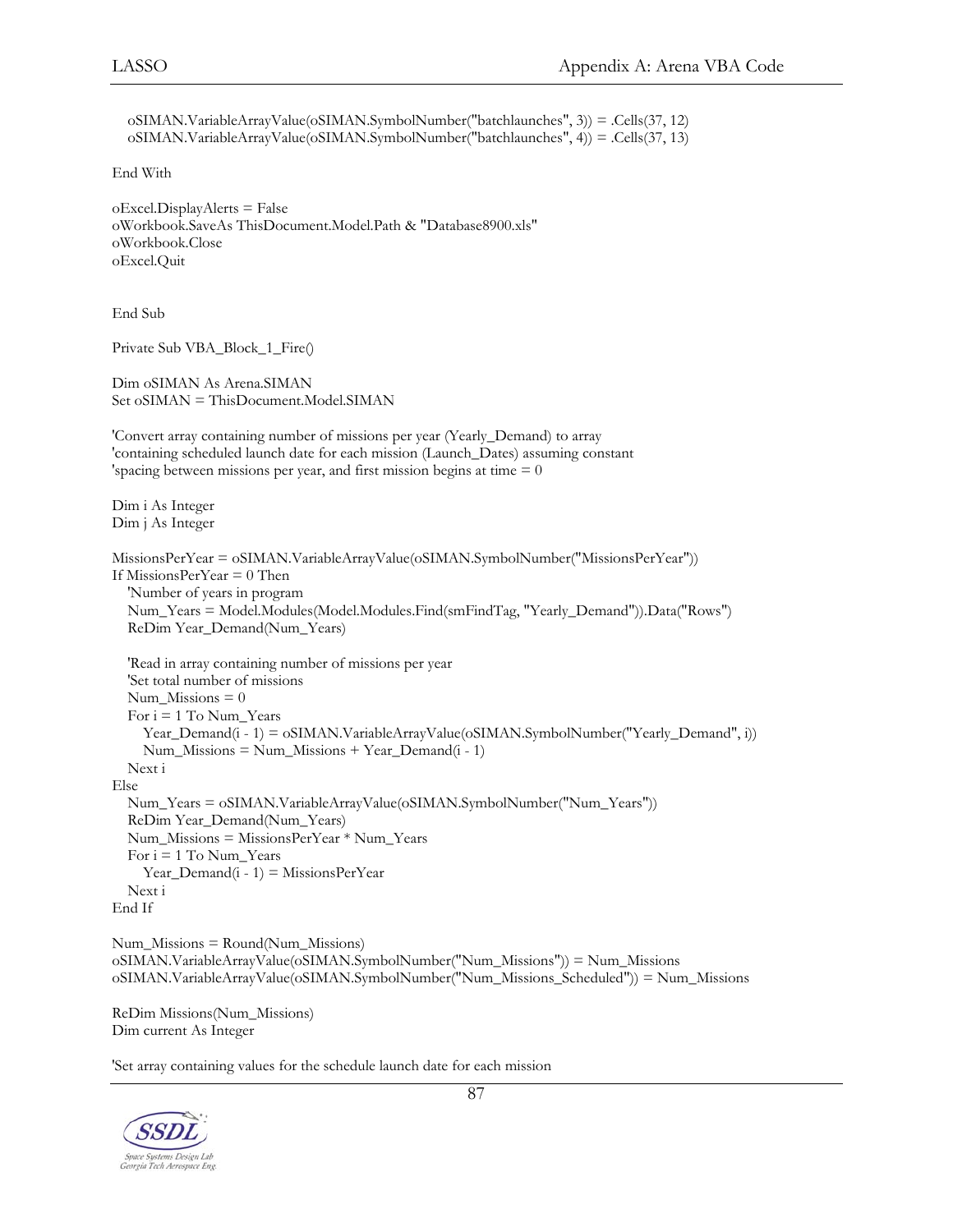```
'based on first mission at t = 0current = 0If MissionsPerYear = 0 Then 
  For i = 1 To Num Years
     For j = 1 To Year_Demand(i - 1)Missions(current) = Round(365 * (i - 1) + (365 / Year_Demand(i - 1)) * (j - 1))
       current = current + 1 Next j 
   Next i 
Else 
  For i = 1 To Num Missions
     Missions(current) = (i - 1) * (365 / MissionsPerYear)current = current + 1 Next i 
End If
```
'Determine expected minimum # of CEV's necessary to meet mission demand Dim CEV\_TAT, CEV\_Refurb, Mission\_Time, Pad, Integration, Inventory As Integer Dim minTAT, temp, numCEV\_temp, ExtraCEVs, numCEV, lifetimeCEV As Integer Dim Mission\_TAT() As Integer

```
CEV_Refurb = oSIMAN.VariableArrayValue(oSIMAN.SymbolNumber("refurbtimeCEV")) 
Mission_Time = oSIMAN.VariableArrayValue(oSIMAN.SymbolNumber("Mission_Time")) 
Pad = oSIMAN.VariableArrayValue(oSIMAN.SymbolNumber("Pad_Time")) 
Integration = oSIMAN.VariableArrayValue(oSIMAN.SymbolNumber("Integration_Time")) 
Inventory = oSIMAN.VariableArrayValue(oSIMAN.SymbolNumber("Inventory_Time")) 
lifetimeCEV = oSIMAN.VariableArrayValue(oSIMAN.SymbolNumber("lifetimeCEV"))
```
CEV TAT = Integration + Pad + Mission Time + CEV\_Refurb

```
oSIMAN.VariableArrayValue(oSIMAN.SymbolNumber("numCEV")) = 1 
If lifetimeCEV > 1 Then 
  j = 0minTAT = CEV TAT - 1 Do While CEV_TAT > minTAT 
    j = j + 1temp = 1000000 ReDim Mission_TAT(Num_Missions - j) 
    For i = 1 To Num_Missions - j
      Mission_TAT(i - 1) = Missions(i - 1 + j) - Missions(i - 1)If Mission_TAT(i - 1) < temp Then
         temp = Mission_TAT(i - 1) End If 
     Next i 
    minTAT = temp Loop 
  numCEV temp = i ExtraCEVs = oSIMAN.VariableArrayValue(oSIMAN.SymbolNumber("extraCEVs")) 
   If numCEV_temp > 3 Then 
    numCEV = numCEV_temp + ExtraCEVs Else 
    numCEV = 3 + ExtractEVs End If
```
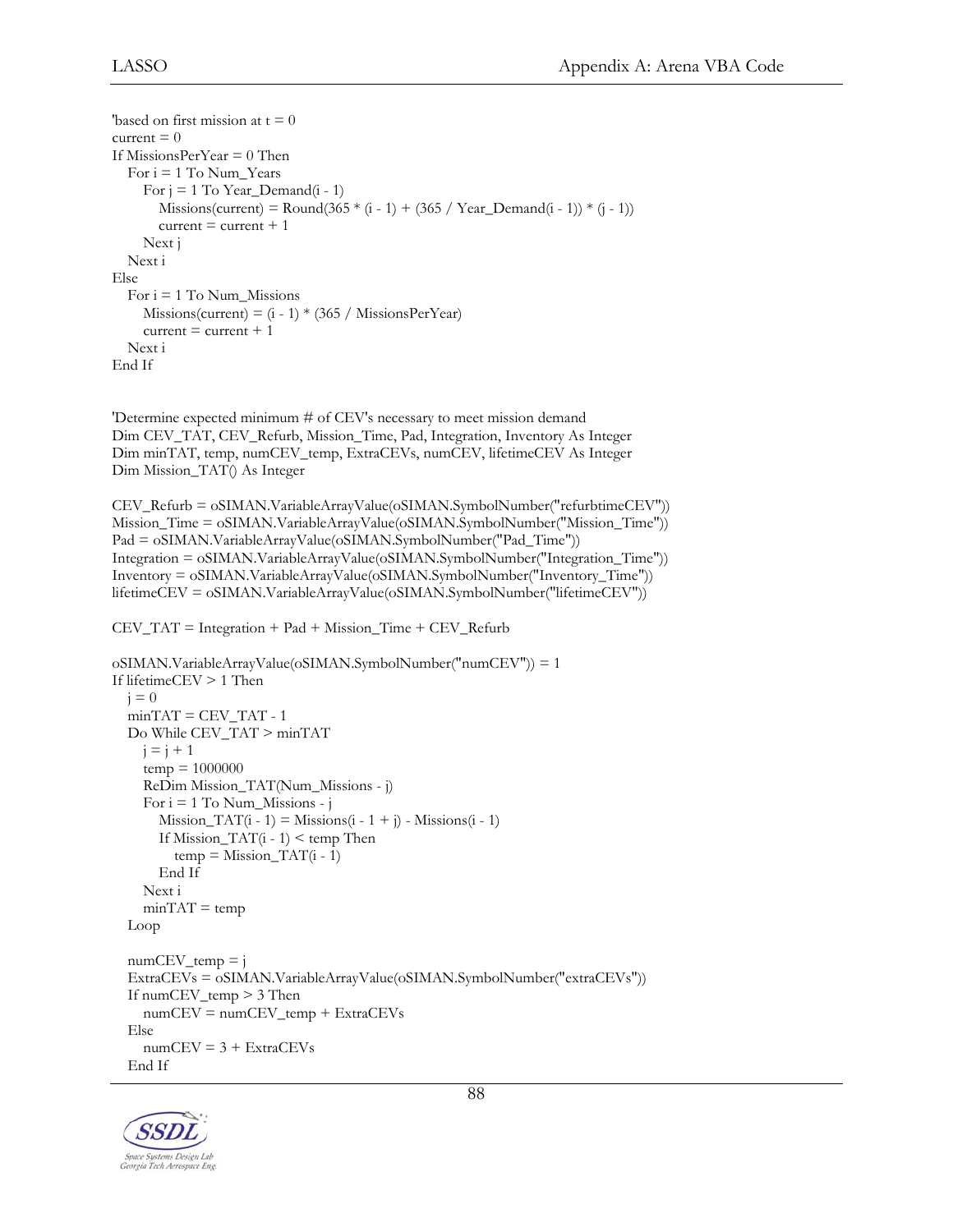```
 oSIMAN.VariableArrayValue(oSIMAN.SymbolNumber("numCEV")) = numCEV 
End If 
'If CEV goes to lunar surface, check if lander payload is sufficient 
If oSIMAN.VariableArrayValue(oSIMAN.SymbolNumber("surfaceCEV")) = 1 Then 
   If oSIMAN.VariableArrayValue(oSIMAN.SymbolNumber("massinCEV")) > 
oSIMAN.VariableArrayValue(oSIMAN.SymbolNumber("payloadLander")) Then 
     oSIMAN.VariableArrayValue(oSIMAN.SymbolNumber("EndSim_Flag")) = 1 
   End If 
End If 
End Sub 
Private Sub VBA_Block_2_Fire() 
Dim oSIMAN As Arena.SIMAN 
Set oSIMAN = ThisDocument.Model.SIMAN 
'Determine maximum launch mass: 
'CEV/TEI launch together on Crew LV (single TEI, other can launch separately) 
'All other stages (including extra TEIs) can launch seperately on non-crew LV 
Dim payloadLV, payloadLVcrew, massLander, massTLI, drymassTLI, massTEI, launchmassCEV As Double 
payloadLVcrew = oSIMAN.VariableArrayValue(oSIMAN.SymbolNumber("payloadLV", 1)) 
payloadLV = oSIMAN.VariableArrayValue(oSIMAN.SymbolNumber("payloadLV", 2)) 
massLander = oSIMAN.VariableArrayValue(oSIMAN.SymbolNumber("massLander")) 
massTLI = oSIMAN.VariableArrayValue(oSIMAN.SymbolNumber("massTLI")) 
drymassTLI = oSIMAN.VariableArrayValue(oSIMAN.SymbolNumber("drymassTLI")) 
massTEI = oSIMAN.VariableArrayValue(oSIMAN.SymbolNumber("massTEI")) 
launchmassCEV = oSIMAN.VariableArrayValue(oSIMAN.SymbolNumber("massoutCEV")) 
'Crew launch vehicle check: 
If launchmassCEV > payloadLVcrew Then 
   oSIMAN.VariableArrayValue(oSIMAN.SymbolNumber("EndSim_Flag")) = 2 
End If 
'Cargo launch vehicle check: 
If oSIMAN.VariableArrayValue(oSIMAN.SymbolNumber("Num_Launches_Prop")) = 0 Then 
   If massTLI > payloadLV Then 
     oSIMAN.VariableArrayValue(oSIMAN.SymbolNumber("EndSim_Flag")) = 3 
   ElseIf massLander > payloadLV Then 
     oSIMAN.VariableArrayValue(oSIMAN.SymbolNumber("EndSim_Flag")) = 3 
   End If 
Else 
   If drymassTLI > payloadLV Then 
     oSIMAN.VariableArrayValue(oSIMAN.SymbolNumber("EndSim_Flag")) = 3 
   ElseIf massLander > payloadLV Then 
     oSIMAN.VariableArrayValue(oSIMAN.SymbolNumber("EndSim_Flag")) = 3 
   End If 
End If
```
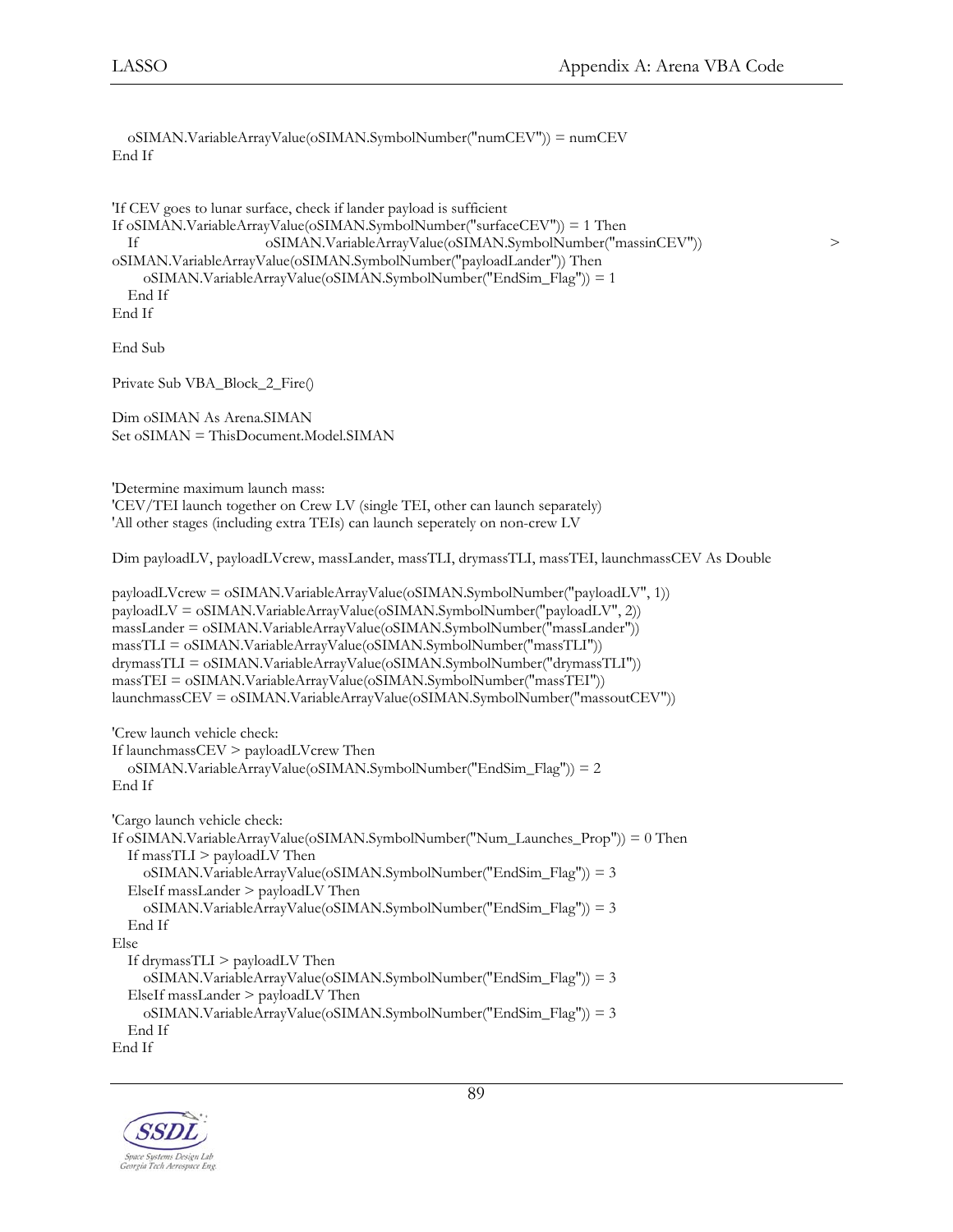'TEI payload check If oSIMAN.VariableArrayValue(oSIMAN.SymbolNumber("payloadTEI")) < oSIMAN.VariableArrayValue(oSIMAN.SymbolNumber("massinCEV")) Then oSIMAN.VariableArrayValue(oSIMAN.SymbolNumber("EndSim\_Flag")) = 4 End If

'TLI payload check If oSIMAN.VariableArrayValue(oSIMAN.SymbolNumber("numTLI")) = 0 Then oSIMAN.VariableArrayValue(oSIMAN.SymbolNumber("EndSim\_Flag")) = 5 End If

End Sub

Private Sub VBA\_Block\_3\_Fire()

Dim oSIMAN As Arena.SIMAN Set oSIMAN = ThisDocument.Model.SIMAN

'Determine program start day: 'first launch - (pad time + integration time + inventory time + max. manufacturing time)

Dim TLI, TEI, Lander, CEV As Integer Dim capTLI, capTEI, capLander, capCEV As Integer Dim numTLI, numTEI, numCEV As Integer Dim max\_manuf, temp\_manuf, Advance\_Time As Integer

TLI = oSIMAN.VariableArrayValue(oSIMAN.SymbolNumber("buildtimeTLI")) TEI = oSIMAN.VariableArrayValue(oSIMAN.SymbolNumber("buildtimeTEI")) Lander = oSIMAN.VariableArrayValue(oSIMAN.SymbolNumber("buildtimeLander")) CEV = oSIMAN.VariableArrayValue(oSIMAN.SymbolNumber("buildtimeCEV"))

capTLI = Model.Modules(Model.Modules.Find(smFindTag, "TLI Manufacture")).Data("Capacity") capTEI = Model.Modules(Model.Modules.Find(smFindTag, "TEI Manufacture")).Data("Capacity") capCEV = Model.Modules(Model.Modules.Find(smFindTag, "CEV Manufacture")).Data("Capacity")

numTLI = oSIMAN.VariableArrayValue(oSIMAN.SymbolNumber("numTLI")) numTEI = oSIMAN.VariableArrayValue(oSIMAN.SymbolNumber("numTEI")) numCEV = oSIMAN.VariableArrayValue(oSIMAN.SymbolNumber("numCEV"))

'Determine maximum manufacturing lead time max manuf  $= 0$ 

If  $Int(numTLI / capTLI) \iff (numTLI / capTLI)$  Then  $TLI = TLI * Int(numTLI / capTLI + 1)$ Else  $TLI = TLI * (numTLI / capTLI)$ End If If  $TLI$  > max manuf Then max\_manuf = TEI End If

If TEI > max\_manuf Then max\_manuf = TEI

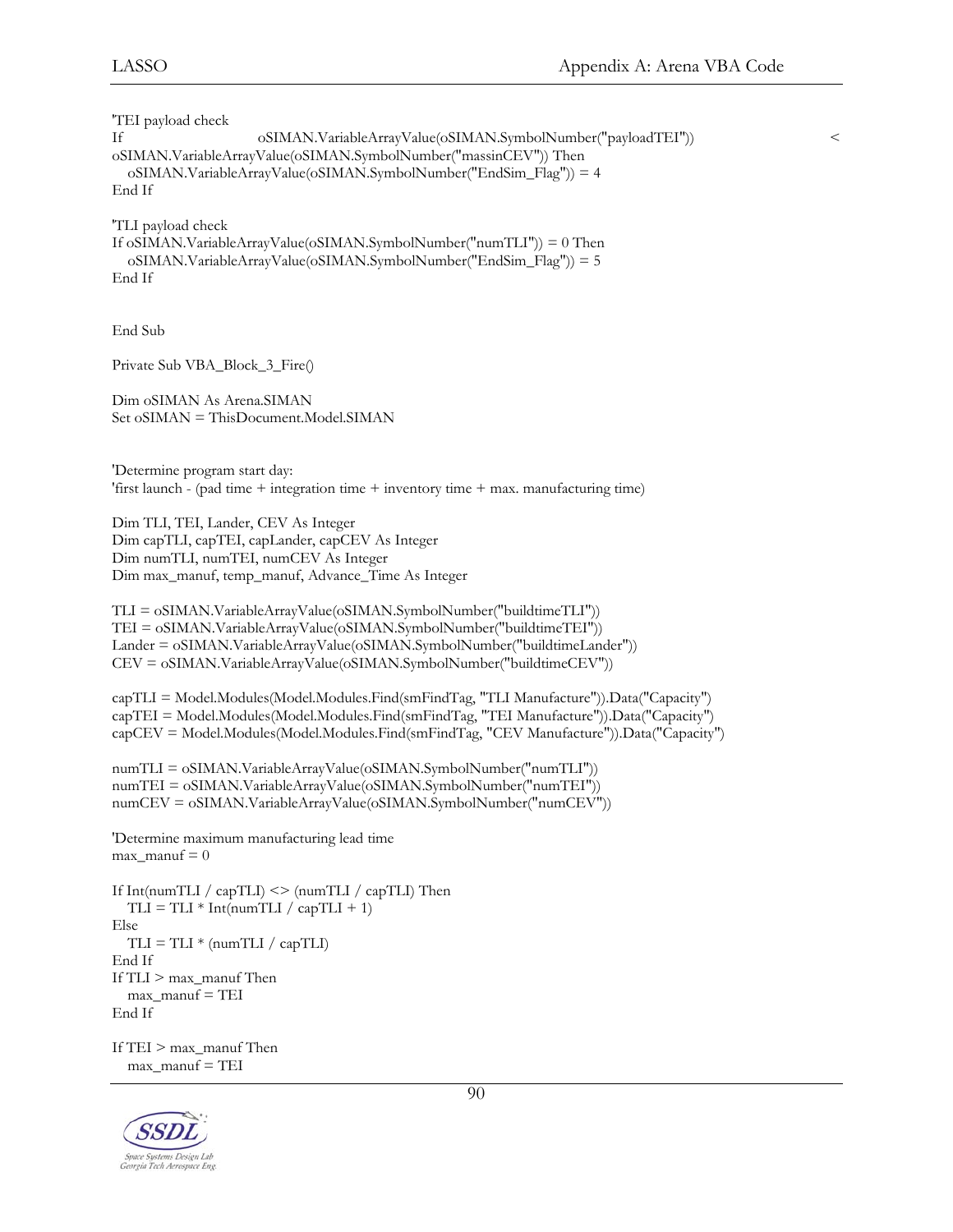End If

If Lander > max\_manuf Then

```
max manuf = Lander
End If 
If Int(numCEV / capCEV) <> numCEV / capCEV Then 
  CEV = CEV * Int(numCEV / capCEV + 1)Else 
  CEV = CEV * (numCEV / capCEV)End If 
If CEV > max_manuf Then 
   max_manuf = CEV 
End If
```
'Days before first schedule launch when program must begin: Dim Pad, Integration, Inventory As Integer Pad = oSIMAN.VariableArrayValue(oSIMAN.SymbolNumber("Pad\_Time")) Integration = oSIMAN.VariableArrayValue(oSIMAN.SymbolNumber("Integration\_Time")) Inventory = oSIMAN.VariableArrayValue(oSIMAN.SymbolNumber("Inventory\_Time"))

Advance\_Time =  $Pad + Integration + Inventory + max_name$ 

'Adjust array containing scheduled start day for each mission such that it no longer starts at  $t=0$ '(based on required advance time for manufacturing)

Dim i As Integer For  $i = 1$  To Num\_Missions  $Missions(i - 1) = Missions(i - 1) + Advance_Time$ Next i

Model.Modules(Model.Modules.Find(smFindTag, "Launch\_Dates")).Data("Rows") = Num\_Missions + 1 Model.Modules(Model.Modules.Find(smFindTag, "Launch\_Dates\_Actual")).Data("Rows") = Num\_Missions + 1 Model.Modules(Model.Modules.Find(smFindTag, "cancelledMission")).Data("Rows") = Num\_Missions + 1 For  $i = 1$  To Num\_Missions

```
 oSIMAN.VariableArrayValue(oSIMAN.SymbolNumber("Launch_Dates", i)) = Missions(i - 1) 
Next i
```
oSIMAN.VariableArrayValue(oSIMAN.SymbolNumber("Launch\_Dates", Num\_Missions + 1)) = 9999

'Convert array with launch dates to array with start date for integration process 'for each mission

Model.Modules(Model.Modules.Find(smFindTag, "Begin\_Launch")).Data("Rows") = Num\_Missions + 1 For  $i = 1$  To Num\_Missions

 oSIMAN.VariableArrayValue(oSIMAN.SymbolNumber("Begin\_Launch", i)) = Missions(i - 1) - Pad - Integration Next i

oSIMAN.VariableArrayValue(oSIMAN.SymbolNumber("Begin\_Launch", Num\_Missions + 1)) = 99999

'Convert array with launch dates to array with start date for manufacturing for 'each mission element

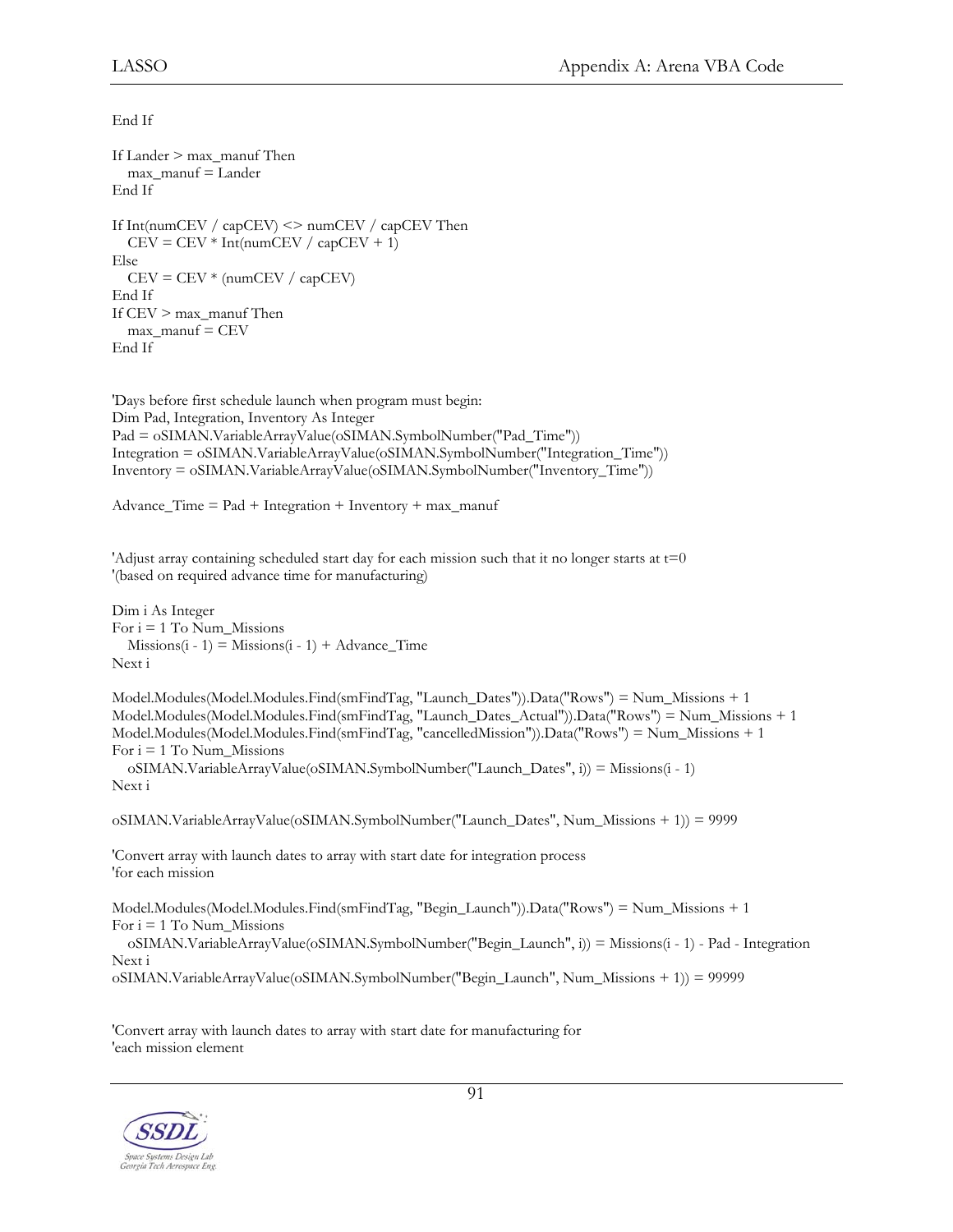#### 'CEV:

If oSIMAN.VariableArrayValue(oSIMAN.SymbolNumber("lifetimeCEV")) > 1 Then Model.Modules(Model.Modules.Find(smFindTag, "buildCEV")).Data("Rows") = numCEV + 1 For  $i = 1$  To numCEV oSIMAN.VariableArrayValue(oSIMAN.SymbolNumber("buildCEV", i)) = Missions(0) - (Pad + Integration +  $Inventory) - CEV + (i - 1)$  Next i oSIMAN.VariableArrayValue(oSIMAN.SymbolNumber("buildCEV", numCEV + 1)) = 99999 Else Model.Modules(Model.Modules.Find(smFindTag, "buildCEV")).Data("Rows") = Num\_Missions + 1 For  $i = 1$  To Num Missions oSIMAN.VariableArrayValue(oSIMAN.SymbolNumber("buildCEV", i)) = Missions(i - 1) - (Pad + Integration + Inventory) - CEV Next i oSIMAN.VariableArrayValue(oSIMAN.SymbolNumber("buildCEV", Num\_Missions + 1)) = 99999 End If Model.Modules(Model.Modules.Find(smFindTag, "buildTLI")).Data("Rows") = Num\_Missions + 1 Model.Modules(Model.Modules.Find(smFindTag, "buildTEI")).Data("Rows") = Num\_Missions + 1 Model.Modules(Model.Modules.Find(smFindTag, "buildLander")).Data("Rows") = Num\_Missions + 1 For  $i = 1$  To Num\_Missions oSIMAN.VariableArrayValue(oSIMAN.SymbolNumber("buildTLI", i)) = Missions(i - 1) - (Pad + Integration + Inventory) - TLI oSIMAN.VariableArrayValue(oSIMAN.SymbolNumber("buildTEI", i)) = Missions(i - 1) - (Pad + Integration + Inventory) - TEI oSIMAN.VariableArrayValue(oSIMAN.SymbolNumber("buildLander", i)) = Missions(i - 1) - (Pad + Integration + Inventory) - Lander Next i oSIMAN.VariableArrayValue(oSIMAN.SymbolNumber("buildTLI", Num\_Missions + 1)) = 99999 oSIMAN.VariableArrayValue(oSIMAN.SymbolNumber("buildTEI", Num\_Missions + 1)) = 99999 oSIMAN.VariableArrayValue(oSIMAN.SymbolNumber("buildLander", Num\_Missions + 1)) = 99999 End Sub Private Sub VBA\_Block\_5\_Fire()

Dim oSIMAN As Arena.SIMAN Set oSIMAN = ThisDocument.Model.SIMAN

Dim i As Integer Dim builtTLI, builtTEI, builtLander, builtCEV As Integer Dim extraTLI, extraTEI, extraLander, extraCEV As Integer Dim costTLI, costTEI, costLander, costCEV As Double Dim LC, extraProdCost As Double

builtTLI = oSIMAN.CounterValue(oSIMAN.SymbolNumber("TLIs Built")) builtTEI = oSIMAN.CounterValue(oSIMAN.SymbolNumber("TEIs Built")) builtLander = oSIMAN.CounterValue(oSIMAN.SymbolNumber("Landers Built")) builtCEV = oSIMAN.CounterValue(oSIMAN.SymbolNumber("CEVs Built"))

extraTEI = oSIMAN.VariableArrayValue(oSIMAN.SymbolNumber("unusedElements", 1)) extraTLI = oSIMAN.VariableArrayValue(oSIMAN.SymbolNumber("unusedElements", 2)) extraLander = oSIMAN.VariableArrayValue(oSIMAN.SymbolNumber("unusedElements", 3))

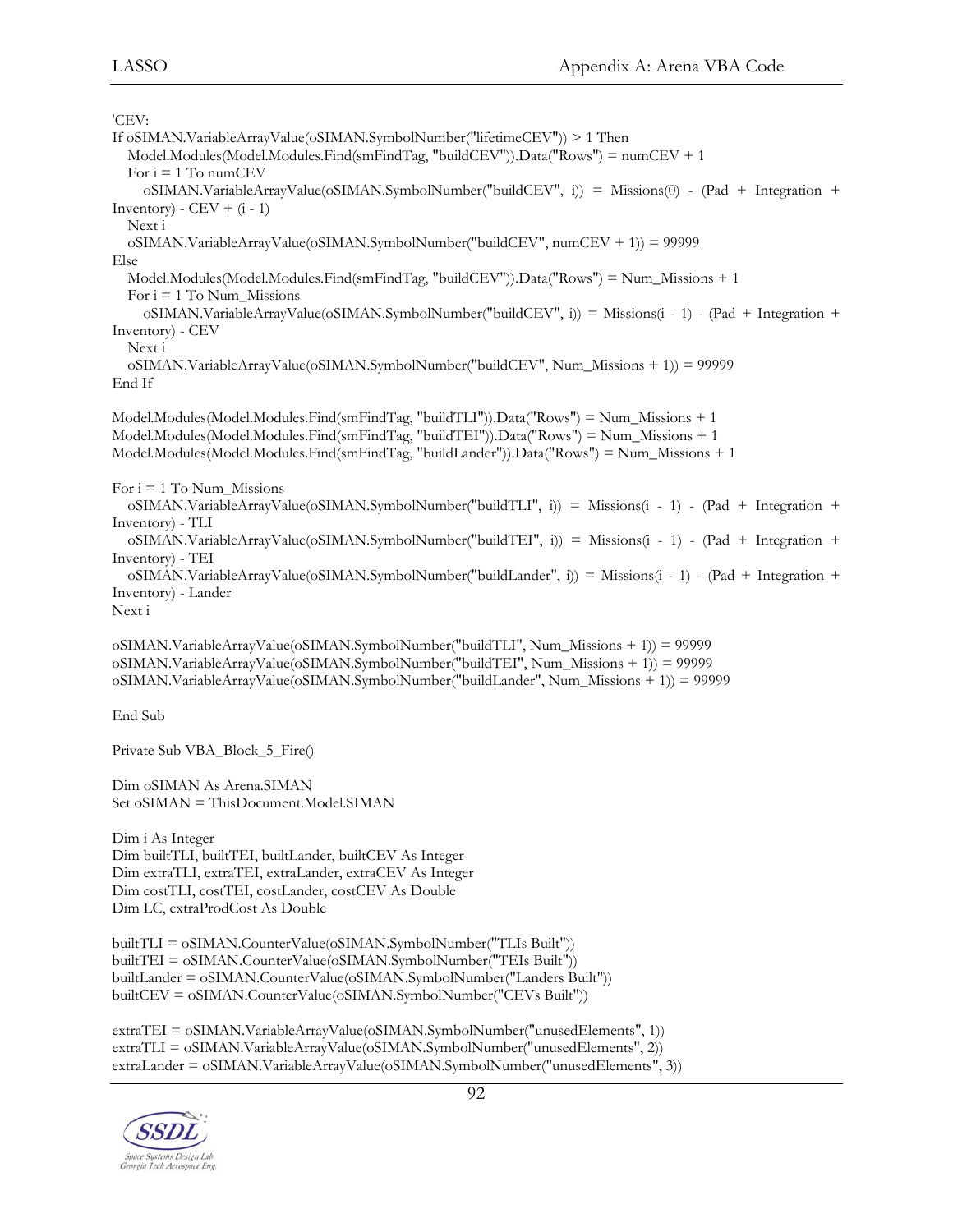extraCEV = oSIMAN.VariableArrayValue(oSIMAN.SymbolNumber("unusedElements", 4))

```
costTLI = oSIMAN.VariableArrayValue(oSIMAN.SymbolNumber("costTLI", 2)) 
costTEI = oSIMAN.VariableArrayValue(oSIMAN.SymbolNumber("costTEI", 2)) 
costLander = oSIMAN.VariableArrayValue(oSIMAN.SymbolNumber("costLander", 2)) 
costCEV = oSIMAN.VariableArrayValue(oSIMAN.SymbolNumber("costCEV", 2)) 
extraProdCost = 0LC = oSIMAN.VariableArrayValue(oSIMAN.SymbolNumber("learncurve")) 
For i = (builtTLI - extraTLI + 1) To built TLIextraProdCost = extraProdCost + costTLI * i \hat{C} (Log(LC) / Log(2))
Next i 
For i = (built TEI - extraTEI + 1) To built TEI
  extraProdCost = extraProdCost + costTEI * i \hat{L} (Log(LC) / Log(2))
Next i 
For i = (builtLander - extraLander + 1) To builtLander
  extraProdCost = extraProdCost + costLander * i \hat{ } (Log(LC) / Log(2))
Next i 
If oSIMAN.VariableArrayValue(oSIMAN.SymbolNumber("lifetimeCEV")) <= 1 Then 
  For i = (builtCEV - extraCEV + 1) To builtCEV
    extraProdCost = extraProdCost + costCEV * i \hat{C} (Log(LC) / Log(2))
   Next i 
End If 
oSIMAN.VariableArrayValue(oSIMAN.SymbolNumber("extraProdCost")) = extraProdCost 
End Sub 
Private Sub VBA_Block_6_Fire() 
End Sub 
Private Sub ModelLogic_RunEndReplication() 
Dim oSIMAN As Arena.SIMAN 
Set oSIMAN = ThisDocument.Model.SIMAN 
Dim extraRows As Integer 
extraRows = 9Set oExcel = CreateObject("Excel.Application") 
oExcel.Visible = False 
Set oWorkbook = oExcel.Workbooks.Open(ThisDocument.Model.Path & "Results.xls") 
Set oWorksheet = oWorkbook.ActiveSheet 
With oWorksheet 
   .Cells(2, 4) = oSIMAN.VariableArrayValue(oSIMAN.SymbolNumber("Replications")) 
   .Cells(3, 4) = oSIMAN.VariableArrayValue(oSIMAN.SymbolNumber("Confidence")) 
  .Cells(currentRep + extraRows, 2) = currentRep
   .Cells(currentRep + extraRows, 3) = oSIMAN.OutputStatisticValue(oSIMAN.SymbolNumber("Life Cycle Cost")) 
   .Cells(currentRep + extraRows, 4) = oSIMAN.OutputStatisticValue(oSIMAN.SymbolNumber("Cost Per Mission")) 
   .Cells(currentRep + extraRows, 5) = oSIMAN.OutputStatisticValue(oSIMAN.SymbolNumber("Cost Per Mission No
```
DDTE")) .Cells(currentRep + extraRows, 6) = oSIMAN.OutputStatisticValue(oSIMAN.SymbolNumber("LOC")) .Cells(currentRep + extraRows, 7) = oSIMAN.OutputStatisticValue(oSIMAN.SymbolNumber("LOM"))

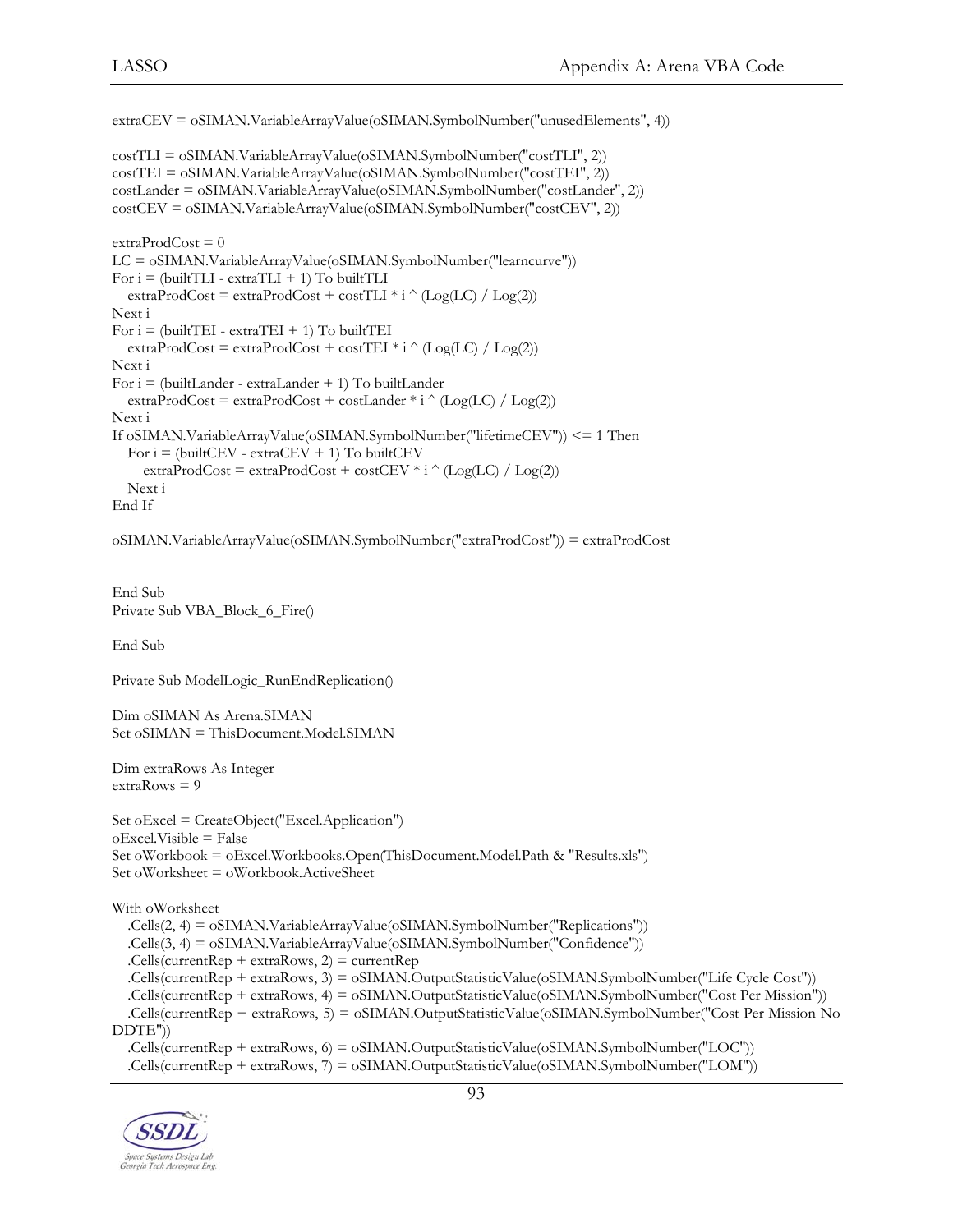.Cells(currentRep + extraRows, 8) = oSIMAN.OutputStatisticValue(oSIMAN.SymbolNumber("Mission Capture Rate")) .Cells(currentRep + extraRows, 10) = oSIMAN.OutputStatisticValue(oSIMAN.SymbolNumber("Avg Launch Delay")) .Cells(currentRep + extraRows, 11) = oSIMAN.OutputStatisticValue(oSIMAN.SymbolNumber("Avg LEO Time")) .Cells(currentRep + extraRows, 9) = oSIMAN.OutputStatisticValue(oSIMAN.SymbolNumber("Cancelled Missions")) .Cells(currentRep + extraRows, 12) = oSIMAN.OutputStatisticValue(oSIMAN.SymbolNumber("CEV Queue Time")) .Cells(currentRep + extraRows, 13) = oSIMAN.OutputStatisticValue(oSIMAN.SymbolNumber("Lander Queue Time")) .Cells(currentRep + extraRows, 14) = oSIMAN.OutputStatisticValue(oSIMAN.SymbolNumber("TLI Queue Time")) .Cells(currentRep + extraRows, 15) = oSIMAN.OutputStatisticValue(oSIMAN.SymbolNumber("TEI Queue Time")) End With  $currentRep = currentRep + 1$ If currentRep > oSIMAN.VariableArrayValue(oSIMAN.SymbolNumber("Replications")) Then oWorksheet.Cells $(1, 1) = 0$ End If oExcel.DisplayAlerts = False oWorkbook.SaveAs ThisDocument.Model.Path & "Results.xls" oExcel.Visible = False oWorkbook.Close oExcel.Quit End Sub Private Sub ModelLogic\_RunEndSimulation() Set oExcel = CreateObject("Excel.Application") oExcel.Visible = True Set oWorkbook = oExcel.Workbooks.Open(ThisDocument.Model.Path & "Results.xls") Set oWorksheet = oWorkbook.ActiveSheet

End Sub

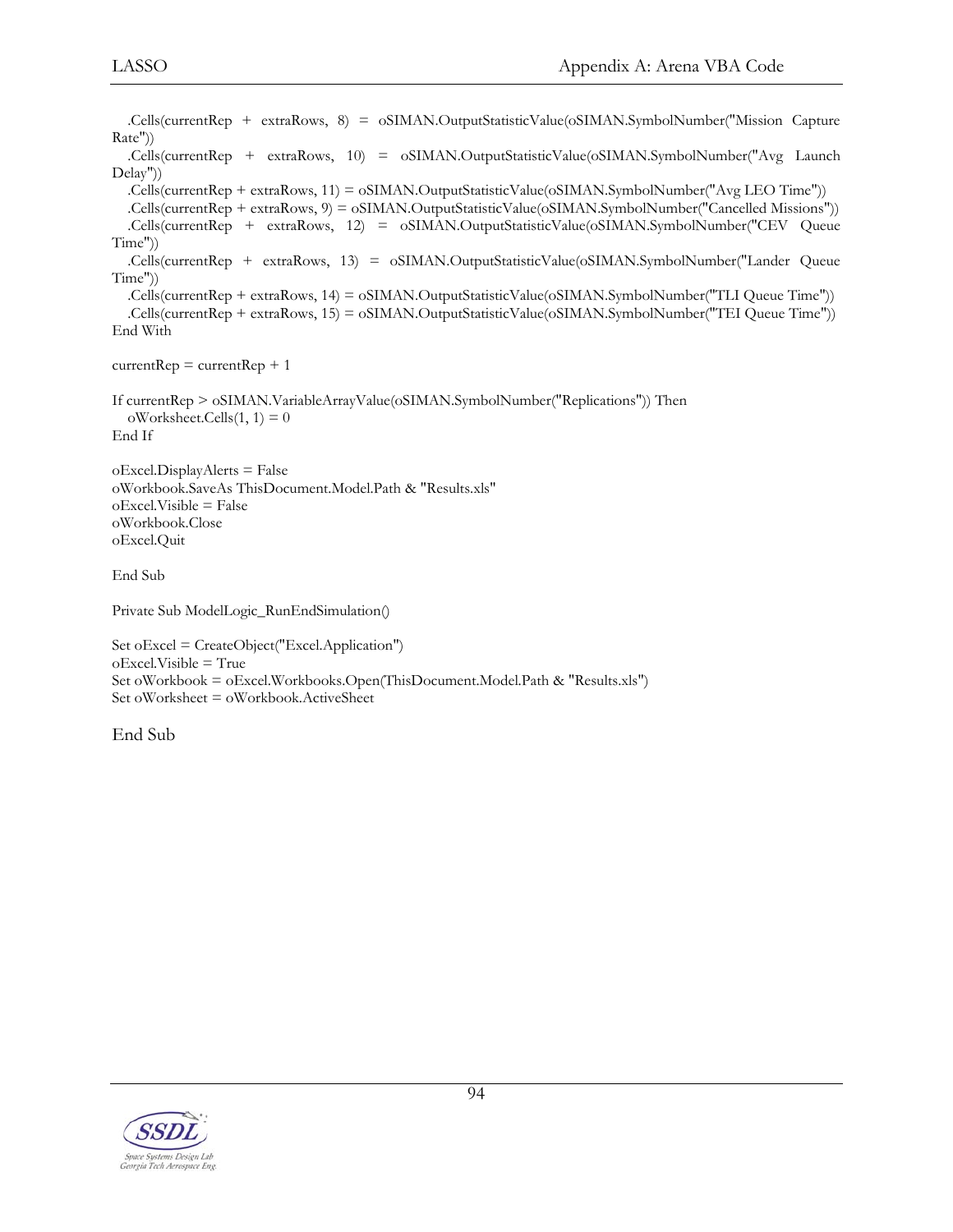**Appendix B: Vehicle Database** 

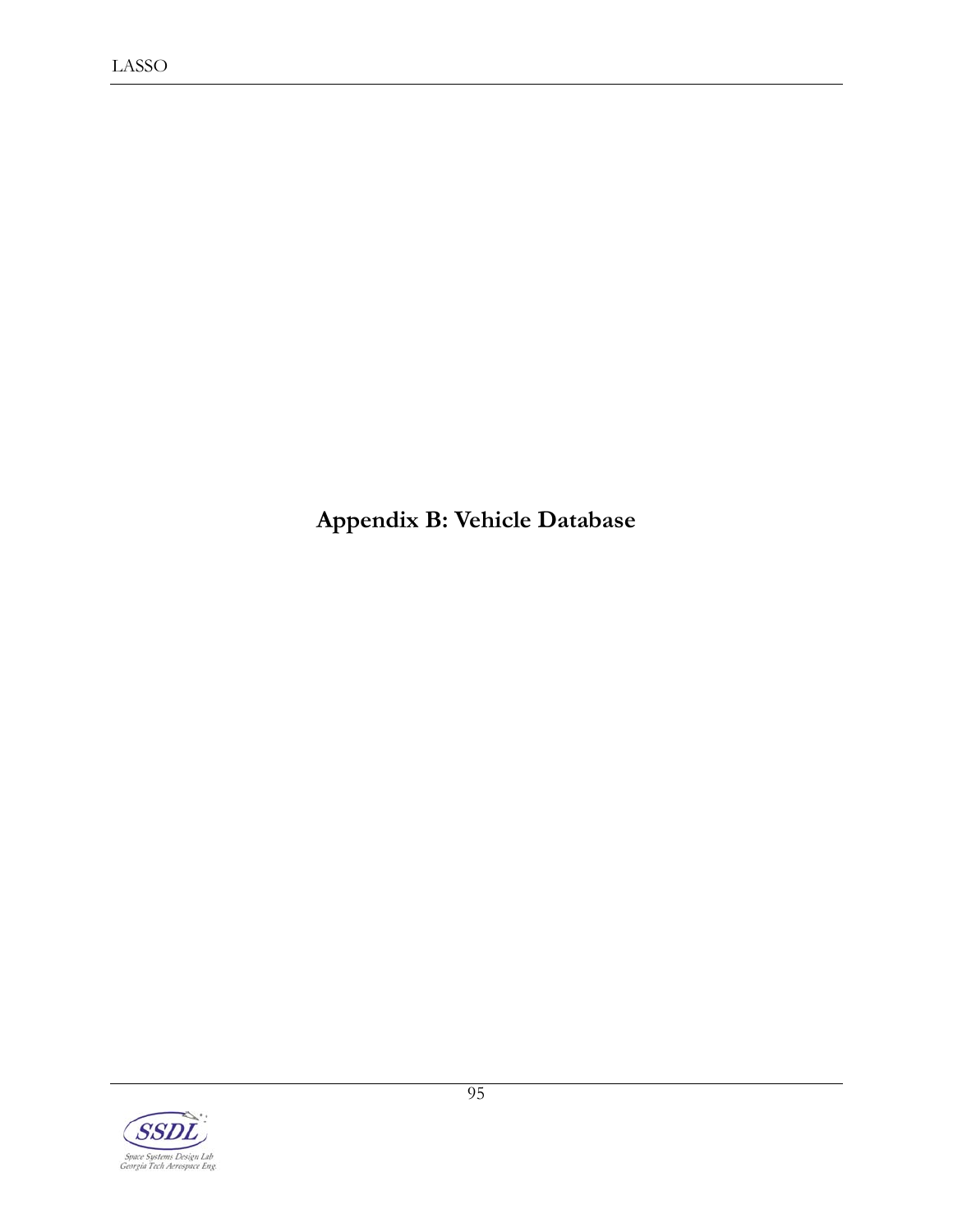| L.V.                     | Payload | Payload | <b>DDTE</b> | <b>Launch Price</b> | Reliability |
|--------------------------|---------|---------|-------------|---------------------|-------------|
|                          | Type    | (kg)    | \$M\$)      | \$M\$               |             |
| Delta IV Medium          | Crew    | 8,710   | 2,885       | 219                 | 0.972       |
| Atlas V 502              | Crew    | 9,605   | 2926        | 245                 | 0.972       |
| Atlas V Heavy            | Crew    | 19,060  | 2,926       | 321                 | 0.956       |
| Delta IV Heavy           | Crew    | 22,850  | 3,258       | 321                 | 0.967       |
| Centurion C1             | Crew    | 35,000  | 6,000       | 718                 | 0.986       |
| Shuttle SRB Stick        | Crew    | 20,000  | 2,600       | 412                 | 0.963       |
| Shuttle ET               | Crew    | 34,000  | 1,750       | 546                 | 0.965       |
| Derived                  |         |         |             |                     |             |
| Atlas V Heavy            | Cargo   | 19,060  | $\theta$    | 257                 | 0.956       |
| Delta IV Heavy           | Cargo   | 22,850  | $\theta$    | 257                 | 0.967       |
| Colossus (40mt)          | Cargo   | 40,000  | 4,009       | 550                 | 0.993       |
| Colossus (70mt)          | Cargo   | 70,000  | 4,829       | 615                 | 0.991       |
| Centurion C <sub>2</sub> | Cargo   | 100,000 | 6,000       | 785                 | 0.984       |
| Centurion C <sub>3</sub> | Cargo   | 140,000 | 6,000       | 845                 | 0.984       |
| Shuttle C                | Cargo   | 77,000  | 2,495       | 588                 | 0.961       |
| Vega RLV                 | Cargo   | 6,036   | $\theta$    | 127                 | 0.999       |

# **B.1 Launch Vehicles**

The payload and reliability for the Delta and Atlas launch vehicles are based on existing data.<sup>18,19,20</sup> The DDTE and launch price were determined as follows, all converted to 2005 dollars<sup>21</sup>:

- Delta IV Medium (crew):
	- o DDTE: \$1B to human-rate core; \$1250M to human-rate engines (1 RS-68, 4 RL-10s); \$635 for new upper stage (based on 2850kg dry weight)<sup>22,23</sup>
	- o Launch Price: \$100 M for cargo version (based on 1999 estimate) was increased by 75% to \$175 in 2004 dollars (same increase as Atlas V 502) + 25% for manned considerations<sup>22</sup>
- Atlas V 502 (crew):
	- o DDTE: \$1B to human-rate core; \$400M to Americanize production of RD-180; \$1B to human-rate 4 RL-10 Engines; \$526 for new upper stage (based on 2026 kg dry weight $)^{22,23}$
	- o Launch Price:  $$196M$  for cargo version + 25% for manned considerations<sup>22</sup>
- Delta IV Heavy (crew):
	- o DDTE: \$1B to human-rate core; \$1500M to human-rate engines (2 RS-68s, 4 RL-10s); \$758 for new upper stage (based on 3940kg dry weight)<sup>22,23</sup>

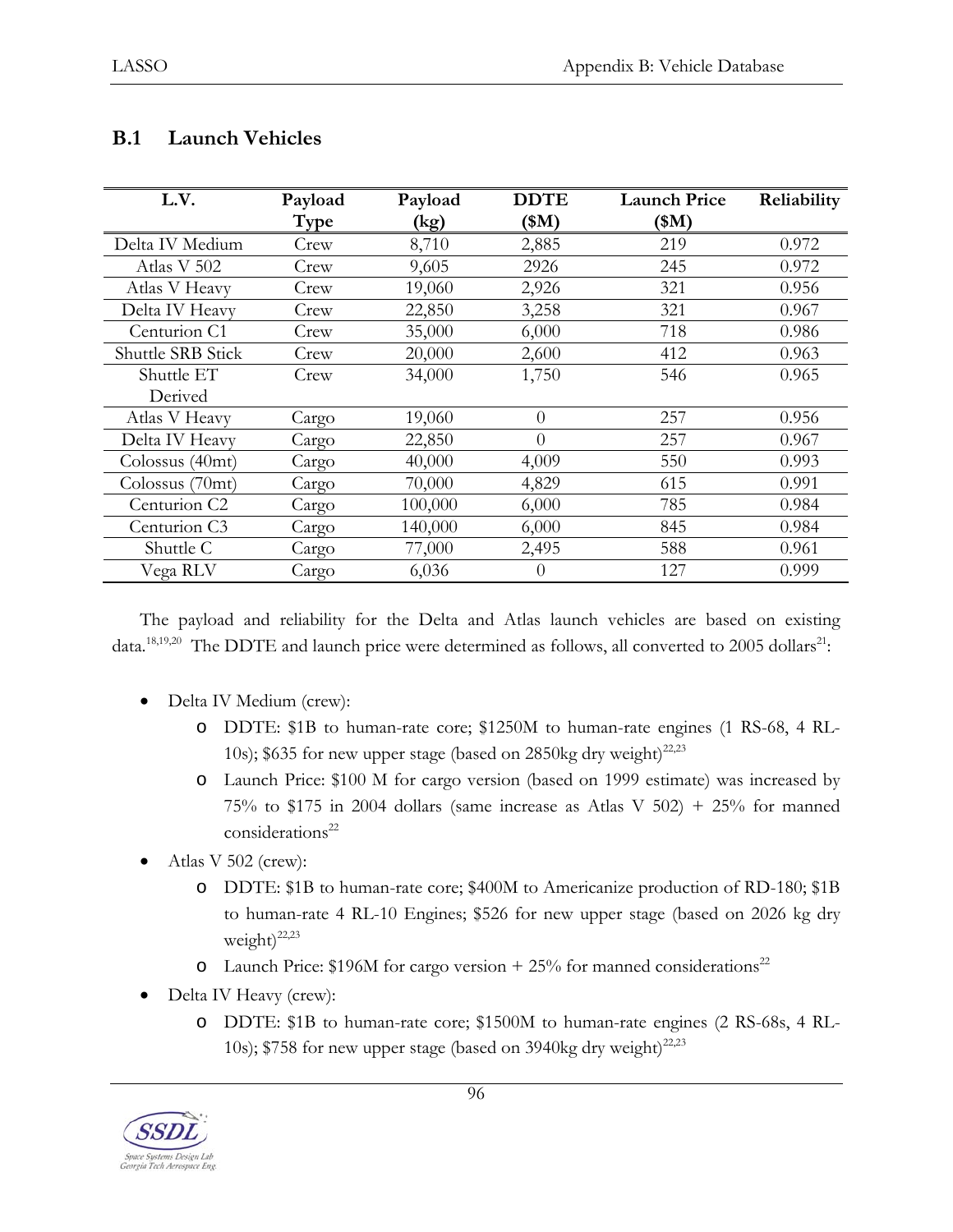- o Launch Price: \$257M for cargo version  $+ 25\%$  for manned considerations<sup>22</sup>
- Atlas V Heavy (crew):
	- o DDTE: \$1B to human-rate core; \$400M to Americanize production of RD-180; \$1B to human-rate 4 RL-10 Engines; \$526 for new upper stage (based on 2026 kg dry weight $)^{22,23}$
	- o Launch Price: \$257M for cargo  $+ 25\%$  for manned considerations<sup>22</sup>

Data for the Shuttle-derived vehicles came from various sources. Shuttle C is based on an existing study on the possible expanded functionality of the Shuttle program<sup>24</sup>. The Shuttle SRB Stick is a single stick 4-segment expendable SRB core, with a new upper stage using 2 J-2S engines and new Al-Li tanks and structure. The DDTE assumes \$600M for the new upper stage and \$2000 for the J-2S engines. The launch price is based on \$262M in fixed costs<sup>22</sup>, plus \$49.5M for the SRB, \$66.5M for the J-2S, and \$34.4M for the upper stage.<sup>23</sup> The Shuttle ET Derived is an in-line vehicle, using the ET with four expendable SSME engines on the first stage (with engine out capability). It also has two strap-on 3-segment SRB motors. It has a new upper stage with 4 RL-10A engines, AL-Li tanks, and engine out capability. The DDTE assumes \$750M for the new upper stage and  $$1000M$  to human-rate the RL-10 engines. The launch prices is based on \$262M in fixed costs<sup>22</sup>, \$100M for the SSMEs, \$40M for the RL-10 engines, \$45M for the upper stage, and \$99 for the SRBs. The reliability is based on an aggregation of current reliability number<sup>19</sup>.

Colossus, Centurion, and Vega are all based on Georgia Tech Space Systems Design Lab conceptual design studies.

| Element               | Pay-<br>load<br>(kg) | Dry<br>Weight<br>(kg) | Gross<br>Weight<br>(kg) | <b>DDTE</b><br>$(*M)$ | <b>TFU</b><br>\$M\$ | Fixed<br>Ops<br>(SM) | Var<br>Ops<br>(SM) | Prop<br>Cost<br>\$M) | Relia-<br>bility | Manuf.<br>Time<br>(days) |
|-----------------------|----------------------|-----------------------|-------------------------|-----------------------|---------------------|----------------------|--------------------|----------------------|------------------|--------------------------|
| Manticore<br>TLI/LOI) | 18,000               | 6,418                 | 44,812                  | 942                   | 120                 | 70                   | 0.14               | 0.04                 | 0.95             | 180                      |
| Manticore<br>TLI/LOI) | 30,000               | 9,428                 | 71,424                  | 1,062                 | 141                 | 70                   | 0.14               | 0.06                 | 0.95             | 180                      |
| PPM (TEI)             | .700                 | 5,232                 | 10,183                  | 2,335                 | 434                 | 40                   | 1.58               | 0.07                 | 0.98             | 250                      |

## **B.2 In-Space Elements**

Manticore and PPM are based on Georgia Tech Space Systems Design Lab conceptual design studies. Manticore uses LOx/LH2 as its propellant, while the PPM uses NTO/MMH. The variable operations costs and propellant costs are both given on a per mission basis. The reliability represents the probability of failure. Whether that results in loss of crew or loss of mission is